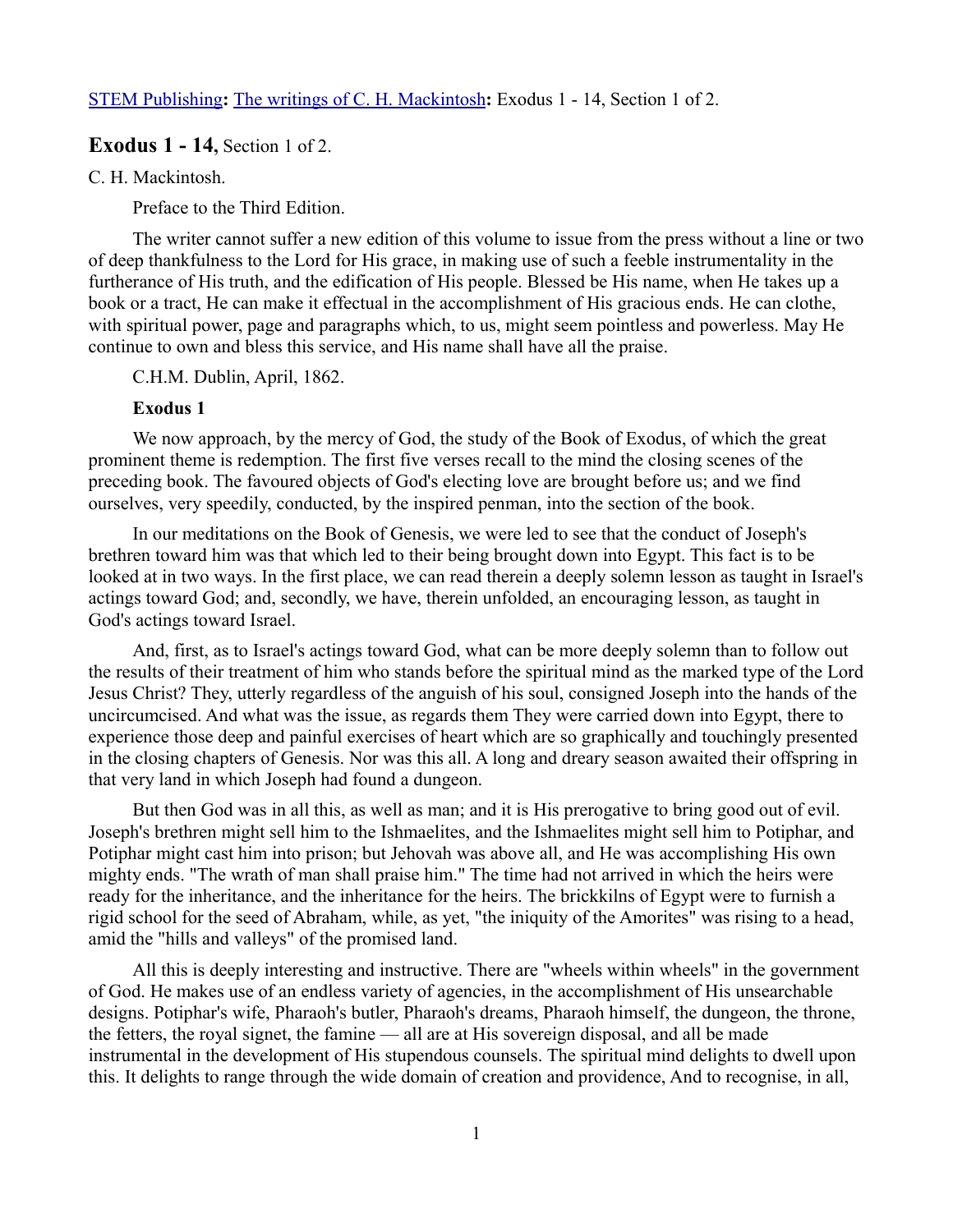the machinery which an All-wise and an Almighty God is using for the purpose of unfolding His counsels of redeeming love. True, we may see many traces of the serpent; many deep and well-defined footprints of the enemy of God and man; many things which we cannot explain nor even comprehend; suffering innocence and successful wickedness may furnish an apparent basis for the infidel-reasoning of the sceptic mind; but the true believer can piously repose in the assurance that "the Judge of all the earth shall do right." He knows right well that,

Blind unbelief is sure to err,

And scan His ways in vain;

God is His own interpreter,

and He will make it plain."

Blessed be God for the consolation and encouragement flowing out of such reflections as these. We need them, every hour, while passing through an evil world, in which the enemy has wrought such appalling mischief, in which the lusts and passions of men produce such bitter fruits, and in which the path of the true disciple presents roughnesses which mere nature could never endure. Faith knows, of a surety, that there is One behind the scenes whom the world sees not nor regards; and, in the consciousness of this, it can calmly say, "it is well," and, "it shall be well."

The above train of thought is distinctly suggested by the opening lines of our book. "God's counsel shall stand, and he will do all his pleasure." The enemy may oppose; but God will ever prove Himself to be above him; and all we need is a spirit of simple, child-like confidence and repose in the divine purpose. Unbelief will rather look at the enemy's efforts to countervail, than at God's power to accomplish. It is on the latter that faith fixes its eye. Thus it obtains victory, and It has to do with God and His infallible faithfulness. It rests not upon the ever shifting sands of human affairs and earthly influences, but upon the immovable rock of God's eternal Word. That is faith's holy and solid restingplace. Come what may, it abides in that sanctuary of strength. "Joseph died, and all his brethren, and all that generation." What then? Could death affect the counsels of the living God? Surely not. He only waited for the appointed moment, the due time, and then the most hostile influences were made instrumental in the development of His purposes.

"Now there arose up a new king over Egypt, which knew not Joseph. And he said unto his people, Behold, the people of the children of Israel are more and mightier than we: come on, let us deal *wisely* with them, lest they multiply, and it come to pass that when there falleth out any war they join also unto our enemies, and fight against us, and so get them up out of the land." (Vv. 8-10) All this is the reasoning of a heart that had never learnt to take God into its calculations. The unrenewed heart never can do so; and hence, the moment you introduce God, all its reasonings fall to the ground. Apart from, or independent of Him, they may seem very wise; but only bring Him in, and they are proved to be perfect folly.

But why should we allow our minds to be, in any wise, influenced by reasonings and calculations which depend, for their *apparent* truth, upon the total exclusion of God? To do so is, in principle, and according to its measure, practical atheism. In Pharaoh's case, we see that he could accurately recount the various contingencies of human affairs, the multiplying of the people, the falling out of war, their joining with the enemy, their escape out of the land. All these circumstances he could, with uncommon sagacity, put into the scale; but it never once occurred to him that God could have anything whatever to do in the matter. Had he only thought of this, it would have upset his entire reasoning, and have written folly upon all his schemes.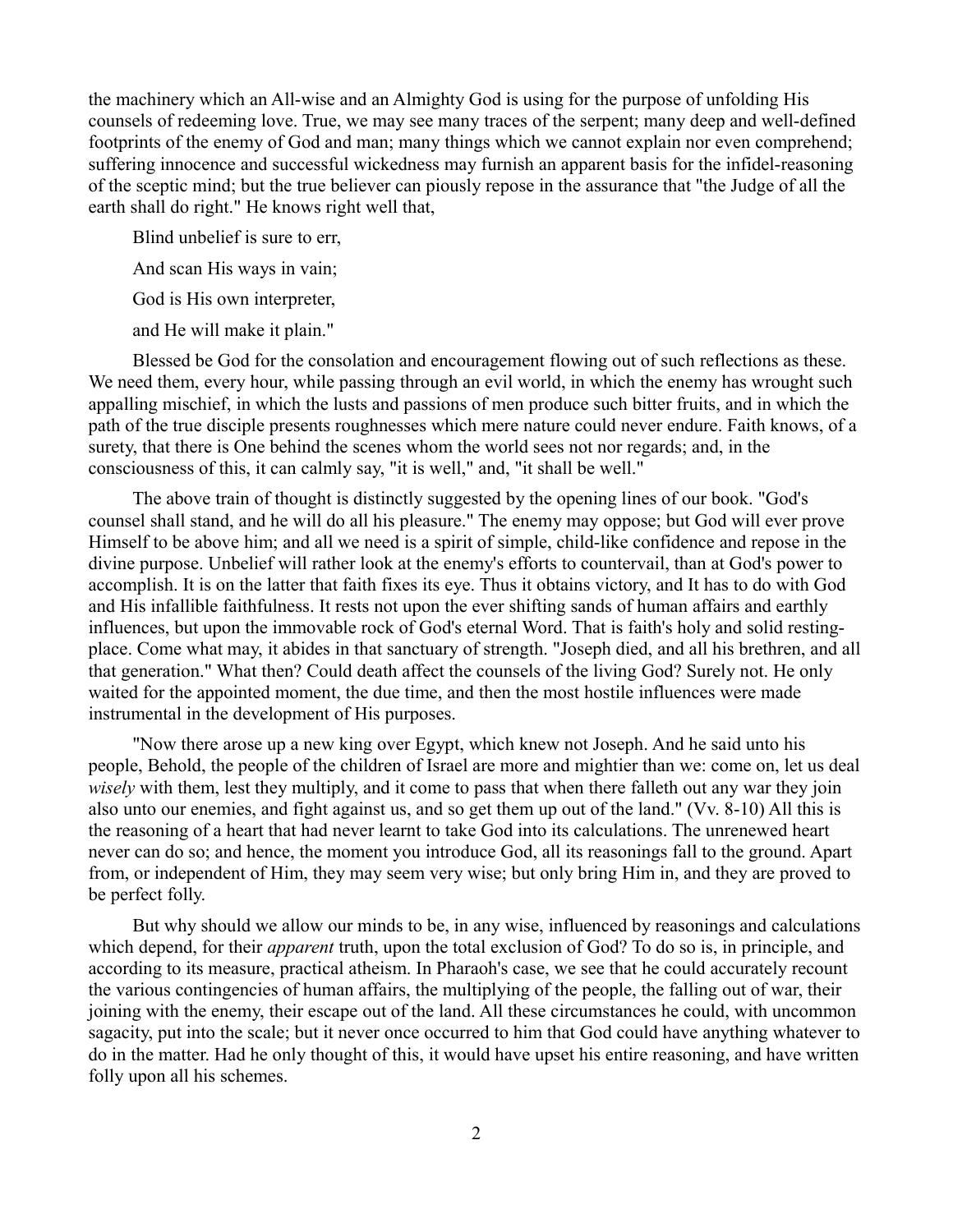Now it is well to see that it is ever thus with the reasonings of man's sceptic mind. God is entirely shut out; yea, the truth and consistency thereof depend upon His being kept out. The death-blow to all scepticism and infidelity is the introduction of God into the scene. Till He is seen, they may strut up and down upon the stage, with an amazing show of wisdom and cleverness; but the moment the eye catches even the faintest glimpse of that Blessed One, they are stripped of their cloak, and disclosed in all their nakedness and deformity.

In reference to the king of Egypt, it may, assuredly, be said, he did "greatly err," not knowing God, or His changeless counsels. He knew not that, hundreds of years back, before ever he had breathed the breath of mortal life, God's word and oath — "two immutable things" — had infallibly secured the full and glorious deliverance of that very people whom he was going, in his wisdom, to crush. All this was unknown to him; and, therefore, all his thoughts and plans were founded upon ignorance of that grand foundation-truth of all truths, namely, that GOD IS. He vainly imagined that he, by his management, could prevent the increase of those concerning whom God had said, "they shall be as the stars of heaven, and as the sand which is upon the sea-shore." His wise dealing, therefore, was simply madness and folly.

The wildest mistake which a man can possibly fall into is to act without taking God into his account. Sooner or later, the thought of God will force itself upon him, and then comes the awful crash of all his schemes and calculations. At best, everything that is undertaken, independently of God, can last but for the present time. It cannot, by any possibility, stretch itself into eternity. All that is merely human, however solid, however brilliant, or however attractive, must fall into the cold grasp of death, and moulder in the dark, silent tomb. The clod of the valley must cover man's highest excellencies and brightest glories; mortality is engraved upon his brow, and all his schemes are evanescent. On the contrary, that which is connected with, and based upon, God, shall endure for ever. "His name shall endure for ever, and his memorial to all generations."

What a sad mistake, therefore, for a feeble mortal to set himself up against the eternal God, to "rush upon the thick bosses of the shield of the Almighty!" As well might the monarch of Egypt have sought to stem, with his puny hand, the ocean's tide, as to prevent the increase of those who were the subjects of Jehovah's everlasting purpose. Hence, although "they did set over them taskmasters to afflict them with their burdens," yet, "the more they afflicted them, the more they multiplied and grew." Thus it must ever be. "He that sitteth in the heavens shall laugh; the Lord shall have them in derision." (Ps. 2: 4) Eternal confusion shall be inscribed upon all the opposition of men and devils. This gives sweet rest to the heart, in the midst of a scene where all is, apparently, so contrary to God and so contrary to faith. Were it not for the settled assurance that "the wrath of man shall praise" the Lord, the spirit would often be cast down, while contemplating the circumstances and influences which surround one in the world. Thank God, "we look not at the things which are seen, but at the things which are not seen: for the things which are seen are temporal; but the things which are not seen are eternal." (2 Cor. 4: 18) In the power of this, we may well say, "*rest* in the Lord, and *wait patiently for him:* fret not thyself because of him who prospereth in his may, because of the man who bringeth wicked devices to pass." (Ps. 37: 7) How fully might the truth of this be seen in the case of both the oppressed and the oppressor, as set before us in our chapter! Had Israel "looked at the things that are seen," what were they? Pharaoh's wrath, stern taskmasters, afflictive burdens, rigorous service, hard bondage, mortar and brick. But, then, "the things which are not seen," what were they? God's eternal purpose, His unfailing promise, the approaching dawn of a day of salvation, the "burning lamp" of Jehovah's deliverance. Wondrous contrast Faith alone could enter into it. Nought save that precious principle could enable any poor, oppressed Israelite to look from out the smoking furnace of Egypt, to the green fields and vine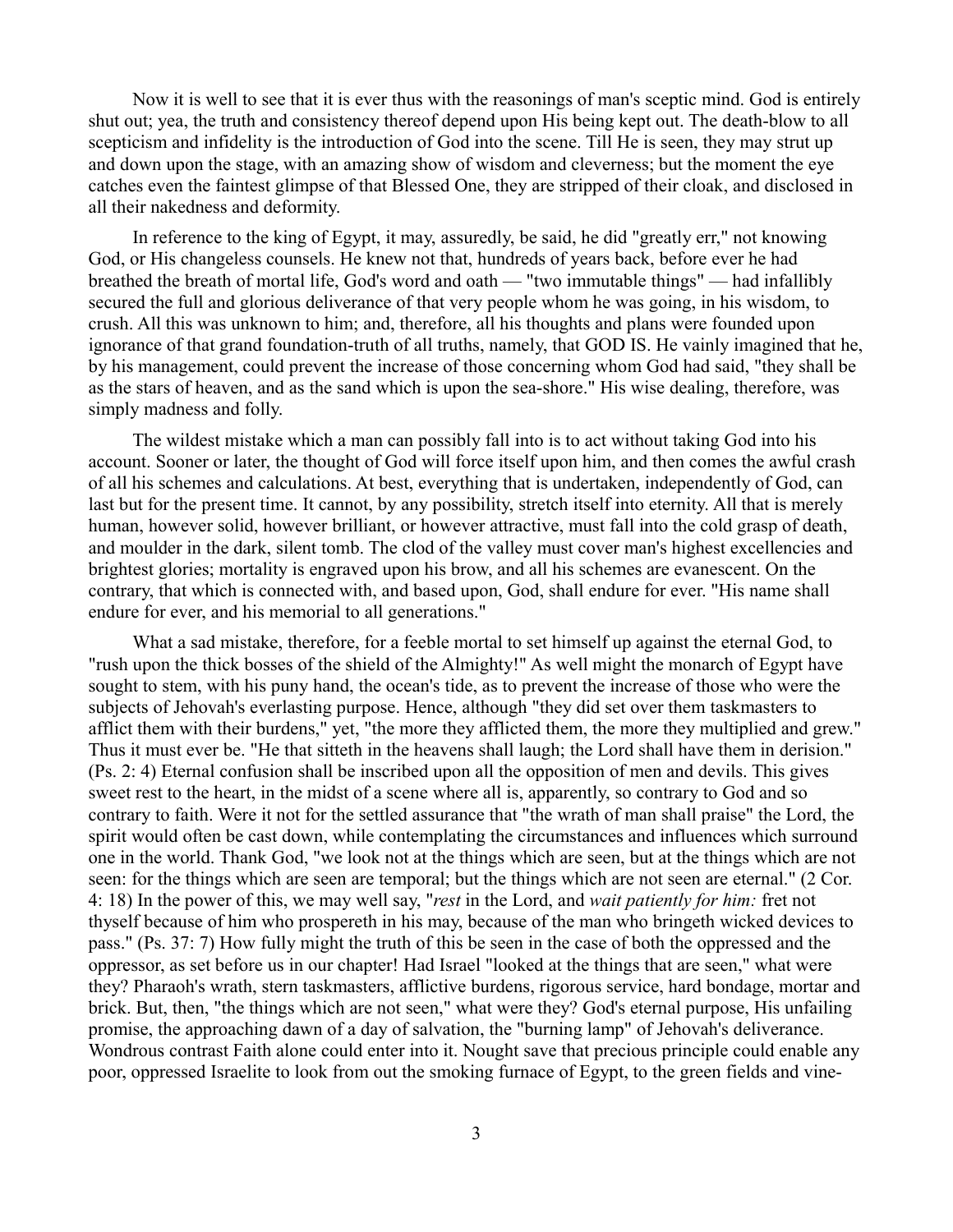clad mountains of the land of Canaan. Who could possibly recognise in those oppressed slaves, toiling in the brick-kilns of Egypt, the heirs of salvation, and the objects of Heaven's peculiar interest and favour.

Thus it was then, and thus it is now. "We walk by faith, not by sight." (2 Cor. 5: 7) "It doth not yet appear what we shall be." (l John 3: 2) We are "here in the body pent," "absent from the Lord." As to fact, we are in Egypt, yet, in spirit, we are in the heavenly Canaan. Faith brings the heart into the power of divine and unseen things, and thus enables it to mount above everything down here, in this place "where death and darkness reign. Oh! for that simple child-like faith that sits beside the pure and eternal fountain of truth, there to drink those deep and refreshing draughts, which lift up the fainting spirit, and impart energy to the new man, in its upward and onward course.

The closing verses of this section of our book present an edifying lesson in the conduct of those God-fearing women, Shiphrah and Puah. They would not carry out the king's cruel scheme, but braved his wrath, and hence, God made them houses. "Them that honour me I will honour, and they that despise me shall be lightly esteemed." (1 Sam. 2: 30) May we ever remember this, and act for God, under all circumstances!

### **Exodus 2**

This section of our book abounds in the weightiest principles of divine truth — principles, which range themselves under the three following heads, namely, the power of Satan, the power of God, and the power of faith.

In the last verse of the previous chapter, we read, "And Pharaoh charged all his people, saying, Every son that is born ye shall cast into the river." This was Satan's power. The river was the place of death; and, by death, the enemy sought to frustrate the purpose of God. It has ever been thus. The serpent has, at all times, watched, with malignant eye, those instruments which God was about to use for his own gracious ends. Look at the case of Abel, in Genesis 4. What was that but the serpent watching God's vessel and seeking to put it out of the way by death? Look at the case of Joseph, in Gen. 37. There you have the enemy seeking to put the man of God's purpose in the place of death. Look at the case of "the seed royal," in 2 Chr. 22, the act of Herod, in Matt. 2, the death of Christ, in Matt. 27. In all these cases, you find the enemy seeking, by death, to interrupt the current of divine action.

But, blessed be God, there is something beyond death. The entire sphere of divine action, as connected with redemption, lies beyond the limits of death's domain. When Satan has exhausted his power, then God begins to show Himself. The grave is the limit of Satan's activity; but there it is that divine activity begins. This is a glorious truth. Satan has the power of death; but God is the God of the living; and He gives life beyond the reach and power of death — a life which Satan cannot touch. The heart finds sweet relief in such a truth as this, in the midst of a scene where death reigns. Faith can stand and look on at Satan putting forth the plenitude of his power. It can stay itself upon God's mighty instrumentality of resurrection. It can take its stand at the grave which has just closed over a beloved object, and drink in, from the lips of Him who is "the resurrection and the life," the elevating assurance of a glorious immortality. It knows that God is stronger than Satan, and it can, therefore, quietly wait for the full manifestation of that superior strength, and, in thus waiting, find its victory and its settled peace. We have a noble example of this power of faith in the opening verses of our chapter.

"And there went a man of the house of Levi, and took to wife a daughter of Levi. And the woman conceived and bare a son; and when she saw him that he was a goodly child, she hid him three months. And when she could no longer hide him, she took for him an ark of bulrushes and daubed it with slime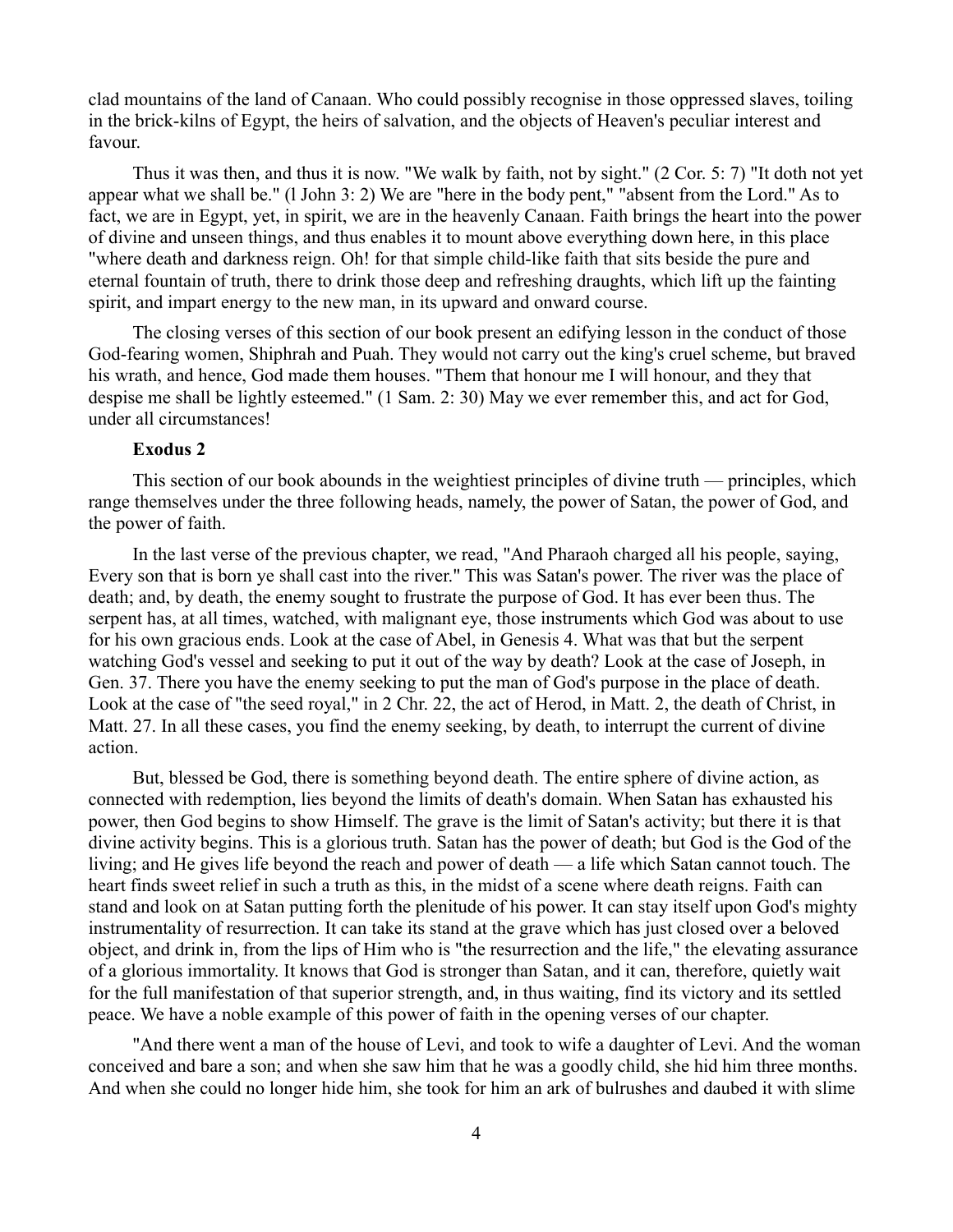and with pitch, and put the child therein; and she laid it in the flags by the river's brink. And his sister stood afar off, to wit what would be done to him." (Ex. 2: 1-4)Here we have a scene of touching interest, in whatever way we contemplate it. In point of fact, it was simply faith triumphing over the influences of nature and death, and leaving room for the God of resurrection to act in His own proper sphere and character. True, the enemy's power is apparent, in the circumstance that the child had to be placed in such position — a position of death, in principle. And, moreover, a sword was piercing through the mother's heart, in thus beholding her precious offspring laid, as it were, in death. Satan might act, and nature might weep; but the Quickener of the dead was behind the dark cloud, and faith beheld Him there, gilding heaven's side of that cloud with His bright and life-giving beams. "By faith Moses when he was born was hid three months of his parents, because they saw he was a proper child; and they were not afraid of the king's commandment." (Heb. 11: 23)

Thus, this honoured daughter of Levi teaches us a holy lesson. Her "ark of bulrushes, daubed with slime and *pitch*," declares her confidence in the truth that there was a something which could keep out the waters of death, in the case of this "proper child," as well as in the case of Noah, "the preacher of righteousness. Are we to suppose, for a moment, that this "Ark" was the invention of mere nature? Was it nature's mere thought that devised it, or nature's ingenuity that constructed it? Was the babe placed in the ark at the suggestion of a mother's heart, cherishing the fond but visionary hope of thereby saving her treasure from the ruthless hand of death? Were we to reply to the above inquiries in the affirmative, we should, I believe, lose the beauteous teaching of this entire scene. How could we ever suppose that the "*ark*" was devised by one who saw no other portion or destiny for her child but death by *drowning*? Impossible. We can only look upon that significant structure, as faith's draft handed in at the treasury of the God of resurrection. devised by the hand of faith, as a vessel of mercy, to carry "a proper child" safety over death's dark waters, into the place assigned him by the immutable purpose of the living God. When we behold this daughter of Levi bending over that ark of bulrushes," which her faith had constructed, and depositing therein her babe, we see her "walking in the steps of that faith of her father Abraham, which he had," when "he rose up from before his dead," and purchased the cave of Machpelah from the sons of Heth. (Gen. 23) We do not recognise in her the energy of mere nature, hanging over the object of its affections, about to fall into the iron grasp of the king of terrors. No; but we trace in her the energy of a faith which enabled her to stand, as a conqueror, at the margin of death's cold flood, and behold the chosen servant of Jehovah in safety at the other side.

Yes, my reader, faith can take those bold and lofty flights into regions far removed from this land of death and wide-spread desolation. Its eagle eye can pierce the gloomy clouds which gather around the tomb, and behold the God of resurrection displaying the results of His everlasting counsels, in the midst of a sphere which no arrow of death can reach. It can take its stand upon the top of the Rock of Ages, and listen, in holy triumph, while the surges of death are lashing its base.

And what, let me ask, was "the king's commandment" to one who was in possession of this heaven-born principle? What weight had that commandment with one who could calmly stand beside her "ark of bulrushes" and look death straight in the face? The Holy Ghost replies, "they were not afraid of the king's commandment." The spirit that knows ought of communion with Him who quickens the dead, is not afraid of anything. Such an one can take up the triumphant language of 1 Cor: 15 and say, "O death, where is thy sting? O grave, where is thy victory? The sting of death is sin, and the strength of sin is the law. But thanks be to God which giveth us the victory, through our Lord Jesus Christ." He can give forth these words of triumph over a martyred Abel; over Joseph in the pit; over Moses in his ark of bulrushes; in the midst of "the seed royal," slain by the hand of Athaliah; and in the babes of Bethlehem, murdered by the mandate of the cruel Herod; and far above all, he can utter them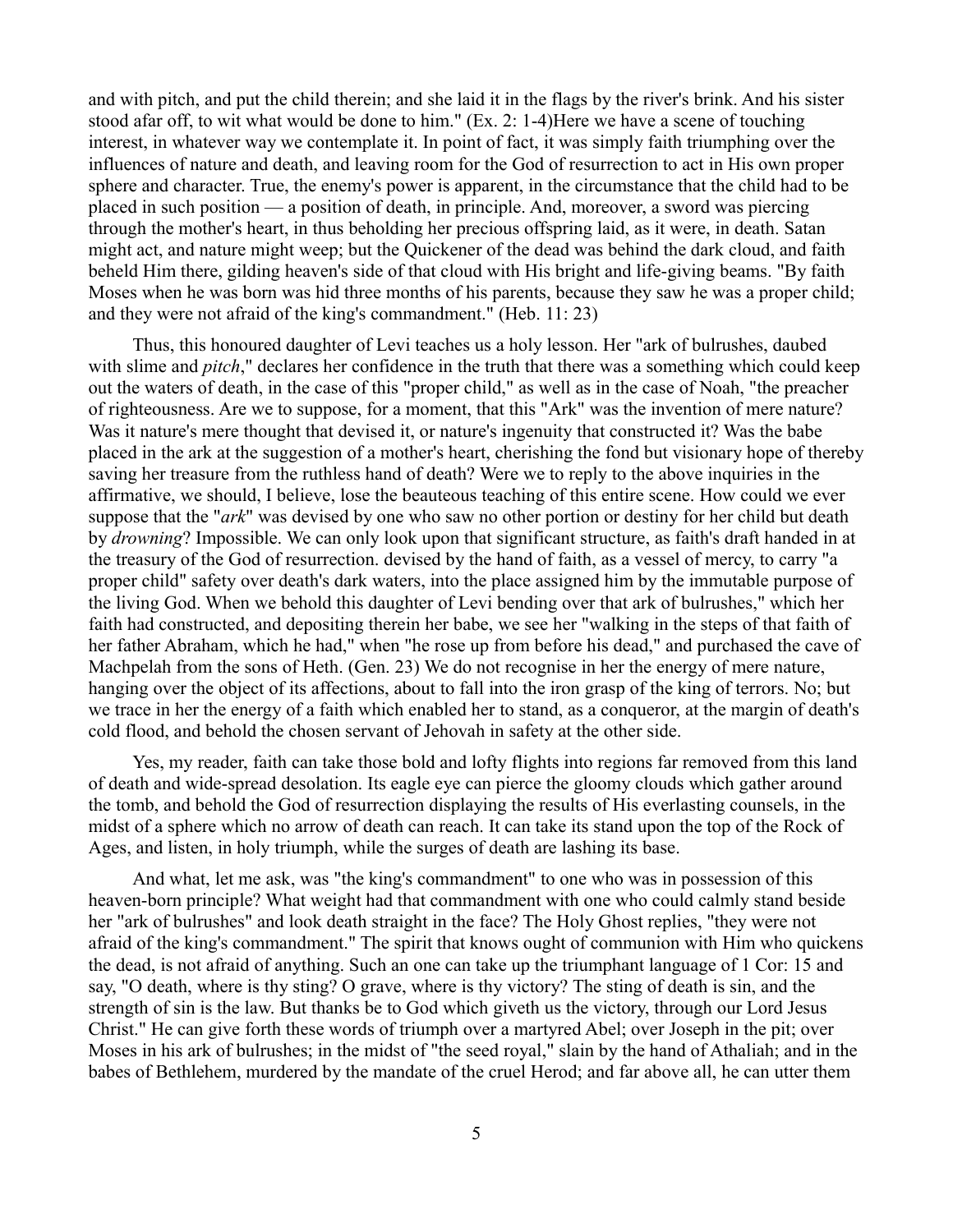at the tomb of the Captain of our salvation.

Now, it may be, there are some who cannot trace the activities of faith, in the matter of the ark of bulrushes. Many may not be able to travel beyond the measure of Moses' sister, when "she stood afar off, to wit, what would be done to him." It is very evident that "his sister" was not up to " the measure of faith" possessed by "his mother." No doubt, she possessed deep interest and true affection, such as we may trace in "Mary Magdalene and the other Mary sitting over against the sepulchre." (Matt. 27: 61) But there was something far beyond either interest or affection in the maker of the "ark." True, she did not "stand afar off to wit what would be done to" her child, and hence, what frequently happens, the dignity of faith might seem like indifference, on her part. It was not, however, indifference, but true elevation — the elevation of faith. If natural affection did not cause her to linger near the scene of death, it was only because the power of faith was furnishing her with nobler work, in the presence of the God of resurrection. Her faith had cleared the stage for Him, and most gloriously did He show Himself thereon.

"And the daughter of Pharaoh came down to wash herself at the river; and her maidens walked along by the river's side; and when she saw the ark among the flags she sent her maid to fetch it. And when she had opened it she saw the child; and, behold, the babe wept. And she had compassion on him, and said, This is one of the Hebrews' children." Here, then, the divine response begins to break, in sweetest accents, on the ear of faith. God was in all this. rationalism, or scepticism, or infidelity, or atheism, may laugh at such an idea. And faith can laugh also; but the two kinds of laughter are very different. The former laughs, in cold contempt, at the thought of divine interference in the trifling affair of a royal maiden's walk by the river's side. The latter laughs, with real heart-felt gladness, at the thought that God is in everything. And, assuredly, if ever God was in anything, He was in this walk of Pharaoh's daughter, though she knew it not.

The renewed mind enjoys one of its sweetest exercises, while tracing the divine footsteps in circumstances and events in which a thoughtless spirit sees only blind chance or rigid fate. The most trifling matter may, at times, turn out to be a most important link in a chain of events by which the Almighty God is helping forward the development of His grand designs. Look, for instance, at Esther 4: 1, and what do you see? A heathen monarch, spending a restless night. No uncommon circumstance, we may suppose; and, yet, this very circumstance was a link in a great chain of providence at the end of which you find the marvellous deliverance of the oppressed seed of Israel.

Thus was it with the daughter of Pharaoh, in her walk by the river's side. Little did she think that she was helping forward the purpose of "the Lord God of the Hebrews" How little idea had she that the weeping babe, in that ark of bulrushes, was yet to be Jehovah's instrument in shaking the land of Egypt to its very centre! Yet so it was. The Lord can make the wrath of man to praise Him, and restrain the remainder. How plainly the truth of this appears in the following passage!

"Then said his sister to Pharaoh's daughter, Shall I go and call to thee a nurse of the Hebrew women, that she may nurse the child for thee? And Pharaoh's daughter said unto her, Go. And the maid went and called the child's mother. And Pharaoh's daughter said unto her, Take this child sway, and nurse it for me, and I will give thee thy wages. And the woman took the child and nursed it. And the child grew and she brought him unto Pharaohs daughter, and he became her son. And she called his name Moses: and she said, Because I drew him out of the water." (Ex. 2: 7-10) The beautiful faith of Moses' mother here meets its full reward; Satan is confounded; and the marvellous wisdom of God is displayed. Who would have thought that the one who had said, "If it be a son, then ye shall kill him," and, again, "every son that is born ye shall cast into the river," should have in his court one of those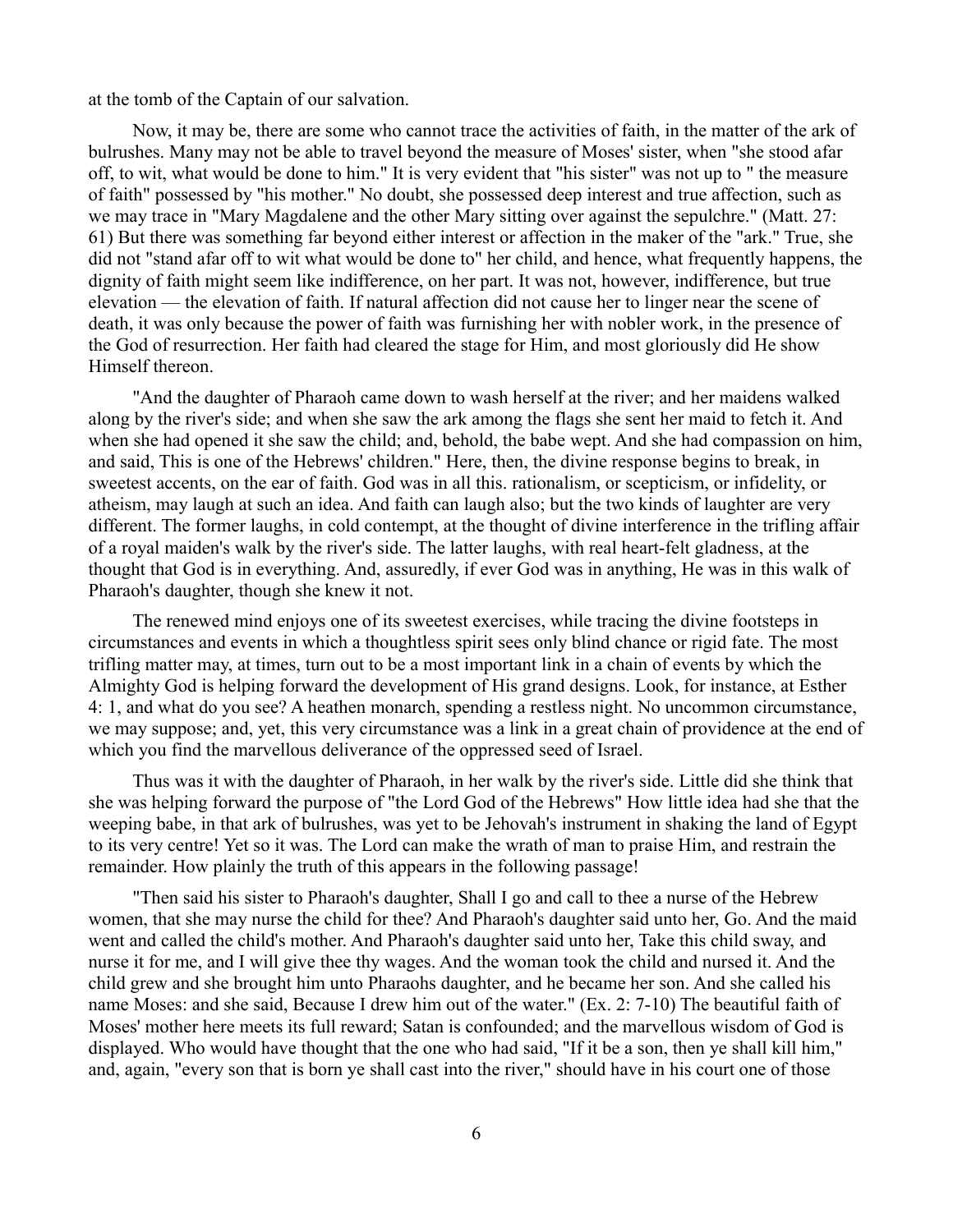very sons, and such "a son." The devil was foiled by his own weapon, inasmuch as Pharaoh, whom he was using to frustrate the purpose of God, is used of God to nourish and bring up Moses, who was to be His instrument in confounding the power of Satan. Remarkable providence! Admirable wisdom! Truly, Jehovah is "wonderful in counsel and excellent in working." May we learn to trust Him with more artless simplicity, and thus our path shall be more brilliant, and our testimony more effective.

In considering the history of Moses, we must look at him in two ways, namely, personally and typically.

First, in his personal character, there is much, very much, for us to learn. God had not only to raise him up, but also to train him, in one way or another, for the lengthened period of eighty years-first in the house of Pharaoh's daughter; and then at "the backside of the desert." This, to our shallow thoughts, would seem an immense space of time to devote to the education of a minister of God. But then God's thoughts are not as our thoughts. He knew the need of those forty years, twice told, in the preparation of His chosen vessel. When God educates, He educates in a manner worthy of Himself and His most holy service. He will not have a novice to do His work. The servant of Christ has to learn many a lesson, to undergo many an exercise, to pass through many a conflict, in secret, ere he is really qualified to act in public. Nature does not like this. It would rather figure in public than learn in private. It would rather be gazed upon and admired by the eye of man than be disciplined by the hand of God. But it will not do. We must take God's way. Nature may rush into the scene of operation; but God does not want it there. It must be withered, crushed, set aside. The place of death is the place for nature. If it *will* be active, God will so order matters, in His infallible faithfulness and perfect wisdom, that the results of its activity will prove its utter defeat and confusion. He knows what to do with nature, where to put it, and where to keep it. Oh that we may all be in deeper communion with the mind of God, in reference to self and all that pertains thereto. Then shall we make fewer mistakes. Then shall our path be steady and elevated, our spirit tranquil, and our service effective.

"And it came to pass in those days, when Moses was grown, that he went out unto his brethren, and looked on their burdens; and he spied an Egyptian smiting an Hebrew, one of his brethren. And he looked this way and that way, and when he saw there was no man, he slew the Egyptian, and hid him in the sand." This was zeal for his brethren; but it was "not according to knowledge." God's time was not yet come for judging Egypt and delivering Israel; and the intelligent servant will ever wait for God's time. "Moses was grown;" and "he was learned in all the wisdom of the Egyptians;" and, moreover, "he supposed his brethren would have understood how that God by his hand would deliver them." all this was true; yet he evidently ran before the time, and when one does this failure must be the issue. [In Stephen's address to the council, at Jerusalem, there is an allusion to Moses' acting, to which it may be well to advert. "And when he was full forty years old it came into his heart to visit his brethren, the children of Israel. And seeing one of them suffer wrong, he defended him, and avenged him that was oppressed, and smote the Egyptian; for he supposed his brethren would have understood how that God, by his hand, would deliver them; but they understood not." (Acts 7: 23-25) It is evident that Stephen's object, in his entire address, has to bring the history of the nation to bear upon the consciences of those whom he had before him; and it would have been quite foreign to this object, and at variance with the Spirit's rule in the New Testament, to raise a question as to whether Moses had not acted before the divinely-appointed time.

Moreover, he merely says, "it came into his heart to visit his brethren." He does not say that God sent him, *at that time*. Nor does this, in the least, touch the question of the moral condition of those who rejected him. "They understood not." This was the fact as to them, whatever Moses might have personally to learn in the matter. The spiritual mind can have no difficulty in apprehending this.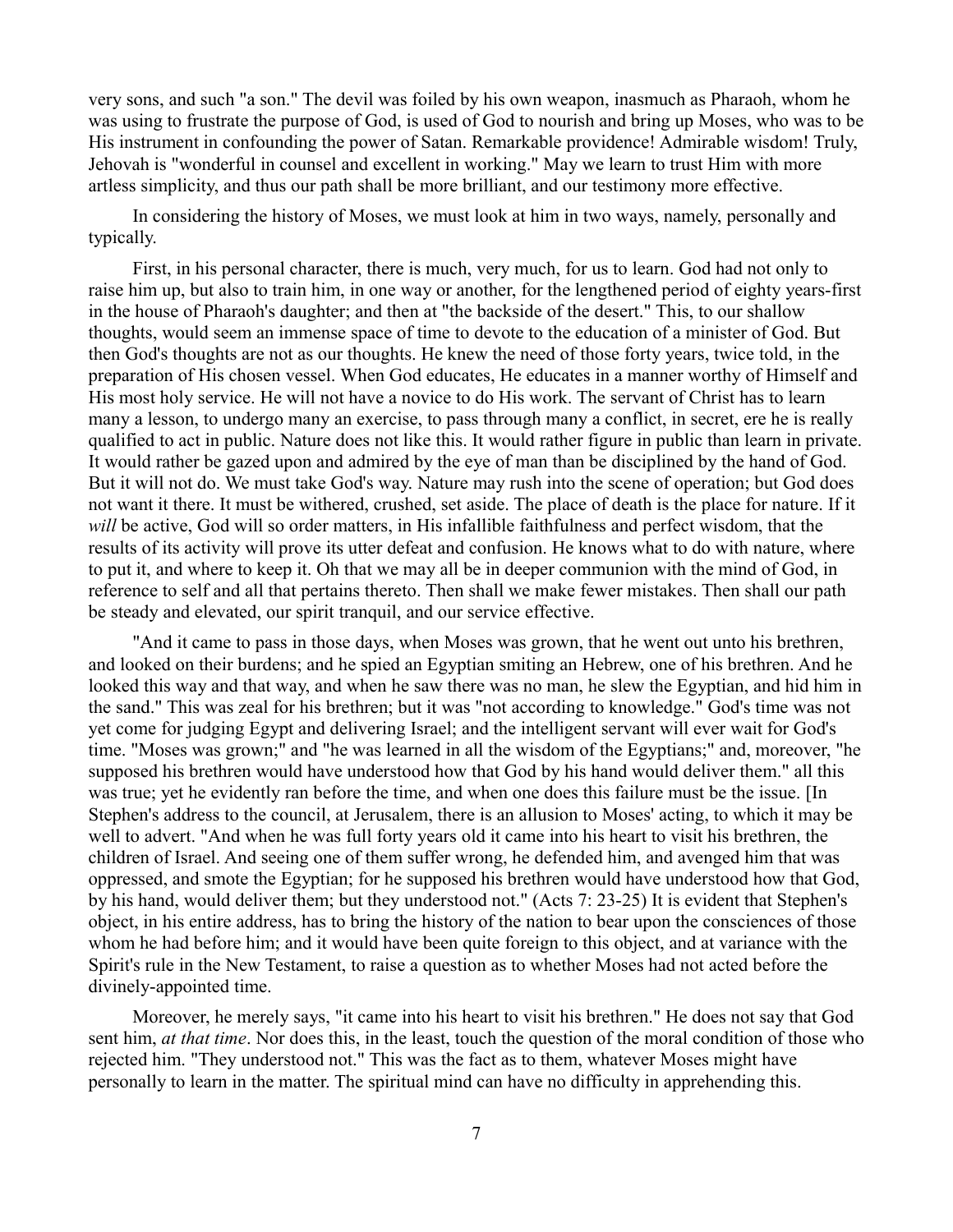Looking at Moses, typically, we can see the mission of Christ to Israel, and their rejection of Him, and refusal to have Him to reign over them. On the other hand, looking at Moses, personally, we find that he, like others, made mistakes and displayed infirmities; sometimes went too fast, and sometimes too slow. All this is easily understood, and only tends to magnify the infinite grace and exhaustless patience of God.]

And not only is there failure in the end, but also manifest uncertainty, and lack of calm elevation and holy independence in the progress of a work begun before God's time. Moses *"looked this way and that way.* "There is no need of this when a man is acting with and for God, and in the full intelligence of His mind, as to the details of his work. If God's time had really come, and if Moses was conscious of being divinely commissioned to execute judgement upon the Egyptian, and if he felt assured of the divine presence with him, he would not have "looked this way and that way."

This action teaches a deep practical lesson to all the servants of God. There are two things by which it is superinduced: namely, the fear of man's wrath, and the hope of man's favour. The servant of the living God should neither regard the one nor the other. What avails the wrath or favour of a poor mortal, to one who holds the divine commission, and enjoys the divine presence? It is, in the judgement of such an one, less than the small dust of the balance. *"Have not I commanded thee?* Be strong and of a good courage; be not afraid, neither be thou dismayed: for *the Lord thy God is with thee,* whithersoever thou goest." (Joshua 1: 9) "Thou, therefore, gird up thy loins, and arise, and speak, unto them *all that I command thee*: be not dismayed at their faces, lest I confound thee before them. For, behold, I have made thee this day a defended city, and an iron pillar, and brazen walls against the whole land, against the kings of Judah, against the princes thereof, against the priests thereof, and against the people of the land. And they shall fight against thee, but they shall not prevail against thee; for *I am with thee,* saith the Lord, to deliver thee." (Jer 1: 17-19)

When the servant of Christ stands upon the elevated ground set forth in the above quotations, he will not "look this way and that way;" he will act on wisdom's heavenly counsel, "let thine eyes look straight on, and thine eyelids look straight before thee." Divine intelligence will ever lead us to look upward and onward. Whenever we look around to shun a mortal's frown or catch his smile, we may rest assured there is something wrong; we are off the proper ground of divine service. We lack the assurance of holding the divine commission, and of enjoying the divine presence, both of which are absolutely essential.

True, there are many who, through profound ignorance, or excessive self-confidence, stand forward in a sphere of service for which God never intended them, and for which He, therefore, never qualified them. And not only do they thus stand forward, but they exhibit an amount of coolness and self-possession perfectly amazing to those who are capable of forming an impartial judgement about their gifts and merits. But all this will very speedily find its level; nor does it in the least interfere with the integrity of the principle that nothing can effectually deliver a man from the tendency to "look this way and that way," save the consciousness of the divine commission and the divine presence. When these are possessed, there is entire deliverance from human influence, and consequent independence. No man is in a position to serve others who is not wholly independent of them; but a man who knows his proper place can stoop and wash his brethren's feet.

When we turn away our eyes from man, and fix them upon the only true and perfect Servant, we do not find him looking this way and that way, for this simple reason, that He never had His eye upon men, but always upon God. He feared not the wrath of man nor sought his favour. He never opened His lips to elicit human applause, nor kept them closed to avoid human censure. This gave holy stability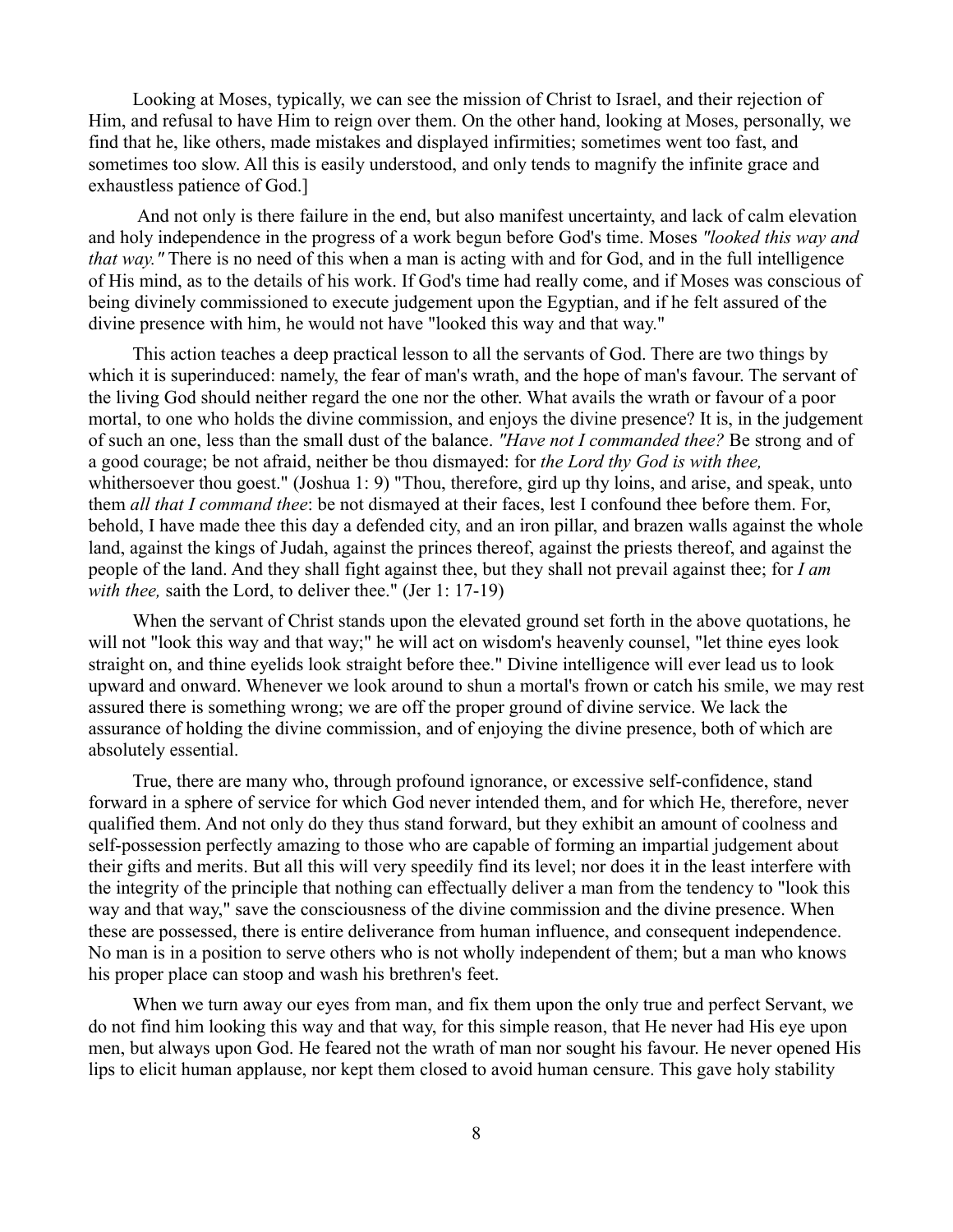and elevation to all He said and did. Of Him alone could it be truly said, "His leaf shall not wither, and *whatsoever* he doeth shall prosper." Everything He did turned to profitable account, because everything was done to God. Every action, every word, every movement, every look, every thought, was like a beauteous cluster of fruit, sent up to refresh the heart of God. He was never afraid of the results of His work, because He always acted with and for God, and in the full intelligence of His mind. His own will, though divinely perfect, never once mingled itself in ought that He did, as a man, on the earth. He could say, "I came down from heaven, not to do mine own will, but the will of him that sent me." Hence, He brought forth fruit, "in its season" He did "always those things which pleased the Father," and, therefore, never had any occasion to "fear," to "repent," or to "look this way and that way."

Now in this, as in everything else, the blessed Master stands in marked contrast with His most honoured and eminent servants. Even a Moses "feared," and a, Paul "repented;" but the Lord Jesus never did either. He never had to retrace a step, to recall a word, or correct a thought. All was absolutely perfect. All was "fruit in season." The current of His holy and heavenly life flowed onward without a ripple and without a curve. His will was divinely subject. The best and most devoted men make mistakes; but it is perfectly certain that the more we are enabled, through grace, to mortify our own will, the fewer our mistakes will be. Truly happy it is when, in the main, our path is really a path of faith and single-eyed devotedness to Christ.

Thus it was with Moses. He was a man of faith-a man who drank deeply into the spirit of his Master, and walked with marvellous steadiness in His footprints. True, he anticipated, as has been remarked, by forty years, the Lord's time of judgement on Egypt and deliverance for Israel; yet, when we turn to the inspired commentary, in Hebrews 11, we find nothing about this. We there find only the divine principle upon which, in the main, his course was founded. "By faith Moses, *when he was come to years,* refused to be called the son of Pharaoh's daughter, choosing rather to suffer affliction with the people of God than to enjoy the pleasures of sin for a season; esteeming the reproach of Christ greater riches than the treasures in Egypt; for he had respect unto the recompense of the reward. By faith he forsook Egypt, not fearing the wrath of the king; for he endured as seeing him who is invisible." (Ver. 24-27)

This quotation furnishes a most gracious view of the actings of Moses. It is ever thus the Holy Ghost deals with the history of Old Testament saints. When He writes a man's history, He presents him to us as he is, and faithfully sets forth all his failures and imperfections. But when, in the New Testament, he comments upon such history, He merely gives the real principle and main result of a man's life. Hence, though we read, in Exodus, that "Moses looked this way and that way" — that "he feared and said, surely this thing is known" — and, finally, "Moses fled from the face of Pharaoh;" yet, we are taught, in Hebrews, that what he did, he did "by faith" — that he did not fear" the wrath of the king" — that "he endured as seeing him who is invisible."

Thus will it be, by and by, when "the Lord comes, who both will bring to light the hidden things of darkness, and will make manifest the *counsels of the hearts:* and then shall every man have praise of God." (1 Cor. 4: 5) This is a precious and consolatory truth for every upright mind and every loyal heart. Many a "Counsel" the "*heart*" may form, which, from various causes, the *hand* may not be able to execute. All such "counsels" will be made "manifest" when "the Lord comes." Blessed be the grace that has told us so! The affectionate counsels of the heart are far more precious to Christ than the most elaborate works of the hand. The latter may shine before the eye of man; the former are designed *only* for the heart of Jesus. The latter may be spoken of amongst men; the former will be made manifest before God and His holy angels. May all the servants of Christ have their hearts undividedly occupied with His person, and their eyes steadily fixed upon His advent.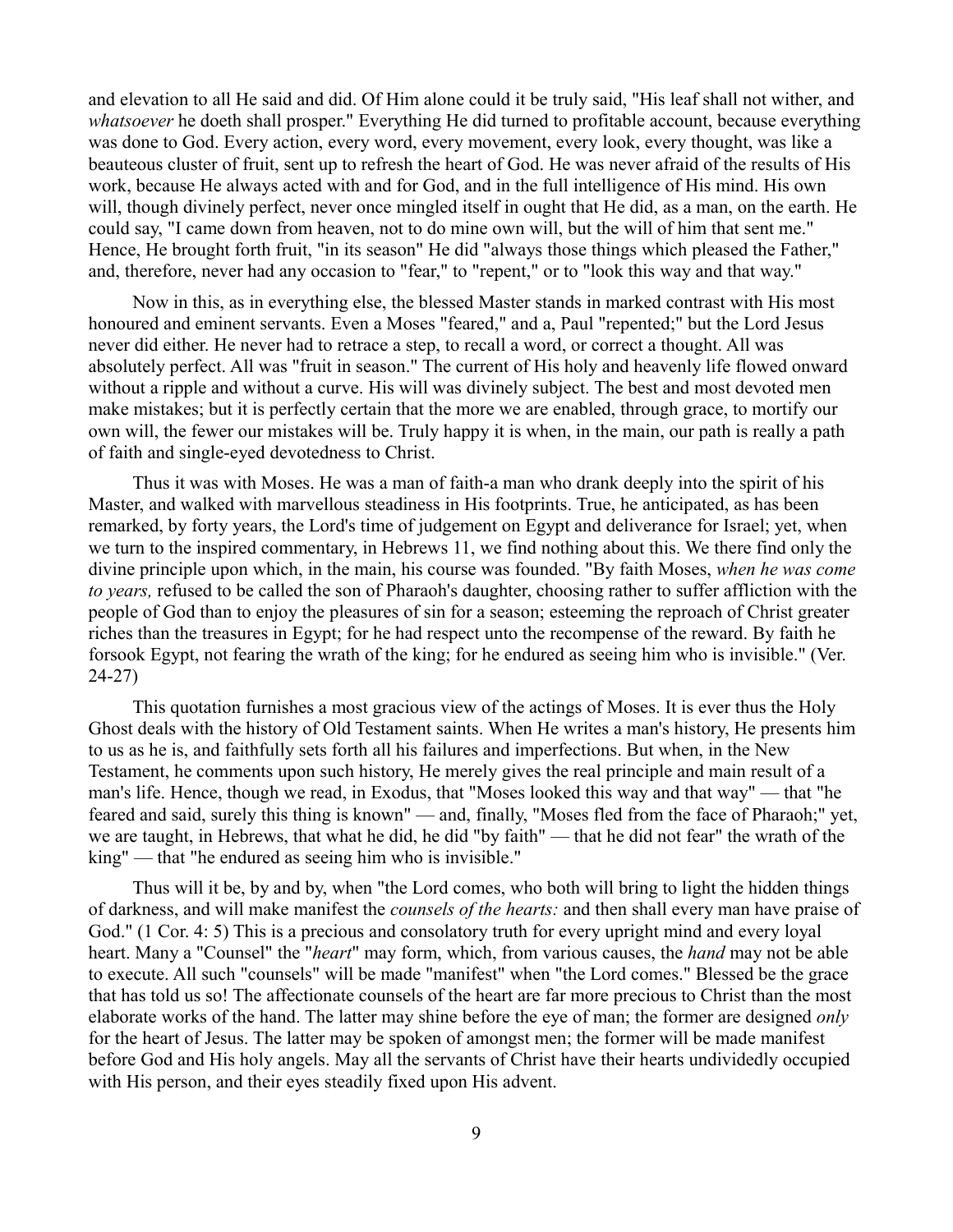In contemplating the path of Moses, we observe how that faith led him entirely athwart the ordinary course of nature. It led him to despise all the pleasures, the attractions, and the honours of Pharaoh's court. And not only that, but also to relinquish an apparently wide sphere of usefulness. Human expediency would have conducted him along quite an opposite path. It would have led him to use his influence on behalf of the people of God — to act *for* them instead of suffering *with* them. According to man's judgement, Providence would seem to have opened for Moses a wide and most important sphere of labour; and surely if ever the hand of God was manifest in placing a man in a distinct position, it was in his case. By a most marvellous interposition — by a most unaccountable chain of circumstances, every link of which displayed the finger of the Almighty — by an order of events which no human foresight could have arranged, had the daughter of Pharaoh been made the instrument of drawing Moses out of the water, and of nourishing and educating him until he was "full forty years Old." With all these circumstances in his view, to abandon his high, honourable, and influential position, could only be regarded as the result of a misguided zeal which no sound judgement could approve.

Thus might poor blind nature reason. But faith thought differently; for nature and faith are always at issue. They cannot agree upon a single point. Nor is there anything, perhaps, in reference to which they differ so widely as what are commonly called "openings of Providence." Nature will constantly regard such openings as warrants for self-indulgence; whereas faith will find in them opportunities for self-denial. Jonah might have deemed it a very remarkable opening of Providence to find a ship going to Tarshish; but in truth it was an opening through which he slipped off the path of obedience.

No doubt, it is the Christian's privilege to see his Father's hand, and hear His voice, in everything; but he is not to be guided by circumstances. A Christian so guided is like a vessel at sea without rudder or compass; she is at the mercy of the waves and the winds. God's promise to His child is, "I will guide thee with mine eye." (Ps: 32: 8) His warning is, "Be not as the horse or as the mule, which have no understanding; whose mouth must be held in with bit and bridle, lest they come near unto thee." It is much better to be guided by our Father's eye, than by the bit and bridle of circumstances; and we know that in the ordinary acceptation of the term, "Providence" is only another word for the impulse of circumstances.

Now, the power of faith may constantly be seen in refusing and forsaking the apparent openings of Providence. It was so in the case of Moses. "By faith he refused to be called the son of Pharaoh's daughter;" and "by faith he forsook Egypt." Had he judged according to the sight of his eyes, he would have grasped at the proffered dignity, as the manifest gift of a kind Providence, and he would have remained in the court of Pharaoh as in a sphere of usefulness plainly thrown open to him by the hand of God. But, then, he walked by faith, and not by the sight of his eyes; and, hence, he forsook all. Noble example! May we have grace to follow it!

And observe what it was that Moses "esteemed greater riches than the treasures in Egypt;" it was the "reproach of Christ." It was not merely reproach for Christ. "The reproaches of them that reproached thee have fallen upon me." The Lord Jesus, in perfect grace, identified Himself with His people. He came down from heaven, leaving His Father's bosom, and laying aside all His glory, He took His people's place, confessed their sins, and bore their judgement on the cursed tree. Such was His voluntary devotedness, He not merely acted *for* us, but made Himself one *with* us, thus perfectly delivering us from all that was or could be against us.

Hence, we see how much in sympathy Moses was with the spirit and mind of Christ, in reference to the people of God. He was in the midst of all the ease the pomp and dignity of Pharaoh's house,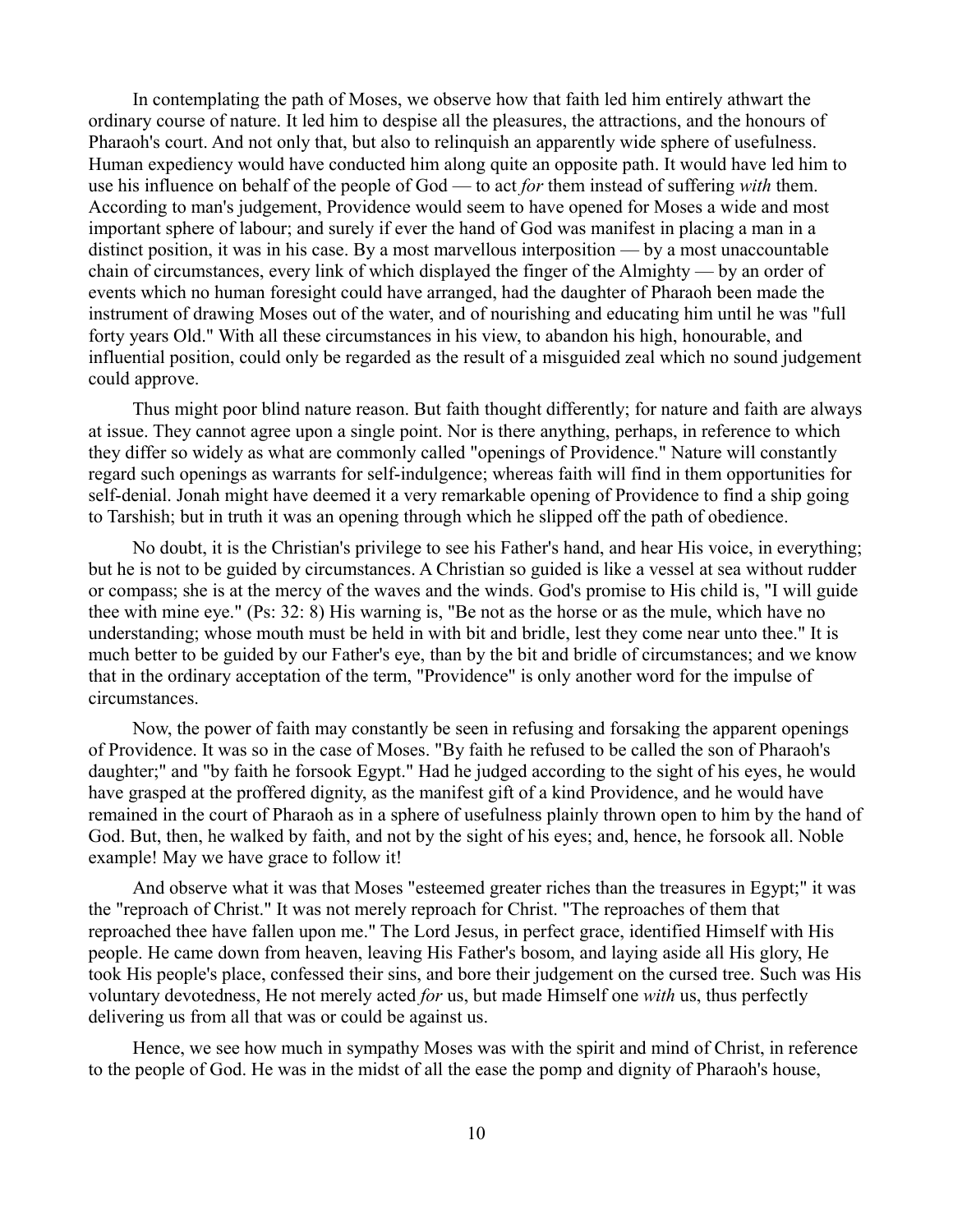where "the pleasures of sin," and "the treasures of Egypt," lay scattered around him, in richest profusion. All these things he might have enjoyed if he would. He could have lived and died in the midst of wealth and splendour. His entire path, from first to last, might, if he had chosen, have been enlightened by the sunshine of royal favour: but that would not have been "faith;" it would not have been Christ-like. From his elevated position, he saw his brethren bowed down beneath their heavy burden, and faith led him to see that his place was to be with them. Yes; with them, in all their reproach, their bondage, their degradation, and their sorrow. Had he been actuated by mere benevolence, philanthropy, or patriotism, he might have used his personal influence on behalf of his brethren. He might have succeeded in inducing Pharaoh to lighten their burden, and render their path somewhat smoother, by royal grants in their favour; but this would never do, never satisfy a heart that had a single pulsation in common with the heart of Christ. Such a heart Moses, by the grace of God, carried in his bosom; and, therefore, with all the energies and all the affections of that heart, he threw himself, body, soul, and spirit, into the very midst of his oppressed brethren. He "chose rather to suffer affliction *with* the people of God." And, moreover, he did this "by faith."

Let my reader ponder this deeply. We must not be satisfied with wishing well to, doing service for, or speaking kindly on behalf of, the people of God. We ought to be fully identified *with* them, no matter how despised or reproached they may be. It is, in a measure, an agreeable thing to a benevolent and generous spirit, to patronise Christianity; but it is a wholly different thing to be identified with Christians, or to suffer with Christ. A *patron* is one thing, a *martyr* is quite another. This distinction is apparent throughout the entire book of God. Obadiah took care of God's witnesses, but Elijah was a witness for God. Darius was so attached to Daniel that he lost a night's rest on his account, but Daniel spent that selfsame night in the lion's den, as a witness for the truth of God. Nicodemus ventured to speak a word *for* Christ, but a more matured discipleship would have led him to identify himself *with* Christ.

These considerations are eminently practical. The Lord Jesus does not want patronage; He wants fellowship. The truth concerning Him is declared to us, not that we might patronise His cause on earth, but have fellowship with His Person in heaven. He identified Himself with us, at the heavy cost of all that love could give. He might have avoided this. He might have continued to enjoy His eternal place "in the bosom of the Father." But how, then, could that mighty tide of love, which was pent up in His heart, flow down to us guilty and hell-deserving sinners? Between Him and us there could be no oneness, save on conditions which involved the surrender of everything on His part. But, blessed, throughout the everlasting ages, be His adorable Name, that surrender was voluntarily made. "He gave himself for us, that he might redeem us from all iniquity, and purify *unto himself* a peculiar people, zealous of good works." (Titus 2: 14) He would not enjoy His glory alone. His loving heart would gratify itself by associating "many sons" with Him in that glory. "Father," He says, "I will that they also whom thou hast given me be with Me where I am, that they may behold my glory, which thou hast given me; for thou lovedst me before the foundation of the world." (John 17: 24) Such were the thoughts of Christ in reference to His people; and we can easily see how much in sympathy with these precious thoughts was the heart of Moses. He, unquestionably, partook largely of his Master's spirit; and he manifested that excellent spirit in freely sacrificing every personal consideration, and associating himself, unreservedly, with the people of God.

The personal character and actings of this honoured servant of God will come before us again in the next section of our book. We shall here briefly consider him as a type of the Lord Jesus Christ. That he was a type of Him is evident from the following passage, "The Lord thy God will raise up unto thee a Prophet from the midst of thee, of thy brethren, like unto me; unto him ye shall hearken." (Deut. 18: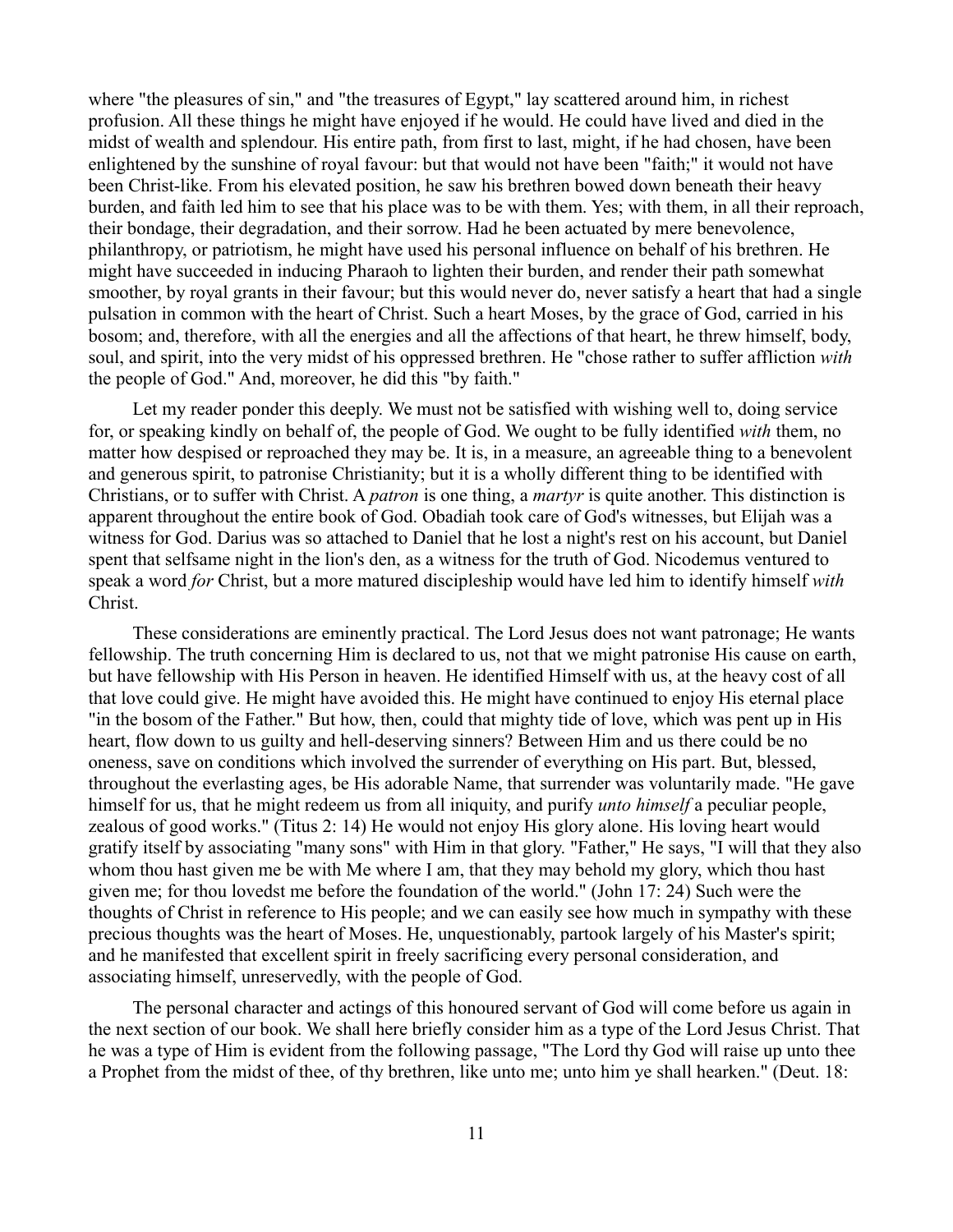15) We are not, therefore, trafficking in human imagination in viewing Moses as a type; it is the plain teaching of scripture, and, in the closing verses of Exodus 2. we see this type in a double way: first, in the matter of his rejection by Israel; and, secondly, in his union with a stranger in the land of Midian. These points have already been, in some measure, developed in the history of Joseph, who, being cast out by his brethren, according to the flesh, forms an alliance with an Egyptian bride. Here, as in the case of Moses, we see shadowed forth Christ's rejection by Israel, and His union with the Church, but in a different phase. In Joseph's case, we have the exhibition of positive enmity against his person. In Moses it is the rejection of his mission. In Joseph's case we read, "they hated him, and could not speak peaceably unto him." (Gen. 37: 4) In the case of Moses, the word is, *"Who made thee a prince and a judge over us?"* In short, the former was personally hated; the latter, officially refused.

So also in the mode in which the great mystery of the Church is exemplified, in the history of those two Old Testament saints. "Asenath" presents quite a different phase of the Church from that which we have in the person of "Zipporah." The former was united to Joseph in the time of his exaltation; the latter was the companion of Moses, in the obscurity of his desert life. (Comp. Gen. 41: 41-45 with Ex. 2: 15; 3: 1) True, both Joseph and Moses were, at the time of their union with a stranger, rejected by their brethren; yet the former was "governor over all the land of Egypt;" whereas the latter tended a few sheep at "the backside of the desert."

Whether, therefore, we contemplate Christ, as manifested in glory: or as hidden from the world's gaze, the Church is intimately associated with Him. And now, inasmuch as the world seeth Him not, neither can it take knowledge of that body which is wholly one with Him. "The world knoweth us not, because it knew him not." (2 John 3: 1) By and by, Christ will appear in His glory, and the Church with Him. "When Christ our life shall appear, then shall ye also appear with him in glory." (Col. 3: 4) And, again, "The glory which thou gavest me I have given them; that they may be one, even as we are one: I in them, and thou in me, that they may be made perfect in one; and that the world may know that thou hast sent me, and hast loved them as thou hast loved Me." (John 17: 22, 23)

[There are two distinct unities spoken of in John 17: 21, 23. The first is that unity which the Church was responsible to have maintained, but in which she has utterly failed. The second, that unity which God will infallibly accomplish, and which He will manifest in glory. If the reader will turn to the passage he will at once see the difference, both as to character and result, of the two.]

Such, then, is the Church's high and holy position. She is one with Him who is cast out by this world, but who occupies the throne of the Majesty in the heavens. The Lord Jesus made Himself responsible for her on the cross, in order that she might share with Him His present rejection and His future glory. Would that all who form a part of such a highly privileged body were more impressed with a sense of what becomes them as to course and character down here! Assuredly, there should be a fuller and clearer response on the part of all the children of God, to that love wherewith He has loved them, to that salvation wherewith He has saved them, and to that dignity wherewith He has invested them. The walk of the Christian should ever be the natural result of realised privilege, and not the constrained result of legal vows and resolutions, the proper fruit of a position known and enjoyed by faith, and not the fruit of one's own efforts to reach a position "by works of law." All true believers are a part of the bride of Christ. Hence they owe Him those affections which become that relation. The relationship is not obtained because of the affections, but the affections flow out of the relationship.

So let it be, O Lord, with all thy beloved and blood bought people.

#### **Exodus 3**

We shall now resume the personal history of Moses, and contemplate him during that deeply-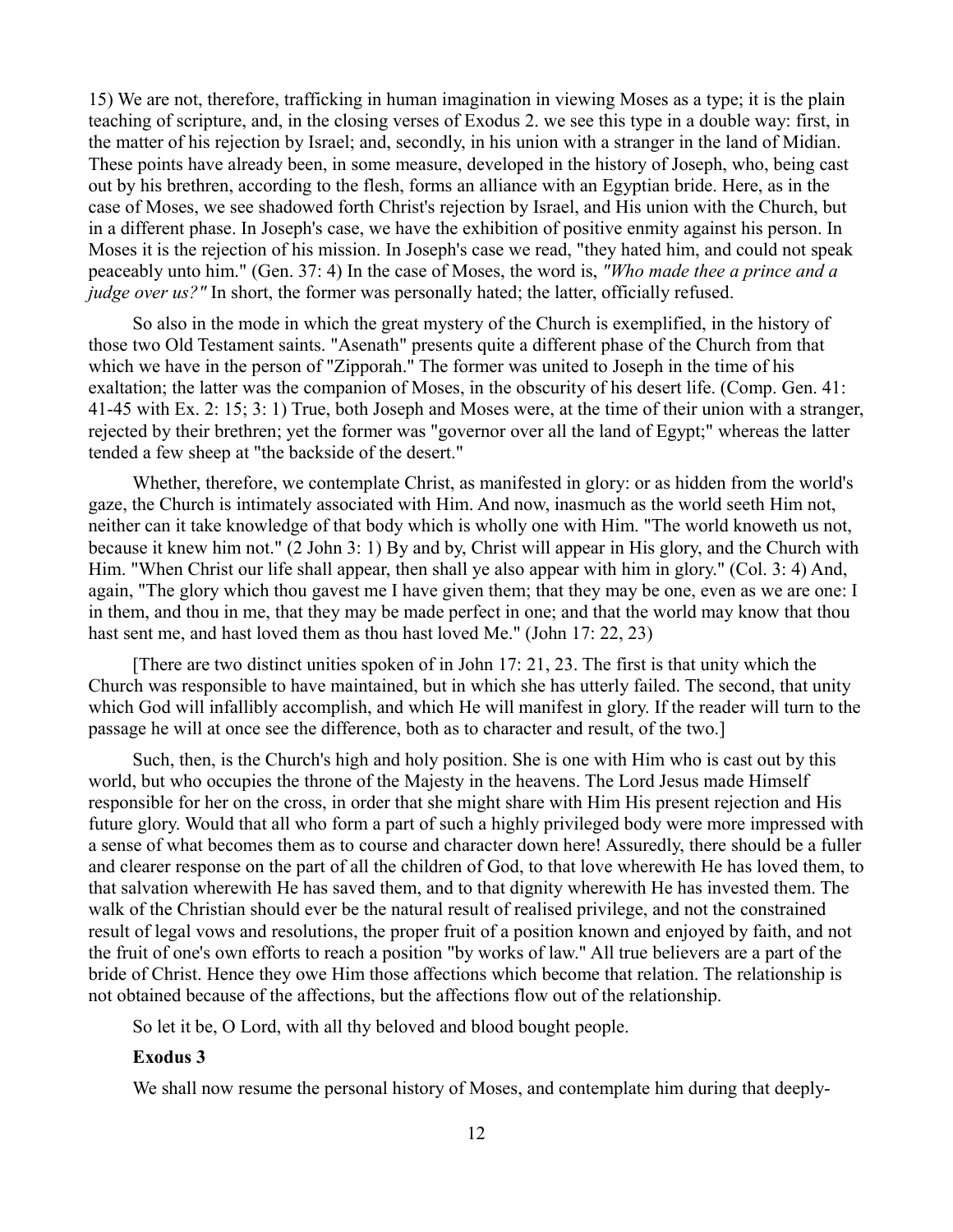interesting period of his career which he spent in retirement-a period including, as we should say, forty of his very best years — the prime of life. This is full of meaning. The Lord had graciously, wisely, and faithfully, led His dear servant apart from the eyes and thoughts of men, in order that He might train him under His own immediate hand. Moses needed this. True, he had spent forty years in the house of Pharaoh; and, while his sojourn there was not without its influence and value, yet was it as nothing when compared with his sojourn in the desert. The former might be valuable; but the latter was indispensable.

Nothing can possibly make up for the lack of secret communion with God, or the training and discipline of His school "All the wisdom of the Egyptians" would not have qualified Moses for his future path. He might have pursued a most brilliant course through the schools and colleges of Egypt. He might have come forth laden with literary honours — his intellect stored with learning, and his heart full of pride and self-sufficiency. He might have taken out his degree in the school of man, and yet have to learn his alphabet in the school of God. Mere human wisdom and learning; how valuable soever in themselves, can never constitute any one a servant of God, nor equip him for any department of divine service. Such things may qualify unrenewed nature to figure before the world; but the man whom God will use must be endowed with widely different qualifications — such qualifications as can alone be found in the deep and hallowed retirement of the Lord's presence.

All God's servants have been made to know and experience the truth of these statements. Moses at Horeb, Elijah at Cherith, Ezekiel at Chebar, Paul in Arabia, and John at Patmos, are all striking examples of the immense practical importance of being alone with God. and when we look at the Divine Servant, we find that the time He spent in private was nearly ten times as long as that which He spent in public. He, though perfect in understanding and in will, spent nearly thirty years in the obscurity of a carpenter's house at Nazareth, ere He made His appearance in public. And, even when He had entered upon His public career, how oft did He retreat from the gaze of men, to enjoy the sweet and sacred retirement of the divine presence!

Now we may feel disposed to ask, how could the urgent demand for workmen ever be met, if all need such protracted training, in secret, ere they come forth to their work? This is the Master's care not ours. He can provide the workmen, and He can train them also. This is not man's work. God alone can provide and prepare a true minister. Nor is it a question with Him as to the length of time needful for the education of such an one. We know He could educate him in a moment, if it were His will to do so. One thing is evident, namely, that God has had all His servants very much alone with Himself, both before and after their entrance upon their public work; nor will any one ever get on without this. The absence of secret training and discipline will, necessarily leave us barren, superficial, and theoretic. A man who ventures forth upon a public career ere he has duly weighed himself in the balances of the sanctuary, or measured himself in the presence of God, is like a ship putting out to sea without proper ballast: he will doubtless overset with the first stiff breeze. On the contrary, there is a depth, a solidity, and a steadiness flowing from our having passed from form to form in the school of God, which are essential elements in the formation of the character of a true and effective servant of God.

Hence, therefore, when we find Moses, at the age of forty years, taken apart from all the dignity and splendour of a court, for the purpose of spending forty years in the obscurity of a desert, we are led to expect a remarkable course of service; nor are we disappointed. The man whom God educates, is educated, and none other. It lies not within the range of man to prepare an instrument for the service of God. The hand of man could never mould "a vessel meet for the Master's use." The One who is to use the vessel can alone prepare it; and we have before us a singularly beautiful sample of His mode of preparation.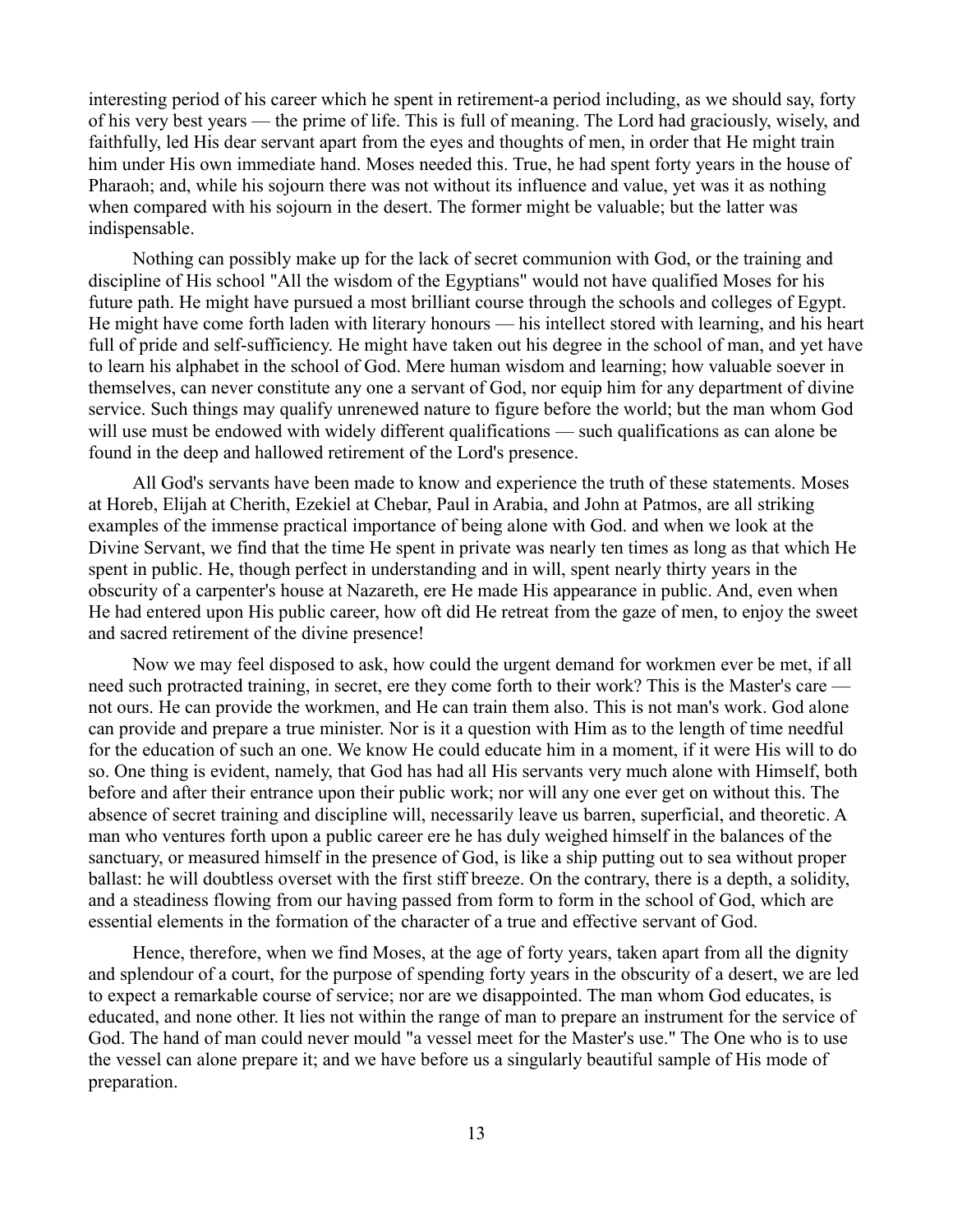"Now, Moses kept the flock of Jethro, his father-in law, the priest of Midian: and he led the flock to the backside of the desert, and came to the mountain of God, even to Horeb." (Ex. 3: 1) Here, then, we have a marvellous change of circumstances. In Genesis 46: 31, we read, "every shepherd is an abomination to the Egyptians;" and yet Moses, who was "learned in all the wisdom of the Egyptians," is transferred from the Egyptian court to the back of a mountain to tend a flock of sheep, and to be educated for the service of God. Assuredly, this is not "the manner of man." This is not nature's line of things. Flesh and blood could not understand this. We should have thought that Moses' education was finished when he had become master of all Egypt's wisdom, and that, moreover, in immediate connection with the rare advantages which a court life affords. We should have expected to find in one so highly favoured, not only a solid and varied education; but also such an exquisite polish as would fit him for any sphere of action to which he might be called. But then, to find such a man with such attainments, called away from such a position to mind sheep at the back of a mountain, is something entirely beyond the utmost stretch of human thought and feeling. It lays prostrate in the dust all man's pride and glory. It declares plainly that this world's appliances are of little value in the divine estimation; yea, they are as "dung and dross," not only in the eyes of the Lord, but also in the eyes of all those who have been taught in His school.

There is a very wide difference between human and divine education. The former has for its end the refinement and exaltation of nature; the latter begins with withering it up and setting it aside. "The natural man receiveth not the things of the Spirit of God; for they are foolishness unto him; neither can he know them, because they are spiritually discerned." (1 Cor. 2: 14) Educate the "natural man" as much as you please, and you cannot make him a "spiritual man." "That which is born of the flesh is flesh; and that which is born of the Spirit is spirit:" (John 3: 6) If ever an educated "natural man" might look for success in the service of God, Moses might have counted upon it; he was "grown," he was "learned," he was "mighty in word and deed," and yet he had to learn something at "the backside of the desert," which Egypt's schools could never have taught him. Paul learnt more in Arabia than ever he had learnt at the feet of Gamaliel.\* None can teach like God; and all who will learn *of* Him must be alone *with* Him. "In the desert God will teach thee." There it was that Moses learnt his sweetest, deepest, most influential and enduring lessons. Thither, too, must all repair who mean to be educated for the ministry.

{\*Let not my reader suppose for a moment that the design of the above remarks is to detract from the value of really useful information, or the proper culture of the mental powers. By no means. If, for example, he is a parent, let him store his child's mind with useful knowledge; let him teach him everything which may, hereafter, turn to account in the Master's service: let him not burden him with ought which he would have to "lay aside in running his Christian course, nor conduct him, for educational purposes through a region from which it is well-nigh impossible to come forth with an unsoiled mind. You might just as well shut him up for ten years in a coal mine, in order to qualify him for discussing the properties of light and shade, as cause him to wade through the mire of a heathen mythology, in order to fit him for the interpretation of the oracles of God, or prepare him for leading the flock of Christ}

Beloved reader, may you prove, in your own deep experience, the real meaning of "the backside of the desert," that sacred spot where nature is laid in the dust, and God alone exalted. There it is that men and things — the world and self — present circumstances and their influence, are all valued at what they are really worth. There it is, and there alone, that you will find a divinely-adjusted balance in which to weigh all within and all around. There are no false colours, no borrowed plumes, no empty pretensions there. The enemy of your soul cannot gild the sand of that place. All is reality there. The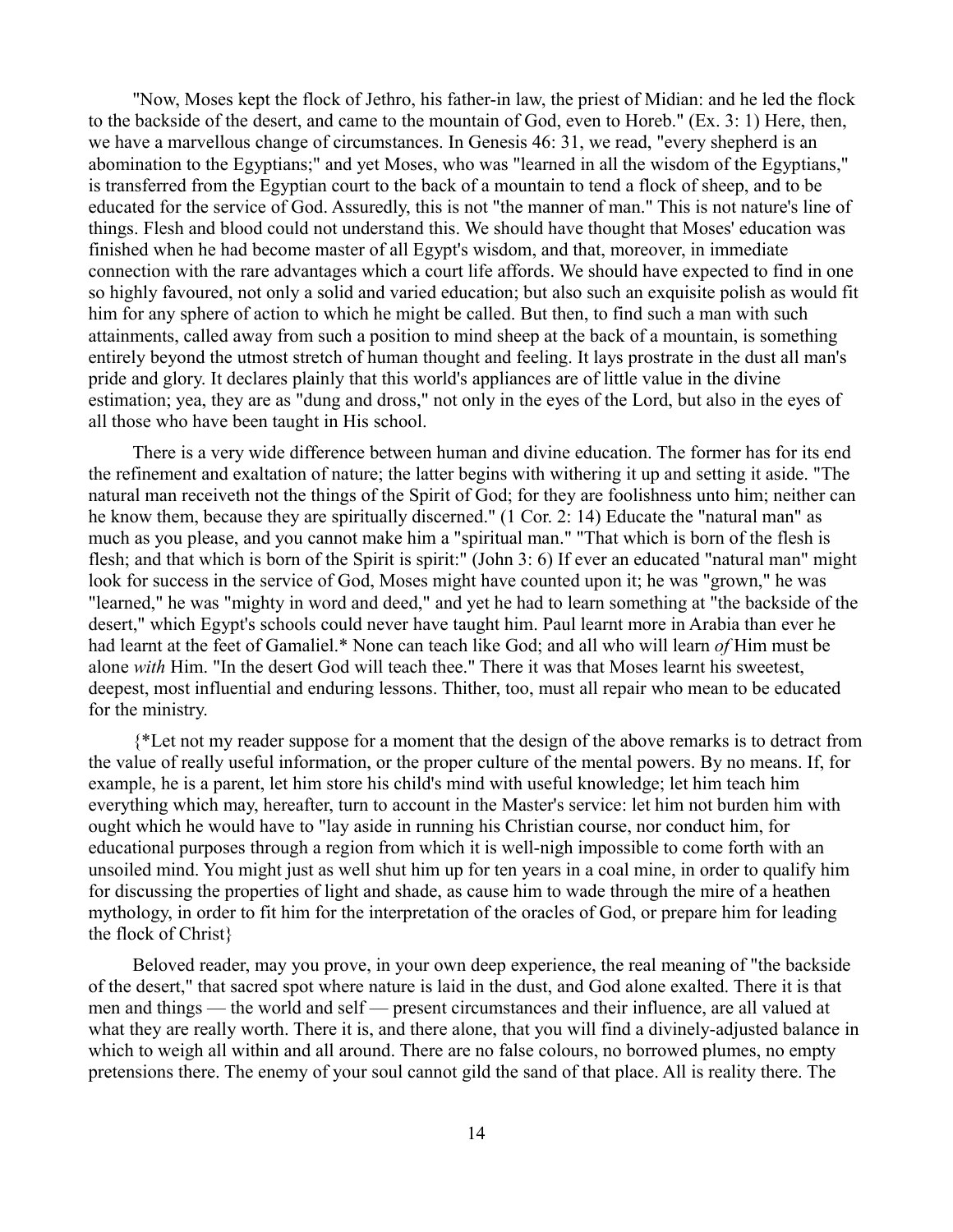heart that has found itself in the presence of God, at "the backside of the desert," has right thoughts about everything. It is raised far above the exciting influence of this world's schemes. The din and noise! the bustle and confusion of Egypt do not fall upon the ear in that distant place. The crash in the monetary and commercial world is not heard there. The sigh of ambition is not heaved there. This world's fading laurels do not tempt there. The thirst for gold is not felt there. The eye is never dimmed with lust, nor the heart swollen with pride there. Human applause does not elate, nor human censure depress there. In a word, everything is set aside save the stillness and light of the divine presence. God's voice alone is heard — His light enjoyed — His thoughts received. This is the place to which all must go to be educated for the ministry; and there all must remain, if they would succeed in the ministry.

Would that all who come forward to serve in public knew more of what it is to breathe the atmosphere of this place. We should, then, have far less vapid attempts at ministry, but far more effective Christ-honouring service.

Let us now enquire what Moses saw and what he heard at "the backside of the desert." We shall find him learning lessons which lay far beyond the reach of Egypt's most gifted masters. It might appear, in the eyes of human reason, a strange loss of time for a man like Moses to spend forty years doing nothing save to keep a few sheep in the wilderness. But he was there with God, and the time that is thus spent is never lost. It is salutary for us to remember that there is something more than mere *doing* necessary on the part of the true servant. A man who is always doing will be apt to do too much. Such an one would need to ponder over the deeply-practical words of the perfect Servant, "He wakeneth morning by morning, he wakeneth mine ear to *hear* as the learned." (Isa. 1: 4) This is an indispensable part of the servant's business. The servant must frequently stand in his master's presence, in order that he may know what he has to do. The "ear" and the "tongue" are intimately connected, in more ways than one; but, in a spiritual or moral point of view, if my ear be closed and my tongue loose, I shall be sure to talk a great deal of folly. "Wherefore, my beloved brethren, let every man be swift to *hear*, slow *to speak*." (James 1: 19) This seasonable admonition is based upon two facts, namely, that everything good comes from above, and that the heart is brim full of naughtiness, ready to flow over. Hence, the need of keeping the ear open and the tongue quiet rare and admirable attainments! -attainments in which Moses made great proficiency at "the backside of the desert," and which all can acquire, if only they are disposed to learn in that school.

"And the angel of the Lord appeared unto him in a flame of fire, out of the midst of a bush: and he looked, And behold the bush burned with fire, and the bush was not consumed. And Moses said, I will now turn aside, and see this great sight, why the bush is not burnt." (Ex. 3: 2, 3) This was, truly, "a great sight" — a bush burning, yet not burnt. The palace of Pharaoh could never have afforded such a sight. But it was a gracious sight as well as a great sight, for therein was strikingly exhibited the condition of God's elect. They were in the furnace of Egypt; and Jehovah reveals Himself in a burning bush. But as the bush was not consumed, so neither were they, for God was there. "The Lord of hosts is with us, the God of Jacob is our refuge." (Ps. 46) Here is strength and security — victory and peace. God *with* us, God in us, and God *for* us. This is ample provision for every exigence.

Nothing can be more interesting or instructive than the mode in which Jehovah was pleased to reveal Himself to Moses, as presented in the above quotation. He was about to furnish him with his commission to lead forth His people out of Egypt, that they might be His assembly — His dwellingplace, in the wilderness, and in the land of Canaan; and the place from which He speaks is a burning bush. Apt, solemn, and beautiful symbol of Jehovah dwelling in the midst of His elect and redeemed congregation! "Our God is a consuming fire," not to consume *us*, but to consume all in us and about us which is contrary to His holiness, and, as such, subversive of our true and permanent happiness. "Thy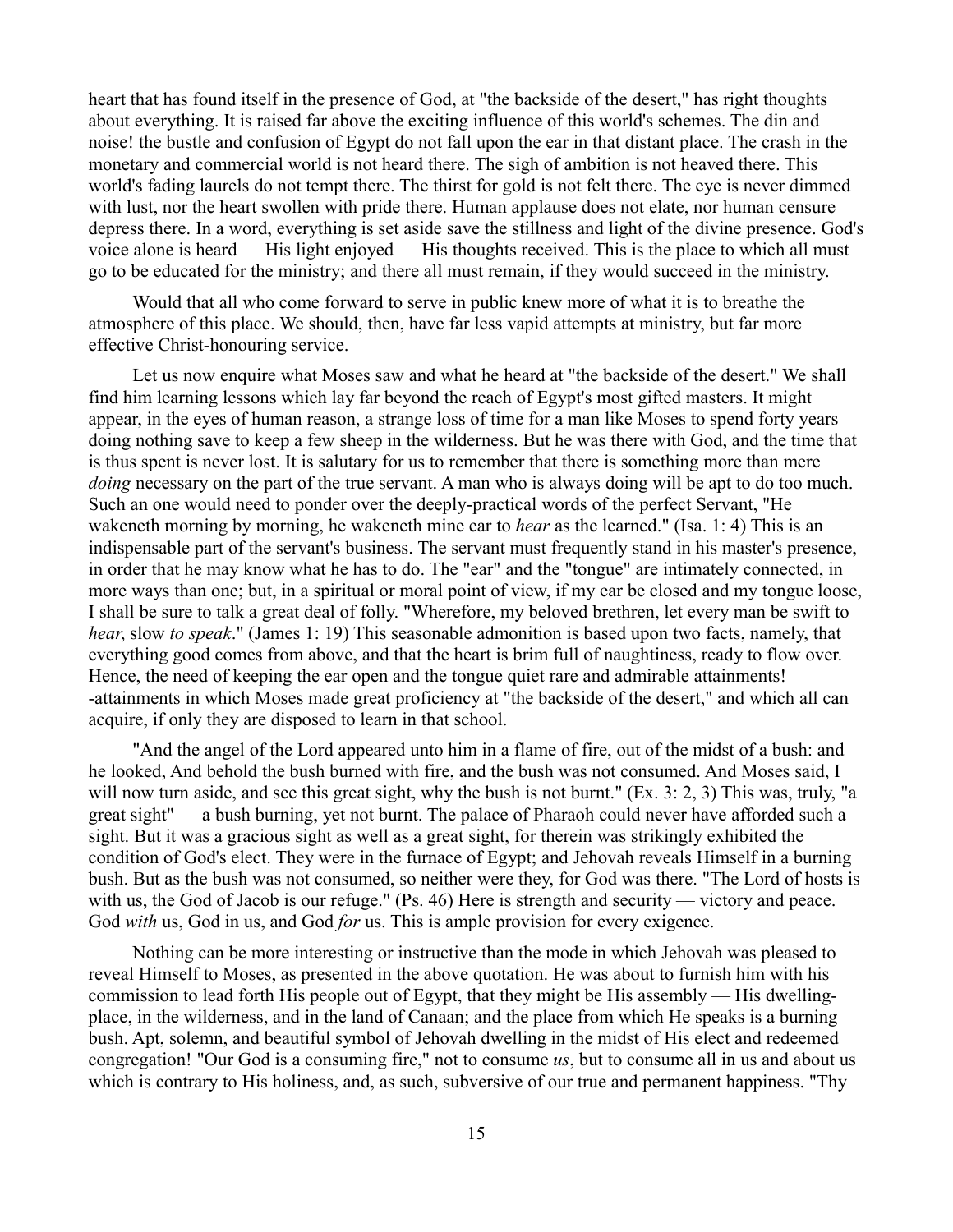testimonies are very sure; holiness becometh thy house, O Lord, for ever."

There are various instances, both in the Old and New Testaments, in which we find God displaying Himself as "a consuming fire." Look, for example, at the case of Nadab and Abihu, in Leviticus 10. This was a deeply solemn occasion. God was dwelling in the midst of His people, and He would keep them in a condition worthy of Himself. He could not do otherwise. It would neither be for His glory nor for their profit, were He to tolerate ought in them inconsistent with the purity of His presence. God's dwelling-place must be holy.

So, also, in Joshua 7 we have another striking proof, in the case of Achan, that Jehovah could not possibly sanction, by His presence, evil, in any shape or form, how covert soever that evil might be. He was "a Consuming fire," and, as such, He should act, in reference to any attempt to defile that assembly in the midst of which He dwelt. To seek to connect God's presence with evil unjudged, is the very highest character of wickedness.

Again, in Acts 5 Ananias and Sapphira teach us the same solemn lesson. God the Holy Ghost was dwelling in the midst of the Church, not merely as an influence, but as a divine Person, in such a way as that one could lie to Him. The Church was, and is still, His dwelling place; and He must rule and judge in the midst thereof. Men may walk in company with deceit, covetousness, and hypocrisy; but God cannot. If God is going to walk with us, we must judge our ways, or we will judge them for us. (See also 1 Cor. 11: 29-32)

In all these cases, and many more which might be adduced, we see the force of that solemn word, "holiness becometh thy house, O Lord, for ever." The moral effect of this will ever be similar to that produced in the case of Moses, as recorded in our chapter. "Draw not nigh hither: put off thy shoes from off thy feet, for *the place whereon thou standest is holy ground."* (Verse 5) The place of God's presence is holy, and can only be trodden with unshod feet. God, dwelling in the midst of His people, imparts a character of holiness to their assembly, which is the basis of every holy affection and every holy activity. The character of the dwelling place takes its stamp from the character of the Occupant.

The application of this to the Church, which is now the habitation of God, through the Spirit, is of the very utmost practical importance. While it is blessedly true that God, by His Spirit, inhabits each individual member of the Church, thereby imparting a character of holiness to the individual; it is equally true that He dwells in the assembly; and, hence the assembly must be holy. The centre round which the members are gathered is nothing less than the Person of a living, victorious, and glorified Christ. The energy by which they are gathered is nothing less than God the Holy Ghost; and the Lord God Almighty dwells in them and walks in them. (See Matt. 18: 20; 1 Cor. 6: 19; 1 Cor. 3: 16, 17; Eph. 2: 21, 22) Such being the holy elevation belonging to God's dwelling-place, it is evident that nothing which is unholy, either in principle or practice, must be tolerated. Each one connected therewith should feel the weight and solemnity of that word, "the place whereon thou standest is holy ground." "If any man defile the temple of God, him will God destroy."(1 Cor. 3: 17) Most weighty words these, for every member of God's assembly — for every stone in His holy temple! May we all learn to tread Jehovah's courts, with unshod feet!

However, the visions of Horeb bear witness to the grace of the God of Israel as well as to His holiness. If God's holiness is infinite, His grace is infinite also; and, while the manner in which He revealed Himself to Moses, declared the former, the very fact of His revealing Himself at all evidenced the latter. He came down, because He was gracious; but when come down, He should reveal Himself as holy. "Moreover he said, I am the God of thy father, the God of Abraham, the God of Isaac, and the God of Jacob. And Moses hid his face; for he was afraid to look upon God." (Verse 6) The effect of the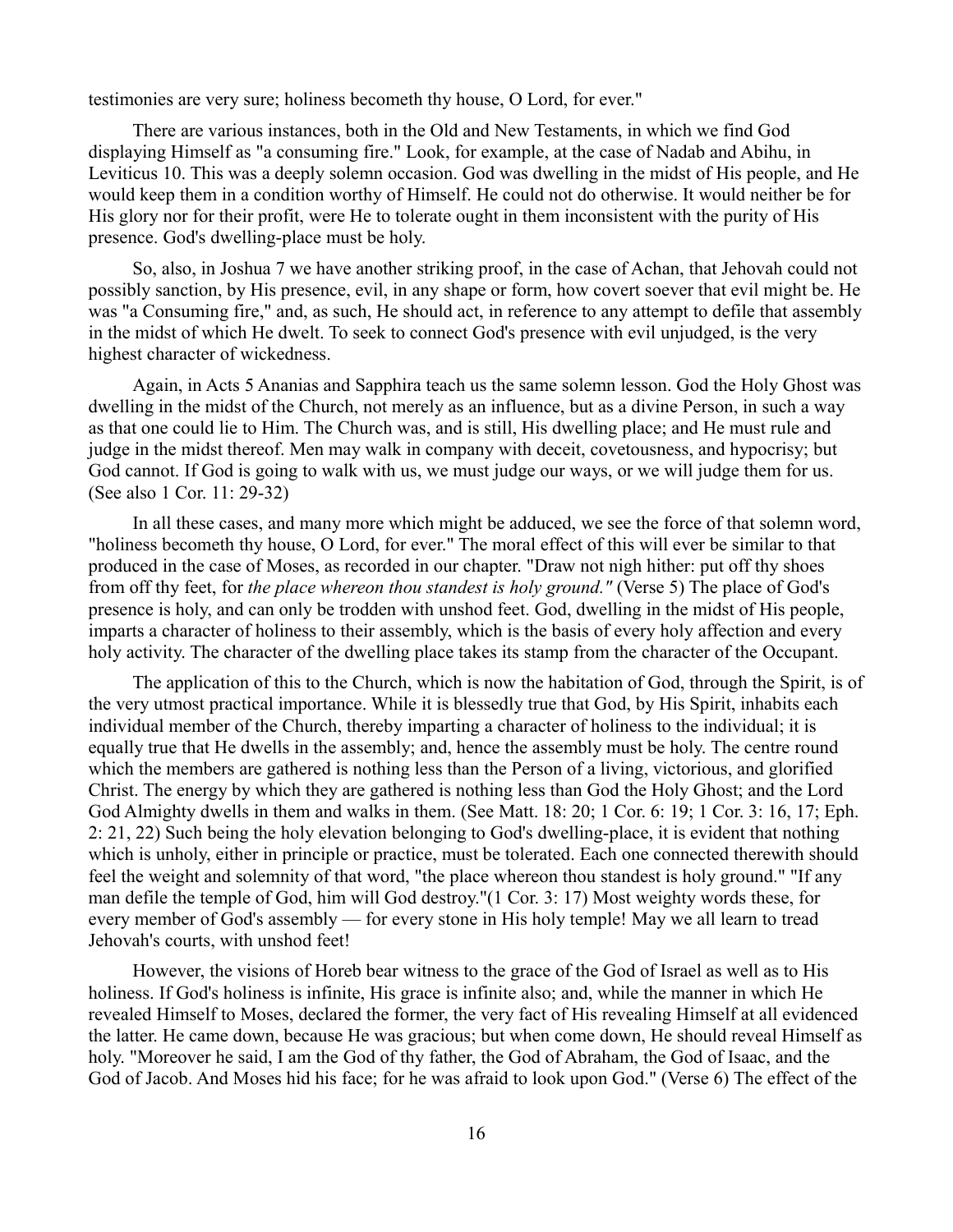divine presence must ever be to make nature hide itself; and, when we stand before God, with unshod feet and covered head, i.e. in the attitude of soul which those acts so aptly and beautifully express, we are prepared to hearken to the sweet accents of grace. When man takes his suited place, God can speak, in the language of unmingled mercy.

"And the Lord said, I have surely seen the affliction of my people which are in Egypt, and have heard their cry by reason of their taskmasters; for I know their sorrows. And I am come down to deliver them out of the hand of the Egyptians, and to bring them up out of that land unto a good land and a large, unto a land flowing with milk and honey. . . . . Now, therefore, behold, the cry of the children of Israel is come up unto me; and I have also seen the oppression wherewith the Egyptians oppress them." (Ver. 7-9) Here the absolute, free, unconditional grace of the God of Abraham, and the God of Abraham's seed, shines forth in all its native brightness, unhindered by the "ifs" and "buts," the vows, resolutions, and conditions of man's legal spirit. God had come down to display Himself, in sovereign grace, to do the whole work of salvation, to accomplish His promise made to Abraham, and repeated to Isaac and Jacob. He had not come down to see if, indeed, the subjects of His promise were in such a condition as to *merit* His salvation. It was sufficient for Him that they *needed it.* Their oppressed state, their sorrows, their tears, their sighs, their heavy bondage, had all come in review before Him; for, blessed be His name, He counts His people's sighs and puts their tears into His bottle. He was not attracted by their excellencies or their virtues. It was not on the ground of aught that was good in them, either seen or foreseen, that he was about to visit them, for He knew what was in them. In one word, we have the true ground of His gracious acting set before us in the words, "I am the God of Abraham," and "I have seen the affliction of my people."

These words reveal a great fundamental principle in the ways of God. It is on the ground of what He is, that He ever acts. "I AM," secures all for "MY PEOPLE." Assuredly He was not going to leave *His* people amid the brick-kilns of Egypt, and under the lash of Pharaoh's taskmasters. They were His people, and He mould act toward them in a manner worthy of Himself. To be His people — to be the favoured objects of Jehovah's electing love — the subjects of His unconditional promise, settled everything. Nothing should hinder the public display of His relationship with those for whom His eternal purpose had secured the land of Canaan. He had come down to deliver them; and the combined power of earth and hell could not hold them in captivity one hour beyond His appointed time. He might and did use Egypt as a school, and Pharaoh as a schoolmaster; but when the needed work was accomplished, both the school and the schoolmaster were set aside, and His people were brought forth with a high hand and an outstretched arm.

Such, then, was the double character of the revelation made to Moses at Mount Horeb. What he saw and what he heard combined the two elements of holiness and grace — elements which, as we know, enter into, and distinctly characterise, all the ways and all the relationships of the blessed God, and which should also mark the ways of all those who, in any wise, act for, or have fellowship with, Him. Every true servant is sent forth from the immediate presence of God, with all its holiness and all its grace; and he is called to be holy and gracious — he is called to be the reflection of the grace and holiness of the divine character; and, in order that he may be so, he should not only start from the immediate presence of God, at the first, but abide there, in spirit, habitually. This is the true secret of effectual service.

"Childlike, attend what thou wilt say

Go forth and do it, while 'tis day,

Yet never leave my sweet retreat."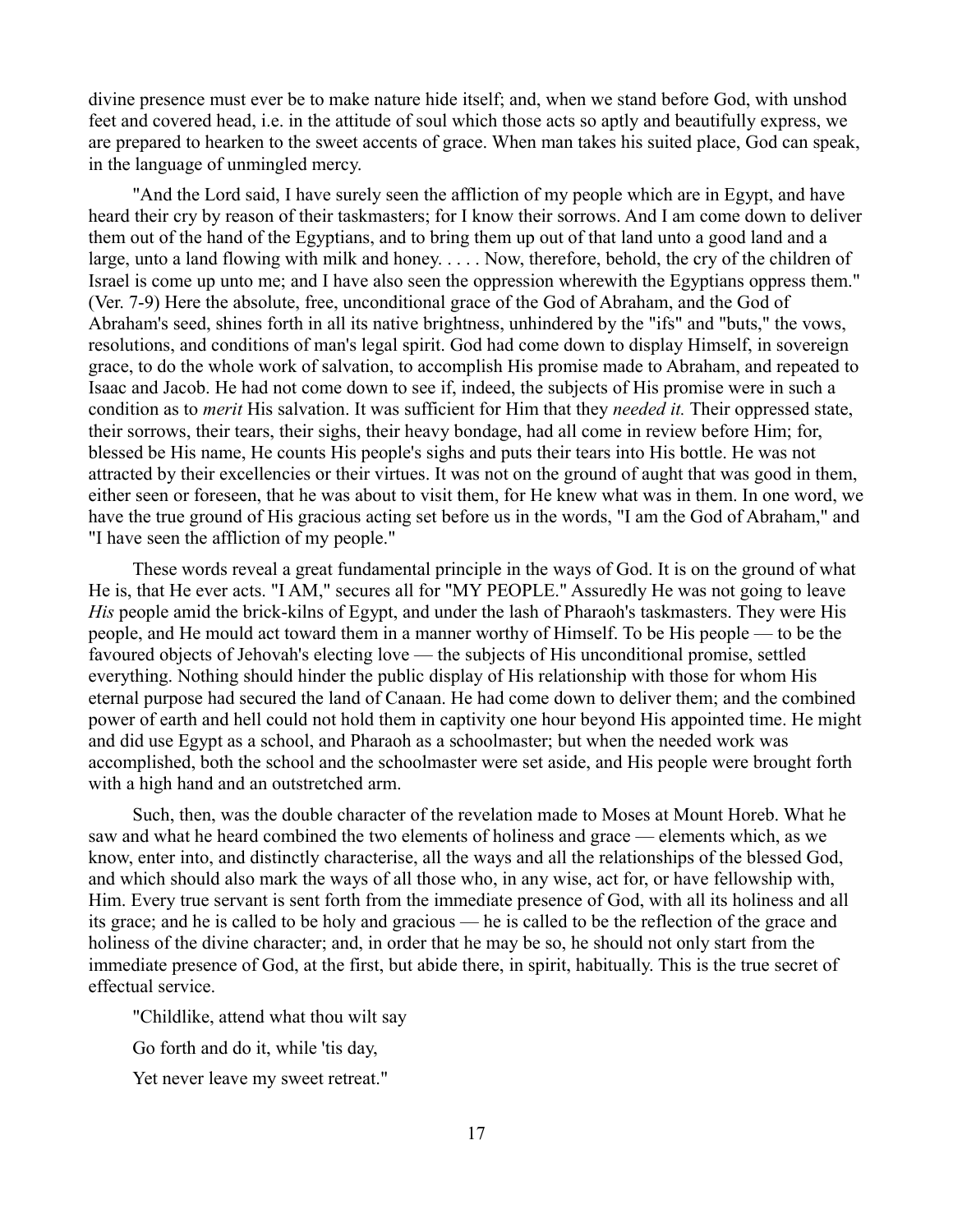The spiritual man alone can understand the meaning of the two things, "go forth and do," and, "yet never leave." In order to act *for* God outside, I should be *with* Him inside. I must be in the secret sanctuary of His presence, else I shall utterly fail.

Very many break down on this point. There is the greatest possible danger of getting out of the solemnity and calmness of the divine presence, amid the bustle of intercourse with men, and the excitement of active service. This is to be carefully guarded against. If we lose that hallowed tone of spirit which is expressed in "the unshod foot," our service will, very speedily, become vapid and unprofitable. If I allow my work to get between my heart and the Master, it will be little worth. We can only effectually serve Christ as we are enjoying Him. It is while the heart dwells upon His powerful attractions that the hands perform the most acceptable service to His name; nor is there any one who can minister Christ with unction, freshness, and power to others, if he be not feeding upon Christ, in the secret of his own soul. True, he may preach a sermon, deliver a lecture, utter prayers, write a book, and go through the entire routine of outward service, and yet not minister Christ. The man who will present Christ to others must be occupied with Christ for himself.

Happy is the man who ministers thus, whatever be the success or reception of his ministry. For should his ministry fail to attract attention, to command influence, or to produce apparent results, he has his sweet retreat and his unfailing portion in Christ, of which nothing can deprive him. Whereas, the man who is merely feeding upon the fruits of his ministry, who delights in the gratification which it affords, or the attention and interest which it commands, is like a mere pipe, conveying water to others, and retaining only rust itself. This is a most deplorable condition to be in; and yet is it the actual condition of every servant who is more occupied with his work and its results, than with the Master and His glory.

This is a matter which calls for the most rigid self-judgement. The heart is deceitful, and the enemy is crafty; and, hence there is great need to hearken to the word of exhortation, "be sober, be vigilant." It is when the soul is awakened to a sense of the varied and manifold dangers which beset the servant's path, that it is, in any measure, able to understand the need there is for being much alone with God: it is there one is secure and happy. It is when we begin, continue, and end our work at the Master's feet, that our service will be of the right kind.

From all that has been said, it must be evident to any reader that every servant of Christ will find the air of "the backside of the desert" most salutary. Horeb is really the starting post for all whom God sends forth to act for Him. It was at Horeb that Moses learnt to put off his shoes and hide his face. Forty years before he had gone to work; but his movement was premature. It was amid the fleshsubduing solitudes of the mount of God, and forth from the burning bush, that the divine commission fell on the servant's ear, "Come now, therefore, and I will send thee unto Pharaoh, that thou mayest bring forth my people, the children of Israel, out of Egypt." (Ver. 10) Here was real authority. There is a vast difference between God sending a man, and a man running unsent. But it is very manifest that Moses was not ripe for service when first he set about acting. If forty years of secret training were needful for him, how could he have got on without it? Impossible! He had to be divinely educated, and divinely commissioned; and so must all who go forth upon a path of service and testimony for Christ. Oh! that these holy lessons may be deeply graven on all our hearts, that so our every work may wear upon it the stamp of the Master's authority, and the Masters approval.

However, we have something further to learn at the foot of Mount Horeb. The soul finds it seasonable to linger in this place. "It is good to be here." The presence of God is ever a deeply practical place; the heart is sure to be laid open there. The light that shines in that holy place makes everything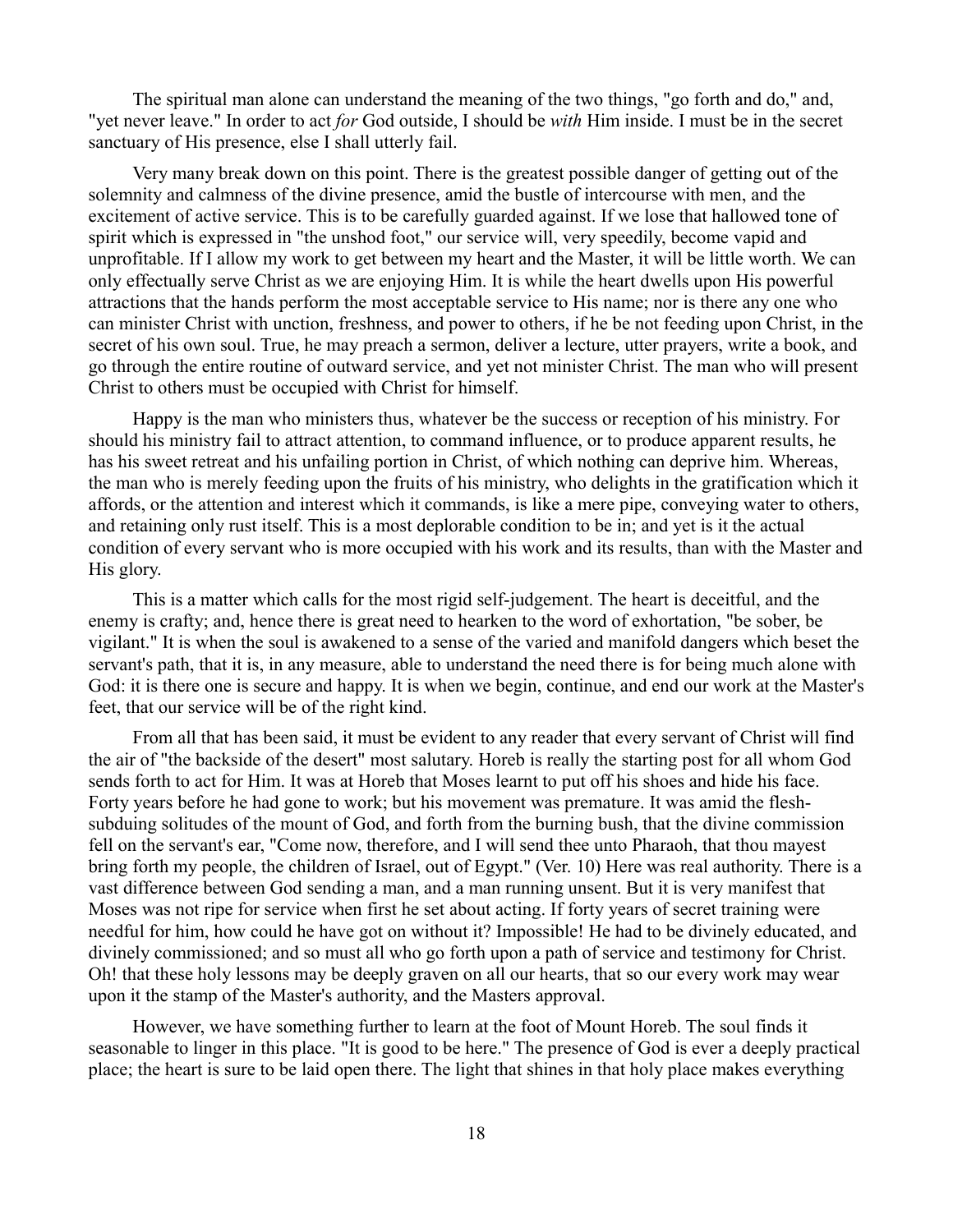manifest; and this is what is so much needed in the midst of the hollow pretension around us, and the pride and self complacency within.

We might be disposed to think that, the very moment the divine commission was given to Moses, his reply would be, "Here am I," or "Lord, what wilt thou have me to do?" But no; he had yet to be brought to this. Doubtless, he was affected by the remembrance of his former failure. If a man acts in anything without God, he is sure to be discouraged, even when God is sending him. "And Moses said unto God, Who am I that I should go unto Pharaoh, and that I should bring forth the children of Israel out of Egypt?" (Ver. 11) This is very unlike the man who, forty years before, "supposed that his brethren would have understood how that God, by his hand, would deliver them." Such is man! — at one time too hasty; at another time too slow. Moses had learnt a greet deal since the day in which he smote the Egyptian. He had grown in the knowledge of himself, and this produced diffidence and timidity. But, then, he manifestly lacked confidence in God. If I am merely looking at myself, I shall do "nothing;" but if I am looking at Christ, "I can do all things." Thus, when diffidence and timidity led Moses to say, "Who am I" God's answer was, "Certainly *I* will be with thee." (Ver. 12.) This ought to have been sufficient. If God be with me, it makes very little matter who I am, or what I am. When God says, "I will send thee," and "I will be with thee," the servant is amply furnished with divine authority and divine power; and he ought, therefore, to be perfectly satisfied to go forth.

But Moses puts another question; for the human heart is full of questions. "And Moses said unto God, Behold, when I come unto the children of Israel and shall say unto them, The God of your fathers hath sent me unto you; and they shall say to me, What is his name? what shall I say unto them?" It is marvellous to see how the human heart reasons and questions, when unhesitating obedience is that which is due to God; and still more marvellous is the grace that bears with all the reasonings and answers all the questions. Each question seems but to elicit some new feature of divine grace.

"And God said unto Moses, I AM THAT I AM: and he said, Thus shalt thou say unto the children of Israel, I AM hath sent me unto you." (Ver. 14) The title which God here gives Himself is one of wondrous significancy. In tracing through Scripture the various names which God takes, we find them intimately connected with the varied need of those with whom He was in relation. "Jehovah-jireh," (the Lord will provide.) "Jehovah-nissi," (the Lord my banner.) "Jehovah-shalom," (the Lord send peace.) "Jehovah-tsidkenu," (the Lord our righteousness.) All these His gracious titles are unfolded to meet the necessities of His people; and when He calls Himself "I AM," it comprehends them all. Jehovah, in taking this title, was furnishing His people with a blank cheque, to be filled up to any amount. He calls Himself "I AM," and faith has but to write over against that ineffably precious name whatever me want. God is the only significant figure, and human need may add the ciphers. If we want life, Christ says, "I AM the life." If we want righteousness, He is "THE LORD OUR RIGHTEOUSNESS." If we want peace, "He is our peace" If we want wisdom, sanctification, and redemption," He "is made" all these "unto us." In a word, we may travel through the wide range of human necessity, in order to have a just conception of the amazing depth and fullness of this profound and adorable name, "I AM."

What a mercy to be called to walk in companionship with One who bears such a name as this! We are in the wilderness, and there we have to meet with trial, sorrow, and difficulty; but, so long as we have the happy privilege of betaking ourselves, at all times, and under all circumstances, to One who reveals Himself in His manifold grace, in connection with our every necessity and weakness, we need not fear the wilderness: God was about to bring His people across the sandy desert, when He disclosed this precious and comprehensive name; and, although the believer now, as being endowed with the Spirit of adoption, can cry, "Abba Father," yet is he not deprived of the privilege of enjoying communion with God in each and every one of those manifestations which He has been pleased to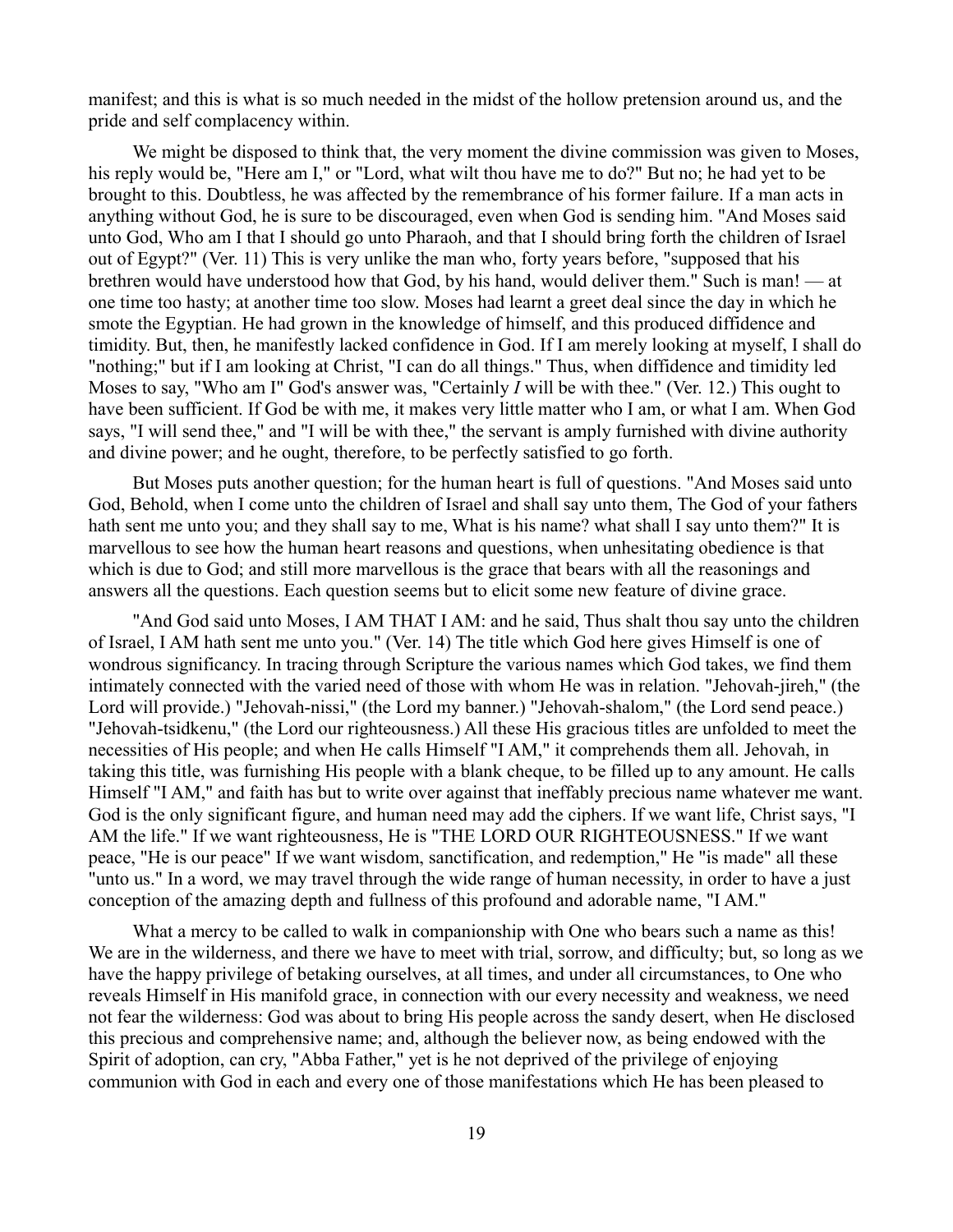make of Himself. For example, the title "God" reveals Him as acting in the solitariness of His own being, displaying His eternal power and Godhead in the works of creation. "The Lord God" is the title which He takes in connection with man. Then, as "the Almighty God," He rises before the view of His servant Abraham, in order to assure his heart in reference to the accomplishment of His promise touching the seed. As Jehovah, He made Himself known to Israel, in delivering them out of the land of Egypt, and bringing them into the land of Canaan.

Such were the various measures and various modes in which "God spake in times past unto the fathers, by the prophets:" (Heb. 1: 1) and the believer, under this dispensation or economy, as possessing the spirit of sonship, can say, "It was my Father who thus revealed himself — thus spoke thus acted."

Nothing can be more interesting or practically important in its way than to follow out those great dispensational titles of God. These titles are always used in strict moral consistency with the circumstances under which they are disclosed; but there is, in the name "I AM," a height, a depth, a length, a breadth, which truly pass beyond the utmost stretch of human conception.

"When God would teach mankind His name,

He calls Himself the great "I AM,"

And leaves a blank — believers may

Supply those things for which they pray."

And, be it observed, it is only in connection with His own people that He takes this name. He did not address Pharaoh in this name. When speaking to him, He calls Himself by that commanding and majestic title, "The Lord God of the Hebrews;" i.e., God, in connection with the very people whom he was seeking to crush. This ought to have been sufficient to show Pharaoh his awful position with respect to God. "I AM" would have conveyed no intelligible sound to an uncircumcised ear — no divine reality to an unbelieving heart. When God manifest in the flesh declared to the unbelieving Jews of His day those words, "before Abraham was, *I am*," they took up stones to cast at Him. It is only the true believer who can feel, in any measure, the power, or enjoy the sweetness of that ineffable name, "I AM." Such an one can rejoice to hear from the lips of the blessed Lord Jesus such declarations as these: — "*I am* that bread of life," "*I am* the light of the world," "*I am* the good shepherd,'' "*I am* the resurrection and the life," "*I am* the way, the truth, and the life," "*I am* the true vine," "*I am* alpha and Omega, "*I am* the bright and morning star." In a word, he can take every name of divine excellence and beauty, and, having placed it after "I AM," find JESUS therein, and admire, adore, and worship.

Thus, there is a sweetness, as well as a comprehensiveness, in the name "I AM," which is beyond all power of expression. Each believer can find therein that which exactly suits his own spiritual need, whatever it be. There is not a single winding in all the Christian's wilderness journey, not a single phase of his soul's experience, not a single point in his condition which is not divinely met by this title, for the simplest of all reasons, that whatever he wants, he has but to place it, by faith, over against " I AM" and find it all in Jesus. To the believer, therefore, however feeble and faltering, there is unmingled blessedness in this name.

But, although it was to the elect of God that Moses was commanded to say, "I AM hath sent me unto you," yet is there deep solemnity and reality in that name, when looked at with reference to the unbeliever. If one who is yet in his sins contemplates, for a moment, this amazing title, he cannot, surely, avoid asking himself the question, "How do I stand as to this Being who calls Himself, "I AM THAT I AM.' If, indeed, it be true that HE Is, then what *is* He *to me?* What am *I* to write over against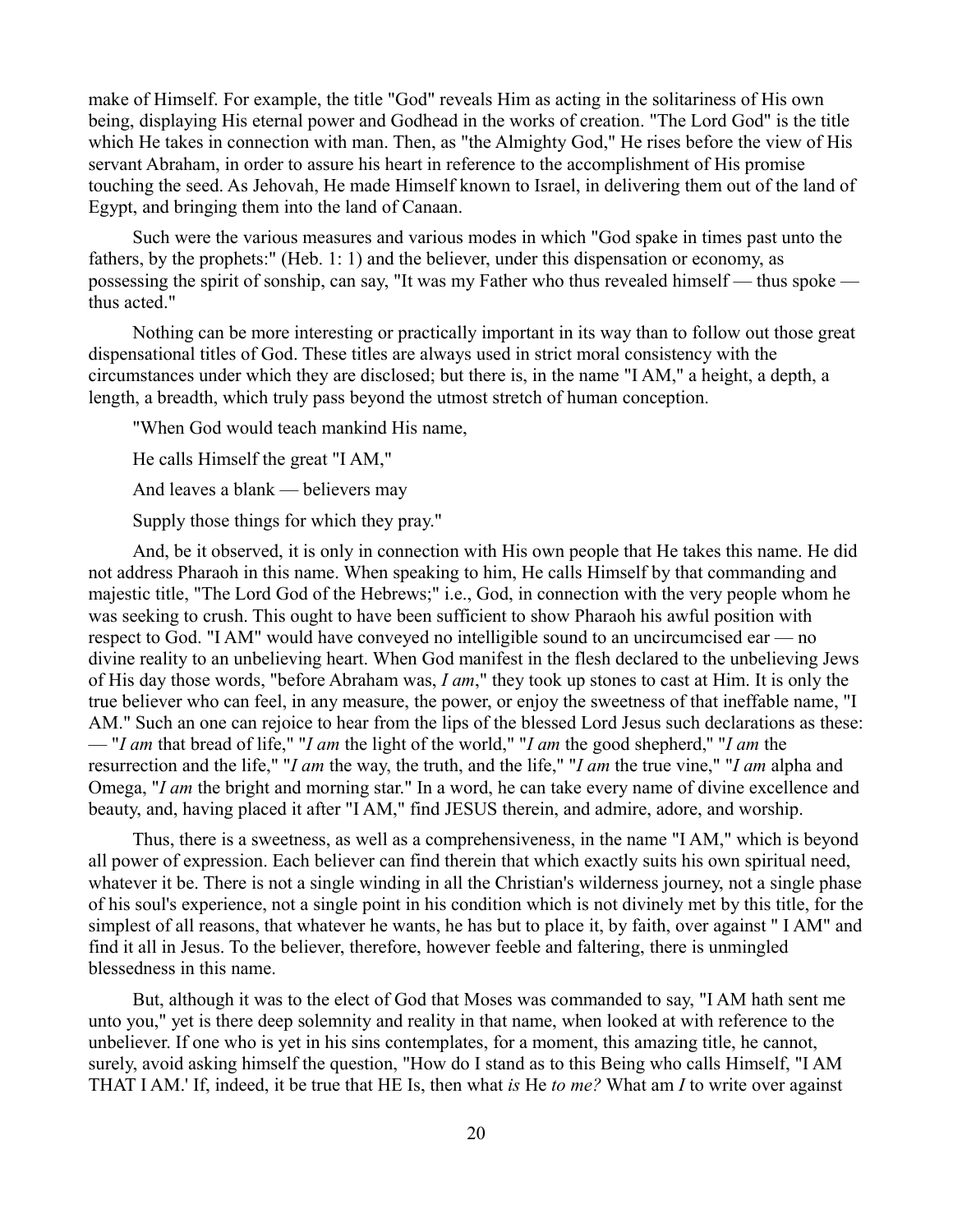this solemn name, "I AM" I shall not rob this question of its characteristic weight and power by any words of my own; but I pray that God the Holy Ghost may make it searching to the conscience of any reader who really needs to be searched thereby.

I cannot close this section without calling the attention of the Christian reader to the deeplyinteresting declaration contained in the 15th verse: "And God said, moreover, unto Moses, Thus shalt thou say unto the children of Israel, The Lord God of your fathers, the God of Abraham, the God of Isaac, and the God of Jacob, hath sent me unto you: *this is my name for ever, and this is my memorial to all generations."* This statement contains a very important truth — a truth which many professing Christians seem to forget, namely, that God's relationship with Israel is an eternal one. He is just as much Israel's God now, as when He visited them in the land of Egypt. Moreover, He is just as Positively dealing with them now as then, only in a different way. His word is clear and emphatic: "This is my name for ever." He does not say, 'This is my name for a time, so long as they continue what they ought to be." No; "this is my name *for ever*, and this is my memorial unto *all generations*." Let my reader ponder this. "God hath not cast away his people which he foreknew." (Rom. 11: 2) They are His people still, whether obedient or disobedient, united together, or scattered abroad; manifested to the nations, or hidden from their view. They are His people, and He is their God. Exodus 3: 15 is unanswerable. The professing church has no warrant whatever, for ignoring a relationship which God says is to endure " for ever." Let us beware how we tamper with this weighty word, "for ever." If we say it does not mean for ever, when applied to Israel, what proof have we that it means for ever when applied to us? God means what He says; and He will, ere long, make manifest to all the nations of the earth, that His connection with Israel is one which shall outlive all the revolutions of time. "The gifts and calling of God are without repentance." When He said, "this is my name for ever," He spoke absolutely. " I AM" declared Himself to be Israel's God for ever; and all the Gentiles shall be made to understand and bow to this; and to know, moreover, that all God's providential dealings with them, and all their destinies, are connected, in some way or other, with that favoured and honoured, though now judged and scattered, people. "When the Most High divided to the nations their inheritance, when be separated the sons of Adam, he set the bounds of the people, according to the number of the children of Israel. For the Lord's portion is his people. Jacob is the lot of his inheritance." (Deut. 32: 8, 9)

Has this ceased to be true? Has Jehovah given up His " portion," and surrendered "the lot of His inheritance?" Does His eye of tender love no longer rest on Israel's scattered tribes, long lost to man's vision are the walls of Jerusalem no longer before Him! or has her dust ceased to be precious in His sight? To reply to these inquiries would be to quote a large portion of the Old Testament, and not a little of the New but this would not be the place to enter elaborately upon such a subject. I would only say, in closing this section, let not Christendom " be ignorant of this mystery, that blindness *in part* is happened to Israel, until the fullness of the Gentiles be come in. And so *all Israel shall be saved."* (Rom. 11: 25, 26)

# **Exodus 4**

We are still called to linger at the foot of Mount Horeb, at "the backside of the desert;" and, truly, the air of this place is most healthful for the spiritual constitution. Man's unbelief and God's boundless grace are here made manifest in a striking way.

"And Moses answered and said, But, behold, they will not believe me, nor hearken unto my voice: for they will say, The Lord hath not appeared unto thee." How hard it is to overcome the unbelief of the human heart! How difficult man ever finds it to trust God! How slow he is to venture forth upon the naked promise of Jehovah. Anything, for nature, but that. The most slender reed that the human eye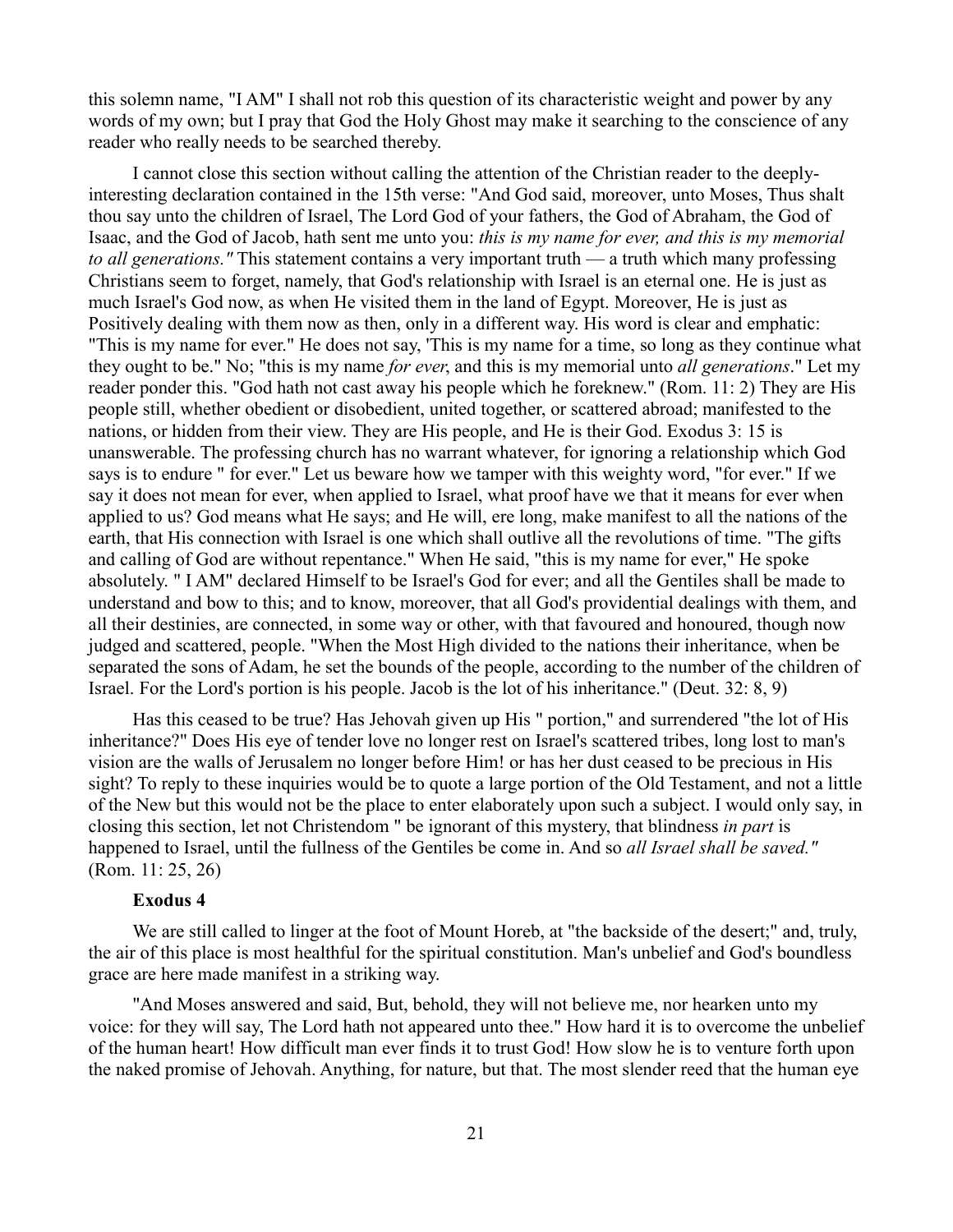can *see* is counted more substantial, by far, as a basis for nature's confidence, than the unseen "Rock of ages." Nature will rush, with avidity, to any creature stream or broken cistern, rather than abide by the unseen "Fountain of living waters.

"We might suppose that Moses had seen and heard enough to set his fears entirely aside. The consuming fire in the unconsumed bush, the condescending grace, the precious, endearing, and comprehensive titles, the divine commission, the assurance of the divine presence, — all these things might have quelled every anxious thought, and imparted a settled assurance to the heart. Still, however, Moses raises questions, and still God answers them; and, as we have remarked, each successive question brings out fresh grace. "And the Lord said unto him, What is that in thine hand? And he said, A rod." The Lord would just take him as he was, and use what he had in his hand. The rod with which he had tended Jethro's sheep was about to be used to deliver the Israel of God, to chastise the land of Egypt, to make a way through the deep, for the ransomed of the Lord to pass over, and to bring forth water from the flinty rock to refresh Israel's thirsty hosts in the desert. God takes up the weakest instruments to accomplish His mightiest ends. "A rod," "a ram's horn," "a cake of barley meal," "an earthern pitcher," "a shepherds sling," anything, in short, when used of God, will do the appointed work. Men imagine that splendid ends can only be reached by splendid means; but such is not God's way. He can use a crawling worm as well as a scorching sun, a gourd as well as a vehement east wind. (See Jonah.)

But Moses had to learn a deep lesson, both as to the rod and the hand that was to use it. and the people had to be convinced. Cast it on the ground. And he cast it on the ground, and it became a serpent; and Moses fled from before it. And the Lord said unto Moses, Put forth thine hand and take it by the tail. And he put forth his hand and caught it, and it became a rod in his hand: that they may believe that the Lord God of their fathers, the God of Abraham, the God of Isaac, and the God of Jacob, hath appeared unto thee." This is a deeply significant sign. The rod became a serpent, so that Moses fled from it; but, being commissioned by Jehovah, he took the serpent by the tail, and it became a rod. Nothing could more aptly express the idea of Satan's power being turned against himself. This is largely exemplified in the ways of God. Moses himself was a striking example. The serpent is entirely under the hand of Christ; and when he has reached the highest point in his mad career, he shall be hurled into the lake of fire, there to reap the fruits of his work throughout eternity's countless ages. "That old serpent, the accuser, and the adversary," shall be eternally crushed beneath the rod of God's Anointed.

"Then the end — beneath His rod,

Man's last enemy shall fall;

Hallelujah! Christ in God,

God in Christ, is all in all."

"And the Lord said furthermore unto him, Put now thine hand into thy bosom. And he put his hand into his bosom; and when he took it out, behold, his hand was leprous as snow. And he said, Put thine hand into thy bosom again. And he put his hand into his bosom again, and plucked it out of his bosom; and, behold, it was turned again as his other flesh." The leprous hand and the cleansing thereof present to us the moral effect of sin, as also the way in which sin has been met in the perfect work of Christ. The clean hand, placed in the bosom, becomes leprous; and the leprous hand placed there becomes clean. Leprosy is the well-known type of sin; and sin came in by the first man and was put sway by the second. "By man came death, by man came also the resurrection of the dead." (1 Cor. 15: 21) Man brought in ruin, man brought in redemption; man brought in guilt, man brought in pardon;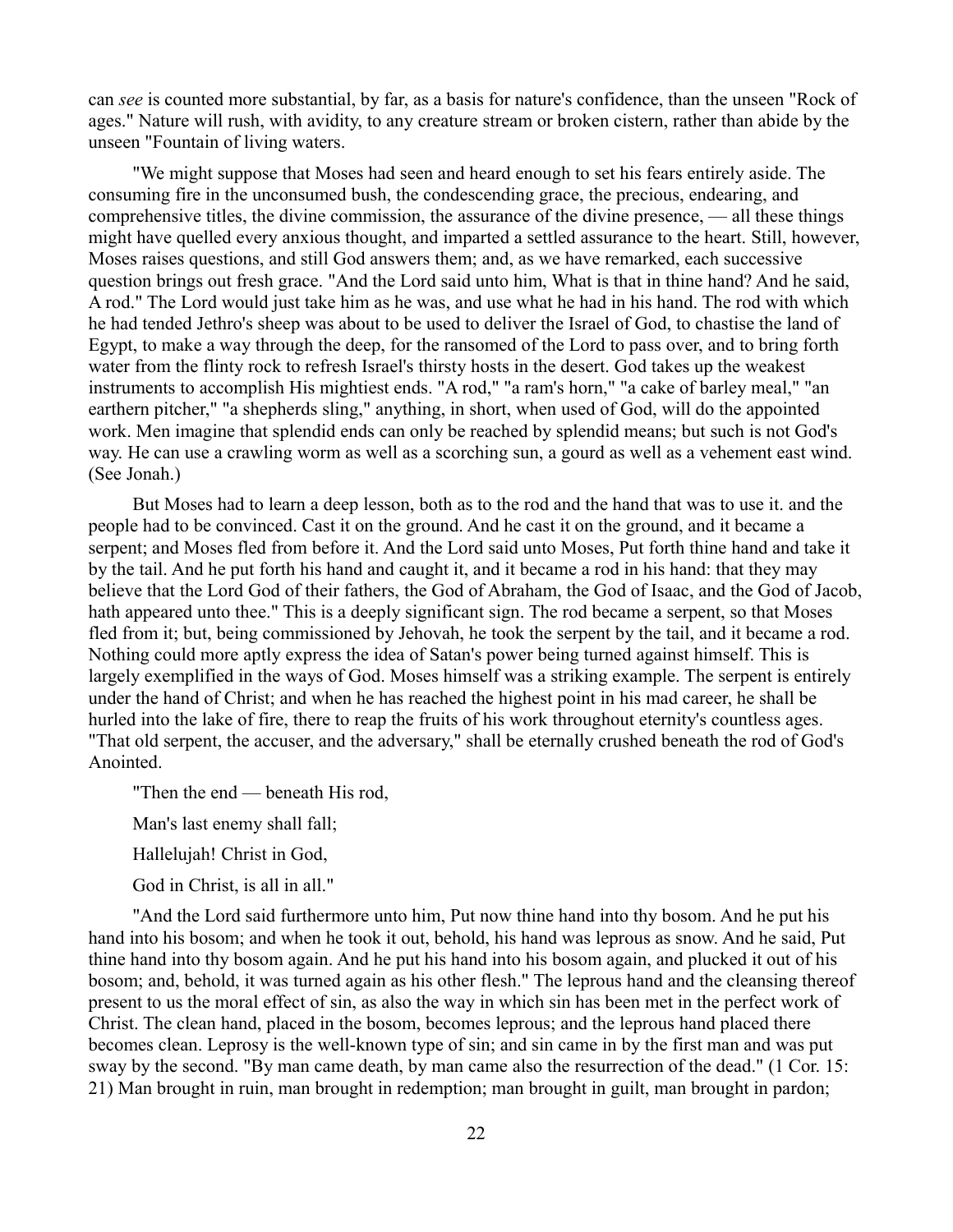man brought in sin, man brought in righteousness; man filled the scene with death, man abolished death and filled the scene with life, righteousness, and glory. Thus, not only shall the serpent himself be eternally defeated and confounded, but every trace of his abominable work shall be eradicated and wiped away by the atoning sacrifice of Him who "was manifested that he might destroy the works of the devil."

"And it shall come to pass, if they will not believe also these two signs, neither hearken unto thy voice, that thou shalt take of the water of the river, and pour it upon the dry land; and the water which thou takest out of the river shall become blood upon the dry land." This was a solemn and most expressive figure of the consequence of refusing to bow to the divine testimony. This sign was only to be wrought in the event of their refusing the other two. It was, first, to be a sign to Israel, and afterwards a plague upon Egypt. (Comp. Ex. 7: 17)

All this, however, fails to satisfy the heart of Moses. "And Moses said unto the Lord, O my Lord, I am not eloquent, neither heretofore, nor since thou hast spoken unto thy servant; but I am slow of speech and of a slow tongue." Terrible backwardness! Nought save Jehovah's infinite patience could have endured it. Surely when God Himself had said, "I will be with thee," it was an infallible security. in reference to everything which could possibly be needed. If an eloquent tongue were necessary, what had Moses to do but to set it over against "I AM?" Eloquence, wisdom, might, energy, everything was contained in that exhaustless treasury. "And the Lord said unto him, Who hath made man's mouth? or who maketh the dumb, or deaf, or the seeing, or the blind? have not *I the Lord?* Now, therefore, go, and I will be with thy mouth, and teach thee what thou shalt say." Profound, adorable, matchless grace! worthy of God! There is none like unto the Lord our God, whose patient grace surmounts all our difficulties, and proves itself amply sufficient for our manifold need and weakness. "I THE LORD" Ought to silence for ever the reasonings of our carnal hearts. But, alas! these reasonings are hard to be put down. Again and again they rise to the surface, to the disturbance of our peace, and the dishonour of that blessed One, who sets Himself before our souls, in all His own essential fullness, to be used according to our need.

It is well to bear in mind that when we have the Lord with us, our very deficiencies and infirmities become an occasion for the display of His all-sufficient grace and perfect patience. Had Moses remembered this, his want of eloquence need not have troubled him. The Apostle Paul learnt to say, "most gladly, therefore, *will I rather glory* in my infirmities, that the power of Christ may rest upon me. Therefore *I take pleasure* in infirmities, in reproaches, in necessities, in persecutions, in distresses, for Christ's sake: for when I am weak then am I strong." (2 Cor. 12: 9, 10) This is, assuredly, the utterance of one who had reached an advanced form in the school of Christ. It is the experience of one who would not have been much troubled because of not possessing an eloquent tongue, inasmuch as he had found an answer to every description of need in the precious grace of the Lord Jesus Christ.

The knowledge of this truth ought to have delivered Moses from his diffidence and inordinate timidity. When the Lord had so graciously assured him that He would be with his mouth, it should have set his mind at rest as to the question of eloquence. The Maker of man's mouth could fill that mouth with the most commanding eloquence, if such were needed. This, in the judgement of faith, is most simple; but, alas! the poor doubting heart would place far more confidence in an eloquent tongue than in the One who created it. This would seem most unaccountable, did we not know the materials of which the natural heart is composed. That heart cannot trust God; and hence it is that even the people of God, when they suffer themselves to be, in any measure, governed by nature; exhibit such a humiliating lack of confidence in the living God. Thus, in the scene before us, we find Moses still demurring. "And he said, O my Lord, send, I pray thee, by the hand of him whom thou wilt send." This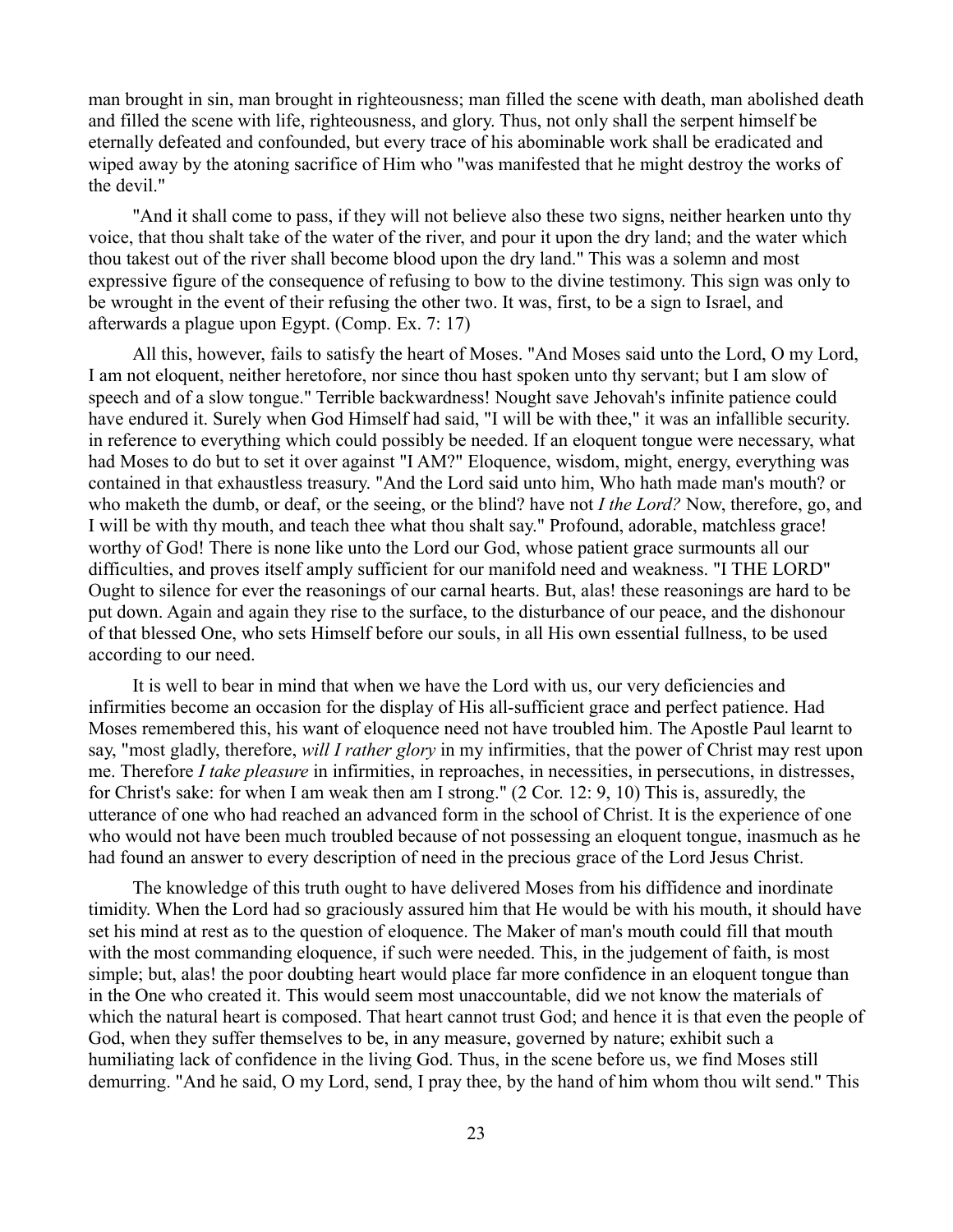was, in reality, casting from him the high honour of being Jehovah's sole messenger to Egypt and to Israel.

It were needless to say that divinely-wrought humility is an inestimable grace. To "be clothed with humility" is a divine precept; and humility is, unquestionably, the most becoming dress in which a worthless sinner can appear. But, it cannot be called humility to refuse to take the place which God assigns, or to tread the path which His hand marks out for us. That it was not true humility in Moses is obvious from the fact that "the anger of the Lord was kindled against him." So far from its being humility, it had actually passed the limit of mere weakness. So long as it wore the aspect of an excessive timidity, however reprehensible, God's boundless grace bore with it, and met it with renewed assurances; but when it assumed the character of unbelief and slowness of heart, it drew down Jehovah's just displeasure; and Moses, instead of being the sole, is made a joint, instrument in the work of testimony and deliverance.

Nothing is more dishonouring to God or more dangerous for us than a mock humility. When we refuse to occupy a position which the grace of God assigns us, because of our not possessing certain virtues and qualifications, this is not humility, inasmuch as if we could but satisfy our own consciences in reference to such virtues and qualifications, We should then deem ourselves entitled to assume the position. If, for instance, Moses had possessed such a measure of eloquence as he deemed needful, we may suppose he would have been ready to go. Now the question is, how much eloquence would he have needed, to furnish him for his mission? The answer is, without God no amount of human eloquence would have availed; but, with God, the merest stammerer would have proved an efficient minister.

This is a real practical truth. Unbelief is not humility, but thorough pride. It refuses to believe God because it does not find, in *self*, a reason for believing. This is the very height of presumption. If, when God speaks, I refuse to believe, on the ground of something in myself, I make Him a liar. (1 John 5: 10) When God declares His love, and I refuse to believe because I do not deem myself a sufficiently worthy object, I make Him a liar and exhibit the inherent pride of my heart. The bare supposition that I could ever be worthy of ought save the lowest pit of hell, can only be regarded as the most profound ignorance of my own condition and of God's requirements. And the refusal to take the place which the redeeming love of God assigns me, on the ground of the finished atonement of Christ, is to make God a liar, and cast gross dishonour upon the sacrifice of the cross. God's love flows forth spontaneously. It is not drawn forth by my deserts, but by my misery. Nor is it a question as to the place which I deserve, but which Christ deserves. Christ took the sinner's place, on the cross, that the sinner might take His place in the glory. Christ got what the sinner deserved, that the sinner might get what Christ deserves. Thus, *self* is totally set aside, and this is true humility. No one can be truly humble until he has reached heaven's side of the cross; but there he finds divine life, divine righteousness, and divine favour. He is done with himself for ever, as regards any expectation of goodness or righteousness, and he feeds upon the princely wealth of another. He is morally prepared to join in that cry which shall echo through the spacious vault of heaven, throughout the everlasting ages, "Not unto us, O Lord, not unto us, but unto thy name give glory." (Ps. 115: 1)

It would ill become us to dwell upon the mistakes or infirmities of so honoured a Servant as Moses, of whom we read that he "was verily faithful in all his house, as a servant, for a testimony of those things which were to be spoken after." (Heb. 3: 5) But, though we should not dwell upon them, in a spirit of self-complacency, as if we would have acted differently, in his circumstances, we should, nevertheless, learn from such things those holy and seasonable lessons which they are manifestly designed to teach. We should learn to judge ourselves and to place more implicit confidence in God —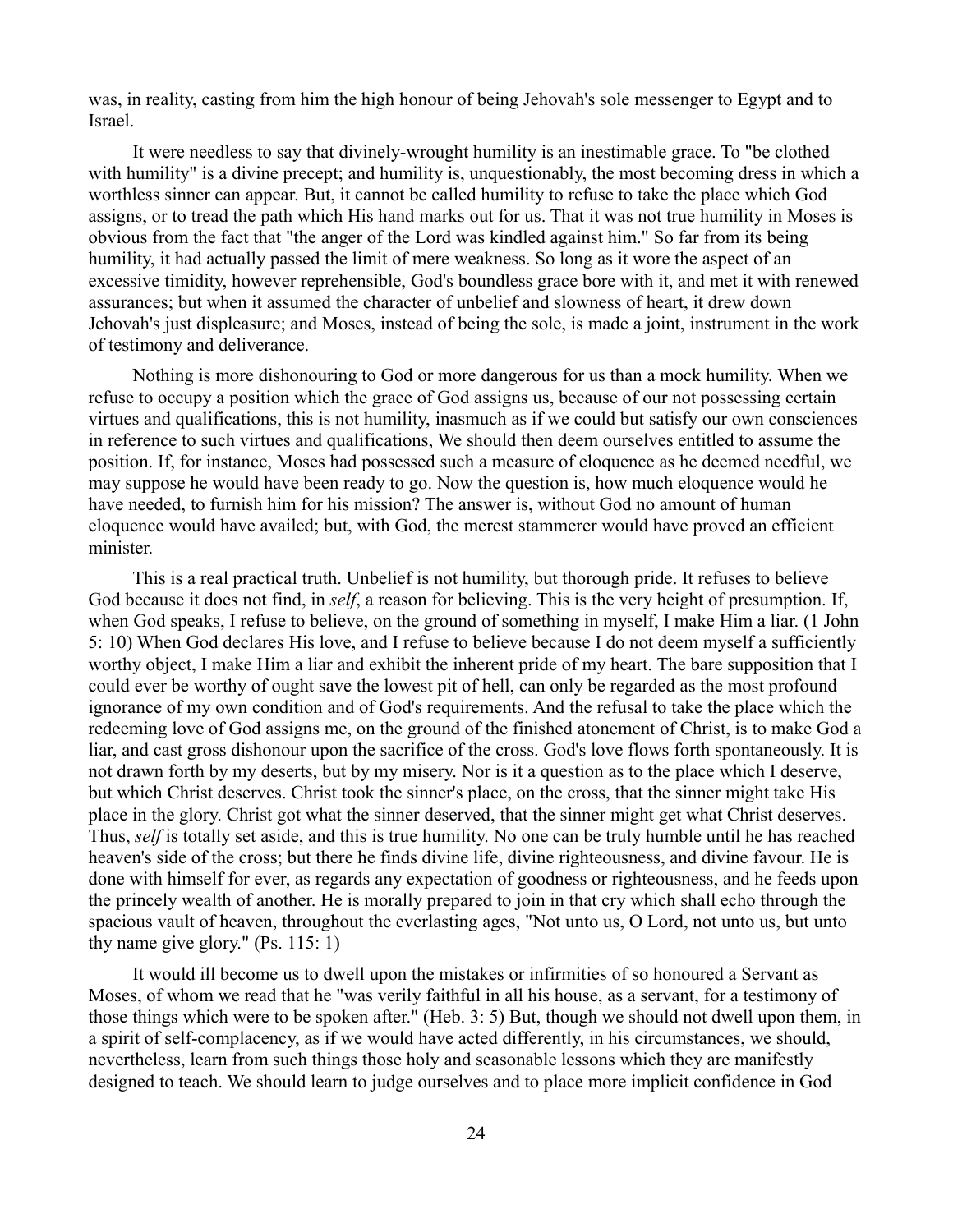to set self aside, that He might act in us, through us, and for us. This is the true secret of power.

We have remarked that Moses forfeited the dignity of being Jehovah's sole instrument in that glorious work which He was about to accomplish. But this was not all. "The anger of the Lord was kindled against Moses; and he said, Is not Aaron the Levite thy brother? I know that he can speak well: and, also, behold, he cometh forth to meet thee; and when he seeth thee, he will be glad in his heart. And *thou shalt speak unto him, and put words in his mouth:* and I will be with thy mouth, and with his mouth, and will teach you what ye shall do. And he shall be thy spokesman unto the people: and he shall be, even he shall be to thee instead of a mouth, and thou shalt be to him instead of God. And thou shalt take this rod in thine hand, wherewith thou shalt do signs." (Ex. 4: 14-17) This passage contains a mine of most precious practical instruction. We have noted the timidity and hesitation of Moses, notwithstanding the varied promises and assurances with which divine grace had furnished him. And, nom, although there was nothing gained in the way of real power, although there was no more virtue or efficacy in one mouth than in another, although it was Moses after all who was to speak unto Aaron; yet was Moses quite ready to go when assured of the presence and co-operation of a poor feeble mortal like himself; whereas he could not go when assured, again and again, that Jehovah would be with him.

Oh! my reader, does not all this hold up before us a faithful mirror in which you and I can see our hearts reflected? Truly it does. We are more ready to trust anything than the living God. We move along, with bold decision, when we possess the countenance and support of a poor frail mortal like ourselves; but we falter, hesitate, and demur, when we have the light of the Master's countenance to cheer us, and the strength of His omnipotent arm to support us. This should humble us deeply before the Lord, and lead us to seek a fuller acquaintance with Him, so that we might trust Him with a more unmixed confidence, and walk on with a firmer step, as having Him *alone* for our resource and portion.

No doubt, the fellowship of a brother is most valuable — "Two are better than one" — whether in labour, rest, or conflict. The Lord Jesus, in sending forth His disciples, "sent them two by two," — for unity is ever better than isolation — still, if our personal acquaintance with God, and our experience of His presence, be not such as to enable us, if needful, to walk alone, we shall find the presence of a brother of very little use. It is not a little remarkable, that Aaron, whose companionship seemed to satisfy Moses, was the man who afterwards made the golden calf. (Ex. 32: 21) Thus it frequently happens, that the very person whose presence we deem essential to our progress and success, afterwards proves a source of deepest sorrow to our hearts. May we ever remember this!

However, Moses, at length, consents to go; but ere he is fully equipped for his work, he must pass through another deep exercise; yea, he must have the sentence of death inscribed by the hand of God upon his very nature. He had learnt deep lessons at "the backside of the desert;" he is called to learn something deeper still, "by the way in the inn." It is no light matter to be the Lord's servant. No ordinary education will qualify a man for such a position. Nature must be put in the place of death and kept there. " We had the sentence of death in ourselves, that we should not trust in ourselves, but in God which raiseth the dead. (2 Cor. 1: 9) Every successful servant will need to know something of this. Moses was called to enter into it, in his own experience, ere he was morally qualified. He was about to sound in the ears of Pharaoh the following deeply-solemn message, "Thus saith the Lord, Israel is my son, even my first-born: and I say unto thee, Let my son go, that he may serve me: and if thou refuse to let him go, behold I will slay thy son, even thy firstborn." Such was to be his message to Pharaoh; a message of death, a message of judgement; and, at the same time, his message to Israel was a message of life and salvation. But, be it remembered, that the man who will speak, on God's behalf, of death and judgement, life and salvation, must, ere he does so, enter into the practical power of these things in his own soul. Thus it was with Moses. We have seen him, at the very outset, in the place of death,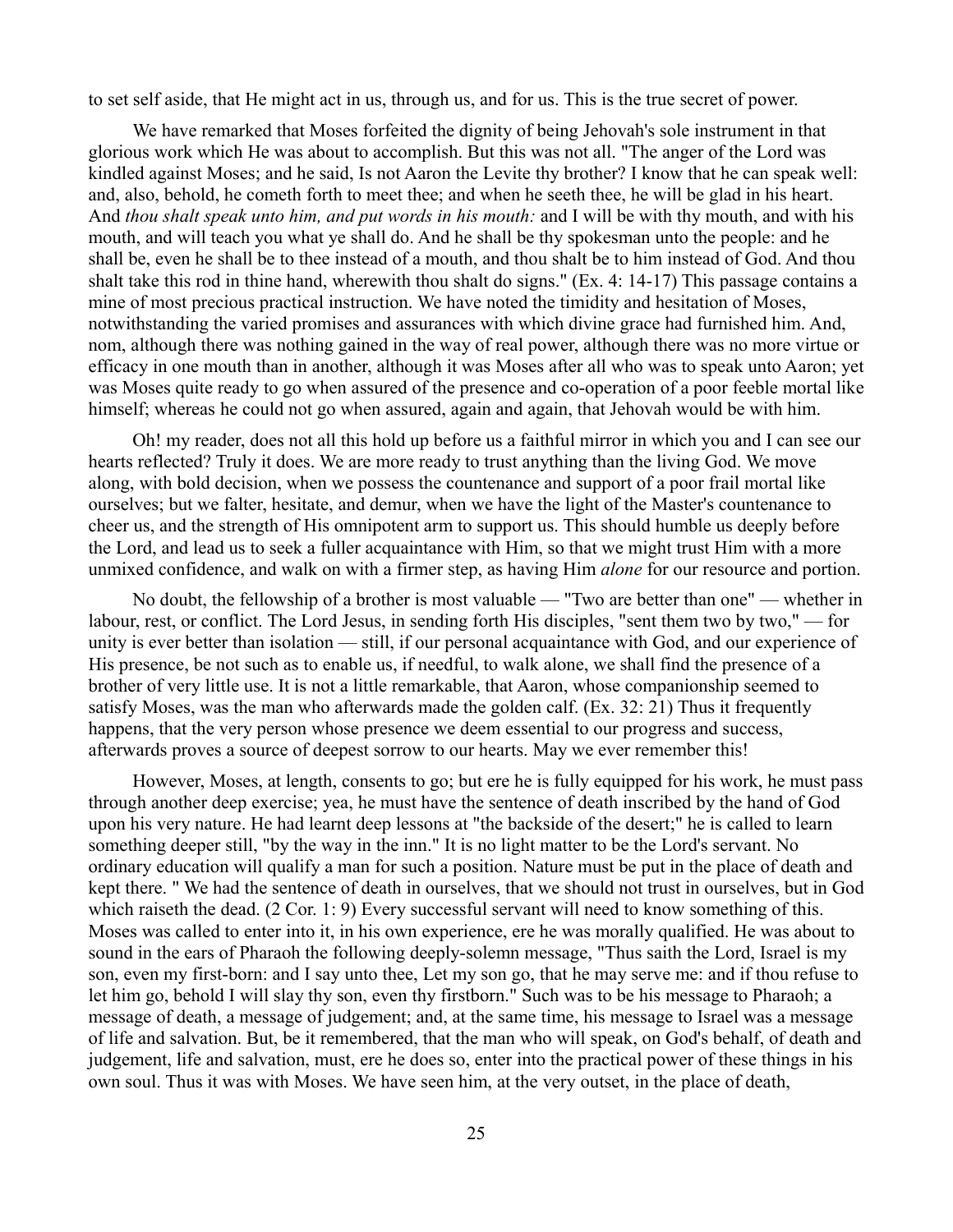typically; but this was a different thing from entering into the experience of death in his own person. Hence we read, "And it came to pass, by the way in the inn, that the Lord met him, and sought to kill him. Then Zipporah took a sharp stone, and cut off the foreskin of her son, and cast it at his feet, and said, Surely a bloody husband art thou to me. So he let him go: then she said, A bloody husband thou art, because of the circumcision." This passage lets us into a deep secret, in the personal and domestic history of Moses. It is very evident that Zipporah's heart had, up to this point, shrunk from the application of *the knife* to that around which the affections of nature were entwined. She had avoided that mark which had to be set in the flesh of every member of the Israel of God. She was not aware that her relationship with Moses was one involving death to nature. She recoiled from the cross. This was natural. But Moses had yielded to her in the matter; and this explains to us the mysterious scene "in the inn." If Zipporah refuses to circumcise her *son*, Jehovah will lay His hand upon her *husband*; and if Moses spares the feelings of his wife, Jehovah will "seek to kill him." The sentence of death must be written on nature; and if we seek to avoid it in one way, we shall have to encounter it in another.

It has been already remarked, that Zipporah furnishes an instructive and interesting type of the Church. She was united to Moses, during the period of his rejection; and from the passage just quoted, we learn that the Church is called to know Christ, as the One related to her "by blood." It is her privilege to drink of his cup, and be baptised with His baptism. Being crucified with Him, she is to be conformed to His death; to mortify her members which are on the earth; to take up the cross daily, and follow Him. Her relationship with Christ is founded upon blood, and the manifestation of the power of that relationship will, necessarily, involve death to nature. "And ye are complete in him, which is the head of all principality and power; in whom also ye are circumcised with the circumcision made without hands, in putting off the body of the sins of the flesh by the circumcision of Christ; buried with him in baptism, wherein also ye are risen with him through the faith of the operation of God, mho hath raised him from the dead." (Col. 2: 10-12)

Such is the doctrine as to the Church's place with Christ — a doctrine replete with the richest privileges for the Church, and each member thereof. Everything, in short, is involved: the perfect remission of sin, divine righteousness, complete acceptance, everlasting security, full fellowship with Christ in all His glory. "Ye are complete in him." This, surely, comprehends everything. What could be added to one who is "complete" Could "philosophy, "the tradition of men," "the rudiments of the world," "meats, drinks, holy days, new moons," "Sabbaths" "Touch not" this, "taste not that, "handle not" the other, "the commandments and doctrines of men," "days and months, and times, and years," could any of these things, or all of them put together, add a single jot or tittle to one whom God has pronounced "complete?" We might just as well enquire, if man could have gone forth upon the fair creation of God, at the close of the six days' work, to give the finishing touch to that which God had pronounced "very good?"

Nor is this completeness to be, by any means, viewed as a matter of attainment, some point which we have not yet reached, but after which we must: diligently strive, and of the possession of which we cannot be sure until we lie upon a bed of death, or stand before a throne of judgement. It is the portion of the feeblest, the most inexperienced, the most unlettered child of God. The very weakest saint is included in the apostolic "*ye*." All the people of God "are complete in Christ." The apostle does not say, "ye *will* be," "ye *may* be," "*hope* that ye may be," "*pray* that ye may be:" no; he, by the Holy Ghost, states, in the most absolute and unqualified manner, that "ye *are* complete." This is the true Christian starting-post: and for man to make a goal of what God makes a starting-post, is to upset everything.

But, then, some will say, "have we no sin, no failure, no imperfection?" Assuredly we have. "If we say that we have no sin, we deceive ourselves, and the truth is not in us." (1 John 1: 8) We have sin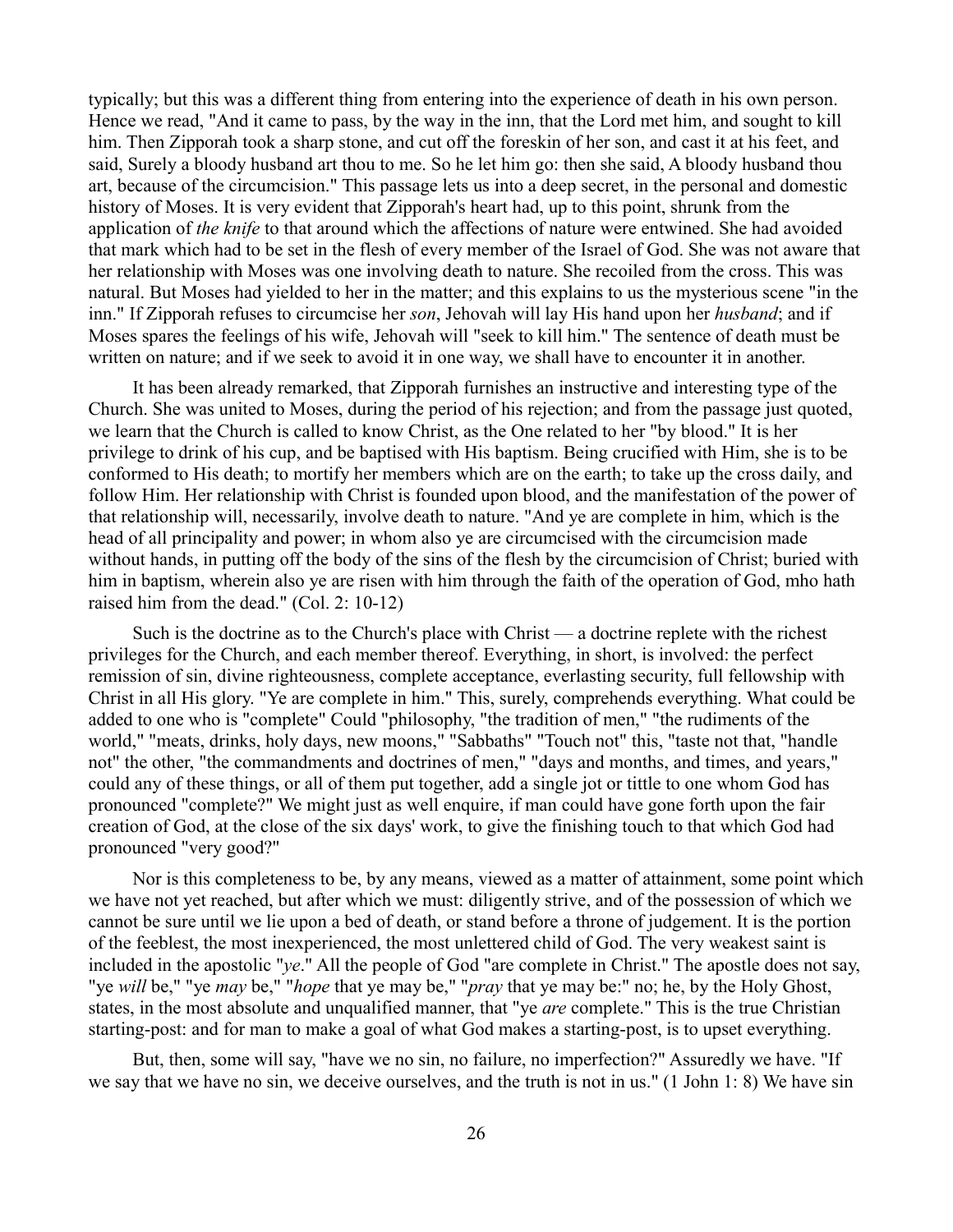in us, but no sin on us. Moreover, our standing is not in self, but in Christ. It is "in him" we "are complete." God says the believer in Christ, with Christ, and as Christ. This is his changeless condition, his everlasting standing. "The body of the sins of the flesh" is "put off by the circumcision of Christ." The believer is not in the flesh, though the flesh is in him. He is united to Christ in the power of a new and an endless life, and that life is inseparably connected with divine righteousness in which the believer stands before God. The Lord Jesus has put away everything that was against the believer, and He has brought him nigh to God, in the self-same favour as that which He Himself enjoys. In a word, Christ is his righteousness. This settles every question, answers every objection, silences every doubt. "Both he that sanctifieth and they who are sanctified, are all of one." (Heb. 2: 11)

The foregoing line of truth has flowed out of the deeply-interesting type presented to us in the relationship between Moses and Zipporah. We must, now, hasten to close this section, and take our leave, for the present, of "the backside of the desert," though not of its deep lessons and holy impressions, so essential to every servant of Christ, and every messenger of the living God. All who would serve effectually, either in the important work of evangelization, or in the varied ministries of the house of God — which is the Church — will need to imbibe the precious instructions which Moses received at the foot of Mount Horeb, and "by the way in the inn."

Were these things properly attended to, we should not have so many running unsent — so many rushing into spheres of ministry for which they were never designed. Let each one who stands up to preach, or teach, or exhort, or serve in any way, seriously enquire if, indeed, he be fitted, and taught, and sent of God. If not, his work will neither be owned of God nor blessed to men, and the sooner he ceases, the better for himself and for those upon whom he has been imposing the heavy burden of hearkening to him. Neither a humanly-appointed, nor a self-appointed ministry, will ever suit within the hallowed precincts of the Church of God. All must be divinely gifted, divinely taught, and divinely sent.

"And the Lord said to Aaron, Go into the wilderness to meet Moses. And he went and met him in the mount of God, and kissed him. And Moses told Aaron all the words of the Lord who had sent him, and all the signs which he had commanded him." This was a fair and beauteous scene — a scene of sweet brotherly love and union — a scene which stands in marked contrast with many of those scenes which were afterwards enacted in the wilderness-career of these two men. Forty years of wilderness life are sure to make great changes in men and things. Yet it is sweet to dwell upon those early days of one's Christian course, before the stern realities of desert life had, in any measure, checked the gush of warm and generous affections — before deceit, and corruption, and hypocrisy had well-nigh dried up the springs of the heart's confidence, and placed the whole moral being beneath the chilling influences of a suspicious disposition.

That such results have been produced, in many cases, by years of experience, is, alas! too true. Happy is he who, though his eyes have been opened to see nature in a clearer light than that which this world supplies, can, nevertheless, Serve his generation by the energy of that grace which flows forth from the bosom of God. Who ever knew the depths and windings of the human heart as Jesus knew them? "He knew *all*, and needed not that any should testify of man: for he knew what was in man." (John 2: 24, 25) So well did He know man that He could not commit Himself unto him. He could not accredit man's professions, or endorse his pretensions. And yet, who so gracious as He? Who so loving, so tender, so compassionate, so sympathising? With a heart that understood all, He could feel for all. He did not suffer His perfect knowledge of human worthlessness to keep Him aloof from human need. "He went about doing good." Why? Was it because He imagined that all those who flocked around Him were real? No; but because God was with him." (Acts 10: 38) This is our example. Let us follow it,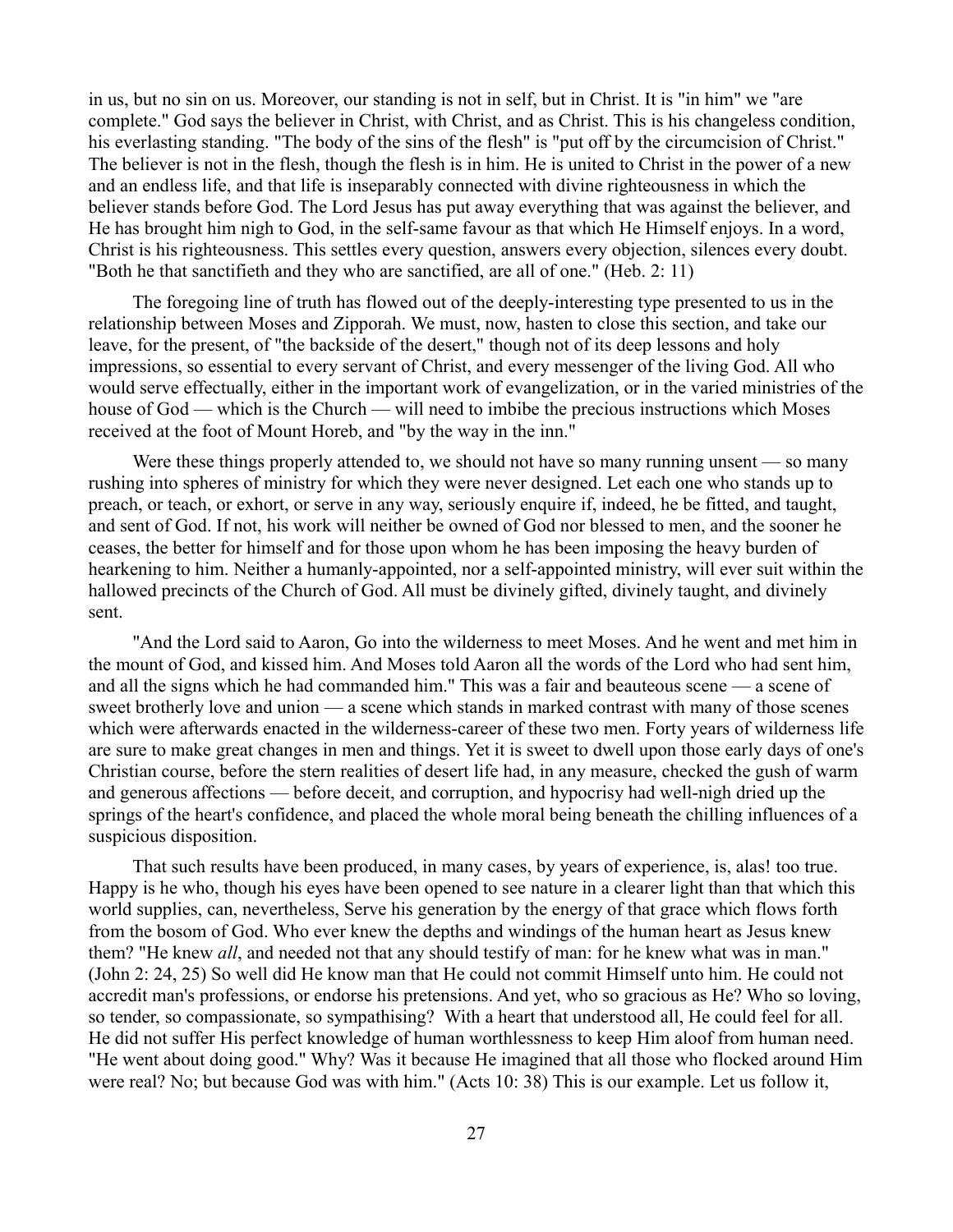though, in doing so, we shall have to trample on *self* and all its interests, at every step of the way.

Who would desire that wisdom, that knowledge of nature, that experience, which only lead men to ensconce themselves within the enclosures of a hard-hearted selfishness, from which they look forth with an eye of dark suspicion upon everybody? Surely such a result could never follow from ought of a heavenly or excellent nature. God gives wisdom; but it is not a wisdom which locks the heart against all the appeals of human need and misery. He gives a knowledge of nature; but it is not a knowledge which causes us to grasp with a selfish eagerness that which we, falsely, call " our own." He gives experience; but it is not an experience which results in suspecting everybody except myself. If I am walking in the footprints of Jesus, if I am imbibing, and therefore manifesting, His excellent spirit, if, in short, I can say, "to me to live is Christ;" then, would I walk through the world, with a knowledge of what the world is; while I come in contact with man, with a knowledge of what I am to expect from him; I am able, through grace, to manifest Christ in the midst of it all. The springs which move me, and the objects which animate me, are all above, where He is, who if "the same yesterday, and today, and for ever." (Heb. 13: 8) It was this which sustained the heart of that beloved and honoured servant, whose history, even so far, has furnished us with such deep and solid instruction. It was this which carried him through the trying and varied scenes of his wilderness course. And we may safely assert that, at the close of all, notwithstanding the trial and exercise of forty years, Moses could embrace his brother, when he stood on Mount Hor, with the same warmth as he had when first he met him, "in the mount of God." True, the two occasions were very different. At "the mount of God" they met, and embraced, and started together on their divinely-appointed mission. Upon "Mount Hor" they met by the commandment of Jehovah, in order that Moses might strip his brother of his priestly robes, and see him gathered to his fathers, because of an error in which he himself had participated. (How solemn! How touching!) Circumstances vary: men may turn away from one; but with God "is no variableness, neither shadow of turning." (James 1: 17)

"And Moses and Aaron went and gathered together all the elders of the children of Israel; and Aaron spake all the words which the Lord had spoken unto Moses, and did the signs in the sight of the people. And the people believed; and when they heard that the Lord had visited the children of Israel and that he had looked upon their affliction, then they bowed their heads and worshipped." (Ver. 29-31) When God works, every barrier must give way. Moses had said, "the people will not believe me." But the question was not, as to whether they would believe him, but whether they would believe God. When a man is enabled to view himself simply as the messenger of God. he may feel quite at ease as to the reception of his message. It does not detract, in the smallest degree, from his tender and affectionate solicitude, in reference to those whom he addresses. Quite the contrary; but it preserves him from that inordinate anxiety of spirit which can only tend to unfit him for calm, elevated, steady testimony. The messenger of God should ever remember whose message he bears. When Zacharias said to the angel, "Whereby shall I know this?" was the latter perturbed by the question? Not in the least. His calm, dignified reply was, "I am Gabriel, that stand in the presence of God; and am sent to speak unto thee, and to show thee: these glad tidings." (Luke 1: 18, 19) The angel rises before the doubting mortal, with a keen and exquisite sense of the dignity of his message. It is as if he would say, "How can you doubt, when a messenger has actually been dispatched from the very Presence-chamber of the Majesty of heaven?" Thus should every messenger of God, in his measure, go forth, and, in this spirit, deliver his message.

### **Exodus 5 & 6**

The effect of the first appeal to Pharaoh seemed ought but encouraging. The thought of losing Israel made him clutch them with greater eagerness and watch them with greater vigilance. Whenever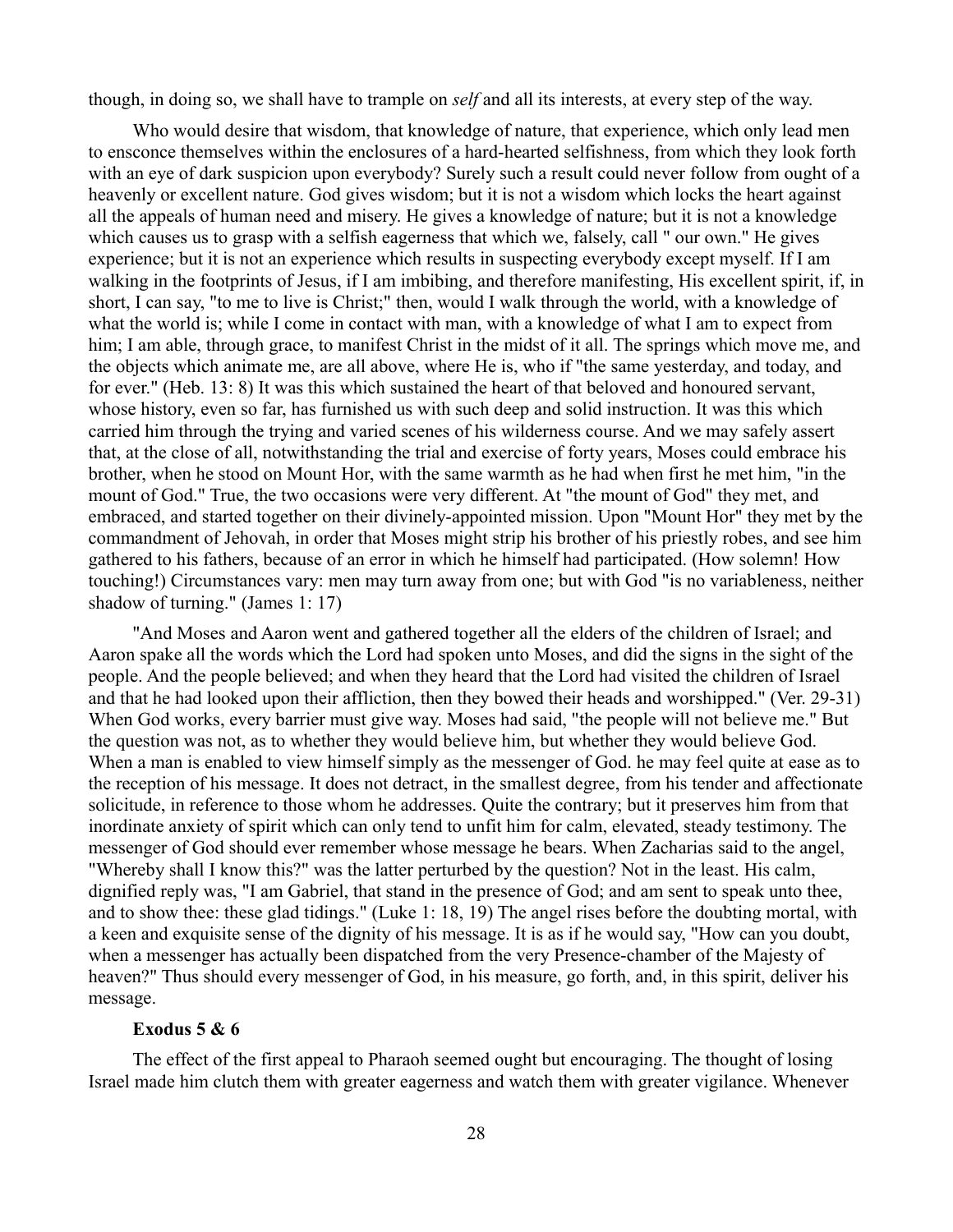Satan's power becomes narrowed to a point, his rage increases. Thus it is here. The furnace is about to be quenched by the hand of redeeming love; but, ere it is, it blazes forth with greater fierceness and intensity. The devil does not like to let go any one whom he has had in his terrible grasp. He is "a strong man armed," and while he "keepeth his palace, his goods are in peace." But, blessed be God, there is "a stronger than he," who has taken from him "his armour wherein he trusted," and divided the spoils among the favoured objects of His everlasting love.

"And afterward, Moses and Aaron went in, and told Pharaoh, Thus saith the Lord God of Israel, let my people go, that they may hold a feast unto me in the wilderness." (Ex. 5: 3) Such was Jehovah's message to Pharaoh. He claimed full deliverance for the people, on the ground of their being His; and, in order that they might hold a feast to Him in the wilderness. Nothing can ever satisfy God in reference to His elect, but their entire emancipation from the yoke of bondage. "Loose him, and let him go" is, really, the grand motto in God's gracious dealings with those who, though held in bondage by Satan, are, nevertheless, the objects of His eternal love.

When we contemplate Israel amid the brick-kilns of Egypt, we behold a graphic figure of the condition of every child of Adam by nature. There they were, crushed beneath the enemy's galling yoke, and having no power to deliver themselves. The mere mention of the word liberty only caused the oppressor to bind his captives with a stronger fetter, and to lade them with a still more grievous burden. It was absolutely necessary that deliverance should come from without. But from whence has it to come? Where were the resources to pay their ransom? or where was the power to break their chains? And, even were there both the one and the other, where was the *will*? Who would take the trouble of delivering them? Alas! there was no hope, either within or around. They had only to look up, their refuge was in God. He had both the power and the will. He could accomplish a redemption both by price and by power. In Jehovah, and in Him alone, was there salvation for ruined and oppressed Israel.

Thus is it in every case. "Neither is there salvation in any other: for there is none other name under heaven given among men, whereby we must be saved." (Acts 4: 12) The sinner is in the hands of one who rules him with despotic power. He is "sold under sin" "led captive by Satan at his will" — fast bound in the fetters of lust, passion, and temper, "without strength" — "without hope" — "without God." Such is the sinner's condition. How, then, can he help himself? What can he do? He is the slave of another, and everything he does is done in the capacity of a slave. His thoughts, his words, his acts, are the thoughts, words, and acts of a slave. Yea, though he should weep and sigh for emancipation, his very tears and sighs are the melancholy proofs of his slavery. He may struggle for freedom; but his very struggle, though it evinces a desire for liberty, is the positive declaration of his bondage.

Nor is it merely a question of the sinner's condition; his very nature is radically corrupt — wholly under the power of Satan. Hence, he not only needs to be introduced into a new condition, but also to be endowed with a new nature. The nature and the condition go together. If it were possible for the sinner to better his condition, what would it avail so long as his nature was irrecoverably bad? A nobleman might take a beggar off the streets and adopt him; he might endow him with a noble's wealth and set him in a noble's position; but he could not impart to him nobility of nature; and thus the nature of a beggarman would never be at home in the condition of a nobleman. There must be a nature to suit the condition; and there must be a condition to suit the capacity, the desires, the affections, and the tendencies of the nature.

Now, in the gospel of the grace of God, we are taught that the believer is introduced into an entirely new condition; that he is no longer viewed as in his former state of guilt and condemnation, but as in a state of perfect and everlasting justification; that the condition in which God now sees him is not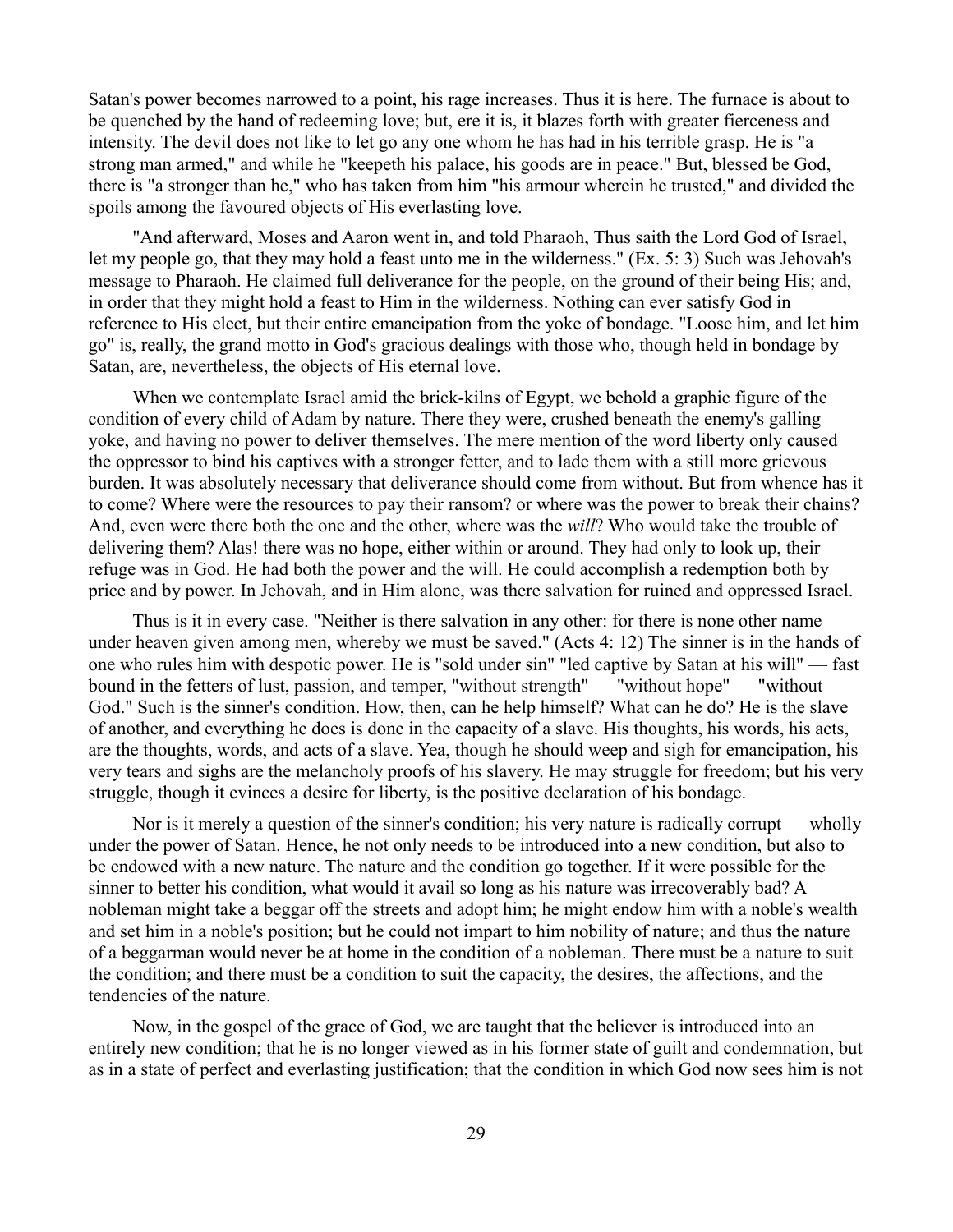only one of full pardon; but it is such that infinite holiness cannot find so much as a single stain. He has been taken out of his former condition of guilt, and placed absolutely and eternally in a new condition of unspotted righteousness. It is not, by any means, that his old condition is improved. This was utterly impossible. "That which is crooked cannot be made straight." "Can the Ethiopian change his skin, or the leopard his spots?" Nothing can be more opposed to the fundamental truth of the gospel than the theory of a gradual improvement in the sinner's condition. He is born in a certain condition, and until he is "born again" he cannot be in any other. We may try to improve. He may resolve to be better for the future turn over a new leaf" — to live a different sort of life; but, all the while, he has not moved a single hair's breadth out of his real condition as a sinner. He may become "religious" as it is called, he may try to pray, he may diligently attend to ordinances, and exhibit an appearance of moral reform; but none of these things can, in the smallest degree, affect his positive condition before God.

The case is precisely similar as to the question of nature. How can a man alter his nature? He may make it undergo a process, he may try to subdue it, to place it under discipline; but it is nature still. "That which is born of the flesh is flesh." There must be a new nature as well as a new condition. And how is this to be had? By believing God's testimony concerning His Son. "As many as received him, to them gave he power to become the sons of God, even to *them that believe on his Name*: which were born, not of blood, nor of the will of the flesh, nor of the will of man, but of God." (John 1: 12, 13) Here we learn that those who believe on the name of the only-begotten Son of God, have the right or privilege of being sons of God. They are made partakers of a new nature. They have gotten eternal life. "He that believeth on the Son *hath* everlasting life." (John 3: 36) "Verily, verily, I say unto you, he that *heareth* my word, and *believeth* on him that sent me, hath everlasting life, and shall not come into condemnation; but is passed from death unto life. " (John 5: 24) "And this is life eternal, that they might know thee, the only true God, and Jesus Christ, whom thou hast sent." (John 17.3) "And this is the record, that God hath given to us eternal life, and this life is in his Son." "He that hath the Son *hath* life." (1 John 5: 11, 12)

Such is the plain doctrine of the Word in reference to the momentous questions of condition and nature. But on what is all this founded How is the believer introduced into a condition of divine righteousness and made partaker of the divine nature? It all rests on the great truth that "JESUS DIED AND ROSE AGAIN." That Blessed One left the bosom of eternal love — the throne of glory — the mansions of unfading light came down into this world of guilt and woe — took upon Him the likeness of sinful flesh; and, having perfectly exhibited and perfectly glorified God, in all the movements of His blessed life here below, He died upon the cross, under the full weight of His people's transgressions. By so doing, He divinely met all that was, or could be, against us. He magnified the law and made it honourable; and, having done so, He became a curse by hanging on the tree. Every claim was met, every enemy silenced, every obstacle removed. "Mercy and truth are met together; righteousness and peace have kissed each other." Infinite justice was satisfied, and infinite love can flow, in all its soothing and refreshing virtues, into the broken heart of the sinner; while, at the same time, the cleansing and atoning stream that flowed from the pierced side of a crucified Christ, perfectly meets all the cravings of a guilty and convicted conscience. The Lord Jesus, on the cross, stood in our place. He was our representative. He died, "the just for the unjust." "He was made sin for us." (2 Cor. 5: 21; 2 Peter 3: 18) He died the sinner's death, was buried, and rose again, having accomplished all. Hence, there is absolutely nothing against the believer. He is linked with Christ and stands in the same condition of righteousness. "As he is so are we in this world." (1 John 4: 17)

This gives settled peace to the conscience. If I am no longer in a condition of guilt, but in a condition of justification; if God only sees me in Christ and as Christ, then, clearly, my portion is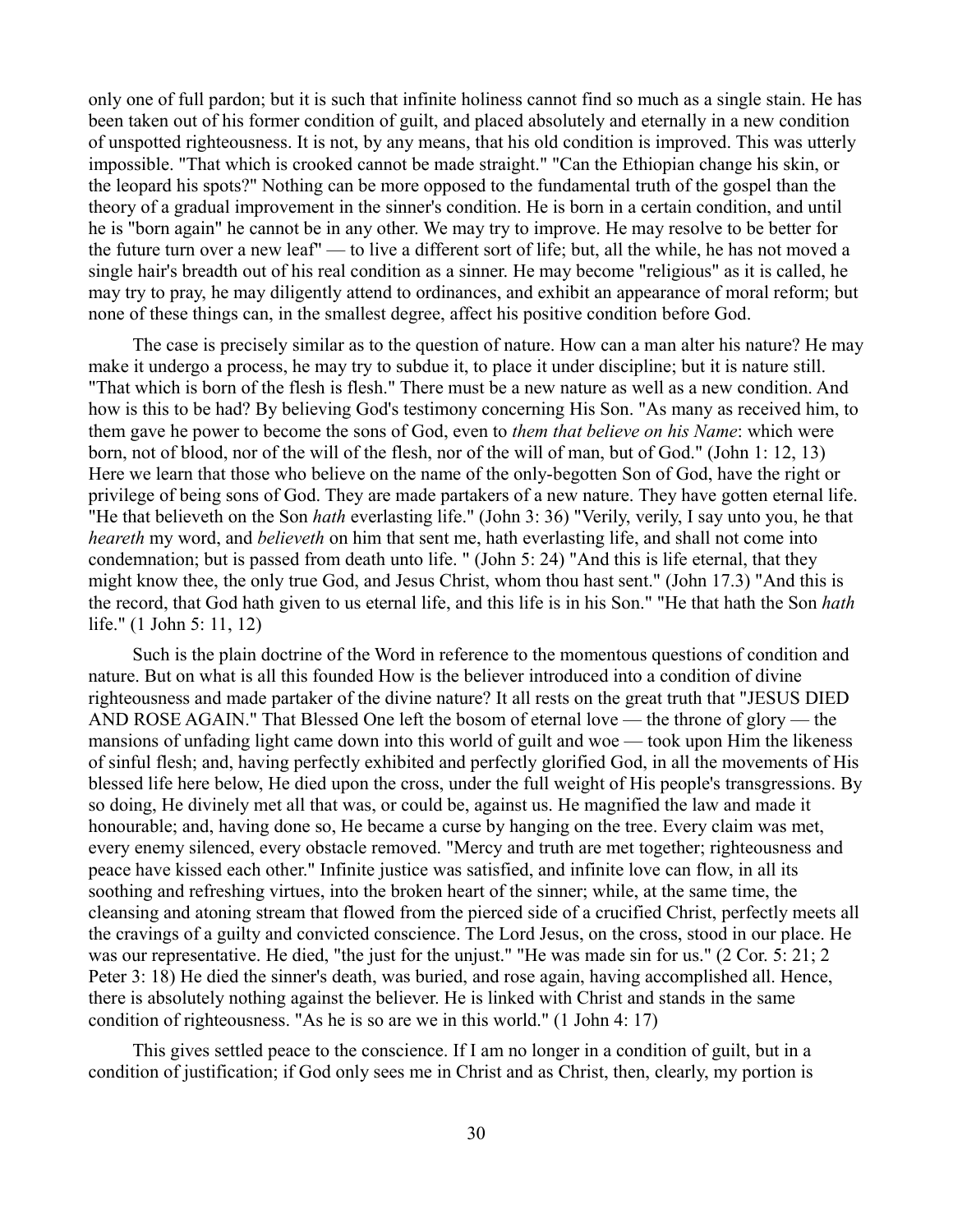perfect peace. "Being justified by faith, we have peace with God through our Lord Jesus Christ." (Rom. 5: 1) The blood of the Lamb has cancelled all the believer's guilt, blotted out his heavy debt, and given him a perfectly blank page, in the presence of that holiness which "cannot look upon sin."

But the believer has not merely found peace with God; he is made a child of God, so that he can taste the sweetness of communion with the Father and the Son, through the power of the Holy Ghost. The cross is to be viewed in two ways: first, as satisfying God's claims; secondly, as expressing God's affections. If I look at my sins in connection with the claims of God as a Judge, I find, in the cross, a perfect settlement of those claims. God, as a Judge, has been divinely satisfied — yea, glorified, in the cross. But there is more than this. God had affections as well as claims; and, in the cross of the Lord Jesus Christ, all those affections are sweetly and touchingly told out into the sinner's ear; while, at the same time, he is made the partaker of a new nature which is capable of enjoying those affections and of having fellowship with the heart from which they flow. "For Christ also hath once suffered for sins, the just for the unjust, that he might bring us to God." (1 Peter 3: 18) Thus we are not only brought into a condition, but unto a *Person*, even God Himself, and we are endowed with a *nature* which can delight in Him. *We also joy in God*, through our Lord Jesus Christ, by whom we have now received the atonement." (Rom. 5: 11)

What force and beauty, therefore, can we see in those emancipating words, "Let my people go, that they may hold a feast unto me in the wilderness." "The Spirit of the Lord is upon me, because he hath anointed me to preach the gospel; he hath sent me to heal the broken-hearted, to preach deliverance to the captives, and recovering of sight to the blind, to set at liberty them that are bruised." (Luke 4: 18) The glad tidings of the gospel announce full deliverance from every yoke of bondage. Peace and liberty are the boons which that gospel bestows on all who believe it, as God has declared it.

And mark, it is "that they may hold a feast to me." If they were to get done with Pharaoh, it was that they might begin with God. This was a great change. Instead of toiling under Pharaoh's taskmasters, they were to feast in company with Jehovah; and, although they were to pass from Egypt into the wilderness, still the divine presence was to accompany them; and if the wilderness was rough and dreary, it was the way to the land of Canaan. The divine purpose was, that they should hold a feast unto the Lord, in the wilderness; and, in order to do this, they should be "*let go*" out of Egypt.

However, Pharaoh was in no wise disposed to yield obedience to the divine mandate. "Who is the Lord," said he, "that I should obey his voice to let Israel go. I know not the Lord, neither will I let Israel go." (Ex. 5: 2) Pharaoh most truly expressed, in these words, his real condition. His condition was one of ignorance and consequent disobedience. Both go together. If God be not known, He cannot be obeyed; for obedience is ever founded upon knowledge. When the soul is blessed with the knowledge of God, it finds this knowledge to be life, (John 17: 3) and life is power; and when I get power I can act, It is obvious that one cannot act without life; and therefore it is most unintelligent to set people upon doing certain things, in order to get that by which alone they can do anything.

But Pharaoh was as ignorant of himself as he was of the Lord. He did not know that he was a poor, vile worm of the earth, and that he had been raised up for the express purpose of making known the glory of the very One whom he said he knew not. (Ex. 9: 16; Rom. 9: 17) "And they said, The God of the Hebrews has met with us: let us go, we pray thee, three days journey into the desert, and sacrifice unto the Lord our God; lest he fall upon us with pestilence or with the sword, And the king of Egypt said unto them, Wherefore do ye, Moses and Aaron, let the people from their work? Get you unto your burdens . . . . . let there more work be laid upon the men, that they may labour therein; and let them not regard vain words." (Ver. 3-9)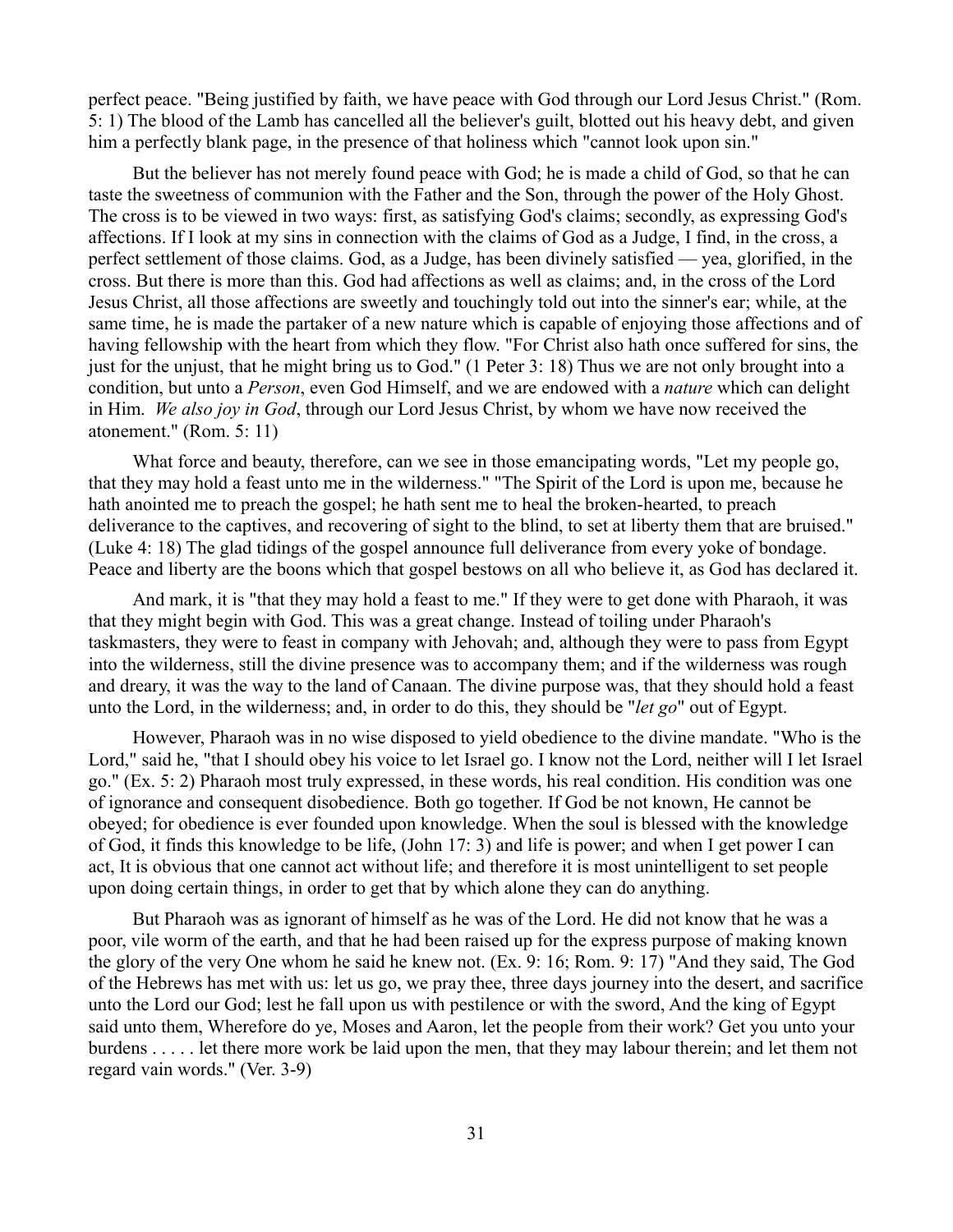What a development of the secret springs of the human heart we have here! What complete incompetency to enter into the things of God! All the divine titles and the divine revelations were, in Pharaoh's estimation, "vain words." What did he know or care about "three days journey into the wilderness," or "a feast to Jehovah?" How could he understand the need of such a journey, or the nature or object of such a feast? Impossible. He could understand burden-bearing and brick-making; these things had an air of reality about them, in his judgement; but as to ought of God, His service, or His worship, he could only regard it in the light of an idle chimera, devised by those who only wanted an excuse to make their escape from the stern realities of actual life.

Thus has it, too often, been with the wise and great of this world. They have ever been the most forward to write folly and vanity upon the divine testimonies. Hearken, for example, to the estimate which the "most noble Feasts" formed of the grand question at issue between Paul and the Jews: "they had certain questions against him of their own superstition, and of *one Jesus which was dead, whom Paul affirmed to be alive."* (Acts 25: 19) Alas! how little he knew what he was saying! How little he knew what was involved in the question, as to whether "Jesus" was "dead" or "alive!" He thought not of the solemn bearing of that momentous question upon himself and his friends, Agrippa and Bernice; but that did not alter the matter; he and they know somewhat more about it now, though in their passing moment of earthly glory they regarded it as a superstitious question, wholly beneath the notice of men of common sense, and only fit to occupy the disordered brain of visionary enthusiasts. Yes; the stupendous question which fixes the destiny of every child of Adam — on which is founded the present and everlasting condition of the Church and the world which stands connected with all the divine counsels — this question was, in the judgement of Feasts, a vain superstition.

Thus was it in Pharaoh's case. He knew nothing of "the Lord God of the Hebrews" — the great "I AM," and hence he regarded all that Moses and Aaron had said to him, in reference to doing sacrifice to God, as "vain words." The things of God must ever seem vain, profitless, and unmeaning, to the unsanctified mind of man. His name may be made use of as part of the flippant phraseology of a cold and formal religiousness; but He Himself is not known. His precious name, which, to a believer's heart, has wrapped up in it all that he can possibly need or desire, has no significancy, no power, no virtue for an unbeliever. All, therefore, connected with God, His words, His counsels, His thoughts, His ways, everything, in short, that treats of, or refers to, Him, is regarded as "vain words."

However, the time is rapidly approaching when it will not be thus. The judgement-seat of Christ, the terrors of the world to come, the surges of the lake of fire, will not be "Vain words." Assuredly not; and it should be the great aim of all who, through grace, believe them now to be realities, to press them upon the consciences of those who, like Pharaoh, regard the making of bricks as the only thing worth thinking about — the only thing that can be called reel and solid.

Alas! that even Christians should so frequently be found living in the region of sight, the region of earth, the region of nature, as to lose the deep, abiding, influential sense of the reality of divine and heavenly things. We want to live more in the region of faith, the region of heaven, the region of the "new creation." Then we should see things as God sees them, think about them as He thinks; and our whole course and character would be more elevated, more disinterested, more thoroughly separated from earth and earthly things.

But Moses' sorest trial did not arise from Pharaoh's judgement about his mission The true and Wholehearted servant of Christ must ever expect to be looked on, by the men of this world, as a mere visionary enthusiast. The point of view from which they contemplate him is such as to lead us to look for this judgement and none other. The more faithful he is to his heavenly Master, the more he walks in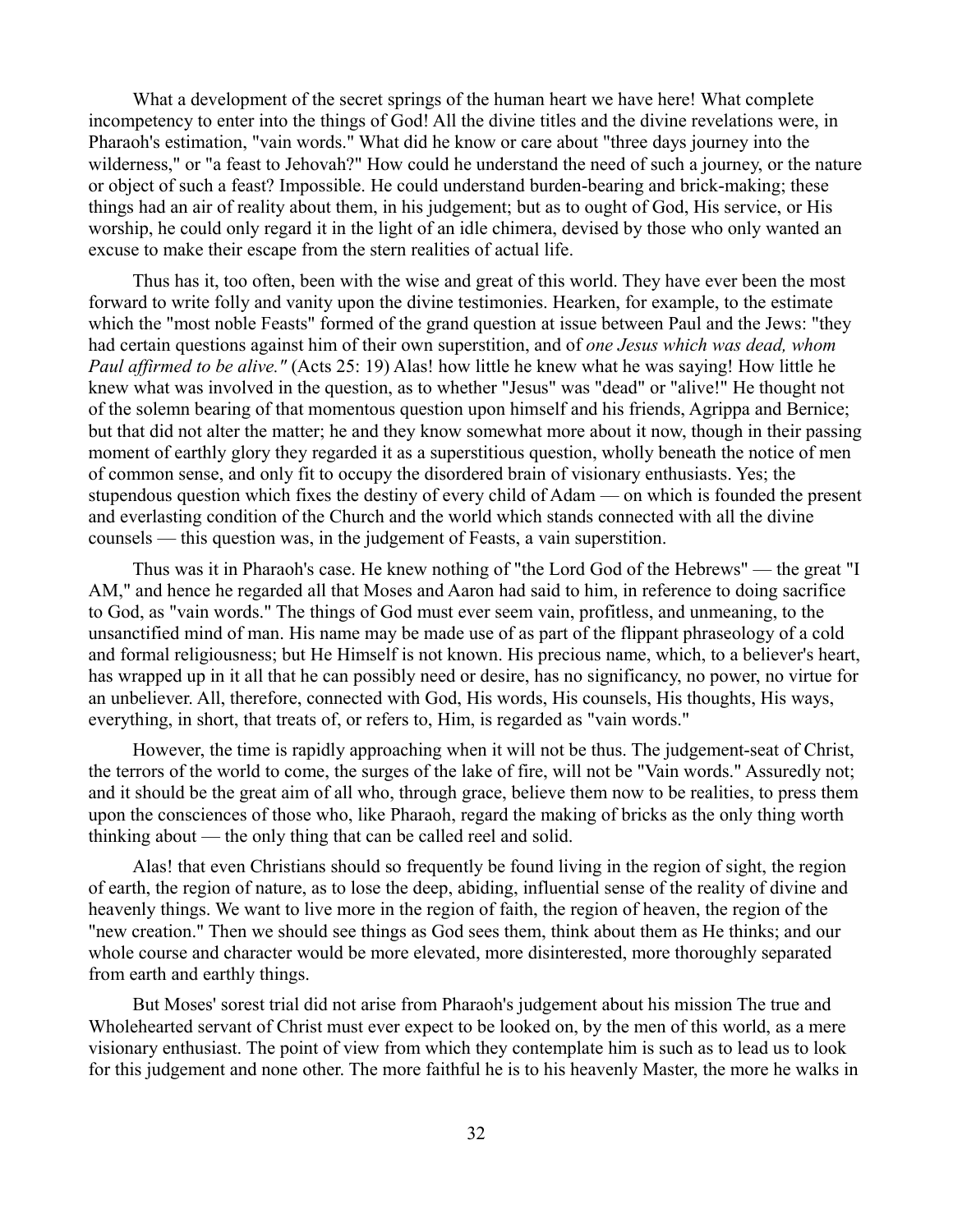His footsteps, the more conformed he is to His image, the more likely he is to be considered, by the sons of earth, as one "beside himself." This, therefore, should neither disappoint nor discourage him. But then it is a far more painful thing when his service and testimony are misunderstood, unheeded, or rejected by those who are themselves the specific objects thereof. When such is the case, he needs to be much with God, much in the secret of His mind, much in the power of communion, to have his spirit sustained in the abiding reality of his path and service. Under such trying circumstances, if one be not fully persuaded of the divine commission, and conscious of the divine presence, he will be almost sure to break down.

Had not Moses been thus upheld, his heart must have utterly failed him when the augmented pressure of Pharaoh's power elicited from the officers of the children of Israel such desponding and depressing words as these: — "The Lord look upon you, and judge; because ye have made our savour to be abhorred in the eyes of Pharaoh, and in the eyes of his servants, to put a sword in their hand to slay us." This was gloomy enough; and Moses felt it so, for "he returned unto the Lord, and said, Lord, wherefore hast thou so evil entreated this people? Why is it that thou hast sent me? For since I came unto Pharaoh to speak in thy name, he hath done evil to this people; neither hast thou delivered thy people at all." The aspect of things had become most discouraging, at the very moment when deliverance seemed at hand; just as, in nature, the darkest hour of the night is often that which immediately precedes the dawn of the morning. Thus will it assuredly be, in Israel's history, in the latter day. The moment of most profound darkness and depressing gloom will precede the bursting of "the Sun of Righteousness" from behind the cloud, with healing in His fingers, to heal eternally, "the hurt of the daughter of His people."

We may well question how far genuine faith, or a mortified will, dictated the "*wherefore*?" and the "*why*?" of Moses, in the above quotation. Still, the Lord does not rebuke a remonstrance drawn forth by the intense pressure of the moment. He most graciously replies, " Now shalt thou see what I will do to Pharaoh: for with a strong hand shall he let them go, and with a strong hand shall he drive them out of his land." (Ex. 6: 1) This reply breathes peculiar grace. Instead of reproving the petulance which could presume to call in question the unsearchable ways of the great I AM, that ever gracious One seeks to relieve the harassed spirit of His servant, by unfolding to him what He was about to do. This was worthy of the blessed God — the unupbraiding Giver of every good and every perfect gift. "He knoweth our frame; he remembereth that we are dust." (Ps. 103: 24)

Nor is it merely in His actings that He would cause the heart to find its solace, but in Himself in His very name and character. This is full, divine, and everlasting blessedness. When the heart can find its sweet relief in God Himself — when it can retreat into the strong tower which His name affords — when it can find, in His character, a perfect answer to all its need, then truly, it is raised far above the region of the creature-it can turn away from earth's fair promises — it can place the proper value on man's lofty pretensions. The heart which is endowed with an experimental knowledge of God can not only look forth upon earth, and say "all is vanity," but it can also look straight up to Him, and say, "all my springs are in thee."

"And God spake unto Moses, and said unto him, I am the Lord: and I appeared unto Abraham, unto Isaac, and unto Jacob, by the name of God Almighty; but by my name JEHOVAH was I not known to them. And I have also established my covenant with them to give them the land of Canaan, the land of their pilgrimage, wherein they were strangers. And I have also heard the groaning of the children of Israel, whom the Egyptians keep in bondage; and I have remembered my covenant." "JEHOVAH" is the title which He takes as the Deliverer of His people, on the ground of His covenant of pure and sovereign grace He reveals Himself as the great self-existing Source of redeeming love,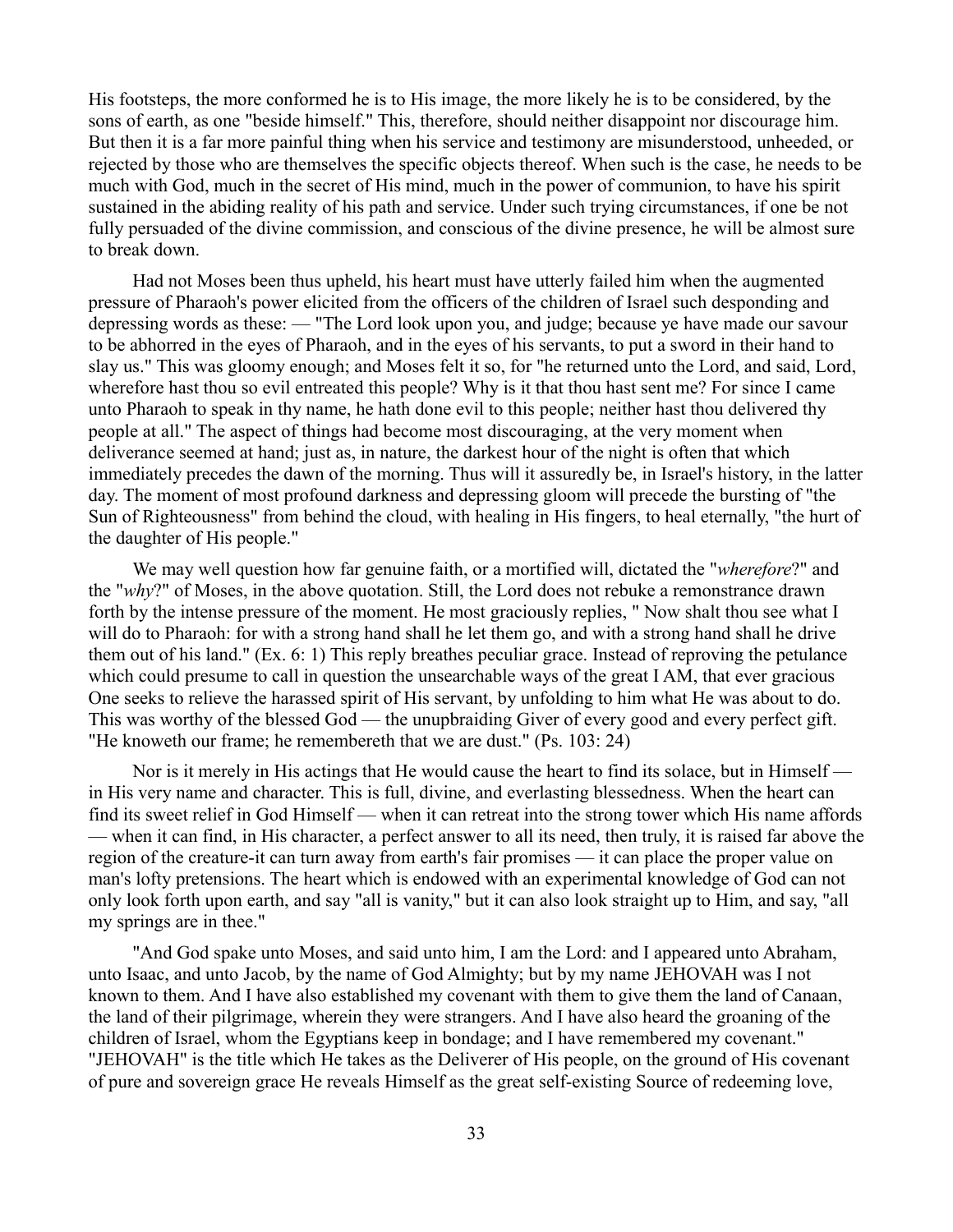establishing His counsels, fulfilling His promises, delivering His elect people from every enemy and every evil. It was Israel's privilege ever to abide under the safe covert of that significant title — a title which displays God acting for His own glory, and taking up His oppressed people in order to show forth in them that glory.

"Wherefore say unto the children of Israel, I am the Lord, and I will bring you out from under the burdens of the Egyptians, and I will rid you out of their bondage, and I will redeem you with a stretched out arm, and with great judgements. And I will take you to me for a people, and I will be to yon a God; and ye shall know that I am the Lord your God, which bringeth you out from under the burdens of the Egyptians. And I will bring you in unto the land concerning the which I did swear to give it unto Abraham, to Isaac, and to Jacob; and I will give it you for an heritage: I am the Lord. " (Ver. 6-8.) All this speaks the purest, freest, richest grace. Jehovah presents Himself to the hearts of His people as the One who was to act in them, *for* them, and *with* them, for the display of His own glory. Ruined and helpless as they were, He had come down to show forth His glory, to exhibit His grace, and to furnish a sample of His power, in their full deliverance. His glory and their salvation were inseparably connected. They were afterwards reminded of all this, as we read in the book of Deuteronomy. "The Lord did not set His love upon yon nor choose you, because ye were more in number than any people; for ye were the fewest of all people; but because the Lord loved you, and because he would keep the oath which he had sworn unto your fathers, hath the Lord brought you out with a mighty hand, and redeemed you out of the house of bondmen, from the hand of Pharaoh king of Egypt." (Ex. 7: 7, 8)

Nothing is more calculated to assure and establish the doubting, trembling heart than the knowledge that God has taken us up, *just as we are,* and in the full intelligence of what we are; and, moreover, that He can never make any fresh discovery to cause an alteration in the character and measure of His love. "Having loved his own which were in the world, he loved them unto the end." (John 13) *Whom* He loves and as He loves, He loves unto the end. This is an unspeakable comfort. God knew all about us — He knew the very worst of us, when He manifested His love to us in the gift of His Son. He knew what we needed, and He provided it. He knew what was due, and He paid it. He knew what was to be wrought, and He wrought it. His own requirements had to be met, and He met them. It is all His own work. Hence, we find Him saying to Israel, as in the above passage, "I will bring you out" — "I will bring you in" — "I will take you to me" — "I will give you the land" — "I am Jehovah." It was all what *He could* do, as founded upon what *He was*. Until this great truth is fully laid hold of, until it enters into the soul, in the power of the Holy Ghost, there cannot be settled peace. The heart can never be happy or the conscience at rest until one knows and believes that all divine requirements have been divinely answered.

The remainder of our section is taken up with a record of "the heads of their fathers' houses," and is very interesting, as showing us Jehovah coming in and numbering those that belonged to Himself, though they were still in the possession of the enemy. Israel was God's people, and He here counts up those on whom He had a sovereign claim. Amazing grace! To find an object in those who were in the midst of all the degradation of Egyptian bondage! This was worthy of God. The One who had made the worlds, who was surrounded by hosts of unfallen angels, ever ready to "do his pleasure," should come down for the purpose of taking up a number of bondslaves with whom He condescended to connect His name. He came down and stood amid the brick-kilns of Egypt, and there beheld a people groaning beneath the lash of the task-masters, and He uttered those memorable accents, "Let my people go;" and, having so said, He proceeded to count them up, as much as to say, "These are mine; let me see how many I have, that not one may be left behind." "He taketh up the beggar from the dunghill, to set him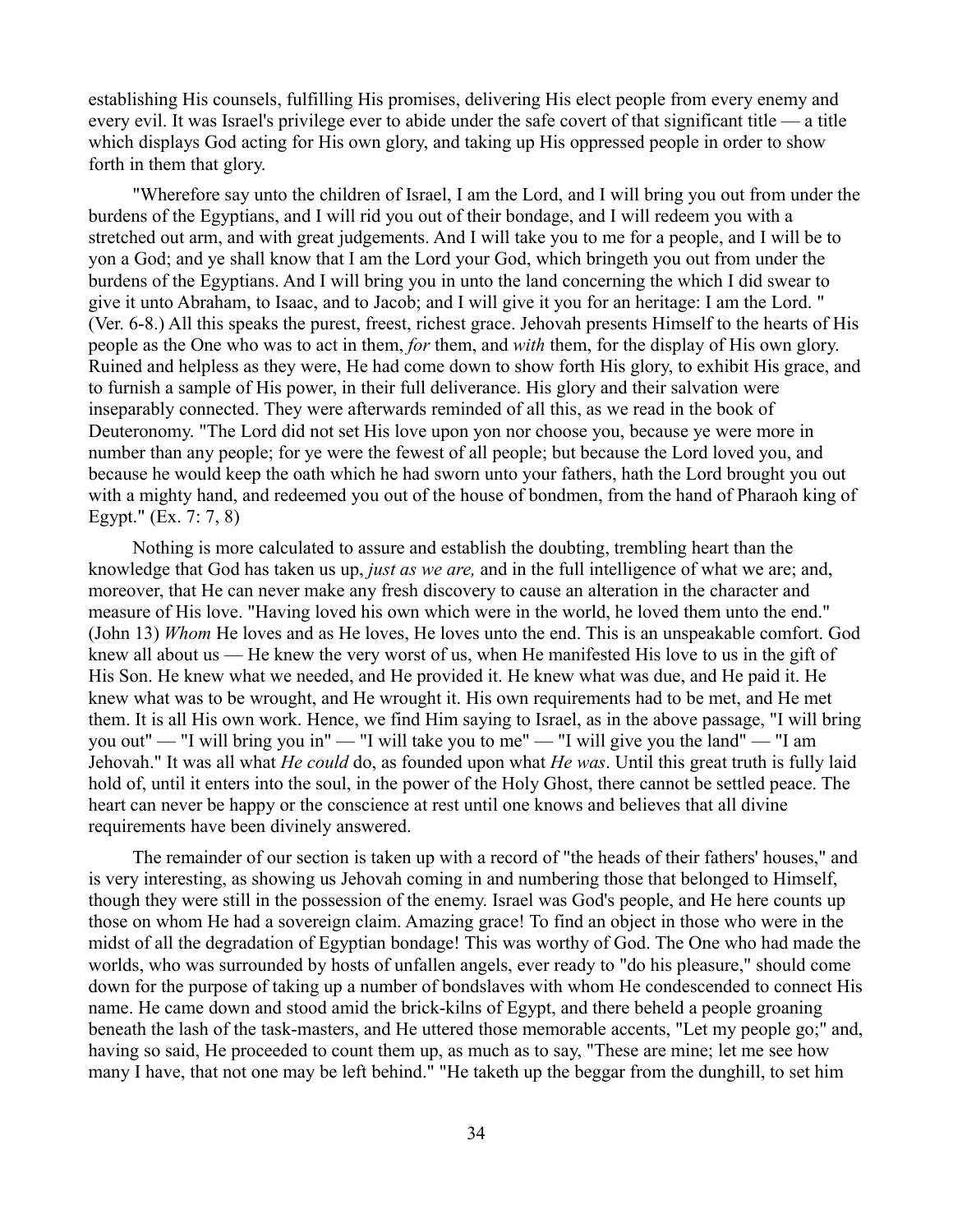amongst the princes of his people, and to make him inherit the throne of glory." (1 Sam. 2)

### **Exodus** 7 — **11**

These five chapters form one distinct section, the contents of which may be distributed into the three following divisions, namely, the ten judgements from the hand of Jehovah; the resistance of "Jannes and Jambres;" and the four objections of Pharaoh.

The whole land of Egypt was made to tremble beneath the successive strokes of the rod of God. All from the monarch on his throne to the menial at the mill, were made to feel the terrible weight of that rod. "He sent Moses his servant, and Aaron whom he had chosen. They showed his signs among them, and wonders in the land of Ham. He sent darkness and made it dark; and they rebelled not against his word. He turned their waters into blood, and slew their fish. !heir land brought forth frogs in abundance, in the chambers of their kings. He spake, and there came divers sorts of flies and lice in all their coasts. He gave them hail for rain, and flaming fire in their land. He smote their vines: also, and their fig-trees; and brake the trees of their coasts. He spake, and their locusts came, and the caterpillars, and that without number, and did eat up all the herbs in their land, and devoured the fruit of their ground. He smote also all the firstborn in their land, the chief of all their strength. (Ps. 105: 26-36)

Here the inspired Psalmist has given a condensed view of those appalling afflictions which the hardness of Pharaoh's heart brought upon his land and upon his people. This haughty monarch had set himself to resist the sovereign will and course of the Most High God; and, as a just consequence, he was given over to judicial blindness and hardness of heart. "And the Lord hardened the heart of Pharaoh, and he hearkened not unto them, as the Lord had spoken unto Moses. And the Lord said unto Moses, Rise up early in the morning, and stand before Pharaoh: and say unto him, Thus saith the Lord God of the Hebrews, Let my people go, that they may serve me. For I will at this time send all my plagues upon thine heart, and upon thy servants, and upon thy people; that thou mayest know that there is none like me in all the earth. For now I will stretch out my hand that I may smite thee and thy people with pestilence; and thou shalt be cut off from the earth. And in very deed for this cause have I raised thee up, for to show in thee my power; and that my name. may be declared throughout all the earth." (Ex. 9: 12-16)

In contemplating Pharaoh and his actings, the mind is carried forward to the stirring scenes of the Book of Revelation, in which we find the last proud oppressor of the people of God bringing down upon his kingdom and upon himself the seven vials of the wrath of the Almighty. It is God's purpose that Israel shall be pre-eminent in the earth; and, therefore, every one who presumes to stand in the way of that pre-eminence must be set aside. Divine grace must find its object; and every one who would act as a barrier in the way of that grace must be taken out of the way. Whether it be Egypt, Babylon, or "the beast that was, is not, and shall be present," it matters not. Divine power will clear the channel for divine grace to flow, and eternal woe be to all who stand in the way. They shall taste, throughout the everlasting course of ages, the bitter fruit of having exalted themselves against "the Lord God of the Hebrews." He has said to His people, "no weapon that is formed against thee shall prosper," and His infallible faithfulness will assuredly make good what His infinite grace hath promised.

Thus, in Pharaoh's case, when he persisted in holding, with an iron grasp, the Israel of God, the vials of divine wrath were poured forth upon him; and the land of Egypt was covered, throughout its entire length and breadth, with darkness, disease, and desolation. So will it be, by and by, when the last great oppressor shall emerge from the bottomless pit, armed with Satanic power, to crush beneath his "foot of pride" the favoured objects of Jehovah's choice. His throne shall be overturned, his kingdom devastated by the seven last plagues, and, finally, he himself plunged, not in the Red Sea, but "in the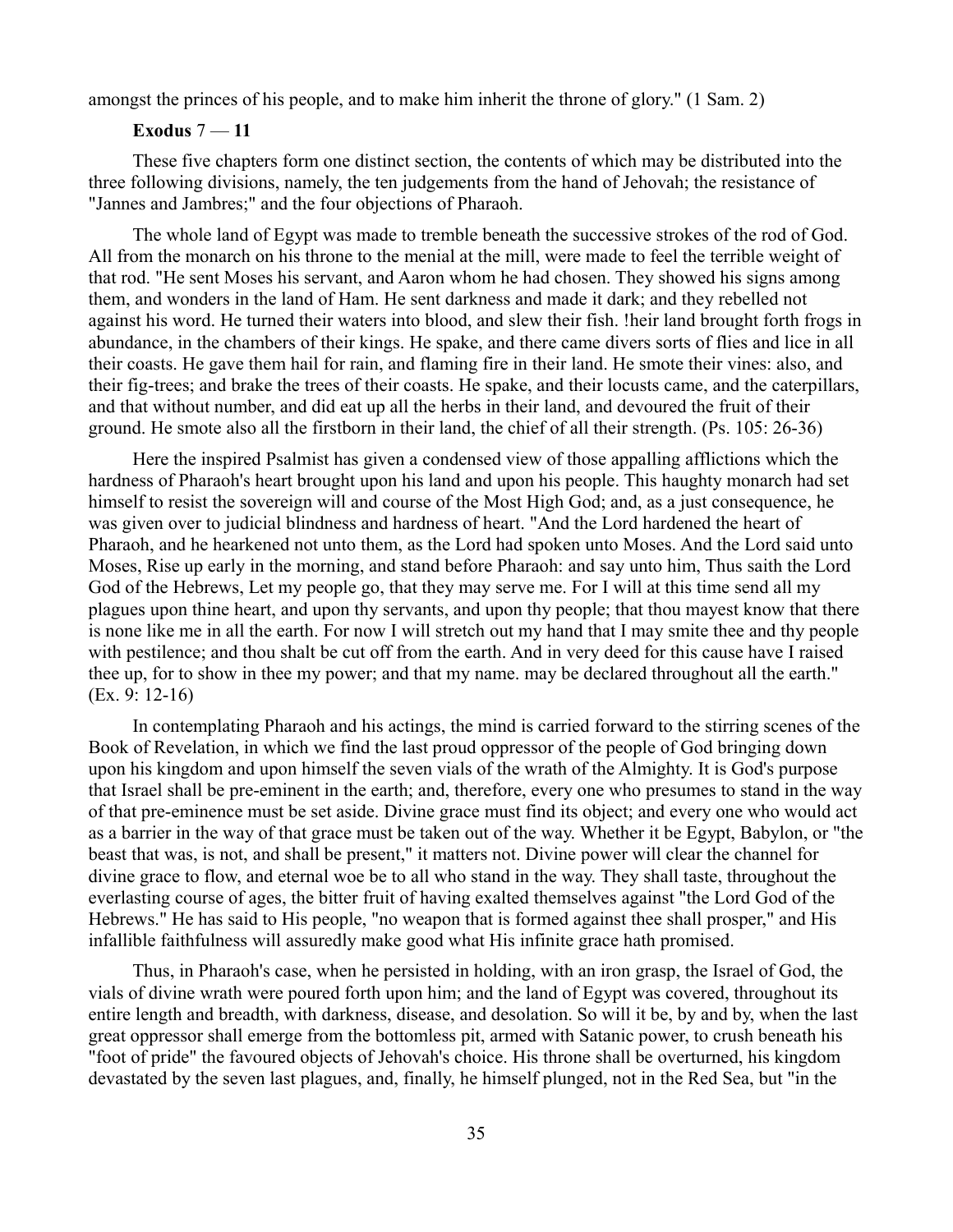lake that burneth with fire and brimstone." (Comp. Rev. 17: 8; Rev. 20: 10)

Not one jot or one tittle of what God has promised to Abraham, Isaac, and Jacob, shall fail. He will accomplish all. Notwithstanding all that has been said and done to the contrary, God remembers His promises, and He will fulfil them. They are all "yea and amen in Christ Jesus." Dynasties have risen and acted on the stage of this world; thrones have been erected on the apparent ruins of Jerusalem's ancient glory; empires have flourished for a time, and then fallen to decay; ambitious potentates have contended for the possession of "the land of promise" — all these things have taken place; but Jehovah has said concerning Palestine," the land shall not be sold for ever: for the land is mine." (Lev. 25: 23) No one, therefore, shall ever finally possess that land but Jehovah Himself, and He will inherit it through the seed of Abraham. One plain passage of scripture is quite sufficient to establish the mind in reference to this or any other subject. The land of Canaan is for the seed of Abraham, and the seed of Abraham for the land of Canaan; nor can any power of earth or hell ever reverse this divine order. The eternal God has pledged His word, and the blood of the everlasting covenant has flowed to ratify that word. Who, then, shall make it void? "Heaven and earth shall pass away, but that word shall never pass away." Truly, "there is none like unto the God of Jeshurun, who rideth upon the heaven in thy help, and in his excellency on the sky. The eternal God is thy refuge, and underneath are the everlasting arms, and he shall thrust out the enemy from before thee; and shall say, Destroy them. Israel then shall dwell in safety alone: the fountain of Jacob shall be upon a land of corn and wine; also his heavens shall drop down dew. Happy art thou, O Israel: who is like unto thee, O people saved by the Lord, the shield of thy help, and who is the sword of thy excellency! and thine enemies shall be found liars unto thee; and thou shalt tread upon their high places." (Deut. 33: 46-29)

We shall now consider, in the second place, the opposition of "Jannes and Jambres," the magicians of Egypt. We should not have known the names of these ancient opposers of the truth of God, had they not been recorded by the Holy Ghost, in connection with "the perilous times" of which the Apostle Paul warns his son Timothy. It is important that the Christian reader should clearly understand the real nature of the opposition given to Moses by those magicians, and in order that he may have the subject fully before him, I shall quote the entire passage from St. Paul's Epistle to Timothy. It is one of deep and awful solemnity.

"This know, also, that in the last days perilous times shall come. for men shall be lovers of their own selves, covetous, boasters, proud, blasphemers, disobedient to parents, unthankful, unholy, without natural affection, truce-breakers, false accusers, incontinent, fierce, despisers of those that are good, traitors, heady, high minded, lovers of pleasures rather than lovers of God; having a form of godliness, but denying the power thereof: from such turn away. For of this sort are they which creep into houses, and lead captive silly women laden with sins, led away with divers lusts, ever learning, and never able to come to the knowledge of the truth. Now as Jannes and Jambres withstood Moses, so do these also resist the truth: men of corrupt minds, reprobate concerning the faith. But they shall proceed no further: for their folly shall be manifest unto all, as theirs also was." (2 Tim. 3: 1-9)

Now, it is peculiarly solemn to mark the nature of this resistance to the truth. The mode in which "Jannes and Jambres withstood Moses" was simply by imitating, so far as they were able, whatever he did. We do not find that they attributed his actings to a false or evil energy, but rather that they sought to neutralise their power upon the conscience, by doing the same things. What Moses did they could do, so that, after all there was no great difference. One was as good as the other. A miracle is a miracle. If Moses wrought miracles to get the people out of Egypt, they could work miracles to keep them in; so where was the difference?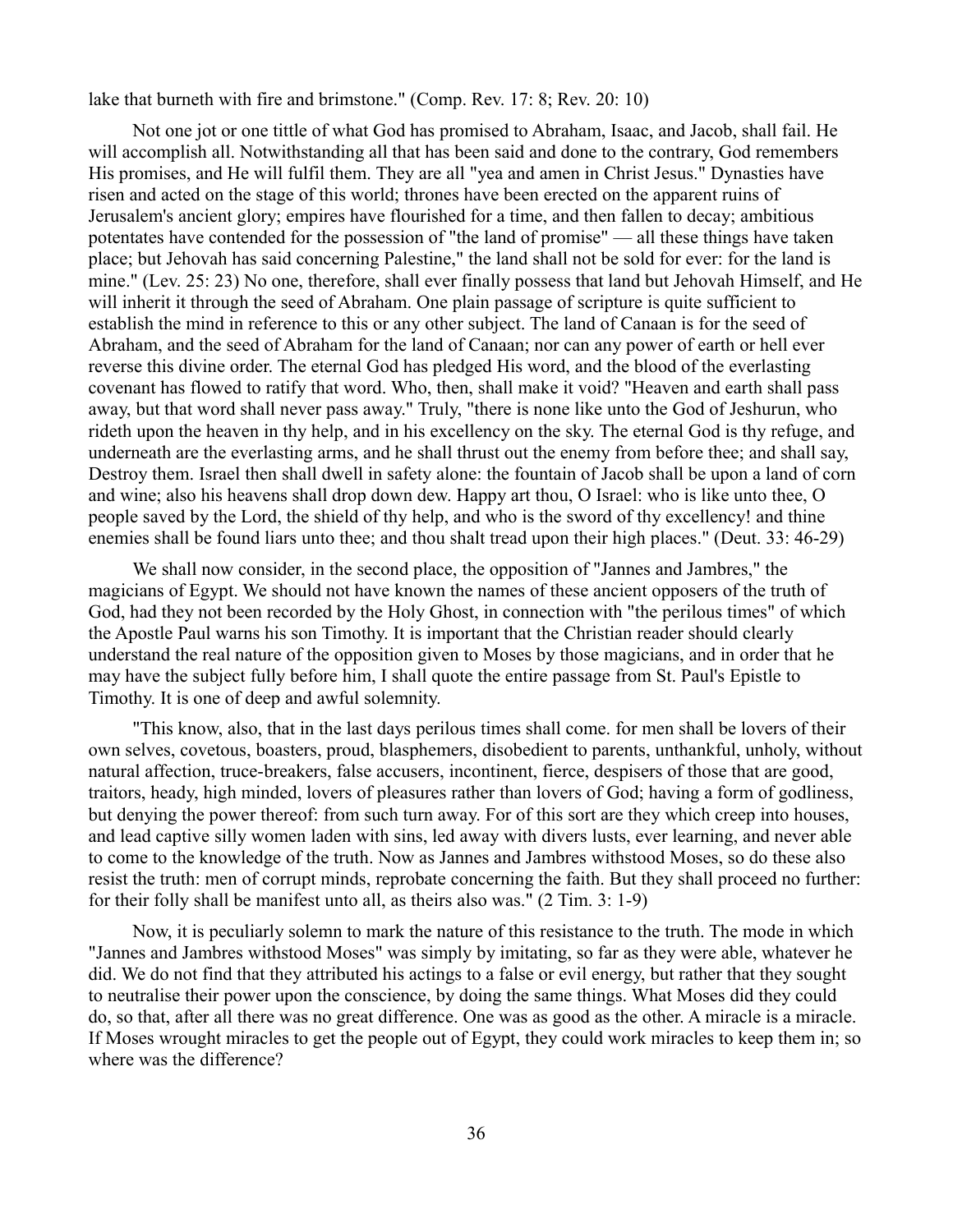From all this we learn the solemn truth that the most Satanic resistance to God's testimony, in the world, is offered by those who, though they imitate the effects of the truth, have but "the form of godliness," and "deny the power thereof." Persons of this class can do the same things, adopt the same habits and forms, use the same phraseology, profess the same opinions as others. If the true Christian, constrained by the love of Christ, feeds the hungry, clothes the naked, visits the sick, circulates the scriptures, distributes tracts, supports the gospel, engages in prayer, sings praise, preaches the gospel, the formalist can do every one of these things; and this, be it observed, is the special character of the resistance offered to the truth " in the last days'' — this is the spirit of " Jannes and Jambres." How needful to understand this! How important to remember that, "as Jannes and Jambres withstood Moses, so do" those self-loving, world-seeking, pleasure-hunting professors, "resist the truth!" They would not be without "a form of godliness;" but, while adopting "the form," because it is customary, they hate "the power," because it involves self-denial. "The power" of godliness involves the recognition of God's claims, the implanting of His kingdom in the heart, and the consequent exhibition thereof in the whole life and character; but the formalist knows nothing of this. "The power" of godliness could never comport with any one of those hideous features set forth in the foregoing quotation; but" the form," while it covers them over, leaves them wholly unsubdued; and this the formalist likes. He does not want his lusts subdued, his pleasures interfered with, his passions curbed, his affections governed, his heart purified. He wants just as much religion as will enable him "to make the best of both worlds." He knows nothing of giving up the world that is, because of having; found "the world to come."

In marking the forms of Satan's opposition to the truth of God, we find that his method has ever been, first, to oppose it by open violence; and then, if that did not succeed, to corrupt it by producing a counterfeit. Hence, he first sought to slay Moses, (Ex. 2: 15), and having failed to accomplish his purpose, he sought to imitate his works.

Thus, too, has it been in reference to the truth committed to the Church of God. Satan's early efforts showed themselves in connection with the wrath of the chief priests and elders, the judgementseat, the prison, and the sword. But, in the passage just quoted from 2 Timothy, we find no reference to any such agency. Often violence has made way for the far more wily and dangerous instrumentality of a powerless form, an empty profession, a human counterfeit. The enemy, instead of appearing with the sword of persecution in his hand, walks about with the cloak of profession on his shoulders. He professes and imitates that which he once opposed and persecuted; and, by so doing, gains most appalling advantages, for the time being. The fearful forms of moral evil which, from age to age, have stained the page of human history, instead of being found only where we might naturally look for them, amid the dens and caves of human darkness, are to be found carefully arranged beneath the drapery of a cold, powerless, uninfluential profession; and this is one of Satan's grand masterpieces.

That man, as a fallen, corrupt creature, should love himself, be covetous, boastful, proud, and the like, is natural; but that he should be all these, beneath the fair covering of "a form of godliness," marks the special energy of Satan in his resistance to the truth in "the last days." That man should stand forth in the bold exhibition of those hideous vices, lusts, and passions, which are the necessary results of departure from the source of infinite holiness and purity, is only what might be expected, for man will be what he is to the end of the chapter. But on the other hand, when we find the holy name of the Lord Jesus Christ connected with man's wickedness and deadly evil — when we find holy principles connected with unholy practices — when we find all the characteristics of Gentile corruption, referred to in the first chapter of Romans, associated with "a form of godliness," then, truly, we may say, these are the terrible features of "the last days" — this is the resistance of "Jannes and Jambres."

However, there were only three things in which the magicians of Egypt were able to imitate the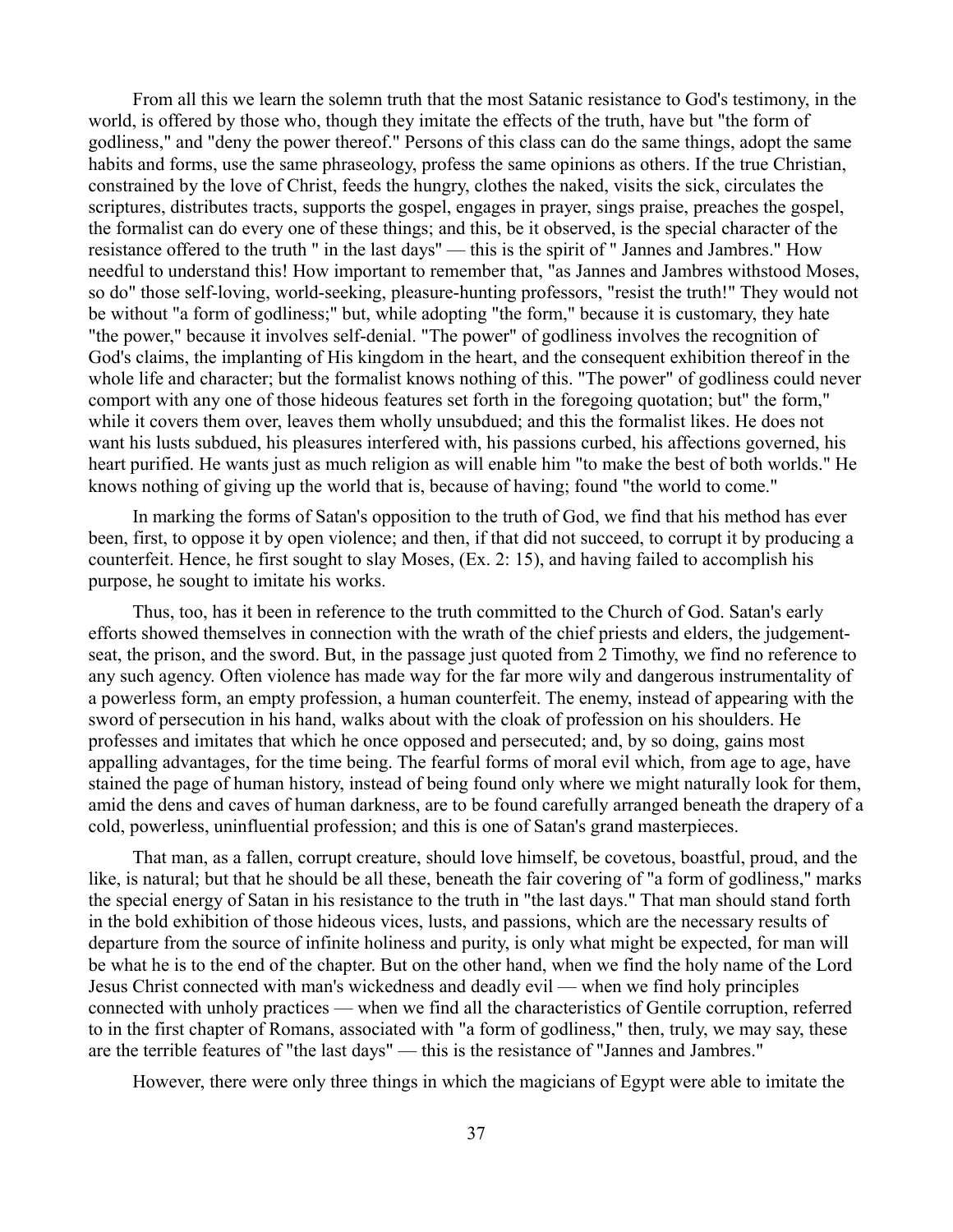servants of the true and living God, namely, in turning their rods into serpents, (Ex. 7: 12) turning the water into blood, (Ex. 7: 29) and bringing up the frogs; (Ex. 8: 7) but, in the fourth, which involved the exhibition of life, in connection with the display of nature's humiliation, they were totally confounded, and obliged to own, " this is the finger of God." (Ex. 8: 16-19) Thus it is also with the latter-day resisters of the truth. All that they do is by the direct energy of Satan, and lies within the range of his power. Moreover, its specific object is to "resist the truth."

The three things which "Jannes and Jambres" were able to accomplish were characterised by Satanic energy, death, and uncleanness; that is to say, the serpents, the blood, and the frogs. Thus it was they "withstood Moses;" and "so do these also resist the truth," and hinder its moral weight and action upon the conscience. There is nothing which so tends to deaden the power of truth us the fact that persons who are not under its influence at all, do the self-same things as those who are. This is Satan's agency just now. He seeks to have all regarded as Christians. He would fain make us believe ourselves surrounded by "a Christian world;" but it is counterfeit Christianity, which, so far from being a testimony to the truth, is designed by the enemy of the truth, to withstand its purifying and elevating influence.

In short, the servant of Christ and the witness for the truth is surrounded, on all sides, by the spirit of "Jannes and Jambres;" and it is well for him to remember this — to know thoroughly the evil with which he has to grapple — to bear in mind that it is Satan's imitation of God's reality, produced, not by the wand of an openly-wicked magician, but by the actings of false professors, who have "a form of godliness, hut deny the power thereof," who do things apparently right and good, but who have neither the life of Christ in their souls, the love of God in their hearts, nor the power of the word in their consciences.

"But," adds the inspired apostle, "they shall proceed no further, for their folly shall be manifested unto all, as theirs also was." Truly the "folly" of "Jannes and Jambres" was manifest unto all, when they not only failed to imitate the further actings of Moses and Aaron, but actually became involved in the judgements of God. This is a solemn point. The folly of all who are merely possessed of the form will, in like manner, be made manifest. They will not only be quite unable to imitate the full and proper effects of divine life and power, but they will themselves become the subjects of those judgements which will result from the rejection of that truth which they have resisted.

Will any one say that all this has no voice for a day of powerless profession? Assuredly, it has. It should speak to each conscience in living power; it should tell on each heart, in accents of impressive solemnity. It should lead each one to enquire seriously whether he is testifying for the truth, by walking in the power of godliness, or hindering it, and neutralising its action, by having only the form. The effect of the power of godliness will be seen by our" continuing in the things which we have learned." None will continue, save those who are taught of God; those, by the power of the Spirit of God, have drunk in divine principle, at the pure fountain of inspiration.

Blessed be God, there are many such throughout the various sections of the professing Church. There are many, here and there, whose consciences have been bathed in the atoning blood of "the Lamb of God," whose hearts beat high with genuine attachment to His Person, and whose spirits are cheered by "that blessed hope" of seeing Him as He is, and of being eternally conformed to His image. It is encouraging to think of such. It is an unspeakable mercy to have fellowship with those who can give a reason of the hope that is in them, and for the position which they occupy. May the Lord add to their number daily. May the power of godliness spread far and wide in these last days, so that a bright and well-sustained testimony may be raised to the name of Him who is worthy.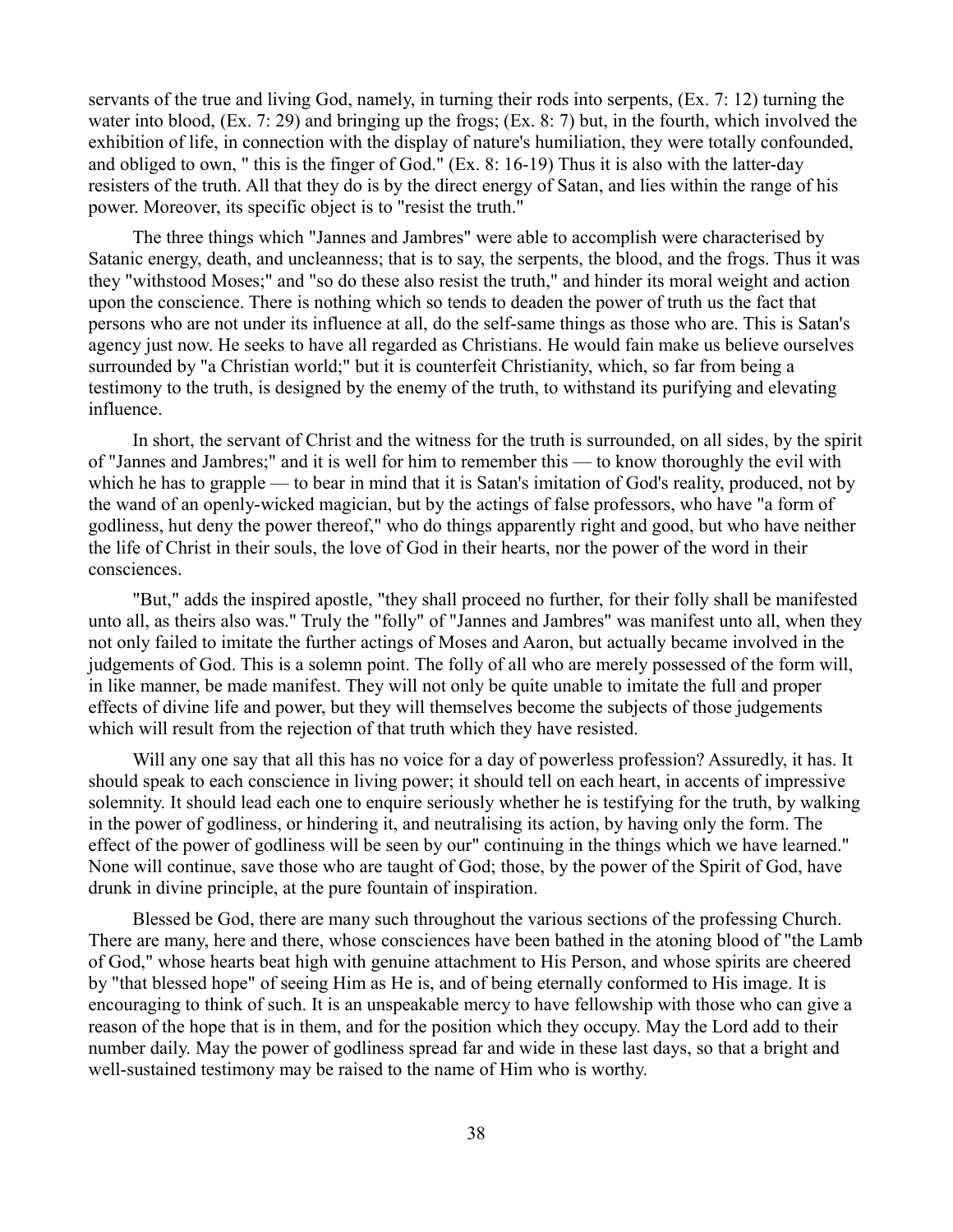The third point in our section yet remains to be considered, namely, Pharaoh's four subtle objections to the full deliverance and complete separation of God's people from the land of Egypt. The first of these we have in Ex. 8: 25. "And Pharaoh called for Moses and Aaron, and said, *Go ye, sacrifice to your God in the land*." It is needless to remark here, that whether the magicians withstood, or Pharaoh objected, it was in reality, Satan that stood behind the scenes; and his manifest object, in this proposal of Pharaoh, was to hinder the testimony to the Lord's name — a testimony connected with the thorough separation of His people from Egypt. There could, evidently, be no such testimony had they remained in Egypt, even though they were to sacrifice to Him. They would have taken common ground with the uncircumcised Egyptians, and put Jehovah on a level with the gods of Egypt. In this case an Egyptian could have said to an Israelite, "I see no difference between us; you have your worship and we have ours; it is all alike."

As a matter of course, men think it quite right for every one to have a religion, let it be what it may. Provided we are sincere, and do not interfere with our neighbour's creed, it does not matter what shape our religion may happen to wear. Such are the thoughts of men in reference to what they call religion; but it is very obvious that the glory of the name of Jesus finds no place in all this. The demand for separation is that which the enemy will ever oppose, and which the heart of man cannot understand. The heart may crave religiousness because conscience testifies that all is not right; but it craves the world as well. It would like to "sacrifice to God in the land;" and Satan's object is gained when people accept of a worldly religion, and refuse to "come out and be separate." (2 Cor. 6) His unvarying purpose, from the beginning, has been to hinder the testimony to God's name on the earth. Such was the dark tendency of the proposal, "Go ye, sacrifice to your God in the land." What a complete damper to the testimony, had this proposal been acceded to! God's people in Egypt and God Himself linked with the idols of Egypt! Terrible blasphemy!

Reader, we should deeply ponder this. The effort to induce Israel to worship God in Egypt reveals a far deeper principle than we might, at first sight, imagine. The enemy would rejoice, at any time, by any means, or under any circumstances, to get even the semblance of divine sanction for the world's religion. He has no objection to such religion. He gains his end as effectually by what is termed "the religious world" as by any other agency; and, hence, when he can succeed in getting a true Christian to accredit the religion of the day, he gains a grand point. As a matter of actual fact, one knows that nothing elicits such intense indignation as the divine principle of separation from this present evil world. You may hold the same opinions, preach the same doctrines, do the same work; but if you only attempt, in ever so feeble a manner, to act upon the divine commands, " from such turn away," (2 Tim. 3: 5) and "come out from among them," (2 Cor. 6: 17) you may reckon assuredly upon the most vigorous opposition. Now how is this to be accounted for? Mainly by the fact that Christians, in separation from this world's hollow religiousness, bear a testimony for Christ which they never can bear while connected with it.

There is a very wide difference between human religion and Christ. A poor, benighted Hindu might talk to you of his religion, but he knows nothing of Christ. The apostle does not say, "if there be any consolation in religion;" though, doubtless, the votaries of each kind of religion find what they deem consolation therein. Paul, on the other hand, found his consolation in Christ, having fully proved the worthlessness of religion, and that too, in its fairest and most imposing form. (Comp. Gal. 1: 13, 14; Phil. 3: 4-11)

True, the Spirit of God speaks to us of "pure religion and undefiled;" but the unregenerate man cannot, by any means, participate therein; for how could he possibly take part in ought that is "pure and undefiled?" This religion is from heaven, the source of all that is pure and lovely; it is exclusively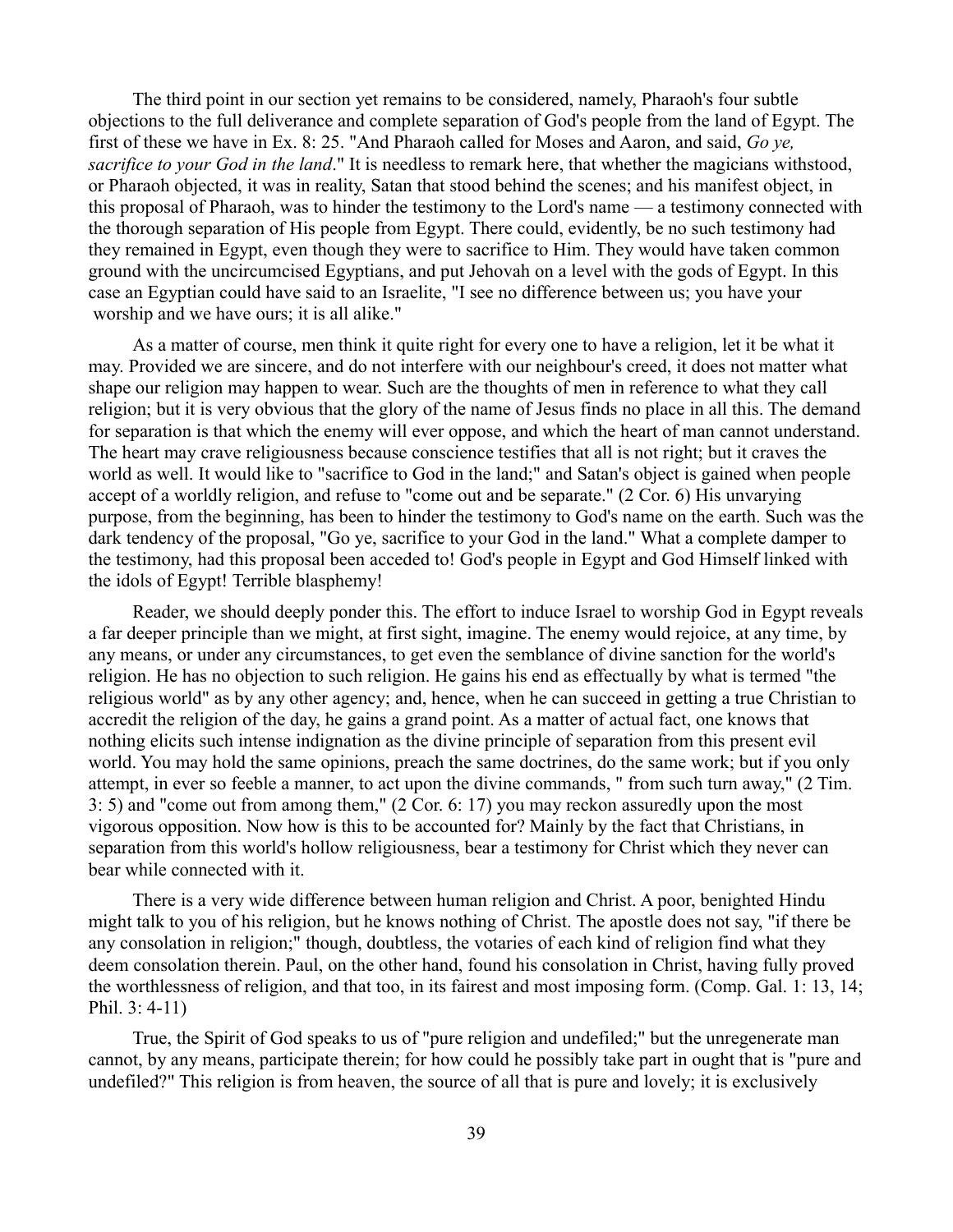before the eye of "God and the Father:" it is for the exercise of the functions of that new name, with which all are endowed who believe on the name of the Son of God. (John 1: 12, 13; James 1: 18; 1 Peter 1: 23; 1 John 5: 1) Finally, it ranges itself under the two comprehensive heads of active benevolence and personal holiness; "To visit the fatherless and widows in their affliction, and to keep himself unspotted from the world." (James 1: 27)

Now if you go through the entire catalogue of the genuine fruits of Christianity, you will find them all classed under these two heads; and it is deeply interesting to observe that, whether we turn to the eighth of Exodus or to the first of James, we find separation from the world put forward as an indispensable quality in the true service of God, Nothing could be acceptable before God — nothing could receive from His hand the stamp of "pure and undefiled," which was polluted by contact with an "evil world." "Come out from among them, and be ye separate, saith the Lord, and touch not the unclean thing; and I will receive you, and will be a father unto you, and ye shall be my sons and daughters, saith the Lord Almighty." (2 Cor. 6: 17, 18)

There was no meeting-place for Jehovah and His redeemed in Egypt; yes, with them, redemption and separation from Egypt were one and the same thing. God had said, "I am come down to deliver them," and nothing short of this could either satisfy or glorify Him. A salvation which would have left them still in Egypt, could not possibly be God's salvation. Moreover, we must bear in mind that Jehovah's purpose, in the salvation of Israel, as well as in the destruction of Pharaoh, was, that "His name might be declared throughout all the earth;" and what declaration could there be of that name or character, were His people to attempt to worship Him in Egypt? Either none whatever or an utterly false one. Wherefore, it was essentially necessary, in order to the full and faithful declaration of God's character, that His people should be wholly delivered and completely separated from Egypt, and it is as essentially necessary now, in order to a clear and unequivocal testimony for the Son of God, that all who are really His should be separated from this present world. Such is the will of God; and for this end Christ gave Himself. "Grace unto you, and peace from God the Father, and our Lord Jesus Christ, who gave himself for our sins, that he might deliver us from this present evil world, according to the will of God and our Father: to whom be glory for ever and ever. Amen."(Gal. 1: 3-5)

The Galatians were beginning to accredit a carnal and worldly religion — a religion of ordinances — a religion of "days, and months, and times, and years;" and the apostle commences his epistle by telling them that the Lord Jesus Christ gave Himself for the purpose of delivering His people from that very thing. God's people must be separate, not, by any means, on the ground of their superior personal sanctity, but because they are His people, and in order that they may rightly and intelligently answer His gracious end in taking them into connection with Himself, and attaching His name to them. A people, still amid the defilements and abominations of Egypt, could not have been a witness for the Holy One; nor can any one, now, while mixed up with the defilements of a corrupt worldly religion, possibly be a bright and steady witness for a crucified and risen Christ.

The answer given by Moses to Pharaoh's first objection was a truly memorable one. "And Moses said, It is not meet so to do; for we shall sacrifice the abomination of the Egyptians to the Lord our God; lo, shall we sacrifice the abomination of the Egyptians before their eyes, and will they not stone us? We mill go three days' journey into the wilderness, and sacrifice to the Lord our God, as he shall command us." (Ex. 8: 26, 27) Here is true separation from Egypt — "three days journey." Nothing less than this could satisfy faith. The Israel of God must be separated from the land of death and darkness, in the power of resurrection. The waters of the Red Sea must roll between God's redeemed and Egypt, ere they can properly sacrifice to Jehovah. Had they remained in Egypt, they would have to sacrifice to the Lord the very objects of Egypt's abominable worship.\* This would never do. There could be no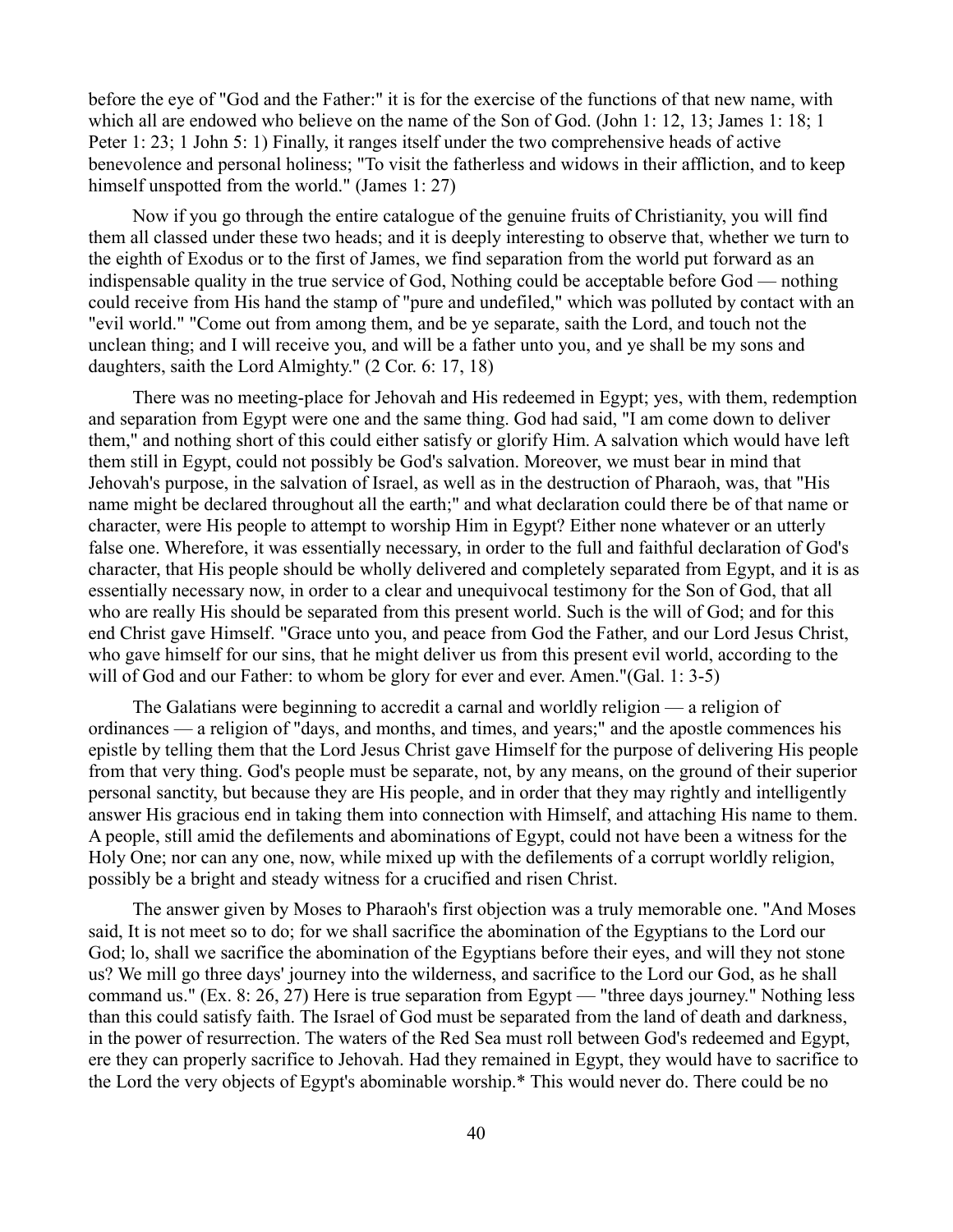tabernacle, no temple, no altar, in Egypt. It had no site, throughout its entire limits, for ought of that kind. In point of fact, as we shall see further on, Israel never presented so much as a single note of praise, until the whole congregation stood, in the full power of an accomplished redemption, on Canaan's side of the Red Sea. Exactly so is it now. The believer must know where the death and resurrection of the Lord Jesus Christ have, for ever, set him, ere he can be an intelligent worshipper, an acceptable servant, or an effectual witness.

{\*The word "abominations" has reference to that which the Egyptians worshipped.}

It is not a question of being a child of God, and, as such, a saved person. Many of the children of God are very far from knowing the full results, as regards themselves, of the death and resurrection of Christ. They do not apprehend the precious truth, that the death of Christ has made an end of their sins for ever, and that they are the happy partakers of His resurrection life, with which sin can have nothing whatever to do. Christ became a curse for us, not, as some would teach us, by being born under the curse of a broken law, but by hanging on a tree. (Compare attentively Deut. 21: 23; Gal. 3: 13) We were under the curse, because we had not kept the law; but Christ, the perfect Man, having magnified the law and made it honourable, by the very fact of His obeying it perfectly, became a curse for us, by hanging on the tree. Thus, in His life He magnified God's law; and in His death He bore our curse. There is, therefore, now, no guilt, no curse, no wrath, no condemnation for the believer; and, albeit, he must be manifested before the judgement-seat of Christ, he will find that judgement-seat every hit as friendly by and by, as the mercy-seat is now. It will make manifest the truth of his condition, namely, that there is nothing against him; what he is, it is God "that hath wrought him." He is God's workmanship. He was taken up in a state of death and condemnation, and made just what God would have him to be. The Judge Himself has put away all his sins, and is his righteousness, so that the judgement-seat cannot but be friendly to him; yea, it will be the full, public, authoritative declaration to heaven, earth, and hell, that the one who is washed from his sins in the blood of the Lamb, is as clean as God can make him. (See John 5: 24; Rom. 8: 1; 2 Cor. 5: 5, 10, 11; Eph. 2: 10.) All that had to be done, God Himself has done it. He surely will not condemn His own work. The righteousness that was required, God Himself has provided it. He, surely, will not find any flaw therein. The light of the judgement seat will be bright enough to disperse every mist and cloud which might tend to obscure the matchless glories and eternal virtues which belong to the cross, and to show that the believer is "clean every whit." (John 13: 10; John 15: 3; Eph. 5: 27)

It is because these foundation-truths are not laid hold of in the simplicity of faith that many of the children of God complain of their lack of settled peace — the constant variation in their spiritual condition — the continual ups and downs in their experience. Every doubt in the heart of a Christian is a dishonour done to the word of God and the sacrifice of Christ. It is because he does not, even now, bask in the light which shall shine from the judgement-seat, that he is ever afflicted with a doubt or a fear. And yet those things which so many have to deplore — those fluctuation's and waverings are but trifling consequences, comparatively, inasmuch as they merely affect their experience. The effect produced upon their worship, their service, and their testimony, is far more serious, inasmuch as the Lord's honour is concerned. But, alas! this latter is but little thought of, generally speaking, simply because personal salvation is the grand object — the aim and end, with the majority of professing Christians. We are prone to look upon everything that affects ourselves as *essential*; whereas, all that merely affects the glory of Christ in and by us is counted *non-essential*.

However, it is well to see with distinctness, that the same truth which gives the soul settled peace, puts it also into the position of intelligent worship, acceptable service, and effectual testimony. In the fifteenth chapter of 1 Corinthians, the apostle sets forth the death and resurrection of Christ as the grand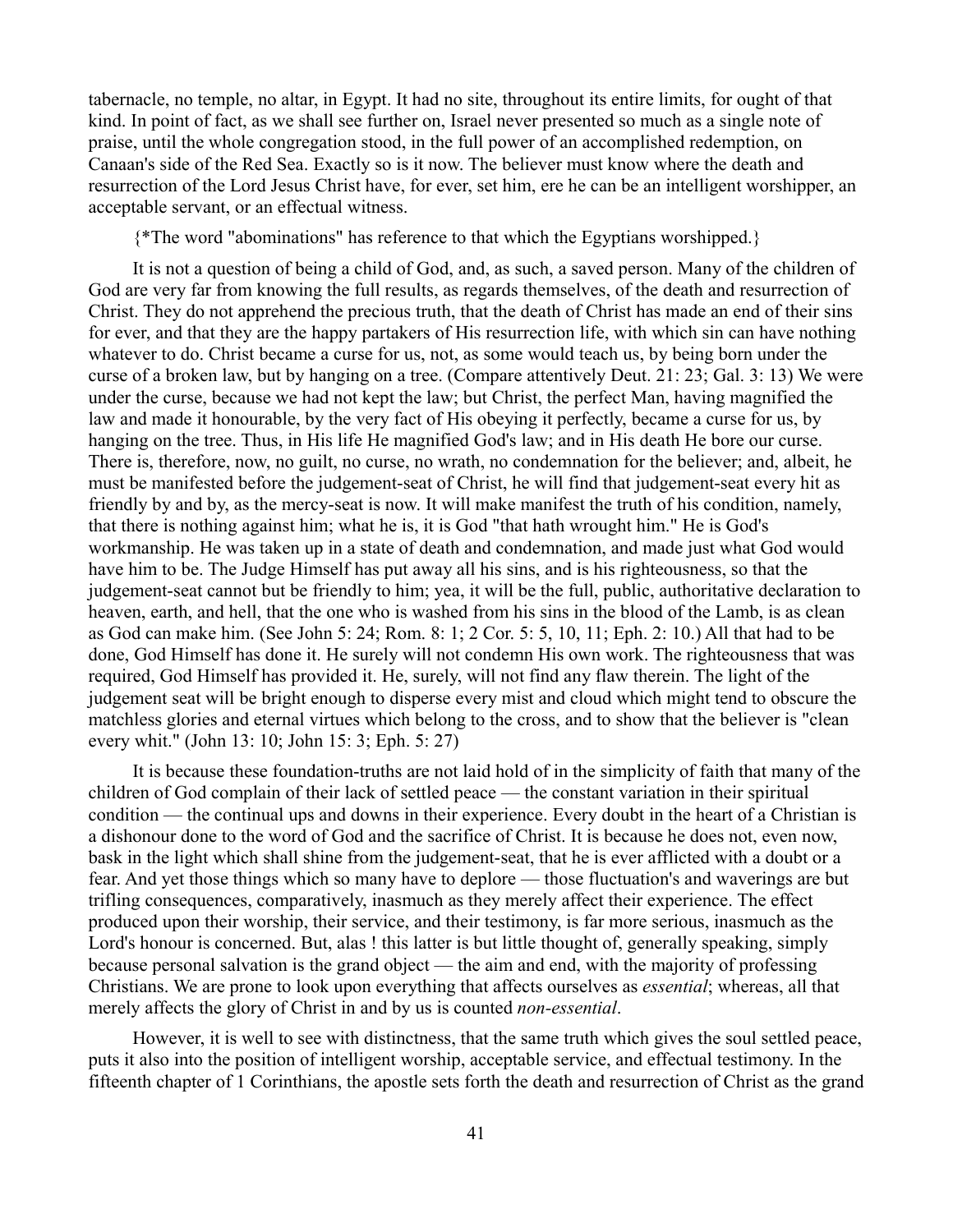foundation of everything. "Moreover brethren, I declare unto you the gospel which I preached unto you, which also ye have received, and wherein ye stand; by which also ye are saved, if ye keep in memory what I preached unto you, unless ye have believed in vain. For I delivered unto you first of all that which I also received, how that Christ died for our sins according to the scriptures, and that he was buried, and that he rose again the third day according to the scriptures." (Ver. 1-4) Here is the gospel, in one brief and comprehensive statement. A dead and risen Christ is the ground-work of salvation. "He was delivered for our offences, and raised again for our justification." (Rom. 4: 25) To see Jesus, by the eye of faith, nailed to the cross, and seated on the throne, must give solid peace to the conscience and perfect liberty to the heart. We can look into the tomb and see it empty; we can look up to the throne, and see it occupied, and go on our way rejoicing. The Lord Jesus settled everything on the cross on behalf of His people; and the proof of this settlement is that He is now at the right hand of God. A risen Christ is the eternal proof of an accomplished redemption; and if redemption is an accomplished fact, the believer's peace is a settled reality. We did not make peace and never could make it; indeed, any effort on our part to make peace could only tend more fully to manifest us as peace breakers. But Christ, having made peace by the blood of His cross, has taken His scat on high, triumphant over every enemy. By Him God preaches peace. The Lord of the gospel conveys this peace; and the soul that believes the gospel has peace — settled peace before God, for Christ is his peace. (See Acts 10: 36; Rom. 5: 1; Eph. 2: 14; Col. 1: 20.) In this way, God has not only satisfied His own claims, but, in so doing, He has found out a divinely-righteous vent through which His boundless affections may flow down to the guiltiest of Adam's guilty progeny.

Then, as to the practical result of all this. The cross of Christ has not only put away the believer's sins, but also dissolved for ever His connection with the world; and, on the ground of this, he is privileged to regard the world as a crucified *thing*, and to be regarded by it as a crucified one. Thus it stands with the believer and the world. It is crucified to him and he to it. This is the real, dignified position of every true Christian. The world's judgement about Christ was expressed in the position in which it deliberately placed Him. It got its choice as to whether it would have a murderer or Christ. It allowed the murderer to go free, but nailed Christ to the cross, between two thieves. Now, if the believer walks in the footprints of Christ — if he drinks into, and manifests, His spirit, he will occupy the very same place in the world's estimation; and, in this way, he will not merely know that, as to standing before God, he is crucified with Christ, but be led to realise it in his walk and experience every day.

But while the cross has thus effectually cut the connection between the believer and the world, the resurrection has brought him into the power of new ties and associations. If, in the cross, we see the world's judgement about Christ, in resurrection we see God's judgement. The world crucified Him; but "God hath highly exalted him." Man gave Him the very lowest, God the very highest, place; and, inasmuch as the believer is called into full fellowship with God, in his thoughts about Christ, he is enabled to turn the tables upon the world, and look upon it as a crucified thing. If, therefore, the believer is on one cross and the world on another, the moral distance between the two is vast indeed. And if it is vast in principle, so should it be in practice. The world and the Christian should have absolutely nothing in common; nor will they, except so far as he denies his Lord and Master. The believer proves himself false to Christ, to the very same degree that he has fellowship with the world.

All this is plain enough; but, my beloved Christian reader, where does it put us as regards this world? Truly, it puts us outside and that completely. We are dead to the world and alive with Christ. We are at once partakers of His rejection by earth and His acceptance in heaven; and the joy of the latter makes us count as nothing the trial connected with the former. To be cast out of earth, without knowing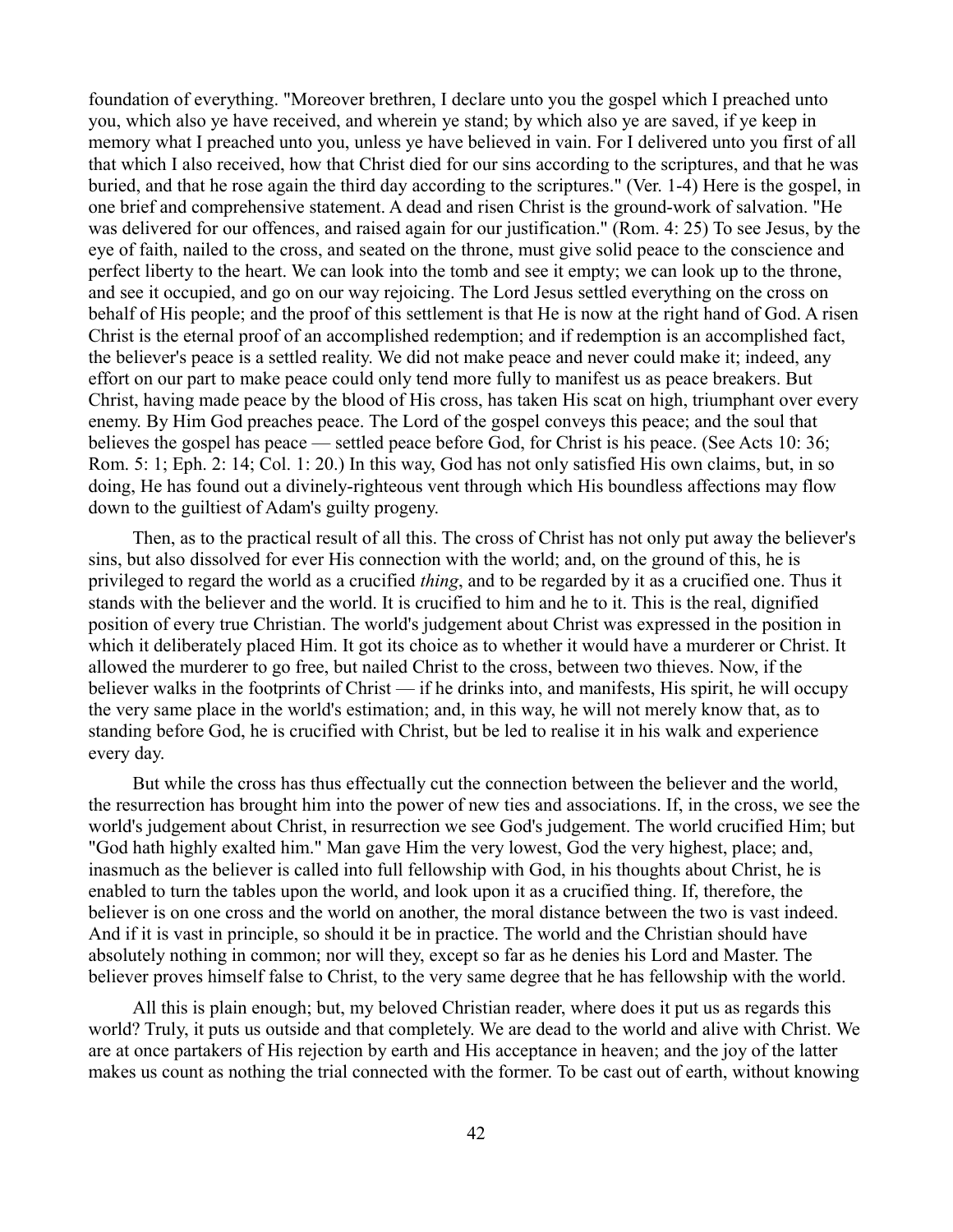that I have a place and a portion on high, would be intolerable; but when the glories of heaven fill the soul's vision, a little of earth goes a great way.

But some may feel led to ask, "What is the world?" It would be difficult to find a term more inaccurately defined than "world," or "worldliness;" for we are generally disposed to make worldliness begin a point or two above where we are ourselves. The Word of God, however, has, with perfect precision, defined what" the world" is, when it marks it as that which is "not of the Father." Hence, the deeper my fellowship with the Father, the keener will be my sense of what is worldly. This is the divine way of teaching. The more you delight in the Father's love, the more you reject the world. But who reveals the Father The Son. How? By the power of the Holy Ghost. Wherefore, the more I am enabled, in the power of an ungrieved Spirit, to drink in the Son's revelation of the Father, the more accurate does my judgement become as to what is of the world. It is as the limits of God's kingdom expand in the heart, that the judgement as to worldliness becomes refined. You can hardly attempt to define worldliness. It is, as some one has said, "shaded off gradually from white to jet black." This is most true. You cannot place a bound and say, "here is where worldliness begins;" but the keen and exquisite sensibilities of the divine nature recoil from it; and all we need is, to walk in the power of that nature, in order to keep aloof from every form of worldliness. "Walk in the Spirit, and ye shall not fulfil the lusts of the flesh." Walk with God, and ye shall not walk with the world. Cold distinctions and rigid rules will avail nothing. The power of the divine life is what we want. We want to understand the meaning and spiritual application of the "three days' journey into the wilderness" whereby we are separated for ever, not only from Egypt's brick-kilns and taskmasters, but also from its temples and altars.

Pharaoh's second objection partook very much of the character and tendency of the first. "And Pharaoh said, I will let you go, that ye may sacrifice to the Lord your God in the wilderness; *only ye shall not go very far away."* (Ex. 8: 28) If he could not keep them *in* Egypt, he would at least seek to keep them *near* it, so that he might act upon them by its varied influences. In this way, they might be brought back again. and the testimony more effectually quashed than if they had never left Egypt at all. There is always much more serious damage done to the cause of Christ by persons seeming to give up the world and returning to it again, than if they had remained entirely of it; for they virtually confess that, having tried heavenly things, they have discovered that earthly things are better and more satisfying.

Nor is this all. The moral effect of truth upon the conscience of unconverted people is sadly interfered with, by the example of professors going back again into those things which they seemed to have left. Not that such cases afford the slightest warrant to any one for the rejection of God's truth, inasmuch as each one is personally responsible and will have to give account of himself to God. Still, however, the effect in this, as well as in everything else, is bad. " For if after they have escaped the pollutions of the world, through the knowledge of the Lord and Saviour Jesus Christ, they are again entangled therein and overcome, the latter end is worse with them than the beginning. For it would have been better for them not to hare known the way of righteousness than, after they have known it, to turn from the holy commandment delivered unto them.(2 Peter 2: 20, 21.)

Wherefore, if people do not "go very far away," they had better not go at all. The enemy knew this well; and hence his second objection. The maintenance of a border position suits his purpose amazingly. Those who occupy this ground are neither one thing nor the other; and, in point of fact, whatever influence they possess, tells entirely in the wrong direction.

It is deeply important to see that Satan's design, in all these objections, was to hinder that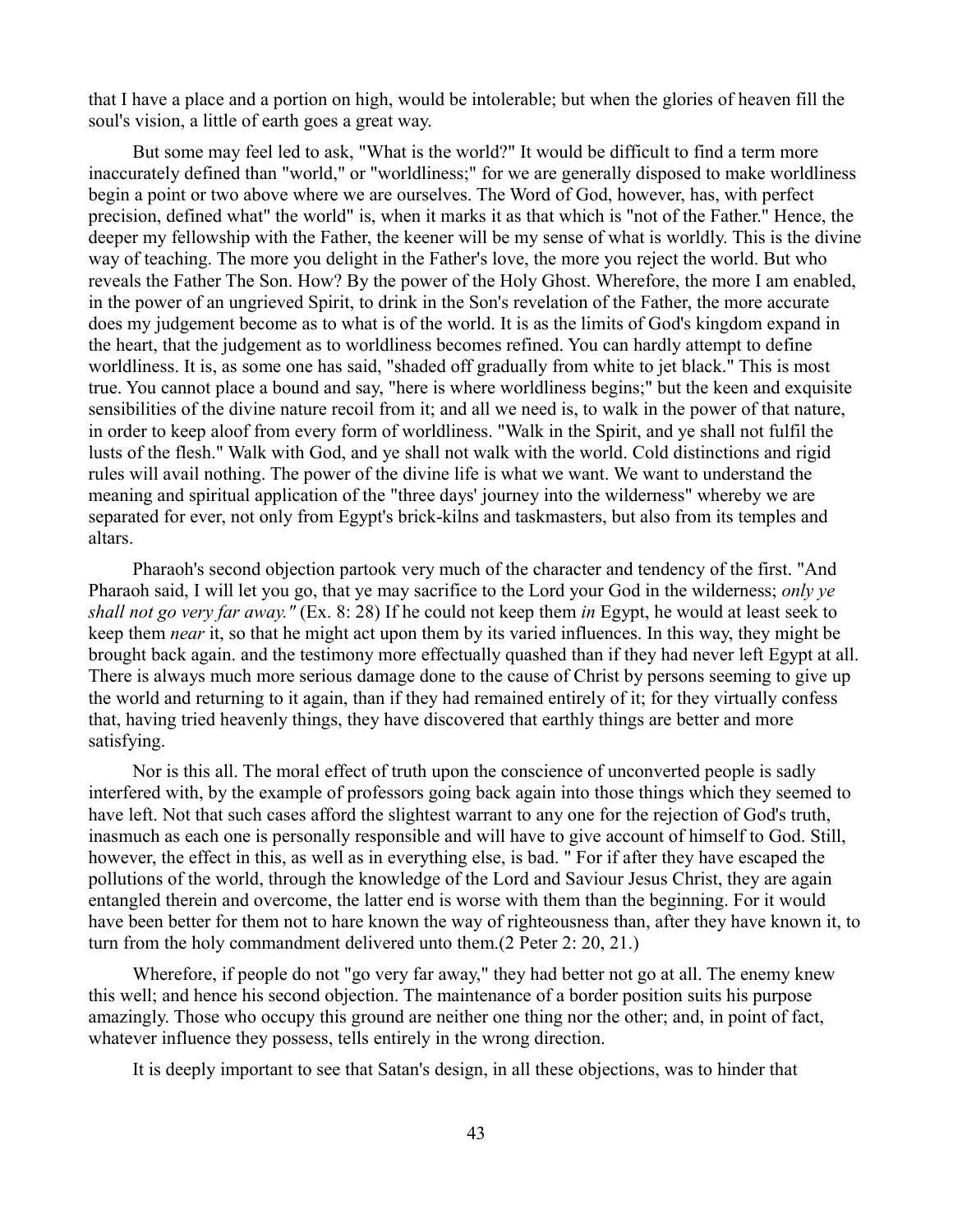testimony to the name of the God of Israel, which could only be rendered by a "three days' journey into the wilderness." This was, in good truth, going "very far away." It was much farther than Pharaoh could form any idea of, or than he could follow them. And oh! how happy it would be if all who profess to set out from Egypt would really, in the spirit of their minds and in the tone of their character, go thus far away from it I if they would intelligently recognise the cross and grave of Christ as forming the boundary between them and the world! No man, in the mere energy of nature, can take this ground. The Psalmist could say," Enter not into judgement with thy servant, for in thy sight shall no man living be justified." (Ps. 143: 2) So also is it with regard to true and effectual separation from the world. *"No man living"* can enter into it. It is only as "*dead* with Christ,'' and "risen again with him, through faith of the operation of God," that any one can either be "justified" before God, or separated from the world This is what we may all going " very far away. May all who profess and call themselves Christians go thus far! Then will their lamp yield a steady light. Then would their trumpet give a certain sound. Their path would be elevated; their experience deep and rich. Their peace would flow as a river; their affections would be heavenly and their garments unspotted. And, far above all, the name of the Lord Jesus Christ would be magnified in them, by the power of the Holy Ghost, according to the will of God their Father.

The third objection demands our most special attention. "And Moses and Aaron were brought again unto Pharaoh: and he said unto them, go, serve the Lord your God; but who are they that shall go? And Moses said, We will go with our young and with our old, with our sons and with our daughters, with our flocks and with our herds, will we go: for we must hold a feast unto the Lord. And he said unto them, Let the Lord be so with you, as I will let you go and your little ones: look to it; for evil is before you. Not so; go now ye that are men, and serve the Lord; for that ye did desire. And they were driven out from Pharaoh's presence." (Ex. 10: 8-11) Here again we have the enemy aiming a deadly blow at the testimony to the name of the God of Israel. Parents in the wilderness and their children in Egypt! Terrible anomaly! This would only have been a half deliverance, at once useless to Israel and dishonouring to Israel's God. This could not be. If the children remained in Egypt, the parents could not possibly be said to have left it, inasmuch as their children were part of themselves. The most that could be said in such a case was, that in part they were serving Jehovah, and in part Pharaoh. But Jehovah could have no part with Pharaoh. He should either have all or nothing. This is a weighty principle for Christian parents. May we lay it deeply to heart! It is our happy privilege to count on God for our children, and to "bring them up in the nurture and admonition of the Lord." (Eph. 6) We should not be satisfied with any other portion for" Our little ones" than that which we ourselves enjoy.

Pharaoh's fourth and last objection had reference to the flocks and herds. "And Pharaoh called unto Moses, and said, Go ye, serve the Lord; only let your flocks and herds be stayed: let your little ones also go with you." (Ex. 10: 24.) With what perseverance did Satan dispute every inch of Israel's way out of the land of Egypt! He first sought to keep them in the land, then to keep them near the land, next to keep part of themselves in the land, and, finally, when he could not succeed in any of these three, he sought to send them forth without any ability to serve the Lord. If he could not keep the servants, he would seek to keep their ability to serve, which would answer much the same end. If he could not induce them to sacrifice in the land, he would send them out of the land without sacrifices.

In Moses' reply to this last objection, we are furnished with a fine statement of the Lord's paramount claim upon His people and all pertaining to them. "And Moses said, Thou must give us also sacrifices and burnt offerings, that we may sacrifice unto the Lord our God. Our cattle also shall go with us; *there shall not an hoof be left behind*: for thereof must we take to serve the Lord our God; and we know not with what we must serve the Lord until we come. thither." (Ver. 25, 26) It is only when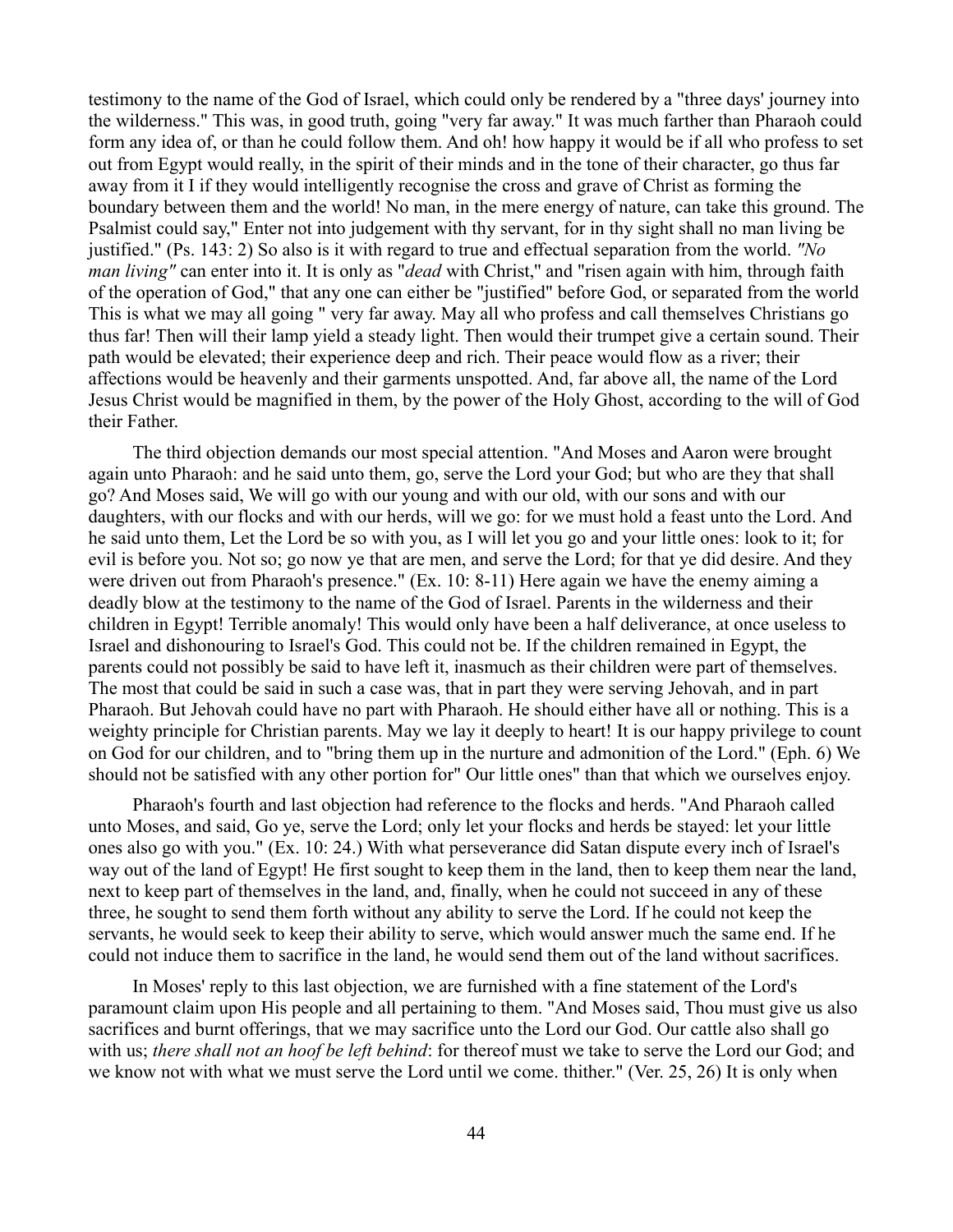the people of God take their stand, in simple Childlike faith, upon that elevated ground, on which death and resurrection set them, that they can have anything like an adequate sense of His claims upon them. "We know not with what we must serve the Lord until we come thither." That is, they had no knowledge of the divine claim or their responsibility, until they had gone "three days' journey." These things could not be known amid the dense and polluted atmosphere of Egypt. Redemption must be known as an accomplished fact, ere: there can be any just or full perception of responsibility. All this is perfect and beautiful. "If any man will do his will, he shall know of the doctrine." I must be up out of Egypt, in the power of death and resurrection, and then, but not until then, shall I know what the Lord's service really is. It is when we take our stand, by faith, in that "large room," that wealthy place into which the precious blood of Christ introduces us; when we look around us and survey the rich, rare, and manifold results of redeeming love; when we gaze upon the Person of Him who has brought us into this place, and endowed us with these riches, then we are constrained to say, in the language of one of our own poets,

"Were the whole realm of nature mine,

That were an offering far too small;

Love so amazing, so divine,

Demands my heart, my life, my all."

"There shall not an hoof be left behind." Noble words! Egypt is not the place for ought that pertains to God's redeemed. He is worthy of all, "body, soul, and spirit;" all we are and all we have belongs to Him. "We are not our own, we are bought with a price;" and it is our happy privilege to consecrate ourselves and all that we possess to Him whose we are, and whom we are called to serve. There is nought of a legal spirit in this. The words, "until we come thither," furnish a divine guard against this horrible evil. We have travelled the "three days' journey," ere a word concerning sacrifice can be heard or understood. We are put in full and undisputed possession of resurrection life and eternal righteousness. We have left that land of death and darkness; we have been brought to God Himself, so that we may enjoy Him, in the energy of that life with which we are endowed, and in the sphere of righteousness in which we are placed: thus it is our joy to serve. There is not an affection in the heart of which He is not worthy; there is not a sacrifice in all the flock too costly for His altar. The more closely we walk with Him, the more we shall esteem it to be our meat and drink to do His blessed will. The believer counts it his highest privilege to serve the Lord. He delights in every exercise and every manifestation of the divine nature. He does not move up and down with a grievous yoke upon his neck, or an intolerable weight upon his shoulder. The yoke is broken "because of the anointing," the burden has been for ever removed, by the blood of the cross, while he himself walks abroad, "redeemed, regenerated, and disenthralled," in pursuance of those soul-stirring words, "LET MY PEOPLE GO."

NOTE. — We shall consider the contents of Ex. 11 in connection with the security of Israel, under the shelter of the blood of the paschal lamb.

#### **Exodus 12**

"And the Lord said unto Moses, Yet will I bring one plague more upon Pharaoh, and upon Egypt; afterwards he will let you go hence: when he shall let you go, he shall surely thrust you out hence altogether." (Ex. 11: 1) One more heavy blow must fall upon this hard-hearted monarch and his land, ere he will be compelled to let go the favoured objects of Jehovah's sovereign grace.

How utterly vain it is for man to harden and exalt himself against God; for, truly, He can grind to powder the hardest heart, and bring down to the dust the haughtiest spirit. "Those that walk in pride he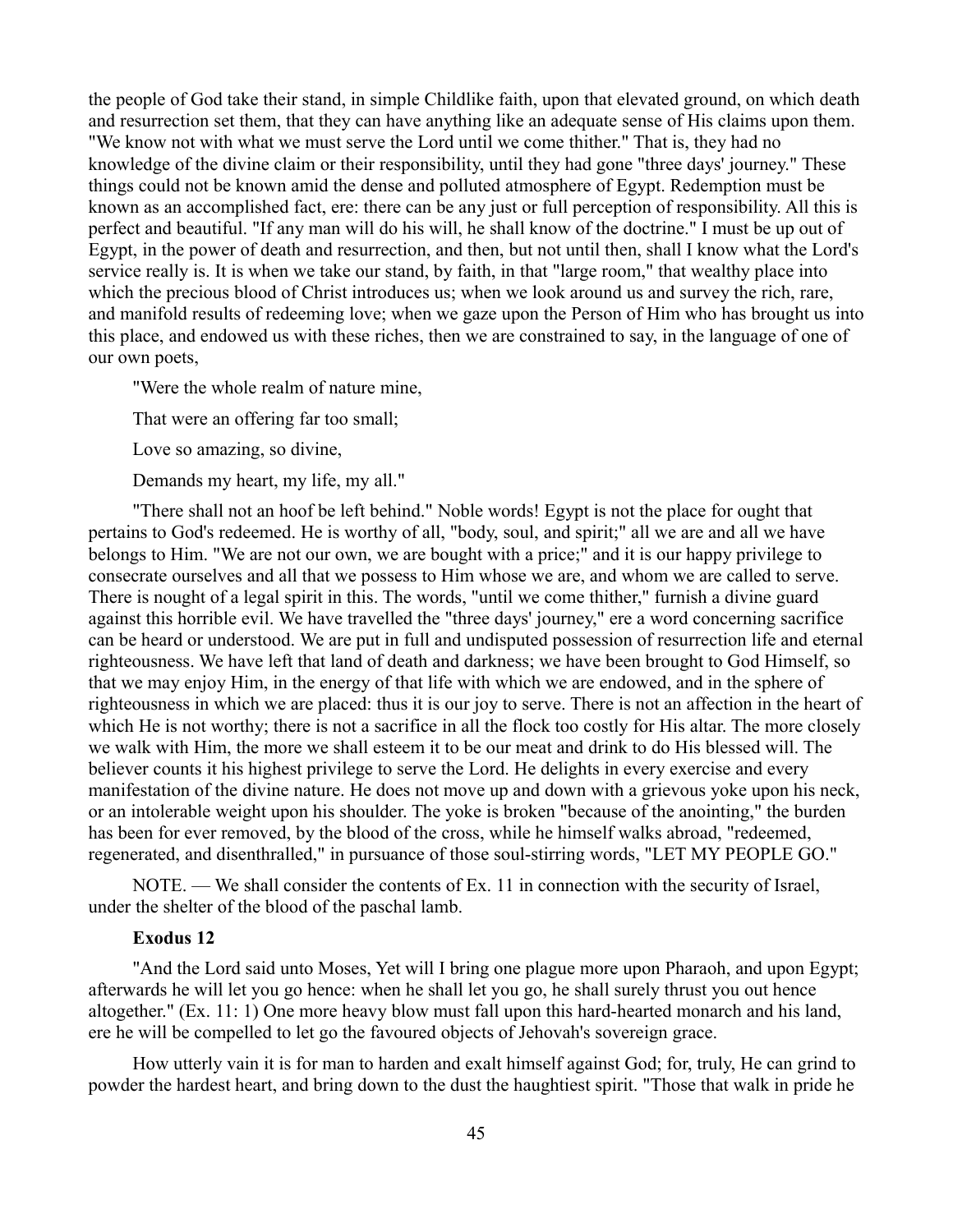is able to abase." (Dan. 4: 37) Man may fancy himself to be something; he may lift up his head, in pomp and vain glory, as though he were his own master. Vain man how little he knows of his real condition and character He is but the tool of Satan, taken up and used by him, in his malignant efforts to counteract the purposes of God. The most splendid intellect, the most commanding genius, the most indomitable energy, if not under the direct control of the Spirit of God, are but so many instruments in Satan's hand to carry forward his dark designs. No man is his own master; he is either governed by Christ or governed by Satan. The king of Egypt might fancy himself to be a free agent, yet was he but a tool in the hands of another. Satan was behind the throne; and, as the result of Pharaoh's having set himself to resist the purposes of God, he was judicially handed over to the blinding and hardening influence of his self-chosen master.

This will explain to us an expression occurring very frequently throughout the earlier chapters of this book. "The Lord hardened Pharaoh's heart." There is no need, whatever, for any one to seek to avoid the full, plain sense of this most solemn statement. If man resists the light of divine testimony, he is shut up to judicial blindness and hardness of heart. God leaves him to himself, and then Satan comes in and carries him headlong to perdition. There was abundant light for Pharaoh, to show him the extravagant folly of his course in seeking to detain those whom God had commanded him to let go. But the real disposition of his heart was to act against God, and therefore God left him to himself, and made him a monument for the display of His glory "through all the earth." There is no difficulty in this to any, save those whose desire is to argue against God — "to rush upon the thick bosses of the shield of the Almighty" — to ruin their own immortal souls.

God gives people, at times, according to the real bent of their hearts' desire. ". . . . . . because of this, God shall send them strong delusion, that they should believe a lie; that they all might be damned who believed not the truth, but *had pleasure in unrighteousness.*" (2 Thess. 2: 11, 12) If men will not have the truth when it is put before them, they shall, assuredly, have a lie. If they will not have Christ, they shall have Satan; if they will not have heaven, they shall have hell.\* Will the infidel mind find fault with this? Ere it does so, let it prove that all who are thus judicially dealt with have fully answered their responsibilities. Let it, for instance, prove, in Pharaoh's case, that he acted, in any measure, up to the light he possessed. The same is to be proved in every case. Unquestionably, the task of proving rests on those who are disposed to quarrel with God's mode of dealing with the rejecters of His truth. The simple-hearted child of God will justify Him, in view of the most inscrutable dispensations; and even if he cannot meet and satisfactorily solve the difficult questions of a sceptical mind, he can rest perfectly satisfied with this word, "shall not the Judge of all the earth do right?" There is far more wisdom in this method of settling an apparent difficulty, than in the most elaborate argument; for it is perfectly certain that: the heart which is in a condition to reply against God," will not be convinced by the arguments of man.

{\*There is a vast difference between the divine method of dealing with the heathen (Rom. 1) and with the rejecters of the gospel. (2 Thess. 1, 2) In reference to the former, we read, "And even as they did not like to retain God in their knowledge, God gave them over to a reprobate mind:" but with respect to the latter the word is "because they received not the love of *the truth* that they might be *saved*, . . . God shall send them strong delusion, that they should believe *a lie*; that they all might be *damned*." The heathen refuse the testimony of creation, and are, therefore, left to themselves. The rejecters of the gospel refuse the full blaze of light which shines from the cross, and, therefore, "a strong delusion" will, ere long, be sent from God upon them. This is deeply solemn for an age like this, in the which there is so much light and so much profession.}

However, it is God's prerogative to answer all the proud reasonings, and bring down the lofty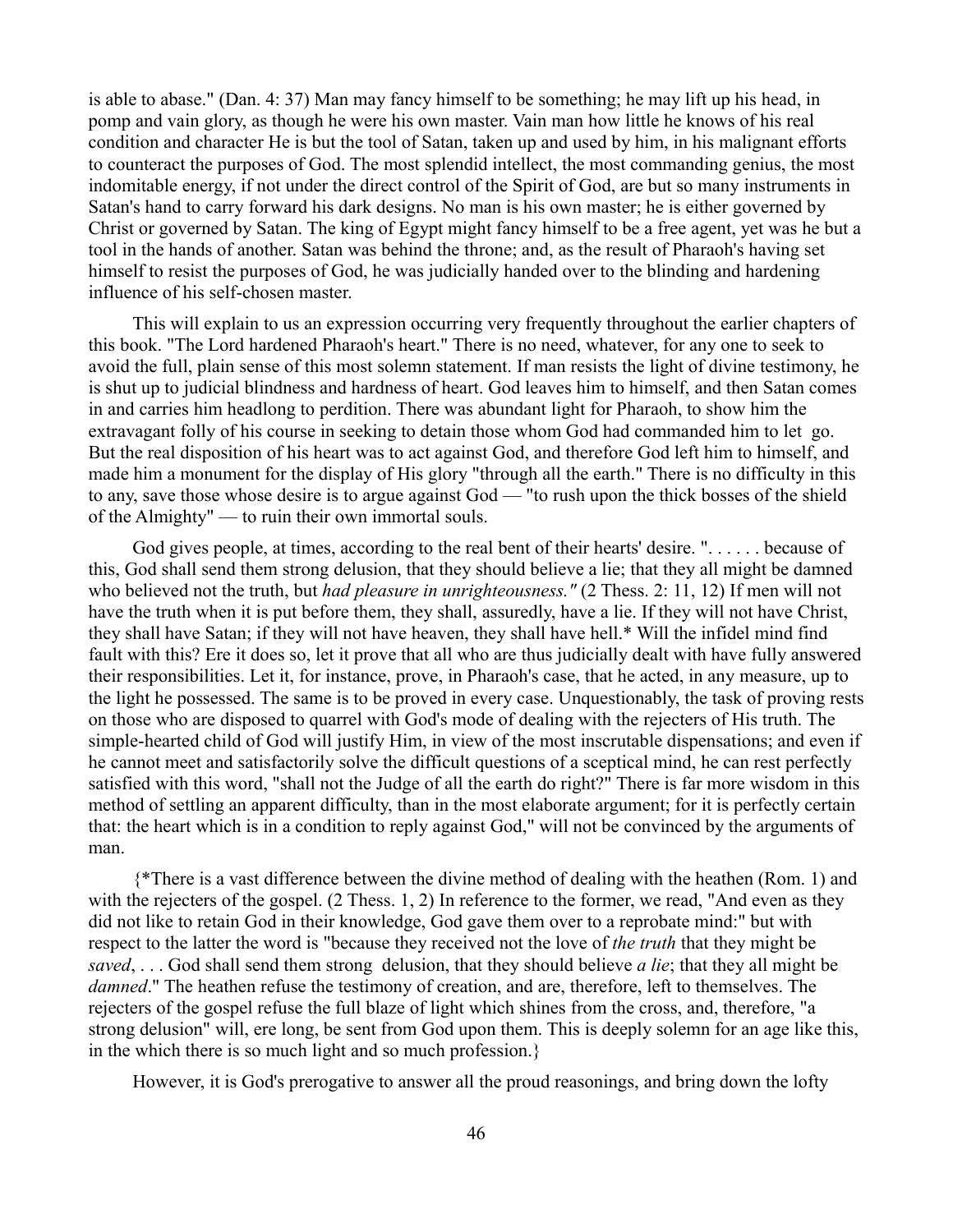imaginations of the human mind. He can write the sentence of death upon nature, in its fairest forms. "It is appointed unto men once to die." This cannot be avoided. Man may seek to hide his humiliation in various ways to cover his retreat through the valley of death, in the most heroic manner possible; to call the last humiliating stage of his career by the most honourable titles he can devise; to gild the bed of death with a false light; to adorn the funeral procession and the grave with the appearance of pomp, pageantry, and glory; to arise above the mouldering ashes a splendid monument, on which are engraven the records of human shame. all these things he may do; but death is death after all, and he cannot keep it off for a moment, or make it ought else than what it is, namely, "the ravages of sin."

The foregoing thoughts are suggested by the opening verse of Ex. 11. "One plague more!" Solemn word! It signed the death-warrant of Egypt's firstborn — "the chief of all their strength." "And Moses said, Thus saith the Lord, About midnight will I go out into the midst of Egypt; and all the firstborn in the land of Egypt shall die, from the firstborn of Pharaoh that sitteth upon his throne, even unto the firstborn of the maidservant that is behind the mill; and all the firstborn of beasts. And there shall be a great cry throughout all the land of Egypt, such as there was none like it, nor shall be like it any more." (Ex. 11: 4-6) This was to be the final plague — death in every house. "But against any of the children of Israel shall not a dog move his tongue, against man or beast; that ye may know how that the Lord doth put a difference between the Egyptians and Israel." It is the Lord alone who can "put a difference" between those who are His and those who are not. It is not our province to-say to any one, "stand by thyself, I am holier than thou:" this is the language of a Pharisee. "But when God puts a difference!" we are bound to enquire what that difference is; and, in the case before us, we see it to be a simple question of *life or death.* This is God's grand "difference." He draws a line of demarcation, and on one side of this line is "life," on the other "death." Many of Egypt's firstborn might have been as fair and attractive as those of Israel, and much more so; but Israel had life and light, founded upon God's counsels of redeeming love, established, as we shall see presently, by the blood of the lamb. This was Israel's happy position; while, on the other hand, throughout the length and breadth of the land of Egypt, from the monarch on the throne to the menial behind the mill, nothing was to be seen but death; nothing to be heard but the cry of bitter anguish, elicited by the heavy stroke of Jehovah's rod. God can bring down the haughty spirit of man. He can make the wrath of man to praise Him, and restrain the remainder. "And all these thy servants shall come down unto me, and bow down themselves-unto me, saying, Get thee out and all the people that follow thee: and after that I will go out." God will accomplish His own ends. His schemes of mercy must be carried out at all cost, and confusion of face must be the portion of all who stand in the way. "O! give thanks unto the Lord; for he is good: for His mercy endureth for ever...... To him that smote Egypt in their first-born: for his mercy endureth for ever: and brought out Israel from among them; for his mercy endureth for ever: with a strong hand, and with a stretched-out arm; for his mercy endureth for ever." (Psalm 136)

"And the Lord spake unto Moses and Aaron in the land of Egypt, saying, This month shall be unto you the beginning of months: it shall be the first month of the year to you." (Ex. 12: 1, 2) There is, here, a very interesting change in the order of time. The common or civil year was rolling on in its ordinary course, when Jehovah interrupted it in reference to His people, and thus, in principle, taught them that they were to begin a new era in company with Him. Their previous history was, henceforth, to be regarded as a blank. Redemption was to constitute the first step in *real life.*

This teaches a plain truth. A man's life is really of no account until he begins to walk with God, in the knowledge of full salvation and settled peace, through the precious blood of the Lamb. Previous to this he is, in the judgement of God, and in the language of scripture, "dead in trespasses and sins;" "alienated from the life of God." His whole history is a complete blank, even though, in man's account,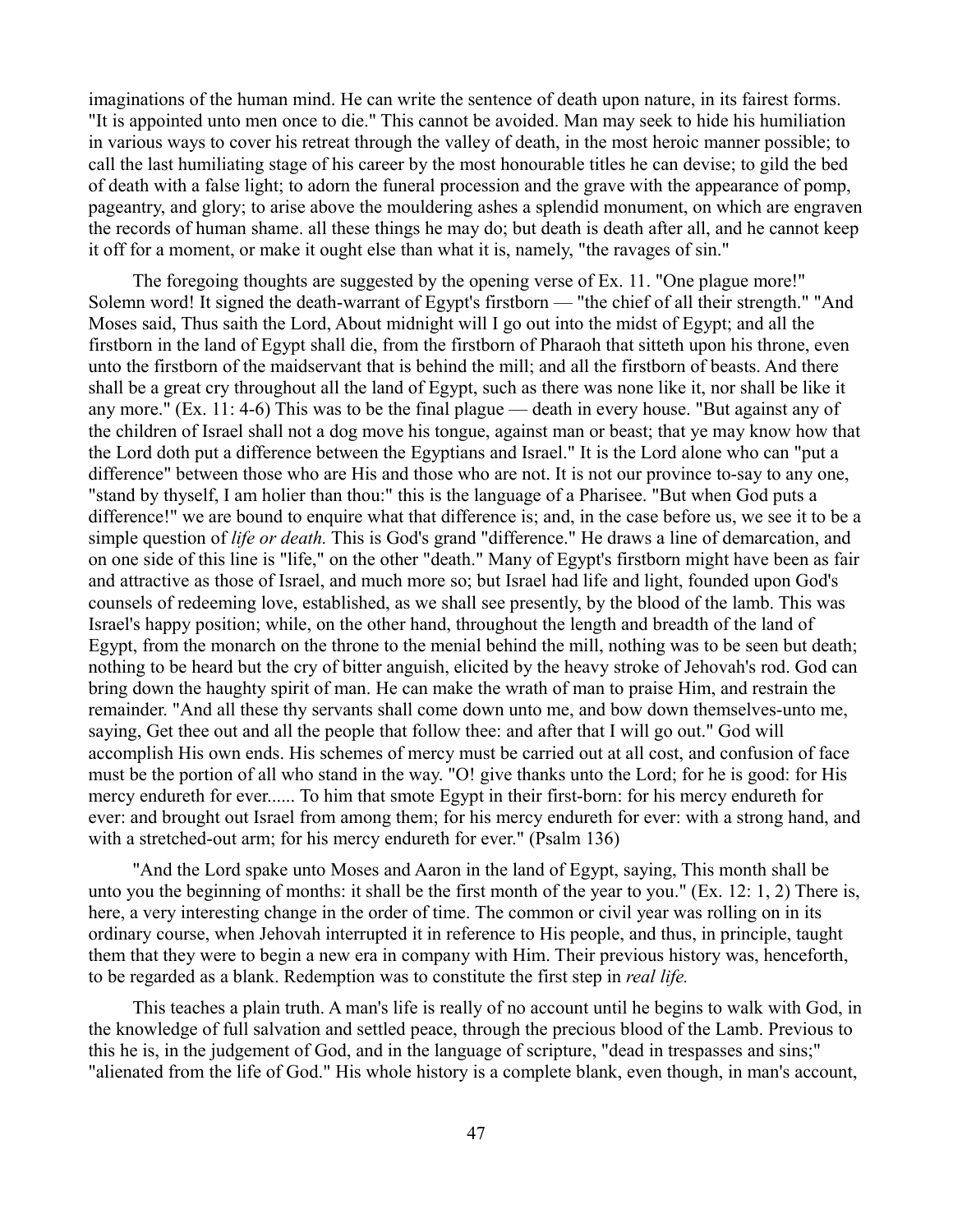it may have been one uninterrupted scene of bustling activity. All that which engages the attention of the man of this world, the honours, the riches, the pleasures, the attractions, of life, so called — all, when examined in the light of the judgement of God, when weighed in the balances of the sanctuary, must be accounted as a dismal blank, a worthless void, utterly unworthy of a place in the records of the Holy Ghost. "He that believeth not the Son shall not see life." (John 3: 36) Men speak of "seeing life," when they launch forth into society, travel hither and thither, and see all that is to be seen; but they forget that the only true, the only real, the only divine way to "see life," is to "believe on the Son of God."

How little do men think of this! They imagine that "real life" is at an end when a man becomes a Christian, in truth and reality, not merely in name and outward profession; whereas God's word teaches us that it is only then we can see life and taste true happiness. "He that hath the Son hath life." (1 John 5: 12) And, again, "Happy is he whose transgression is forgiven, whose sin is covered." (Ps. 32: 1) We can get life and happiness *only* in Christ. Apart from Him, all is death and misery, in Heaven's judgement, whatever the outward appearance may be. It is when the thick veil of unbelief is removed from the heart, and we are enabled to behold, with the eye of faith, the bleeding Lamb, bearing our heavy burden of guilt upon the cursed tree, that we enter upon the path of life, and partake of the cup of divine happiness — a life which begins at the cross, and flows onward into an eternity of glory — a happiness which, each day, becomes deeper and purer, more connected with God and founded on Christ, until we reach its proper sphere, in the presence of God and the Lamb. To seek life and happiness in any other way, is vainer work by far than seeking to make bricks without straw.

True, the enemy of souls spreads a gilding over this passing scene, in order that men may imagine it to be all gold. He sets up many a puppet-show to elicit the hollow laugh from a thoughtless multitude, who will not remember that it is Satan who is in the box, and that his object is to keep them from Christ, and drag them down into eternal perdition. There is nothing real, nothing solid, nothing satisfying, but in Christ. Outside of Him, "all is vanity and vexation of spirit." In Him alone true and eternal joys are to be found; and we only begin to live when we begin to live *in*, live *on*, live *with*, and live *for* Him. "This month shall be unto you the beginning of months: it shall be the first month of the year to you. "The time spent in the brick-kilns and by the flesh-pots must be ignored. It is, henceforth, to be of no account save that the remembrance thereof should, ever and anon, serve to quicken and deepen their sense of what divine grace had accomplished on their behalf.

"Speak ye unto all the congregation of Israel, saying, In the tenth day of this month they shall take to them every man a lamb according to the house of their fathers, a lamb for an house . . . Your lamb shall be without blemish, a male of the first year; ye shall take it out from the sheep or from the goats: and ye shall keep it up until the fourteenth day of the same month; and the whole assembly of the congregation of Israel shall kill it in the evening. "Here we have the redemption of the people founded upon the blood of the lamb, in pursuance of God's eternal purpose. This imparts to it all its divine stability. Redemption was no after-thought with God. Before the world was, or Satan, or sin — before ever the voice of God was heard breaking the silence of eternity, and calling worlds into existence, He had His deep counsels of love; and these counsels could never find a sufficiently solid basis in creation. All the blessings, the privileges, and the dignities of creation were founded upon a creature's obedience, and the moment that failed, all was gone. But, then, Satan's attempt to mar creation only opened the way for the manifestation of God's deeper purposes of redemption.

This beautiful truth is typically presented to us in the circumstance of the lamb's being "kept up" from the "tenth" to "the fourteenth day." That this lamb pointed to Christ is unquestionable. 1 Cor 5: 7, settles the application of this interesting type beyond all question; "for even Christ our Passover is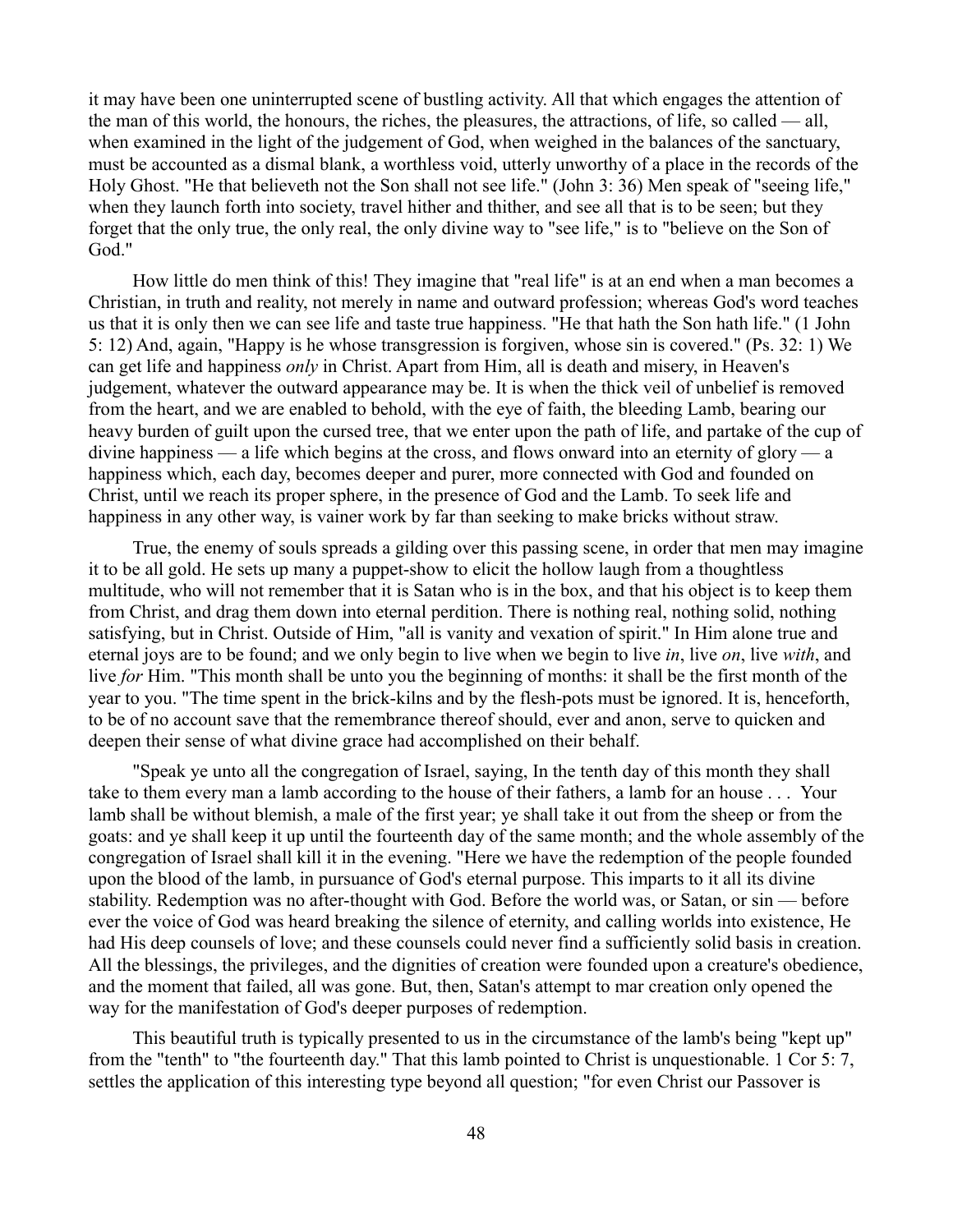sacrificed for us." We have, in the first epistle of Peter, an allusion to the keeping up of the lamb: "Forasmuch as ye know that ye were not redeemed with corruptible things, as silver and gold, from your vain conversation, received by tradition from your fathers; but with the precious blood of Christ, as of a lamb without blemish and without spot: who verily was *foreordained before the foundation of the world*, but was *manifest in these last times for you*.(Ex. 1: 18-20)

All God's purposes, from everlasting, had reference to Christ; and no effort of the enemy could possibly interfere with those counsels: yea, his efforts only tended to the display of the unfathomable wisdom and immovable stability thereof. If the "Lamb without blemish and without spot" was "foreordained before the foundation of the world," then, assuredly, redemption must have been in the mind of God before the foundation of the world. The Blessed One had not to pause in order to devise some plan to remedy the terrible evil which the enemy had introduced into His fair creation. No, He had only to bring forth, from the unexplored treasury of His precious counsels, the truth concerning the spotless Lamb, who was foreordained from everlasting, and to be "manifest in these last times for us."

There was no need for the blood of the Lamb in creation, as it came fresh from the hand of the Creator, exhibiting in every stage, and every department of it, the beauteous impress of His hand — "the infallible proofs" of "His eternal power and Godhead." (Rom. 1) But when, "by one man," sin was introduced into the world, then came out the higher, richer, fuller, deeper thought of redemption by the blood of the Lamb. This glorious truth first broke through the thick clouds which surrounded our first parents, as they retreated from the garden of Eden; its glimmerings appear in the types and shadows of the Mosaic economy; it burst upon the world in full brightness, when "the dayspring from on high" appeared in the Person of "God manifest in the flesh;" and its rich and rare results will be realised when the white-robed, palm-bearing multitude shall cluster round the throne of God and the Lamb, and the whole creation shall rest beneath the peaceful sceptre of the Son of David.

Now, the lamb taken on the tenth day, and kept up until the fourteenth day, shows us Christ foreordained of God, from eternity, but manifest for us, in time. God's eternal purpose in Christ becomes the foundation of the believer's peace. Nothing short of this would do. We are carried back far beyond creation, beyond the bounds of time, beyond the entrance in of sin, and everything that could possibly affect the ground-work of our peace. The expression, "fore-ordained before the foundation of the world," conducts us back into the unfathomed depths of eternity, and shows us God forming His own counsels of redeeming love, and basing them all upon the atoning blood of His own precious, spotless Lamb. Christ was ever the primary thought in the divine mind; and, hence, the moment He began to speak or act, He took occasion to shadow forth that One who occupied the highest place in His counsels and affections; and, as we pass along the current of inspiration, we find that every ceremony, every rite, every ordinance, and every sacrifice pointed forward to "the Lamb of God that taketh away the sin of the world," and not one more strikingly than the Passover. The paschal lamb, with all the attendant circumstances, forms one of the most profoundly interesting and deeply instructive types of Scripture.

In the interpretation of Exodus 12 we have to do with one assembly and one sacrifice. "The whole assembly of the congregation of Israel shall kill it in the evening." (Ver. 6) It is not so much a number of families with several lambs — a thing quite true in itself — as one assembly and one lamb. Each house was but the local expression of the whole assembly gathered round the lamb. The antitype of this we have in the whole Church of God, gathered by the Holy Ghost, in the name of Jesus, of which each separate assembly, wherever convened, should be the local expression.

"And they shall take of the blood, and strike it on the two side posts, and on the upper door posts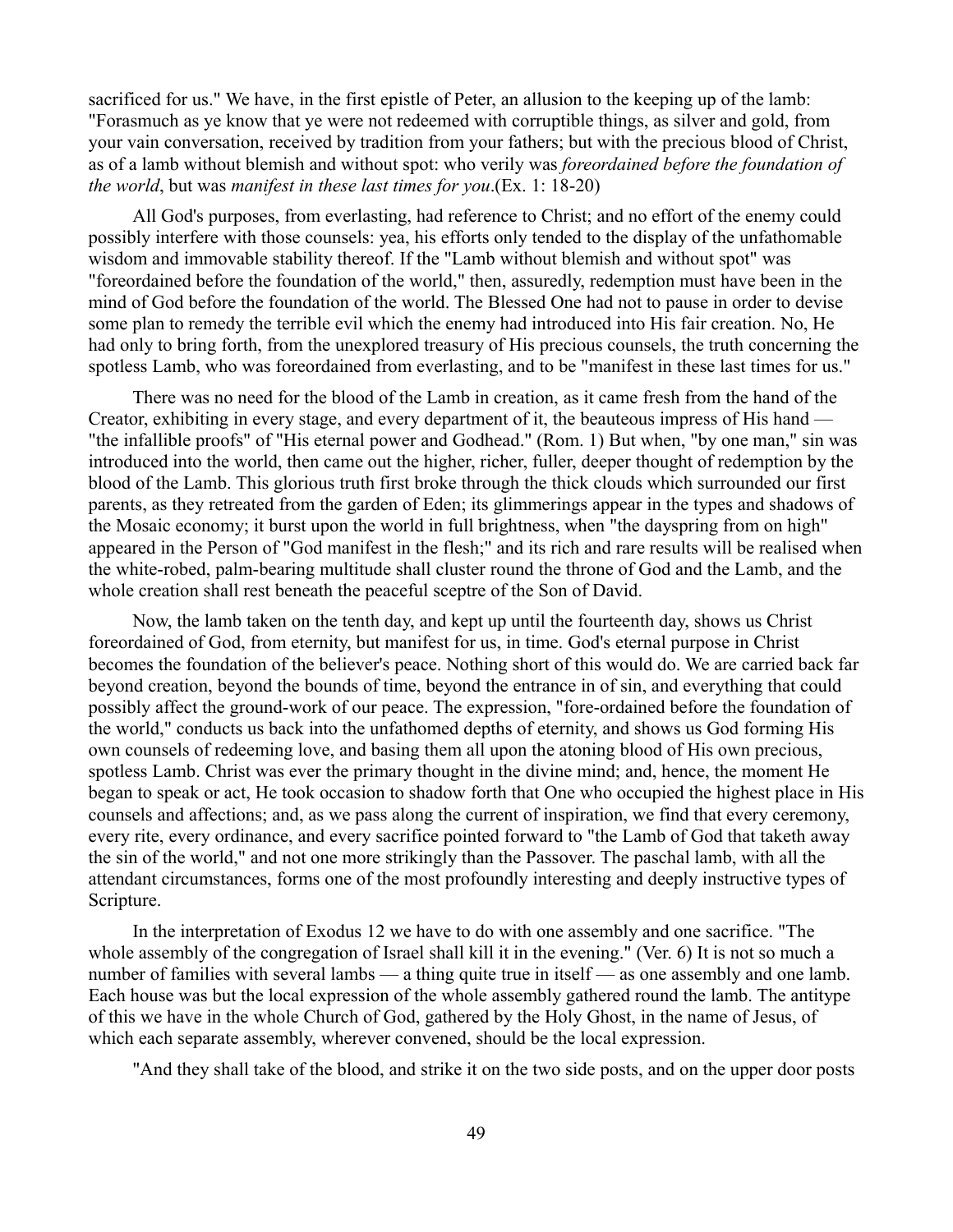of the houses, wherein they shall eat it. And they shall eat the flesh in that night, roast with fire, and unleavened bread; and with bitter herbs they shall eat it. Eat not of it raw, nor sodden at all with water, but roast with fire; his head with his legs, and with the purtenance thereof." (Ver. 7-9) We have to contemplate the paschal lamb in two aspects, namely, as the ground of peace and the centre of unity. The blood on the lintel secured Israel's peace. "When I see the blood, I will pass over you." (Ver. 13) There was nothing more required, in order to enjoy settled peace, in reference to the destroying angel, than the application of the blood of sprinkling. Death had to do its work in every house throughout the land of Egypt. "It is appointed unto men once to die. But God, in His great mercy, found an unblemished substitute for Israel on which the sentence of death was executed. Thus God's claims and Israel's need were met by one and the same thing, namely, the blood of the lamb. That blood outside proved that all was perfectly, because divinely, settled; and therefore perfect peace reigned within. A shade of doubt in the bosom of an Israelite, would have been a dishonour offered to the divinelyappointed ground of peace-the blood of atonement.

True it is that each one within the blood-sprinkled door would, necessarily, feel that were he to receive his due reward, the sword of the destroyer should, most assuredly, find its object in him; but then the lamb was treated in his stead. This was the solid foundation of his peace. The judgement that was due to him fell upon a divinely- appointed victim; and believing this, he could feed in peace within. A single doubt would have made Jehovah a liar; for He had said, "when *I* see the *blood*, I will pass over you." This was enough. It was no question of personal worthiness. Self had nothing whatever to do in the matter. All under the cover of the blood were safe. They were not merely in a saveable state, they were *saved*. They were not hoping or praying to be saved, they knew it as an assured fact, on the authority of that word which shall endure throughout all generations. Moreover, they were not partly saved and partly exposed to judgement; they were wholly saved. The blood of the lamb and the word of the Lord formed the foundation of Israel's peace on that terrible night in which Egypt's firstborn were laid low. If an hair of an Israelite's head could be touched, it would have proved Jehovah's word void, and the blood of the lamb valueless.

It is most needful to be simple and clear as to what constitutes the ground of a sinner's peace, in the presence of God. So many things are mixed up with the finished work of Christ, that souls are plunged into darkness and uncertainty, as to their acceptance. They do not see the absolutely-settled character of redemption through the blood of Christ, in its application to themselves. They seem not to be aware that full forgiveness of sins rests upon the simple fact that a full atonement has been offered — a fact attested in the view of all created intelligence, by the resurrection of the sinner's Surety from the dead. They know that there is no other way of being saved but by the blood of the cross — but the devils know this, yet it avails them nought. What is so much needed is to know that *we are saved.* The Israelite not merely knew that there was safety in the blood; he knew that *he* was *safe*. And why safe? Was it because of anything that he had done, or felt, or thought? By no means, but because God had said, "when I see the blood I will pass over you." He rested upon God's testimony. He believed what God said, because God said it. "He set to his seal that God was true."

And, observe, my reader, it was not upon his own thoughts, feelings, or experiences, respecting the blood, that the Israelite rested. This would have been a poor sandy foundation to rest upon. His thoughts and feelings might be deep or they might be shallow; but deep or shallow, they had nothing to do with the ground of his peace. It was not said, "when you see the blood, and value it as you ought, I will pass over you." This would have been sufficient to plunge him in dark despair about himself, inasmuch as it was quite impossible that the human mind could ever sufficiently appreciate the precious blood of the Lamb. What gave peace was the fact that Jehovah's eye rested upon the blood,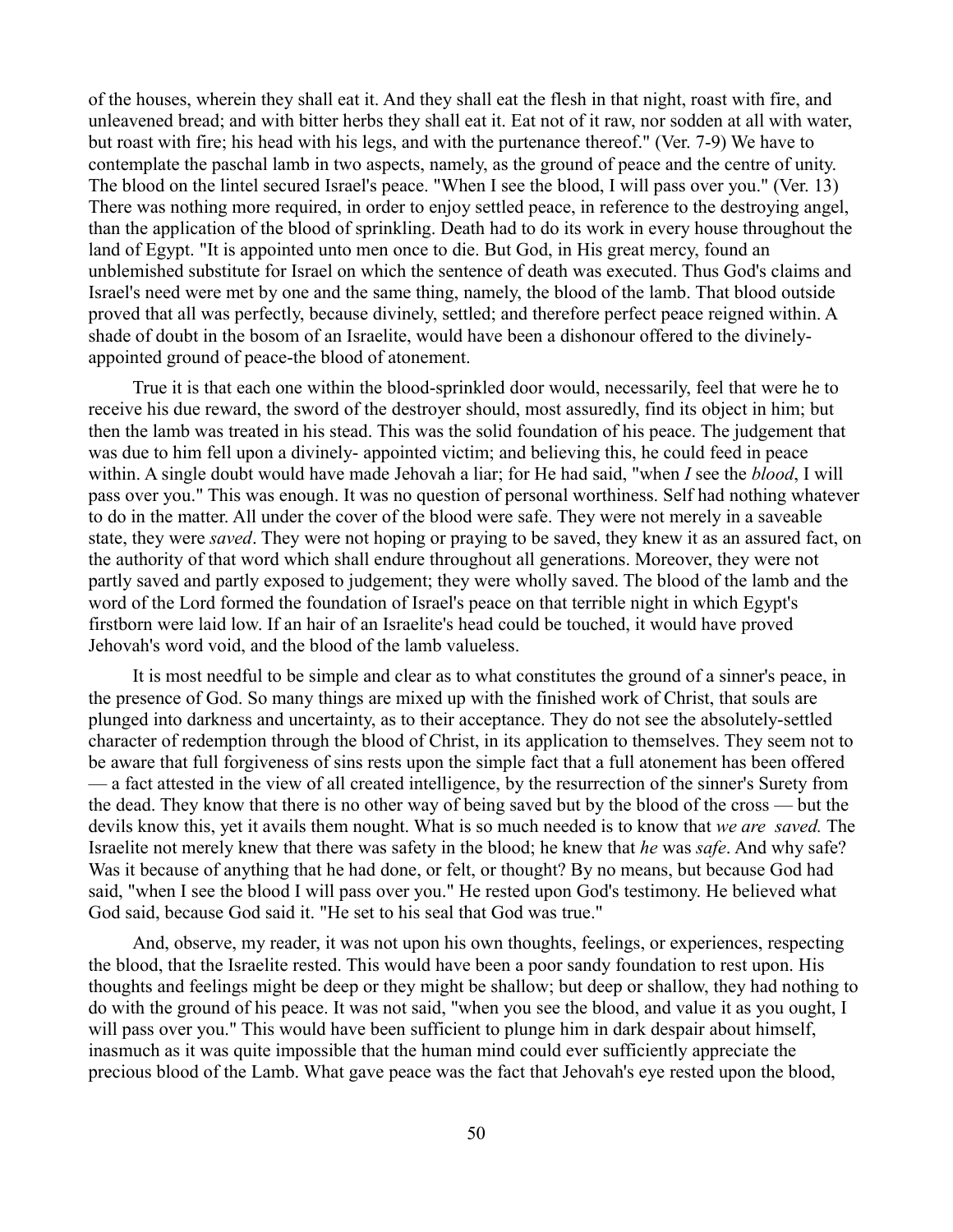and that He knew its worth. This tranquillised the heart. The blood was outside, and the Israelite inside, so that he could not possibly see it; but God saw it, and that was quite enough.

The application of this to the question of a sinner's peace is very plain. The Lord Jesus Christ, having shed His precious blood, as a perfect atonement for sin, has taken it into the presence of God, and sprinkled it there; and God's testimony assures the believing sinner, that everything is settled on his behalf — settled not by his estimate of the blood, but by the blood itself which God estimates so highly, that because of it, without a single jot or tittle added thereto, He can righteously forgive all sin, and accept the sinner as perfectly righteous in Christ. How can any one ever enjoy settled peace, if his peace depends upon his estimate of the blood? Impossible. The loftiest estimate which the human mind can form of the blood must fall infinitely short of its divine preciousness; and, therefore, if our peace were to depend upon our valuing it as we ought, we could no more enjoy settled peace than if we were seeking it by "works of law." There must either be a sufficient ground of peace in the blood alone, or we can never have peace. To mix up our estimate with it, is to upset the entire fabric of Christianity, just as effectually as if we were to conduct the sinner to the foot of mount Sinai, and put him under a covenant of works. Either Christ's atoning sacrifice is sufficient or it is not. If it is sufficient, why those doubts and fears? The words of our lips profess that the work is finished; but the doubts and fears of the heart declare that it is not. Every one who doubts his full and everlasting forgiveness, denies, so far as he is concerned, the completeness of the sacrifice of Christ.

But there are very many who would shrink from the idea of deliberately and avowedly calling in question the efficacy of the blood of Christ, who, nevertheless, have not settled peace. Such persons profess to be quite assured of the sufficiency of the blood, if only *they* were sure of an interest therein — *if only* they had the right kind of faith. There are many precious souls in this unhappy condition. They are occupied with their interest and their faith, instead of with Christ's blood, and God's word. In other words, they are looking in at self, instead of out at Christ. This is not faith; and, as a consequence, they have not peace. An Israelite within the blood-stained lintel could teach such souls a most seasonable lesson. He was not saved by his interest in, or his thoughts about, the blood, but simply by the blood. No doubt, he had a blessed interest in it; and he would have his thoughts, likewise; but, then, God did not say, "When I see your interest in the blood, I will pass over you." Oh! no; THE BLOOD, in all its solitary dignity and divine efficacy, was set before Israel; and had they attempted to place even a morsel of unleavened bread beside the blood, as a ground of security: they would have made Jehovah a liar, and denied the sufficiency of His remedy.

We are ever prone to look at something in or connected with ourselves as necessary, in order to make up, with the blood of Christ, the groundwork of our peace. There is a sad lack of clearness and soundness on this vital point, as is evident from the doubts and fears with which so many of the people of God are afflicted. We are apt to regard the fruits of the Spirit in us, rather than the work of Christ *for* us, as the foundation of peace. We shall see, presently, the place which the work of the Holy Spirit occupies in Christianity; but it is never set forth in Scripture as being that on which our peace reposes. The Holy Ghost did not make peace, but Christ did. The Holy Ghost is not said to be our peace, but Christ is. God did not send preaching peace by the Holy Ghost, but by Jesus Christ. (Compare Acts 10: 36; Eph. 2: 14, 17; Col. 1: 20) My reader cannot be too simple in his apprehension of this important distinction. It is the blood of Christ which gives peace, imparts perfect justification, divine righteousness, purges the conscience, brings us into the holiest of all, justifies God in receiving the believing sinner, and constitutes our title to all the joys, the dignities, and the glories of heaven. (See Rom. 3: 24-28; Rom. 5: 9; Eph. 2: 13-18; Col. 1: 20-22; Heb. 9: 14; Heb. 10: 19; 1 Peter 1: 19; 1 Peter 2: 24; 1 John 1: 7; Rev. 7: 14-17)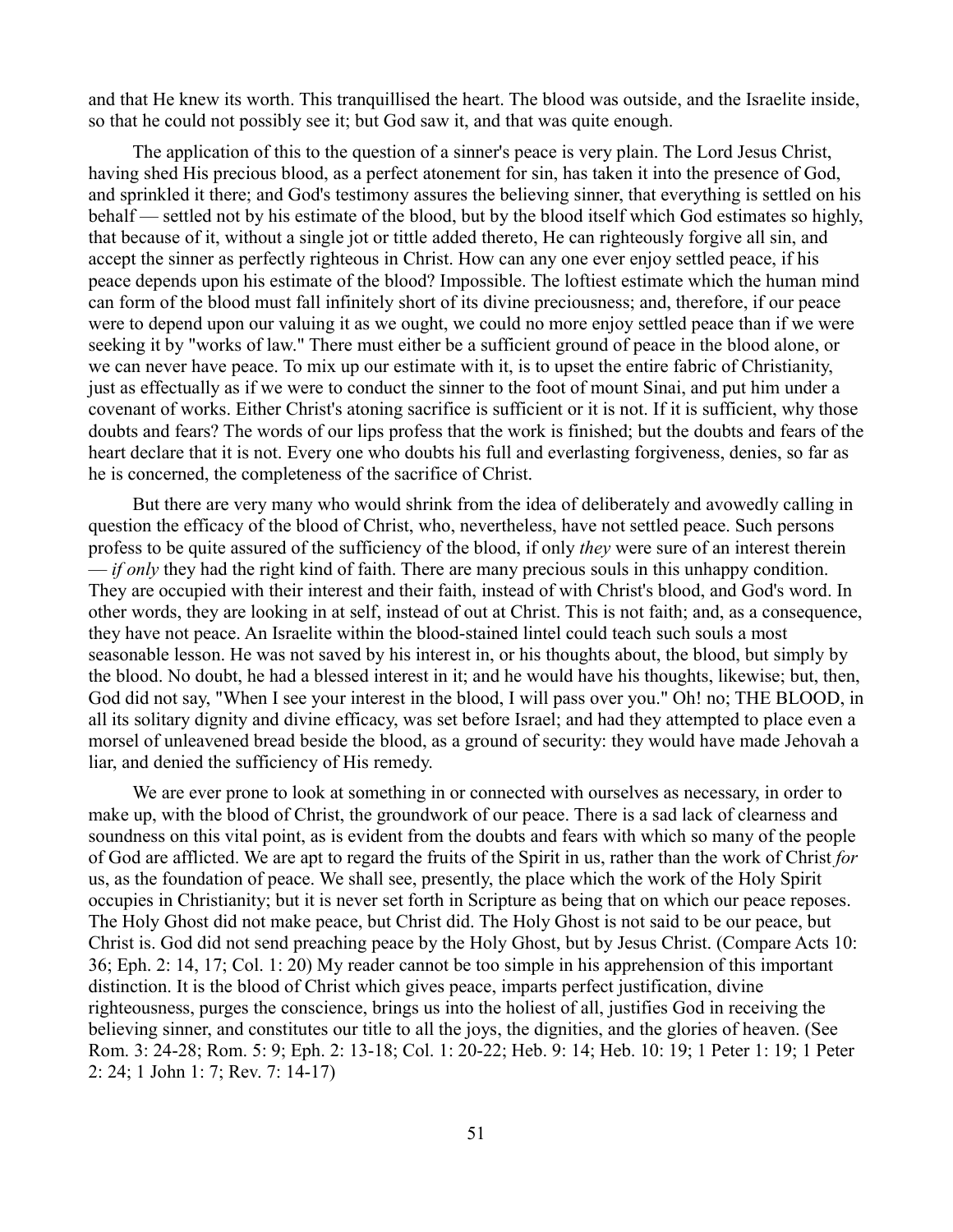It will not, I fondly hope, be supposed that, in seeking to put "the precious blood of Christ" in its divinely-appointed place, I would write a single line which might seem to detract from the value of the Spirit's operations. God forbid. The Holy Ghost reveals Christ; makes us to know, enjoy, and feed upon Christ; He bears witness to Christ; He takes of the things of Christ and shows them unto us. He is the power of communion, the seal, the witness, the earnest, the unction. In short, His blessed operations are absolutely essential. Without Him, we can neither see, hear, know, feel, experience, enjoy, nor exhibit ought of Christ. This is plain. The doctrine of the Spirit's operations is clearly laid down in the word, and is understood and admitted by every true and rightly instructed Christian.

Yet, notwithstanding all this, the work of the Spirit is not the ground of peace; for, if it were, we could not have settled peace until Christ's coming, inasmuch as the work of the Spirit, in the Church, will not, properly speaking, be complete till then. He still carries on His work in the believer. "He maketh intercession with groanings which cannot be uttered." (Rom 8) He labours to bring us up to the predestinated standard, namely, perfect conformity, in all things, to the image of "the Son." He is the sole Author of every right desire, every holy aspiration, every pure affection, every divine experience, every sound conviction; but, clearly, His work in us will not be complete until we have left this present scene and taken our place with Christ in the glory. Just as, in the case of Abraham's servant, his work was not complete, in the matter of Rebecca, until he had presented her to Isaac.

Not so the work of Christ FOR us. That is absolutely and eternally complete. He could say, "I have finished the work which thou gavest me to do." (John 17: 4) And, again, "It is finished." (John 19: 30) The Holy Ghost cannot yet say He has finished His work. As the true Vicar of Christ upon earth, He still labours amid the varied hostile influences which surround the sphere of His operations. He works in the hearts of the people of God to bring them up, practically and experimentally, to the divinely-appointed standard. But He never teaches a soul to lean on His work for peace in the presence of God. His office is to speak of Jesus. "He," says Christ, "shall receive of mine and shall show it unto you." (John 16: 13, 14) If, then, it is only by the Spirit's teaching that any one can understand the true ground of peace, it is obvious that He can only present Christ's work as the foundation on which the soul must rest for ever; yea, it is in virtue of that work that He takes up His abode and carries on His marvellous operations in the believer. He is not our title, though He reveals that title and enables us to understand and enjoy it.

Hence, therefore, the paschal lamb, as the ground of Israel's peace, is a marked and beautiful type of Christ as the ground of the believer's peace. There was nothing to be added to the blood on the lintel; neither is there anything to be added to the blood on the mercy-seat. The "unleavened bread" and "bitter herbs" were necessary, but not as forming, either in whole or in part, the ground of peace. They were for the inside of the house and formed the characteristics of the communion there; but THE BLOOD OF THE LAMB WAS THE FOUNDATION OF EVERYTHING. It saved them from death and introduced them into a scene of life, light, and peace.' It formed the link between God and His redeemed people. As a people linked with God, on the ground of accomplished redemption, it was their high privilege to meet certain responsibilities; but these responsibilities did not form the link, but merely flowed out of it.

And I would further remind my reader that the obedient *life* of Christ is not set forth in Scripture as the procuring cause of our forgiveness. It was His death upon the cross that opened those everlasting floodgates of love which else should have remained pent up for ever. If he had remained to this very hour, going through the cities of Israel, "doing good," the veil of the temple would continue unrent, to bar the worshipper's approach to God. It was His death that rent that mysterious curtain "from top to bottom." It is "by *His stripes,"* not by His obedient life, that "we are healed;" and those "stripes" He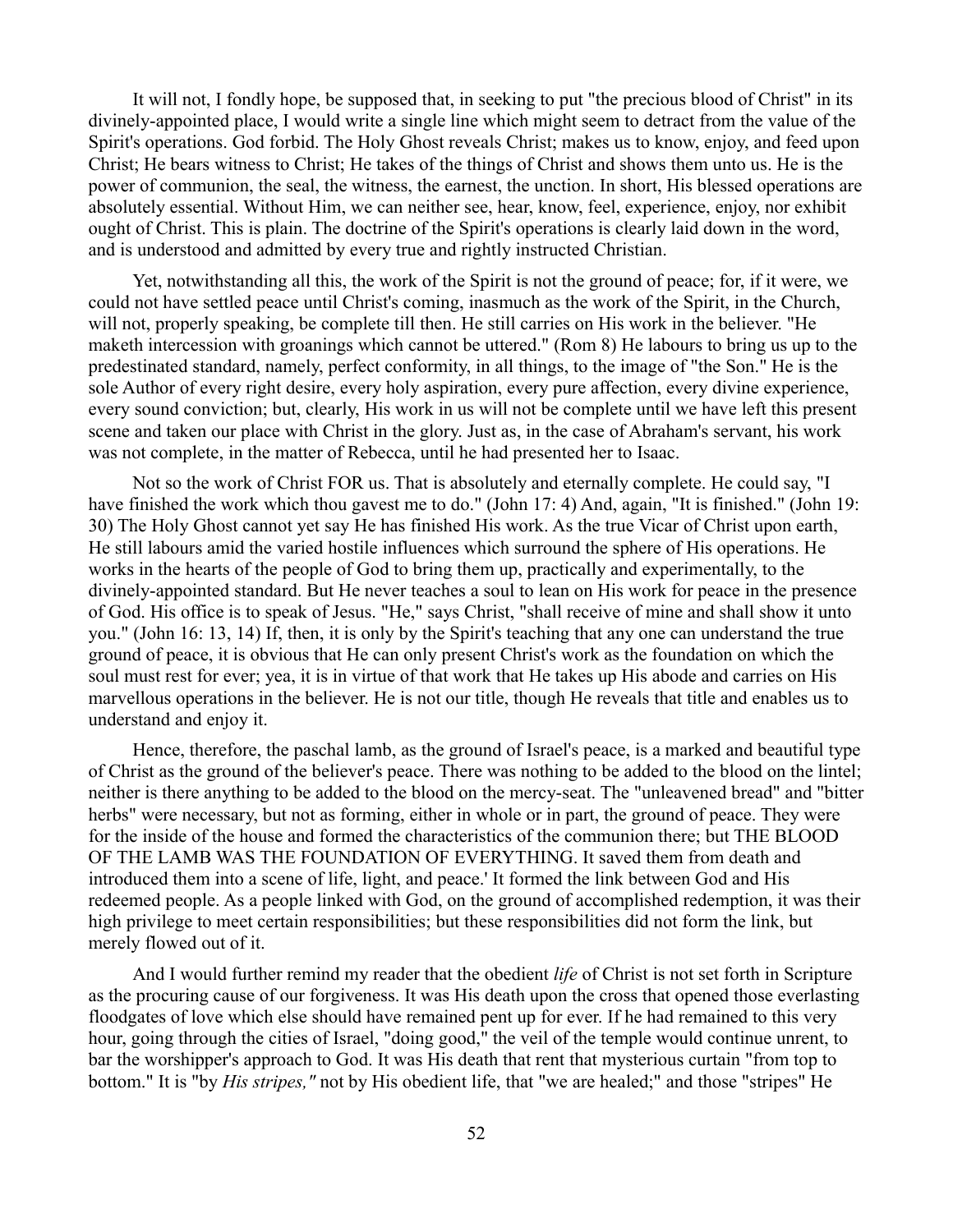endured *on the cross,* and nowhere else. His own words, during the progress of His blessed life, are quite sufficient to settle this point. "I have a, baptism to be baptised with; and how am I straitened till it be accomplished." (Luke 12: 50) To what does this refer but to His death upon the cross, which was the accomplishment of His baptism and the opening up of a righteous vent through which His love might freely flow out to the guilty sons of Adam? Again, He says, "except a corn of wheat fall into the ground and die it abideth alone." (John 12: 24) He was that precious "corn of wheat:" and He should have remained for ever "alone," even though incarnate, had He not, by His death upon the accursed tree, removed out of the way everything that could have hindered the union of his people with Him in resurrection. "If it die, it bringeth forth much fruit."

My reader cannot too carefully ponder this subject. It is one of immense weight and importance. He has to remember two points in reference to this entire question, namely, that there could be no union with Christ, save in resurrection; and that Christ *only* suffered for sins on the cross. We are not to suppose that incarnation was, by any means, Christ taking us into union with Himself. This could not be. How could sinful flesh be thus united? The body of sin had to be destroyed by death. Sin had to be put away, according to the divine requirement; all the power of the enemy had to be abolished. How was all this to be done? Only by the precious, spotless Lamb of God submitting to the death of the cross. "It became him, for whom are all things, and by whom are all things, in bringing many sons unto glory, to make the captain of their salvation perfect *through sufferings."* (Heb. 2: 10) "Behold, I cast out devils, and I do cures today and tomorrow, and *the third day I shall be perfected."* (Luke 13: 32) The expressions "perfect" and "perfected" in the above passages do not refer to Christ in His own Person abstractedly, for He was perfect from all eternity, as Son of God; and as to His humanity, He was absolutely perfect likewise. But then, as "the captain of salvation" — as "bringing many sons unto glory" — as "bringing forth much fruit" — -as associating redeemed people with Himself, He had to reach "the third day" in order to be "perfected." He went down *alone* into the "horrible pit, and miry clay;" but, directly He plants His "foot on the rock" of resurrection, He associates with Himself the "many sons." (Ps 40: 1-3) He fought the fight alone; but, as the mighty Conqueror, He scatters around Him, in rich profusion, the spoils of victory, that we might gather them up and enjoy them for ever.

Moreover, we are not to regard the cross of Christ as a mere circumstance in a life of sin-bearing. It was the grand and only scene of sin-bearing. "His own self bare our sins in his own body on the tree." (1 Peter 2: 14) He did not bear them anywhere else. He did not bear them in the manger, nor in the wilderness, nor in the garden; but ONLY "ON THE TREE." He never had ought to say to sin, save on the cross; and there He bowed His blessed head, and yielded up His precious life, under the accumulated weight of His people's sins. Neither did He ever suffer at the hand of God save on the cross; and there Jehovah hid His face from Him because He was "made sin." (2 Cor. 5)

The above train of thought, and the various passages of scripture referred to, may, perhaps, enable my reader to enter more fully into the divine power of the words, "*When I see The blood* I will pass over you." The lamb needed to be without blemish, no doubt, for what else could meet the holy eye of Jehovah? But, had the blood not been shed, there could have been no passing over, for "without shedding of blood is no remission." (Heb. 9: 22) This subject will, the Lord permitting, come more fully and appropriately before us in the types of Leviticus. It demands the prayerful attention of every one who loves our Lord Jesus Christ in sincerity.

We shall now consider the second aspect of the Passover, as the centre round which the assembly was gathered, in peaceful, holy, happy fellowship. Israel, saved by the blood, was one thing; and Israel, feeding on the lamb, was quite another. They were saved *only* by the blood; but the object round which they were gathered was, manifestly, the roasted lamb. This is not, by any means, a distinction without a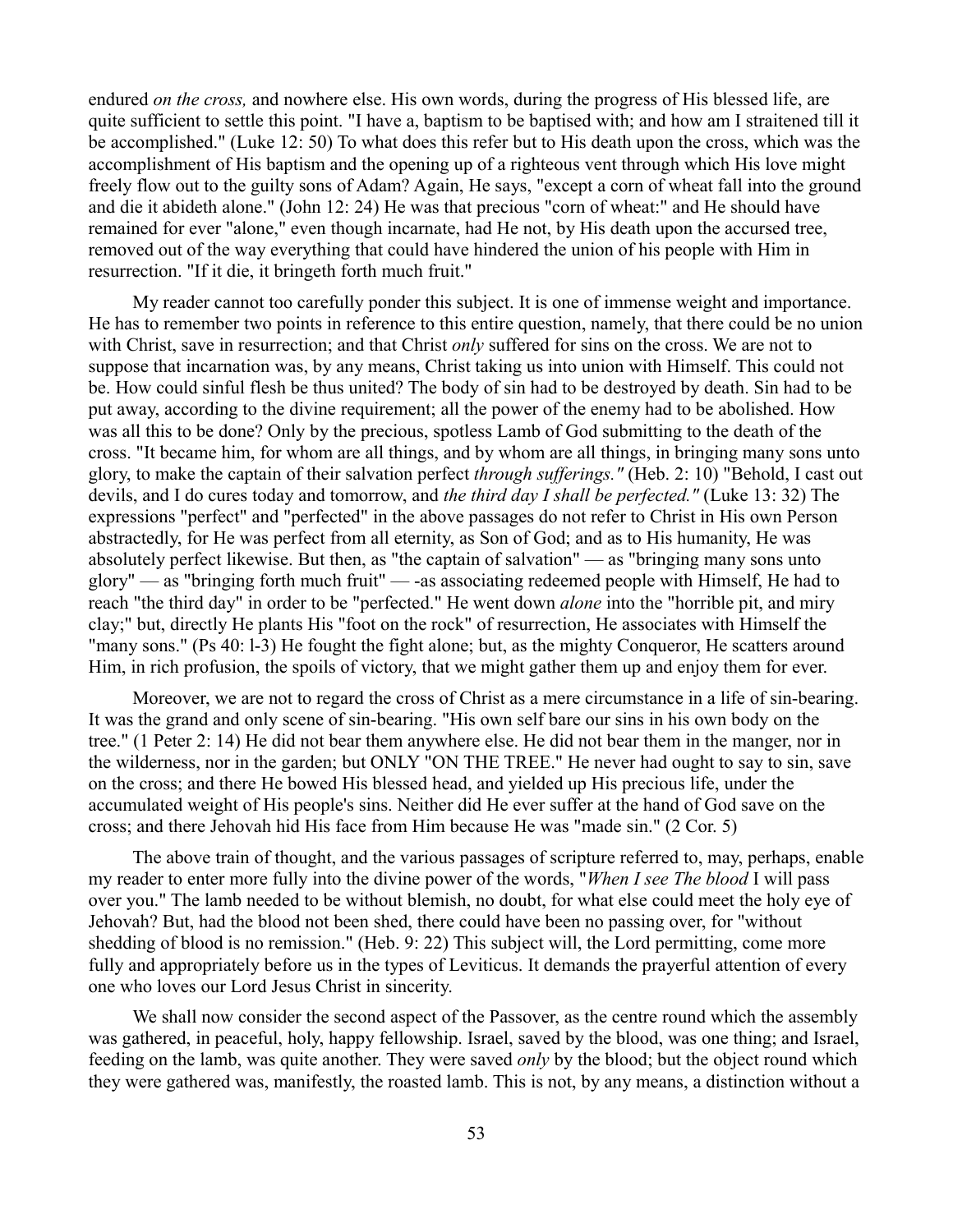difference. The blood of the Lamb forms the foundation both of our connection with God, and our connection with one another. It is as those who are washed in that blood, that we are introduced to God and to one another. Apart from the perfect atonement of Christ, there could obviously be no fellowship either with God or His assembly. Still we must remember that it is to a living Christ in heaven that believers are gathered by the Holy Ghost. It is with a living Head we are connected — to "a living stone" we have come. He is our centre. Having found peace, through His blood, we own Him as our grand gathering point and connecting link. "Where two or three are gathered together in my name there am I in the midst of them." (Matt. 18: 20) The Holy Ghost is the only Gatherer; Christ Himself is the only object to which we are gathered; and our assembly, when thus convened, is to be characterised by holiness, so that the Lord our God may dwell among us. The Holy Ghost can only gather to Christ. He cannot gather to a system, a name, a doctrine, or an ordinance. He gathers to a Person, and that Person is a glorified Christ in heaven. This must stamp a peculiar character on God's assembly. Men may associate, on any ground, round any centre, or for any object they please; but, when the Holy Ghost associates, it is on the ground of accomplished redemption, around the Person of Christ, in order to form a holy dwelling place for God. (1 Cor. 3: 16, 17; 1 Cor. 6: 19; Eph. 2: 21, 22; 1 Peter 2: 4, 5)

We shall now look in detail at the principles brought before us in the paschal feast. The assembly of Israel, as under the cover of the blood, was to be ordered by Jehovah in a manner worthy of Himself. In the matter of safety from judgement, as we have already seen, nothing was needed but the blood; but in the fellowship which flowed out of this safety, other things were needed which could not be neglected with impunity.

And first, then, we read, "They shall eat the flesh in that night, roast with fire, and unleavened bread; and with bitter herbs they shall eat it. Eat not of it raw, nor sodden at all with water, but roast with fire; his head with his legs, and with the purtenance thereof." (Ver. 8, 9) The lamb, round which the congregation was assembled, and on which it feasted, was a roasted lamb-a lamb which had undergone the action of fire. In this we see "Christ our Passover" presenting Himself to the action of the fire of divine holiness and judgement which found in Him a perfect material. He could say, "Thou hast proved mine heart; thou hast visited me in the night; thou hast tried me and shalt find nothing; I am purposed that my mouth shall not transgress." (Ps. 17: 3) All in Him was perfect. The fire tried Him and there was no dross. "His head with his legs, and with the purtenance thereof." That is to say, the seat of His understanding; His outward, walk with all that pertained thereto — all was submitted to the action of the fire, and all was entirely perfect. The process of roasting was therefore deeply significant, as is every circumstance in the ordinances of God. Nothing should be passed over, because all is pregnant with meaning.

Eat not of it raw, nor sodden at all with water." Had it been eaten thus, there would have been no expression of the great truth which it was the divine purpose to shadow forth; namely, that our paschal Lamb was to endure, on the cross, the fire of Jehovah's righteous wrath — a truth of infinite preciousness to the soul. We are not merely under the eternal shelter of the blood of the Lamb, but we feed, by faith, upon the Person of the Lamb. Many of us come short here. We are apt to rest satisfied with being saved by what Christ has done for us, without cultivating holy communion with Himself. His loving heart could never be satisfied with this. He has brought us nigh to Himself, that we might enjoy Him, that we might feed on Him, and delight in Him. He presents Himself to us as the One who has endured, to the uttermost, the intense fire of the wrath of God, that He may, in this wondrous character, be the food of our ransomed souls.

But how was this lamb to be eaten? "With unleavened bread and bitter herbs." Leaven is, invariably, used, throughout scripture, as emblematical of evil. Neither in the Old nor in the New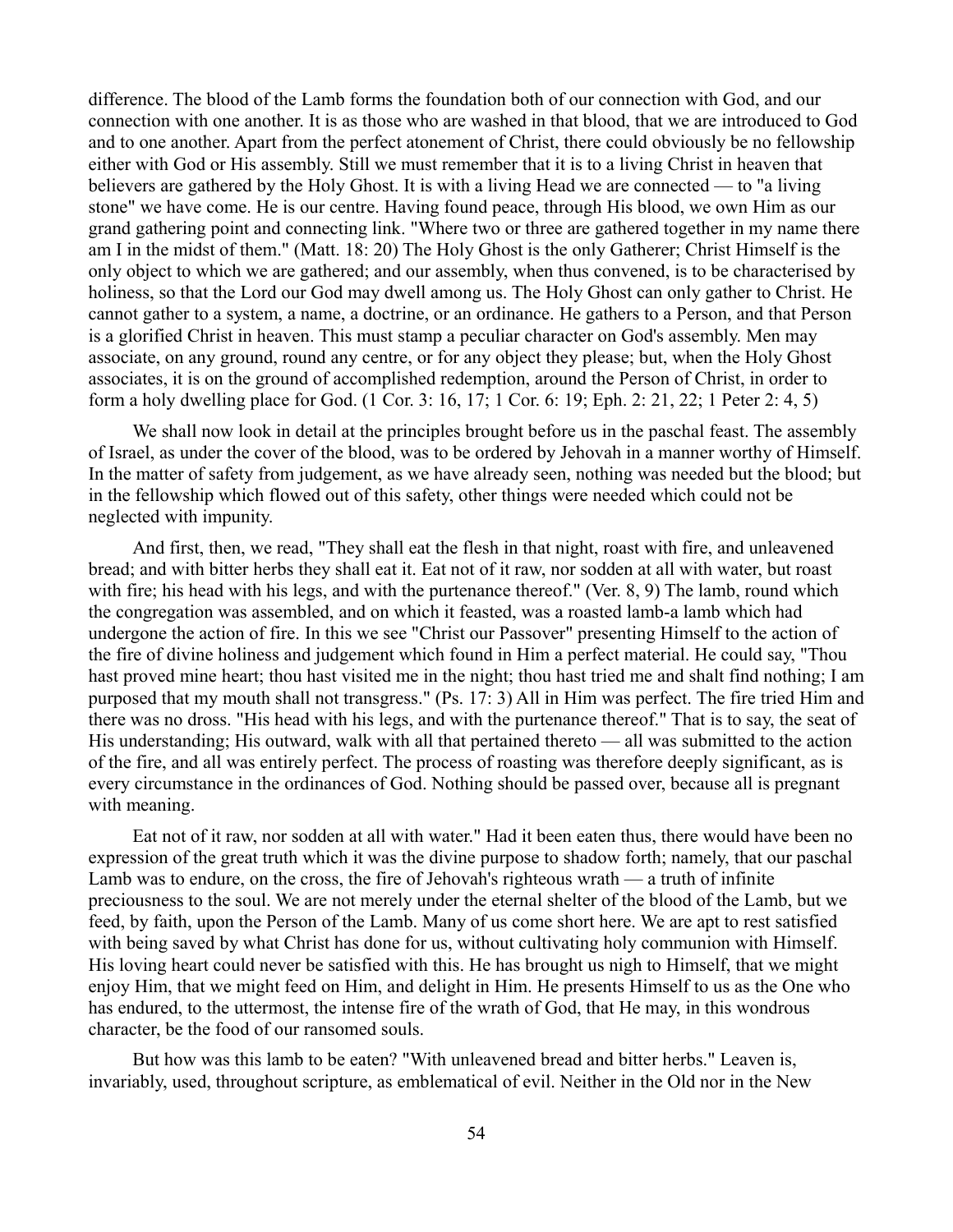Testament is it ever used to set forth anything pure, holy, or good. Thus, in this chapter, "the feast of unleavened bread" is the type of that practical separation from evil which is the proper result of being washed from our sins in the blood of the Lamb, and the proper accompaniment of communion with His sufferings. Nought but perfectly unleavened bread could at all comport with a roasted lamb. A single particle of that which was the marked type of evil, would have destroyed the moral character of the entire ordinance. How could we connect any species of evil with our fellowship with a suffering Christ? Impossible. All who enter by the power of the Holy Ghost, into the meaning of the cross will, assuredly, by the same power, put away leaven from all their borders. "For even Christ our Passover is sacrificed for us: *therefore* let us keep the feast, not with old leaven, neither with the leaven of malice and wickedness; but with the unleavened bread of sincerity and truth." (1 Cor. 5: 7, 8) The feast spoken of in this passage is that which, in the life and conduct of the Church, corresponds with the feast of unleavened bread. This latter lasted "seven days;" and the Church collectively, and the believer individually, are called to walk in practical holiness, during the seven days, or entire period, of their course here below; and this, moreover, as the direct result of being washed in the blood, and having communion with the sufferings of Christ.

The Israelite did not put away leaven in order to be saved, but because he was saved; and if he failed to put away leaven, it did not raise the question of security through the blood, but simply of fellowship with the assembly. "Seven days shall there be no leaven found in your houses: for whosoever eateth that which is leavened, even that soul shall be cut off from the congregation of Israel, whether he be a stranger, or born in the land." (Ver. 19) The cutting off of an Israelite from the congregation answers precisely to the suspension of a Christian's fellowship, if he be indulging in that which is contrary to the holiness of the divine presence. God cannot tolerate evil. A single unholy thought will interrupt the soul's communion; and until the soil contracted by any such thought is got rid of by confession, founded on the advocacy of Christ, the communion cannot possibly be restored. (See 1 John 1: 9-10) The true-hearted Christian rejoices in this. He can ever "give thanks at the remembrance of God's holiness." He would not, if he could, lower the standard a single hair's breadth. It is his exceeding joy to walk in company with one who will not go on, for a moment, with a single jot or tittle of leaven."

Blessed be God, we know that nothing can ever snap asunder the link which binds the true believer to Him. We are "saved in the Lord," not with a temporary or conditional, but "with an everlasting salvation." But then salvation and communion are not the same thing. Many are saved, who do not know it; and many, also, who do not enjoy it. It is quite impossible that I can enjoy a bloodstained lintel if I have leavened borders. This is an axiom in the divine life. May it be written on our hearts! Practical holiness, though not the basis of our *salvation*, is intimately connected with our *enjoyment* thereof. An Israelite was not saved by unleavened bread, but by the blood; and yet leaven would have cut him off from communion. And as to the Christian, he is not saved by his practical holiness, but by the blood; but if he indulges in evil, in thought, word, or deed, he will have no true enjoyment of salvation, and no true communion with the Person of the Lamb.

This, I cannot doubt, is the secret of much of the spiritual barrenness and lack of settled peace which one finds amongst the children of God. They are not cultivating holiness; they are not keeping "the feast of unleavened bread." The blood is on the lintel, but the leaven within their borders keeps them from enjoying the security which the blood provides. The allowance of evil destroys our fellowship, though it does not break the link which binds our souls eternally to God. Those who belong to God's assembly must be holy. They have not only been delivered from the guilt and consequences of sin, but- also from the practice of it, the power of it, and the love of it. The very fact of being delivered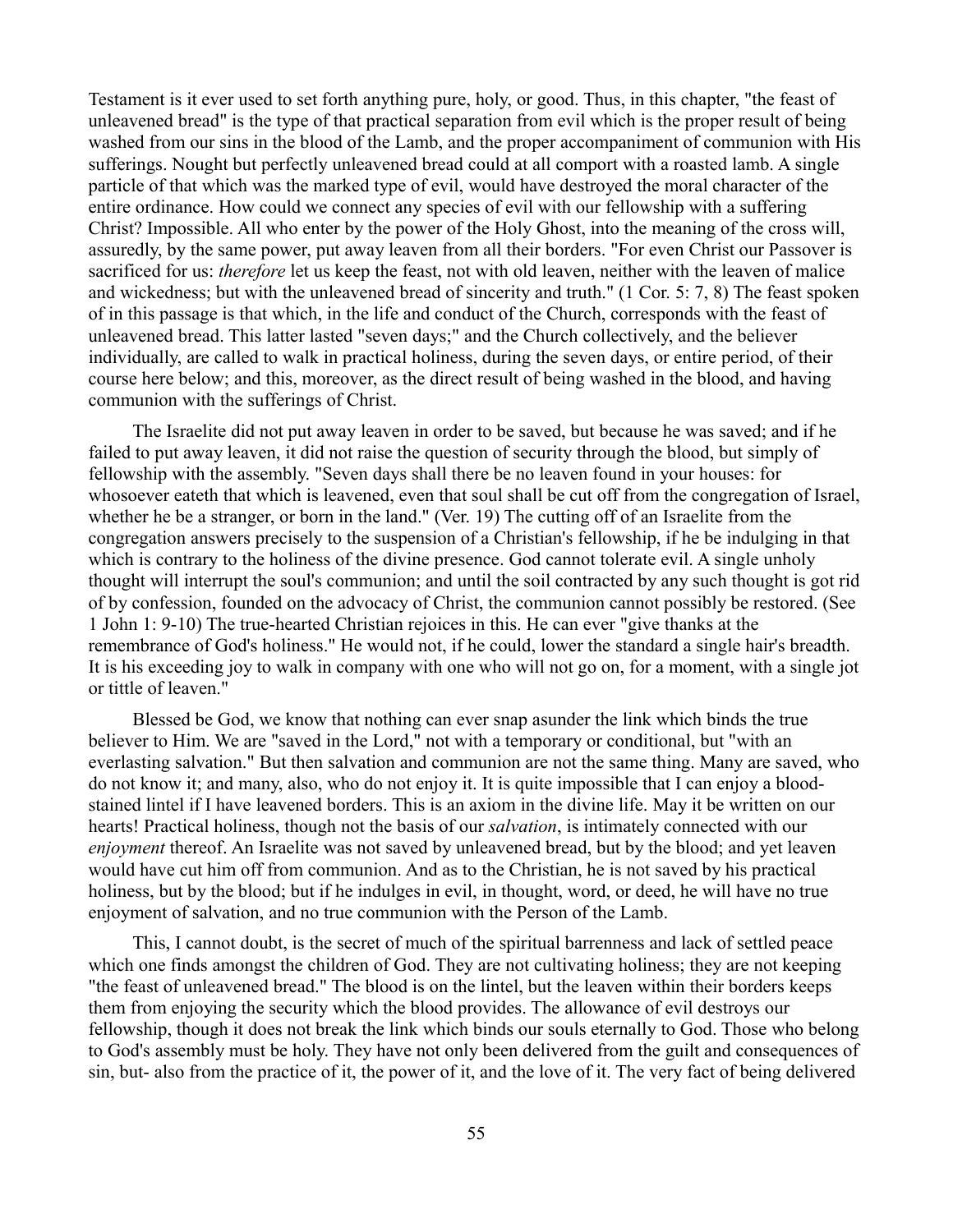by the blood of the paschal lamb, rendered Israel responsible to put away leaven from all their quarters. They could not say, in the frightful language of the antinomian, "now that we are delivered, we may conduct ourselves as we please." By no means. If they were saved by grace, they were saved to holiness. The soul that can take occasion, from the freedom of divine grace, and the completeness of the redemption which is in Christ Jesus, to "continue in sin," proves very distinctly that he understands neither the one nor the other.

Grace not only saves the soul with an everlasting salvation, but also imparts a nature which delights in everything that belongs to God, because it is divine. We are made partakers of the divine nature, which cannot sin, because it is born of God. To walk in the energy of this nature is, in reality, to keep" the feast of unleavened bread. There is no "old leaven" nor "leaven of malice and wickedness" in the new nature, because it is of God, and God is holy, and "God is love." Hence it is evident that we do not put away evil from us in order to better our old nature, which is irremediable; nor yet to obtain the new nature, but because we have it. We have life, and, in the power of that life, we put away evil. It is only when we are delivered from the guilt of sin that we can understand or exhibit the true power of holiness. To attempt it in any other way is hopeless labour. The feast of unleavened bread can only be kept beneath the perfect shelter of the blood.

We may perceive equal significancy and moral propriety in that which was to accompany the unleavened bread, namely, the "bitter herbs." We cannot enjoy communion with the sufferings of Christ, without remembering what it was which rendered those sufferings needful, and this remembrance must necessarily produce a chastened and subdued tone of spirit, which is aptly expressed by the bitter herbs in the paschal feast. If the roasted lamb expressed Christ's endurance of the wrath of God in His own Person, on the cross, the bitter herbs express the believer's recognition of the truth that He "suffered *for us*." "The chastisement of our peace was upon him, and with his stripes we are healed." (Is 53: 5) It is well, owing to the excessive levity of our hearts, to understand the deep meaning of the bitter herbs. Who can read such Psalms as the 6, 22, 38, 49, 88, and 109, and not enter, in some measure, into the meaning of the unleavened bread with bitter herbs? Practical holiness of life with deep subduedness of soul must flow from real communion with Christ's suffering, for it is quite impossible that moral evil and levity of spirit can exist in view of those sufferings.

But, it may be asked, is there not a deep joy for the soul in the consciousness that Christ has borne our sins; that He has fully drained, on our behalf, the cup of God's righteous wrath? Unquestionably. This is the solid foundation of all our joy. But can we ever forget that it was for "*our sins"* He suffered? Can we ever lose sight of the soul-subduing truth that the blessed Lamb of God bowed His head beneath the weight of our transgressions. Surely not. We must eat our lamb with bitter herbs, which, be it remembered, do not set forth the tears of a worthless and shallow sentimentality, but the deep and real experiences of a soul that enters, with spiritual intelligence and power, into the meaning and into the practical effect of the cross.

In contemplating the cross, we find in it that which cancels all our guilt. This imparts sweet peace and joy. But we find in it also the complete setting aside of nature, the crucifixion of "the flesh," the death of "the old man." (See Rom. 6: 6; Gal. 2: 20; Gal. 6: 14; Col 2: 11 This, in its practical results, will involve much that is "bitter" to nature. It will call for self-denial, the mortification of our members which are on the earth, (Col. 3: 5) the reckoning of self to be dead indeed unto sin. (Rom. 6) All these things may seem terrible to look at; but when one gets inside the bloodstained door-post he thinks quite differently. The very herbs which, to an Egyptian's taste, would, no doubt, have seemed so bitter, formed an integral part of Israel's redemption feast. Those who are redeemed by the blood of the Lamb, who know the joy of fellowship with Him, esteem it a "feast" to put away evil and to keep nature in the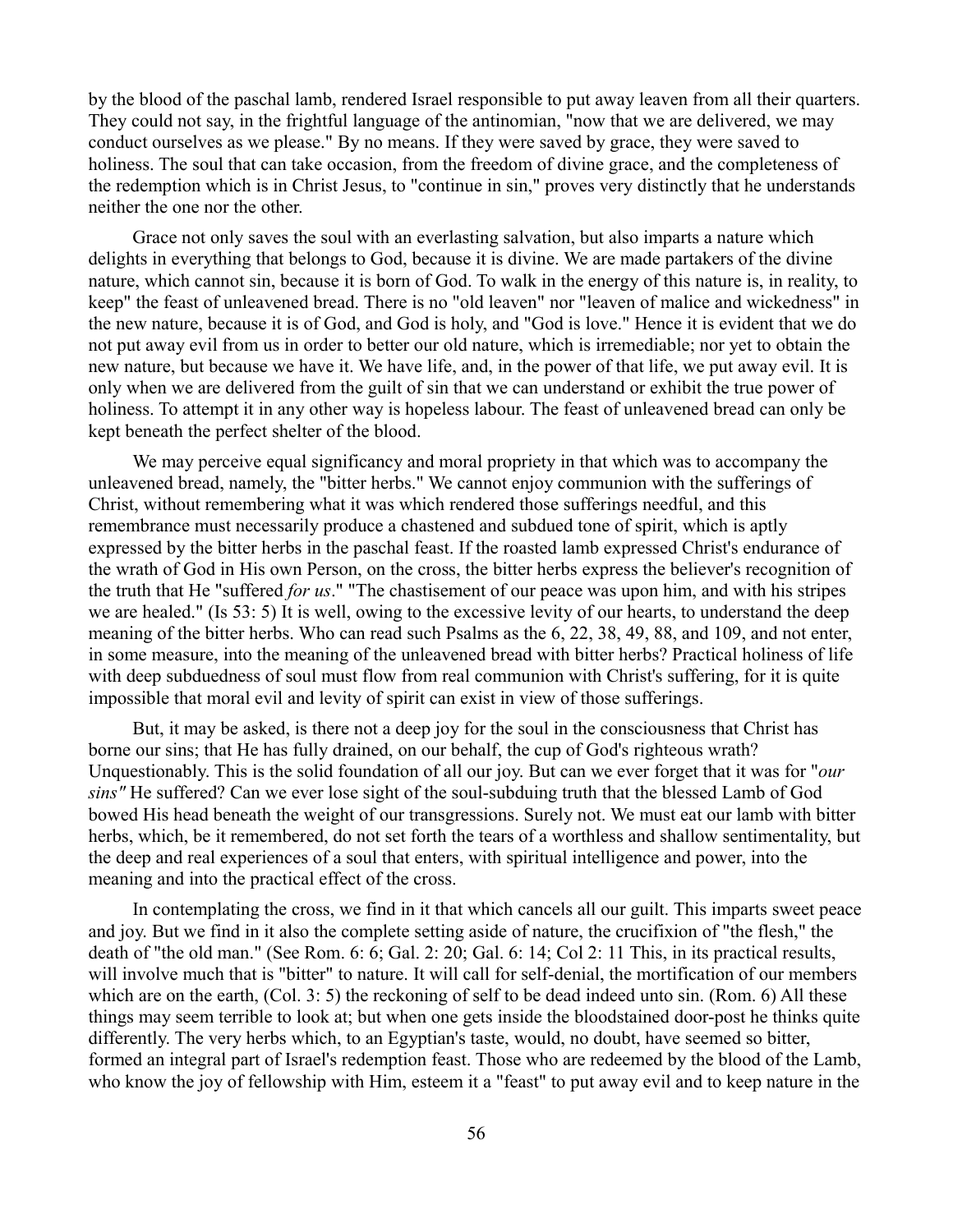place of death.

"And ye shall let nothing of it remain until the morning; and that which remaineth of it until the morning ye shall burn with fire." (Ver. 10) In this command, we are taught that the communion of the congregation was, in no wise, to be separated from the sacrifice on which that communion was founded. The heart must ever cherish the vivid remembrance that all true fellowship is inseparably connected with accomplished redemption. To think of having communion *with God,* on any other ground is to imagine that He could have fellowship with our evil; and to think of fellowship *with man,* on any other ground, is but to form an unholy club, from which nothing could issue but confusion and iniquity. In a word, all must be founded upon, and inseparably linked with, the blood. This is the simple meaning of eating the paschal lamb the same night on which the blood was shed. The fellowship must not be separated from its foundation.

What a beauteous picture, then, we have in the blood-sheltered assembly of Israel, feeding peacefully on the roasted lamb, with unleavened bread and bitter herbs! No fear of judgement, no fear of the wrath of Jehovah, no fear of the terrible hurricane of righteous vengeance which was sweeping vehemently over the land of Egypt, at the midnight hour. All was profound peace within the bloodstained lintel. They had no need to fear anything from without; and nothing within could trouble them, save leaven, which would have proved a death-blow to all their peace and blessedness. What a picture for the Church! What a picture for the Christian! May we gaze upon it with an enlightened eye and a teachable spirit!

However, we are not yet done with this most instructive ordinance. We have been looking at Israel's position, and Israel's food, let us now look at Israel's habit.

"And thus shall ye eat it; with your loins girded, your shoes on your feet, and your staff in your hand; and ye shall eat it in haste; it is the Lord's Passover." (Ver. 11) They were to eat it as a people prepared to leave behind them the land of death and darkness, wrath and judgement, to move onward toward the land of promise — their destined inheritance. The blood which had preserved them from the fate of Egypt's firstborn was also the foundation of their deliverance from Egypt's bondage; and they were now to set out and walk with God toward the land that flowed with milk and honey. True, they had not yet crossed the Red Sea; they had not yet gone the "three days' journey." Still they were, in principle, a redeemed people, a separated people, a pilgrim people, an expectant people, a dependent people; and their entire habit was to be in keeping with their present position and future destiny. The girded loins bespoke intense separation from all around them, together with a readiness to serve. The shod feet declared their preparedness to leave that scene; while the staff was the expressive emblem of a pilgrim people, in the attitude of leaning on something outside themselves. Precious characteristics! Would that they were more exhibited by every member of God's redeemed family.

Beloved Christian reader, let us "meditate on these things." We have tasted, through grace, the cleansing efficacy of the blood of Jesus; as such it is our privilege to feed upon His adorable Person and delight ourselves in His "unsearchable riches;" to have fellowship in His sufferings and be made conformable to His death. Oh! let us, therefore, be seen with the unleavened bread and bitter herbs, the girded loins, the shoes and staff. In a word, let us be marked as a holy people, a crucified people, a watchful and diligent people — a people manifestly "on our way to God" — on our way to glory — "bound for the kingdom." May God grant us to enter into the depth and power of all these things; so that they may not be mere theories in our intellects mere principles of scriptural knowledge and interpretation; but living, divine realities, known by experience, and exhibited in the life, to the glory of God.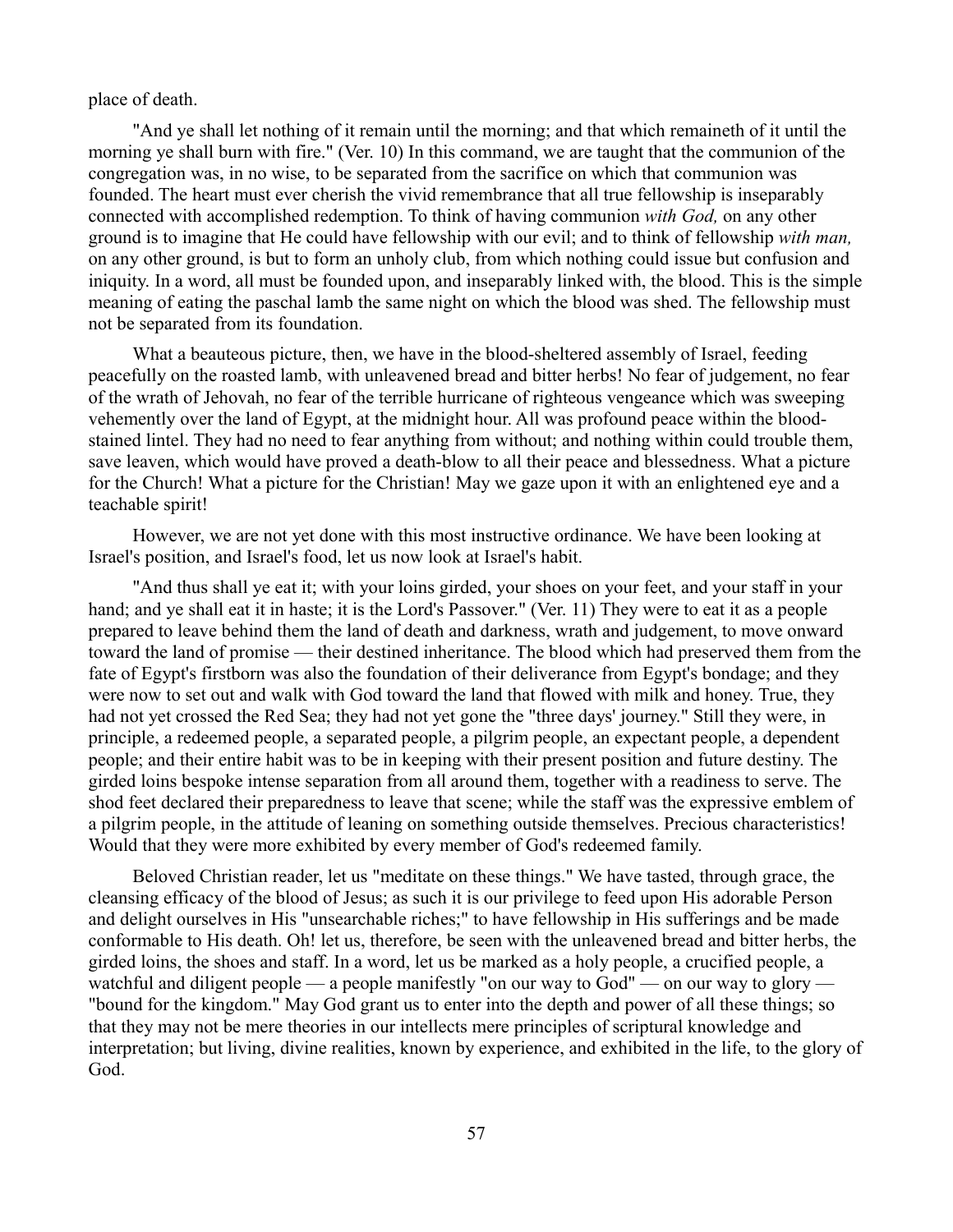We shall close this section by glancing, for a moment, at verses 43-49. Here we are taught that while it was the place and privilege of every true Israelite to eat the Passover, yet no uncircumcised stranger should participate therein. "There shall no stranger eat thereof ....all the congregation of Israel shall keep it." Circumcision was necessary ere the Passover could be eaten. In other words, the sentence of death must be written upon nature ere we can intelligently feed upon Christ, either as the ground of peace or the centre of unity. Circumcision has its antitype in the cross. The male alone was circumcised. The female was represented in the male. So, in the cross, Christ represented His Church, and, hence, the Church is crucified with Christ; nevertheless, she lives by the life of Christ, known and exhibited on earth, through the power of the Holy Ghost. "And when a stranger shall sojourn with thee, and will keep the Passover unto the Lord, let all his males be circumcised, and then let him come near and keep it; and he shall be as one that is born in the land: for no uncircumcised person shall eat thereof." "They that are in the flesh cannot please God." (Rom. 8: 8)

The ordinance of circumcision formed the grand boundary line between the Israel of God and all the nations that were upon the face of the earth; and the cross of the Lord Jesus Christ forms the boundary between the church and the world. It matters not, in the smallest degree, what advantages of person or position a man possessed, he could have no part with Israel until he submitted to that fleshcutting operation. A circumcised beggar was nearer to God than an uncircumcised king. So, also, now, there can be no participation in the joys of God's redeemed, save by the cross of our Lord Jesus Christ; and that cross sweeps away all pretensions, levels all distinctions, and unites all in one holy congregation of blood-washed worshippers. The cross forms a boundary so lofty, and a defence so impenetrable, that not a single atom of earth or of nature can cross over or pass through to mingle itself with "the new creation." *All* things are of God, who hath reconciled us to himself." (2 Cor 5: 18)

But, not only was Israel's separation from all strangers strictly maintained, in the institution of the Passover; Israel's unity was also as clearly enforced. "*In one house* shall it be eaten: thou shalt not carry forth ought of the flesh abroad out of the house. neither shall ye break a bone thereof." (Ver. 46) Here is as fair and beauteous a type as we could have of the "one body and one Spirit. The Church of God is one. God sees it as such, maintains it as such, and will manifest it as such, in the view of angels, men, and devils, notwithstanding all that has been done to interfere with that hallowed unity. Blessed be God, the unity of His Church is as much in His keeping as is her justification, acceptance, and eternal security. "He keepeth all his bones; not one of them is broken." (Ps. 34: 20) And, again, "a bone of him shall not be broken." (John 19: 36) Despite the rudeness and hard-heartedness of Rome's soldiery, and despite all the hostile influences which have been set to work, from age to age, the body of Christ is one and its divine unity can never be broken. "THERE IS ONE BODY AND ONE SPIRIT;" and that, moreover, down here, on this very earth. Happy are they who have got faith to recognise this precious truth, and faithfulness to carry it out, in these last days; notwithstanding the almost insuperable difficulties which attend upon their profession and their practice! I believe God will own and honour such.

The Lord deliver us from that spirit of unbelief which would lead us to judge by the sight of our eyes, instead of by the light of His changeless Word!

#### **Exodus 13**

In the opening verses of this chapter, we are taught, clearly and distinctly, that personal devotedness and personal holiness are fruits which redeeming love produces in those who are the happy subjects thereof. The dedication of the firstborn and the feast of unleavened bread are here set forth in their immediate connection with the deliverance of the people out of the land of Egypt.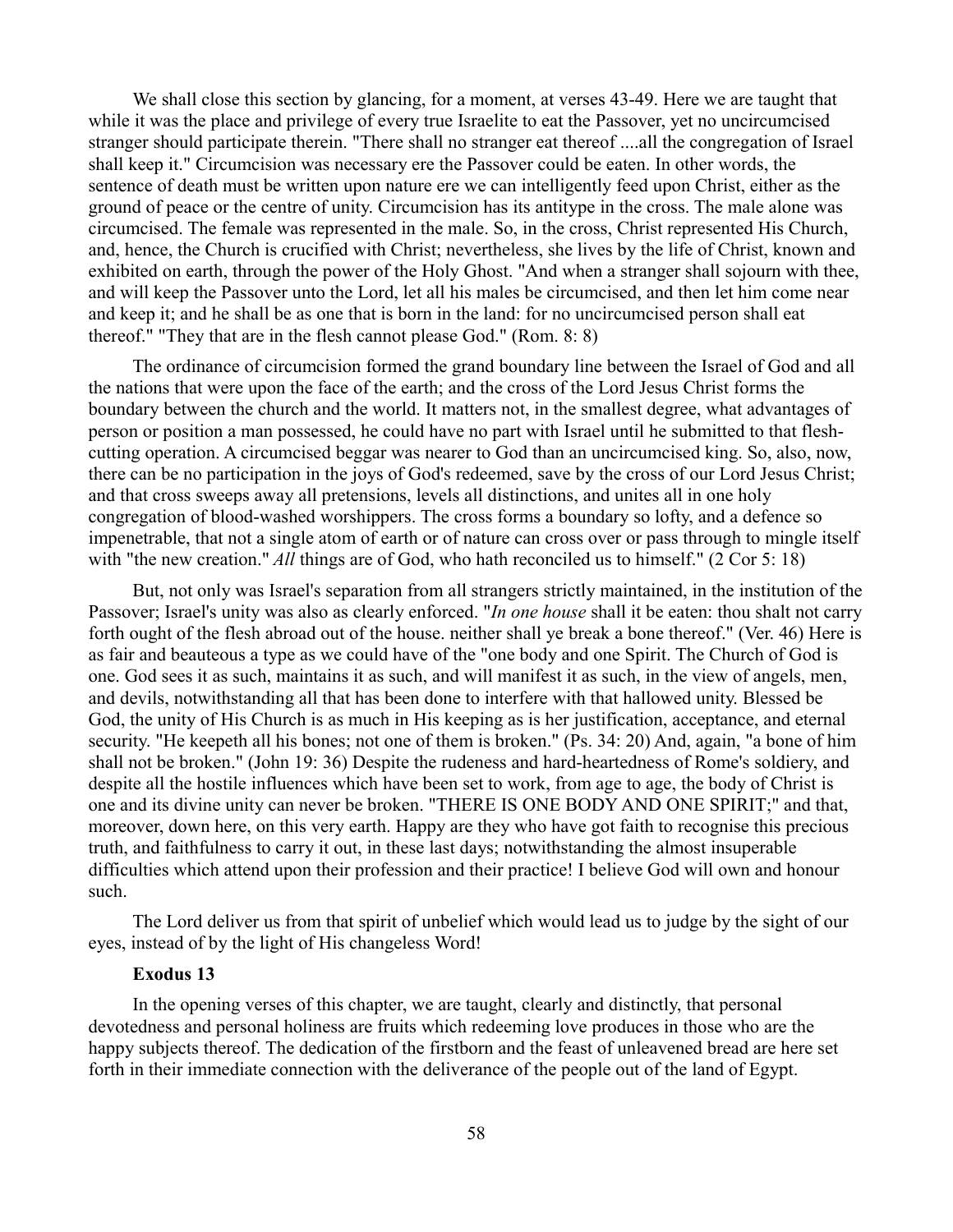"Sanctify unto me all the firstborn, whatsoever openeth the womb among the children of Israel, both of man and of beast: it is mine. And Moses said unto the people, Remember this day, in which ye came out from Egypt, out of the house of bondage; for by strength of hand the Lord brought you out from this place: there shall no leavened bread be eaten." And again, " Seven days thou shalt eat unleavened bread, and in the seventh day shall be a feast to the Lord. Unleavened bread shall be eaten seven days: and there shall no leavened bread be seen with thee: neither shall there be leaven seen with thee in all thy quarters."

Then we have the reason of both these significant observances laid down. "And thou shalt show thy son in that day, saying, This is done *because of that* which the Lord did unto me when I came forth out of Egypt." And, again, "It shall be, when thy son asketh thee in time to come, saying, What is this? that thou shalt say unto him, By strength of hand the Lord brought us out from Egypt, from the house of bondage. and it came to pass, when Pharaoh would hardly let us go, that the Lord slew all the firstborn in the land of Egypt, both the firstborn of man and the firstborn of beast: *therefore* I sacrifice to the Lord all that openeth the matrix, being males; but all the firstborn of my children I redeem."

The more fully we enter, by the power of the Spirit of God, into the redemption which is in Christ Jesus, the more decided will be our separation, and the more whole-hearted will be our devotedness. The effort to produce either the one or the other, until redemption is known, will prove the most hopeless labour possible. All our doings must be "because of that which the Lord hath done," and not in order to get anything from Him. Efforts after life and peace prove that we are, as yet, strangers to the power of the blood; whereas the pure fruits of an experienced redemption are to the praise of Him who has redeemed us. "For by grace are ye saved, through faith; and that not of yourselves, it is the gift of God; not of works lest Any man should boast; for we are his workmanship, created in Christ Jesus unto good works, which God hath before prepared that we should walk in them." (Eph. 2: 8, 10) God has already prepared a path of good works for us to walk in; and He, by grace, prepares us to walk therein. It is only as saved that we can walk in such a path. Were it otherwise, we might boast; but seeing that we ourselves are as much God's workmanship as the path in which we walk, there is no room whatever for boasting.

True Christianity is but the manifestation of the life of Christ, implanted in us by the operation of the Holy Ghost, in pursuance of God's eternal counsels of sovereign grace; and all our doings, previous to the implantation of this life, are but "dead works," from which we need to have our consciences purged just as much as from "wicked works." (Heb. 9: 14) The term "dead works," comprehends all works which men do with the direct object of getting life. If a man is seeking for life, it is very evident that he has not yet gotten it. He may be very sincere in seeking it, but his very sincerity only makes it the more obvious that, as yet, he has not consciously reached it. Hence, therefore, everything done in order to get life is a dead work, inasmuch as it is done without life — the life of Christ, the only true life, the only source from whence good works can flow. And, observe, it is not a question of "wicked works;" no one would think of getting life by such. No; you will find, on the contrary, that persons continually have recourse to "dead works," in order to ease their consciences, under the sense of "wicked works," whereas divine revelation teaches us that the conscience needs to be purged from the one as well as the other.

Again, as to righteousness, we read that "all our righteousnesses are as filthy rags." It is not said that "all our wickednesses," merely, "are as filthy rags." This would, at once, be admitted. But the fact is, that the very best fruit which we can produce, in the shape of religiousness and righteousness, is represented, on the page of eternal truth, as "dead works," and "filthy rags." Our very efforts after life, do but prove us to be dead; and our very efforts after righteousness do but prove us to be enwrapped in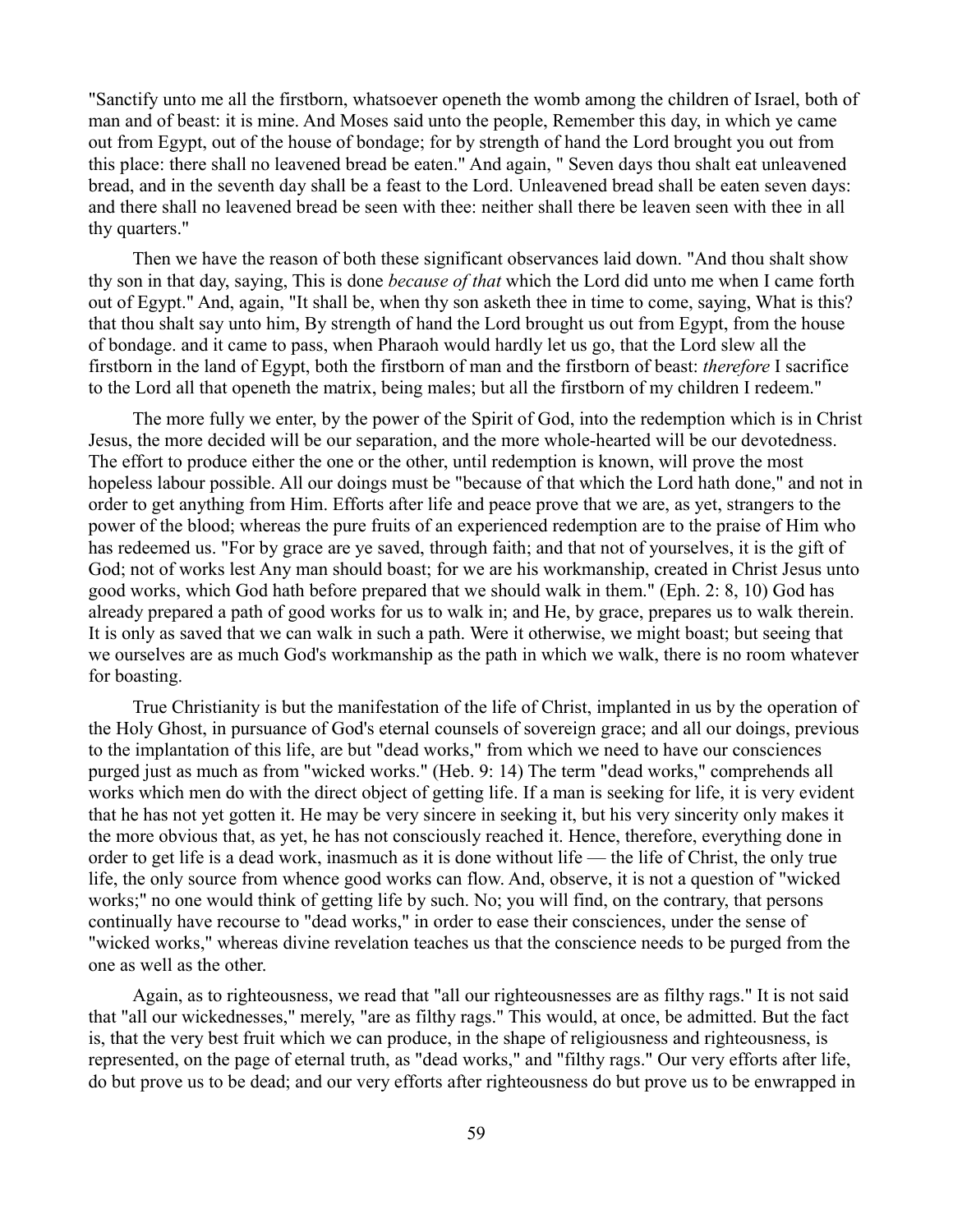filthy rags. It is only as the actual possessors of eternal life and divine righteousness that we can walk in the divinely-prepared path of good works. Dead works and filthy rags could never be suffered to appear in such a path. None but "the redeemed of the Lord" can walk therein. It was as a redeemed people that Israel kept the feast of unleavened bread, and dedicated their firstborn to Jehovah. The former of these observances we have already considered; as to the latter, it contains a rich mine of instruction.

The destroying angel passed through the land of Egypt to destroy all the firstborn; but Israel's firstborn escaped through the death of a divinely-provided substitute. Accordingly, these latter appear before us, in this chapter, as a living people, dedicated to God. Saved by the blood of the lamb, they are privileged to consecrate their ransomed life to Him who had ransomed it. Thus it was only as redeemed that they possessed life. The grace of God alone had made them to differ, and had given them the place of living men in His presence. In their case, assuredly, there was no room for boasting; for, as to any personal merit or worthiness, we learn from this chapter that they were put on a level with an unclean and worthless thing. "Every firstling of an ass thou shalt redeem with a lamb; and if thou wilt not redeem it, then thou shalt break his neck; and all the firstborn of man among thy children shalt thou redeem." (Ver. 13) There were two classes, the clean and the unclean; and man was classed with the latter. The lamb was to answer for the unclean; and if the ass were not redeemed, his neck was to be broken; so that an unredeemed man was. put upon a level with an unclean animal, and that, moreover, in a condition than which nothing could be more worthless and unsightly. What a humiliating picture of man in his natural condition! Oh! that our poor proud hearts could enter more into it. Then should we rejoice more unfeignedly in the happy privilege of being washed from our guilt in the blood of the Lamb, and having all our personal vileness left be hind for ever, in the tomb where our Surety lay buried.

Christ was the Lamb — the clean, the spotless Lamb. We are unclean. But for ever adored be His matchless name! He took our position; and, *on the cross,* was made sin, and treated as such. That which we should have endured throughout the countless ages of eternity, He endured for us on the tree. He bore *all* that was due to us, there and then, in order that we might enjoy what is due to Him, for ever. He got our deserts that we might get His. The clean took, for a time, the place of the unclean, in order that the unclean might take for ever the place of the clean. Thus, whereas, by nature, we are represented by the loathsome figure of an ass with his neck broken; by grace we are represented by a risen and glorified Christ in heaven. Amazing contrast! It lays man's glory in the dust and magnifies the riches of redeeming love. It silences man's empty boastings and puts into his mouth a hymn of praise to God and the Lamb, which shall swell throughout the courts of heaven during the everlasting ages.\*

{\*It is interesting to see that by nature we are ranked with on unclean animal; by grace we are associated with Christ the spotless Lamb. There can be nothing lower than the place which belongs to us by nature; nothing higher than that which belongs to us by grace. Look, for example, at an ass with his neck broken; there is what an unredeemed man is worth. Look at "the precious blood of Christ;" there is what a redeemed man is worth. "Unto you that believe is the preciousness." That is, all who are washed in the blood partake of Christ's preciousness. As He is "a living stone," they are "living stones;" as He is "a precious stone, they are "precious stones." They get life and preciousness all from Him and in Him. They are as He is. Every stone in the edifice is precious, because purchased at no less a price than "the blood of the Lamb." May the people of God know more fully their place and privileges in Christ!}

How forcibly is one here reminded of the apostle's memorable and weighty words to the Romans, " Now if we be dead with Christ, we believe that we shall also live with him; knowing that Christ being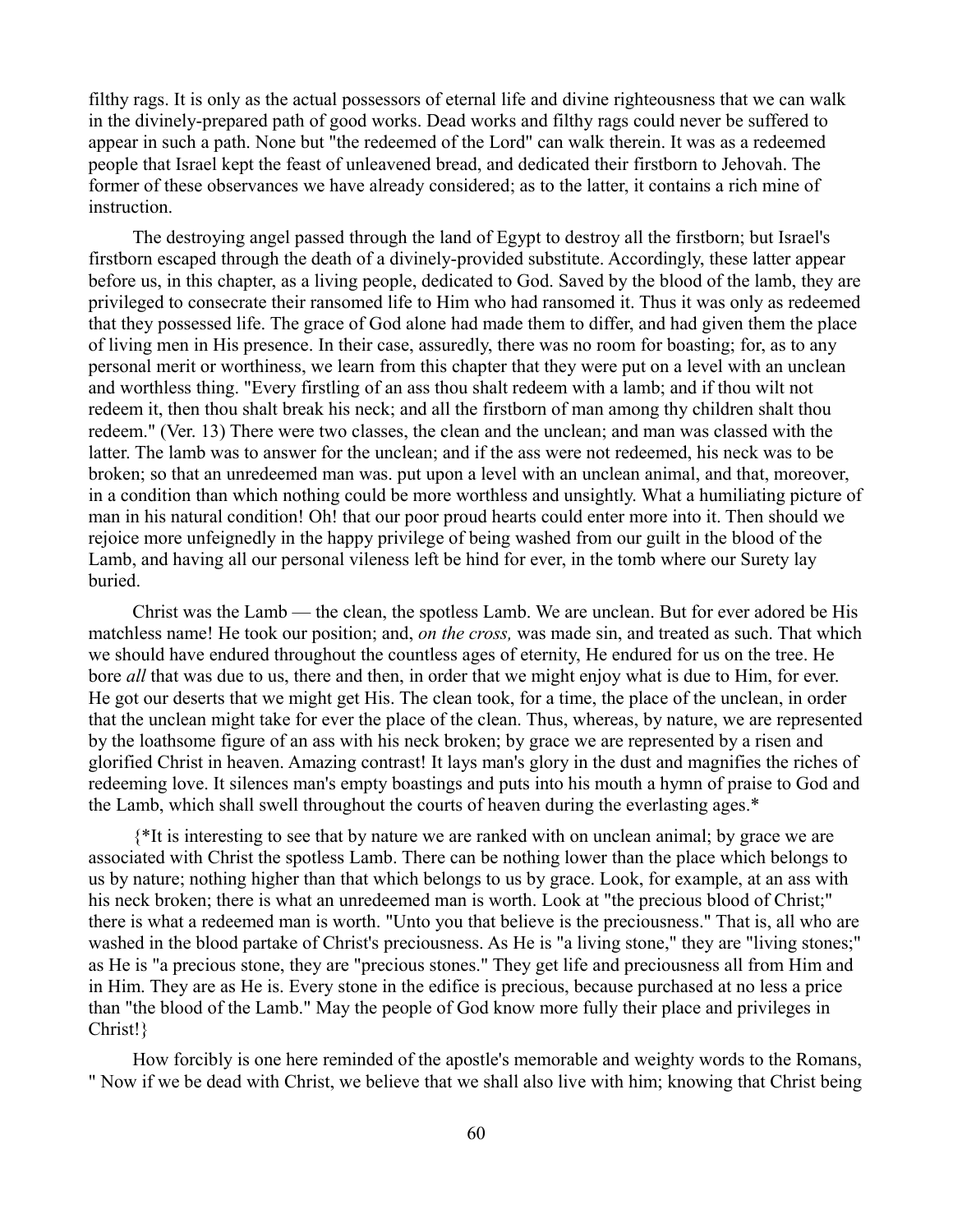raised from the dead, dieth no more; death hath no more dominion over him. For in that he died, he died unto sin once; but in that he liveth he liveth unto God. Likewise reckon ye also yourselves to be dead indeed unto sin, but alive unto God through Jesus Christ our Lord. Let not sin therefore reign in your mortal body, that ye should obey it in the lusts thereof. Neither yield ye your members as instruments of unrighteousness unto sin: but yield yourselves unto God, as those that are alive from the dead, and your members as instruments of righteousness unto God. For sin shall not have dominion over you: for ye are not under the law, but under grace." (Rom. 6: 8-14) We are not only ransomed from the power of death and the grave, but also united to Him who has ransomed us at the heavy cost of His own precious life, that we might, in the energy of the Holy Ghost, dedicate our new life, with all its powers, to His service, so that His worthy name may be glorified in us according to the will of God and our Father.

We are furnished, in the last few verses of Exodus 13 with a touching and beautiful example of the Lord's tender consideration of His people's need. "He knoweth our frame; He remembereth that we are dust." (Psalm 103: 14) When He redeemed Israel and took them into relationship with Himself, He, in His unfathomed and infinite grace, charged Himself with all their need and weakness. It mattered not what they were or what they needed, when I AM was with them, in all the exhaustless treasures of that name. He had to conduct them from Egypt to Canaan, and we here find Him occupying Himself in selecting a suitable path for them. "And it came to pass, when Pharaoh had let the people go, that God led them not through the may of the land of the Philistines, although that was near; for God said, Lest peradventure the people repent when they see war, and they return to Egypt: but God led the people about through the way of the wilderness of the Red Sea." (Ver. 17, 18)

The Lord, in His condescending grace, so orders for His people, that they do not, at their first setting out, encounter heavy trials which might have the effect of discouraging their hearts and driving them back. "The way of the wilderness" was a much more protracted route; but God had deep and varied lessons to teach His people, which could only be learnt in the desert. They were, afterwards, reminded of this fact, in the following passage: "And thou shalt remember all the way which the Lord thy God led thee, these forty years, in the wilderness, to humble thee, and to prove thee, to know what was in thine heart, whether thou wouldest keep his commandments or no. And he humbled thee, and suffered thee to hunger, and fed thee with manna, which thou knewest not, neither did thy fathers know, that he might make thee know that man doth not live by bread only, but by every word that proceedeth out of the mouth of the Lord doth man live. Thy raiment waxed not old upon thee, neither did thy foot swell, these forty years." (Deut. 8: 2-4) Such precious lessons as these could never have been learnt in "the way of the land of the Philistines." In that way, they might have learnt what war was, at an early stage of their career; but "in the way of the wilderness," they learnt what flesh was, in all its crookedness, unbelief, and rebellion. But I AM was there, in all His patient grace, unerring wisdom, and infinite power. None but Himself could have met the demand. None but He could endure the opening up of the depths of a human heart. To have my heart unlocked anywhere, save in the presence of infinite grace, would plunge me in hopeless despair. The heart of man is but a little hell. What boundless mercy, then, to be delivered from its terrible depths!

"Oh! to grace how great a debtor

Daily I'm constrained to be;

Let that grace, Lord, like a fetter,

Bind my wandering heart to thee!"

"And they took their journey from Succoth, and encamped in Etham, in the edge of the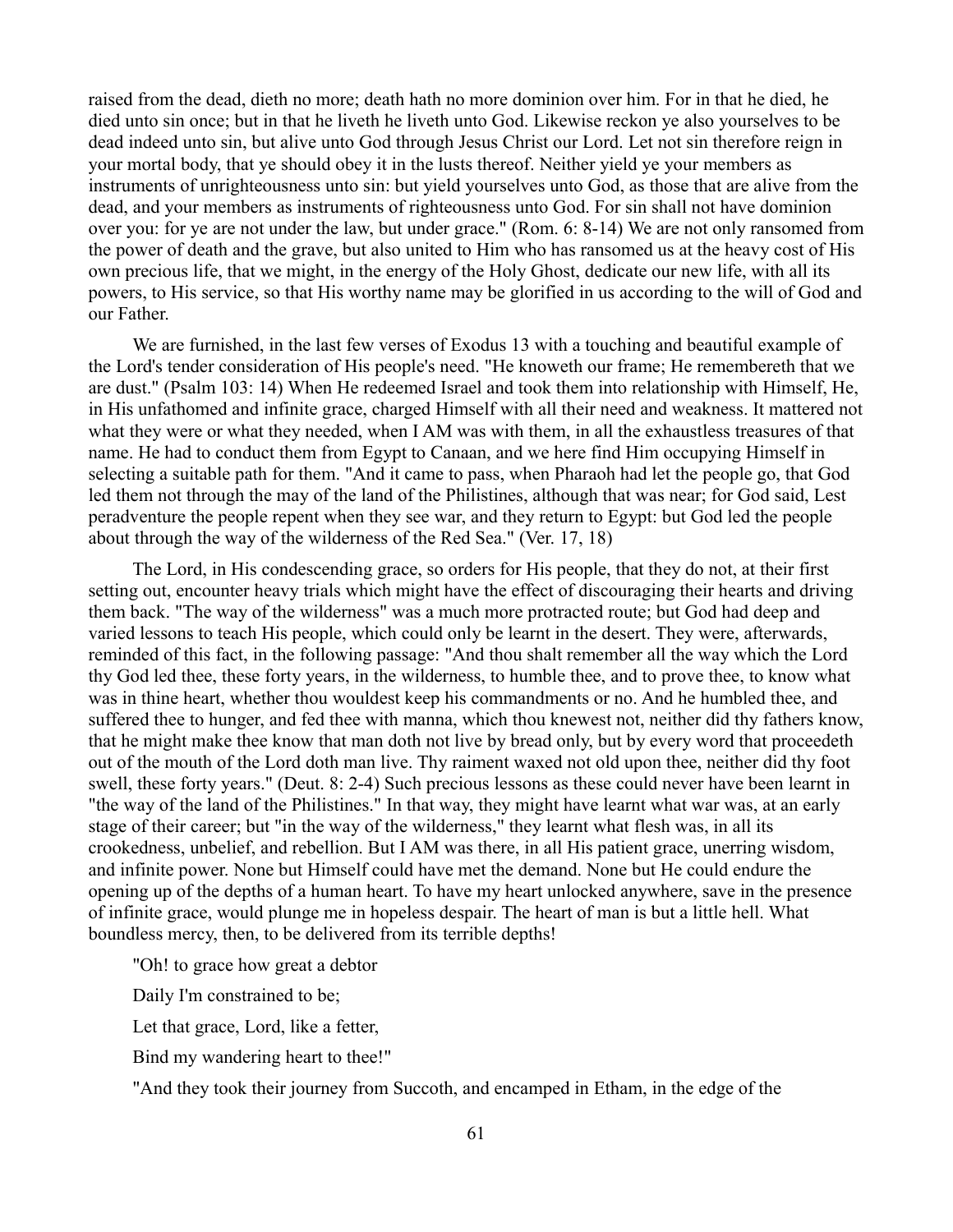wilderness. And the Lord went before them by day in a pillar of cloud, to lead them the way; and by night in a pillar of fire, to give them light; to go by day and night: he took not away the pillar of the cloud by day, nor the pillar of fire by night, from before the people." Jehovah not only selected a path for His people, but He also came down to walk with them therein, and make Himself known to them according to their need. He not only conducted them safely outside the bounds of Egypt, but He also came down, as it were, in His travelling chariot, to be their companion through all the vicissitudes of their wilderness journey. This was divine grace. They were not merely delivered out of the furnace of Egypt and then allowed to make the best of their way to Canaan. Such was not God's manner toward them. He knew that they had a toilsome and perilous journey before them, through serpents and scorpions, snares and difficulties, drought and barrenness; and He, blessed be His name for ever, would not suffer them to go alone. He would be the companion of all their toils and dangers; yea, "He went before them." He was "a guide, a glory, a defence, to save from every fear. Alas! that they should ever have grieved that Blessed One by their hardness of heart. Had they only walked humbly, contentedly, and confidingly with Him, their march would have been a triumphant one from first to last. With Jehovah in their forefront, no power could have interrupted their onward progress from Egypt to Canaan. He would have carried them through and planted them in the mountain of His inheritance, according to His promise, and by the power of His right hand; nor should as much as a single Canaanite have been allowed to remain therein to be a thorn in their side. Thus will it be, by and by, when Jehovah shall set His hand, a second time, to deliver His people from under the power of all their oppressors. day the Lord hasten the time!

# **Exodus 14**

"They that go down to the sea in ships, that do business in great waters; these see the works of the Lord, and his wonders in the deep." (Ps. 107: 23, 24) How true is this! and yet our coward hearts do so shrink from those "great waters!" We prefer carrying on our traffic in the shallows, and, as a result, we fail to see "the works" and "wonders" of our God; for these can only be seen and known "in the deep."

It is in the day of trial and difficulty that the soul experiences something of the deep and untold blessedness of being able to count on God. Were all to go on smoothly, this would not be so. It is not in gliding along the surface of a tranquil lake that the reality of the Master's presence is felt; but actually when the tempest roars, and the waves roll over the ship. The Lord does not hold out to us the prospect of exemption from trial and tribulation; quite the opposite: He tells us we shall have to meet both the one and the other; but He promises to be with us in them; and this is infinitely better. God's presence in the trial is much better than exemption *from* the trial. The sympathy of His heart *with us* is sweeter far than the power of His hand *for us.* The Master's presence with His faithful servants, while passing through the furnace, was better far than the display of His power to keep them out of it. (Dan. 3) We would frequently desire to be allowed to pass on our way without trial, but this would involve serious loss. The Lord's presence is never so sweet as in moments of appalling difficulty.

Thus it was in Israel's case, as recorded in this chapter. They were brought into an overwhelming difficulty. They are called to "do business in great waters." "They are at their wit's end." Pharaoh, repenting himself of having let them go out of his land, determines to make one desperate effort to recover them. "And he made ready his chariot, and took his people with him: and he took six hundred chosen chariots, and all the chariots of Egypt, and captains over every one of them....... And when Pharaoh drew nigh, the children of Israel lifted up their eyes, and, behold, the Egyptians marched after them; and they were sore afraid; and the children of Israel cried out unto the Lord." Here was a deeplytrying scene - one in which human effort could avail nothing. As well might they have attempted to put back with a straw the ocean's mighty tide, as seek to extricate themselves by ought that they could do.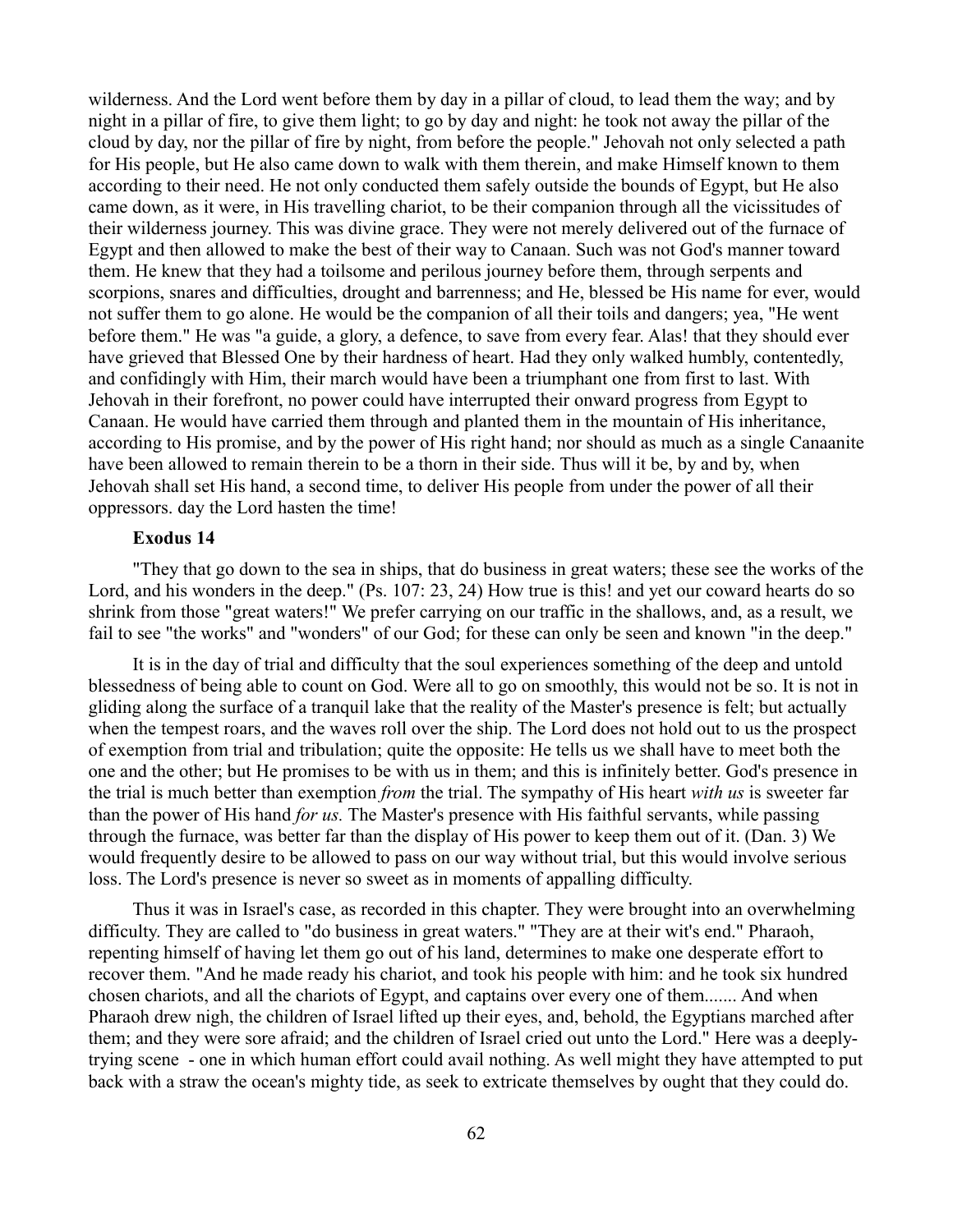The sea was before them, Pharaoh's hosts behind them, and the mountains around them. And all this, be it observed, permitted and ordered of God. He had marked out their position before "Pi-hahiroth, between Migdol and the sea, over against Baal-zephon." Moreover, He permitted Pharaoh to come upon them, And why? Just to display Himself in the salvation of His people, and the total overthrow of their enemies. "To him that divided the Red Sea into parts; for his mercy endureth for ever. And made Israel to pass through the midst of it; for his mercy endureth for ever: but overthrew Pharaoh and his host in the Red Sea; for his mercy endureth for ever." (Ps. 136)

There is not so much as a single position in all the desert-wanderings of God's redeemed, the boundaries of which are not marked off, with studious accuracy, by the hand of unerring wisdom and infinite love. The special bearings and peculiar influences of each position are carefully arranged. The Pi-hahiroths and the Migdols are all ordered with immediate reference to the moral condition of those whom God is conducting through the windings and labyrinths of the wilderness, and also to the display of His own character. Unbelief may ofttimes suggest the enquiry, "why is it thus?" God knows why; and He will, without doubt, reveal the why, whenever the revelation would promote His glory and His people's good. How often do we feel disposed to question as to the why and the wherefore of our being placed in such and such circumstances! How often do we perplex ourselves as to the reason of our being exposed to such and such trials! How much better to bow our heads in meek subjection, and say, 'it is well,' and 'it shall be well' When God fixes our position for us, we may rest assured it is a wise and salutary one; and even when we foolishly and wilfully choose a position for ourselves, He most graciously overrules our folly, and causes the influences of our self-chosen circumstances to work for our spiritual benefit.

It is when the people of God are brought into the greatest straits and difficulties, that they are favoured with the finest displays of God's character and actings; and for this reason He ofttimes leads them into a trying position, in order that He may the more markedly show Himself. He could have conducted Israel through the Red Sea, and far beyond the reach of Pharaoh's hosts, before ever the latter had started from Egypt; but that would not have so fully glorified His own name, or so entirely confounded the enemy, upon whom He designed to "get him honour." We too frequently lose sight of this great truth, and the consequence is that our hearts give way in the time of trial. If we could only look upon a difficult crisis as an occasion of bringing out, on our behalf, the sufficiency of divine grace, it would enable us to preserve the balance of our souls, and to glorify God, even in the deepest waters.

We feel disposed, it may be, to marvel at Israel's language, on the occasion now before us. We may feel at a loss to account for it; but the more we know of our own evil hearts of unbelief, the more we shall see how marvellously like them we are. They would seem to have forgotten the recent display of divine power on their behalf. They had seen the gods of Egypt judged, and the power of Egypt laid prostrate beneath the stroke of Jehovah's omnipotent hand. They had seen the iron chain of Egyptian bondage riven, and the furnace quenched by the same hand. All these things they had seen, and yet the moment a dark cloud appeared upon their horizon, their confidence gave way, their hearts failed, and they gave utterance to their unbelieving murmurings in the following language: Because there were no graves in Egypt, hast thou taken us away to die in the wilderness? Wherefore hast thou dealt thus with us, to carry us forth out of Egypt! ......It had been better for us to serve the Egyptians than that we should die in the wilderness." (Ver. 11, 12) Thus is "blind unbelief," ever, "sure to err, and scan God's ways in vain." This unbelief is the same in all ages. It led David, in an evil hour, to say, "I shall one day perish by the hand of Saul; there is nothing better for me than that I should speedily escape into the land of the Philistines." (1 Sam. 27: 1) And how did it turn out? Saul fell on Mount Gilboa; and David's throne was established for ever. Again, it led Elijah the Tishbite, in a moment of deep depression, to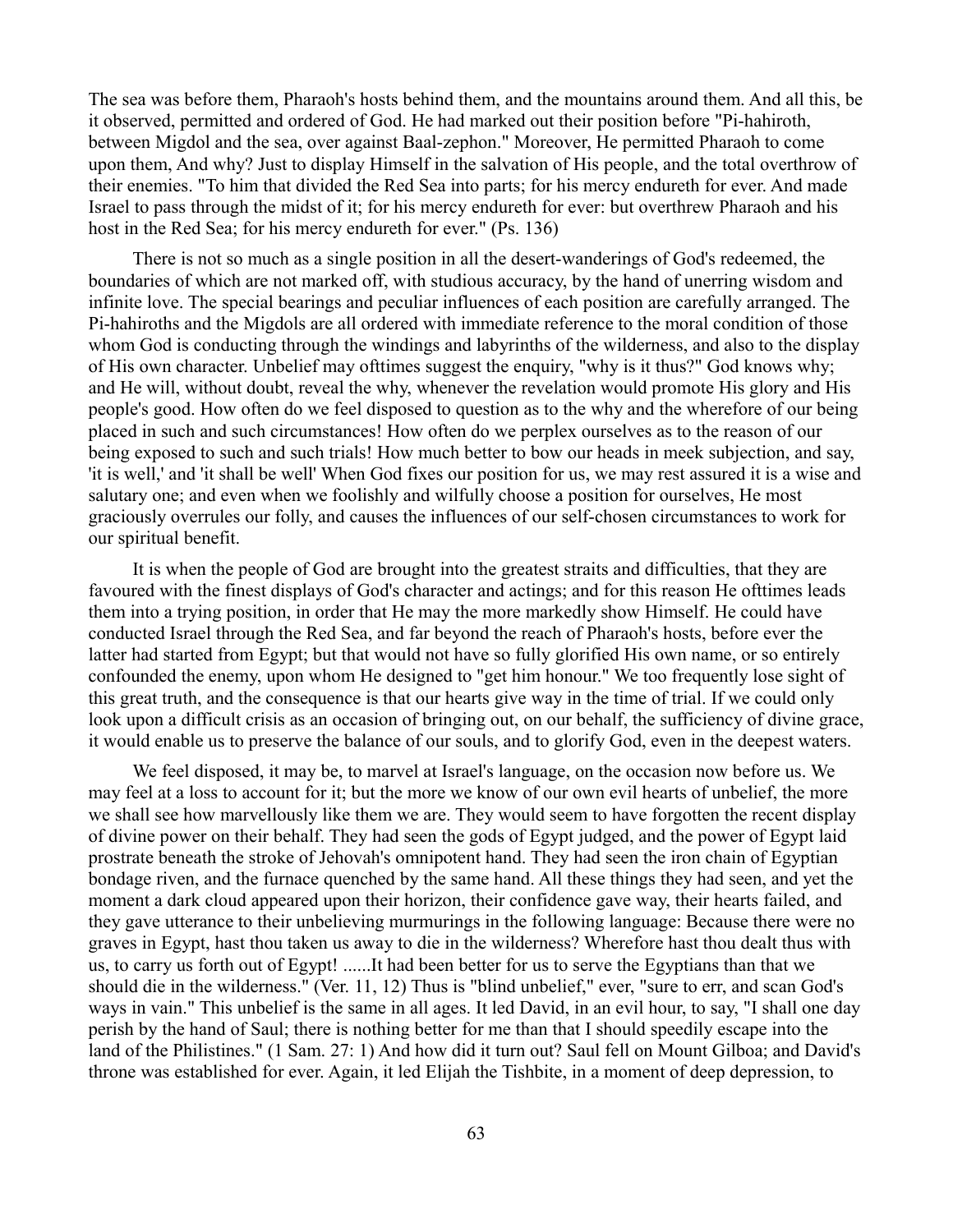flee for his life, from the wrathful threatenings of Jezebel. How did it turn out? Jezebel was dashed to pieces on the pavement, and Elijah was taken in a chariot of fire to heaven.

So it was with Israel in their very first moment of trial. They really thought that the Lord had taken such pains to deliver them out of Egypt merely to let them die in the wilderness. They imagined that they had been preserved by the blood of the paschal lamb, in order that they might be buried in the wilderness. Thus it is that unbelief ever reasons. It leads us to interpret God in the presence of the difficulty, instead of interpreting the difficulty in the presence of God. Faith gets behind the difficulty, and there finds God, in all His faithfulness, love, and power. It is the believer's privilege ever to be in the presence of God. He has been introduced thither by the blood of the Lord Jesus Christ, and nothing should be suffered to take him thence. The place itself he never can lose, inasmuch as his Head and Representative, Christ, occupies it on His behalf. But although he cannot lose the thing itself, he can, very easily, lose all enjoyment of it, the experience and power of it. Whenever his difficulties come between his heart and the Lord, he is, evidently, not enjoying the Lord's presence, but suffering in the presence of his difficulties. Just as when a cloud comes between us and the sun, it robs us, for the time, of the enjoyment of his beams. It does not prevent him from shining, it merely hinders our enjoyment of him. Exactly so is it when we allow trials and sorrows, difficulties and perplexities, to hide from our souls the bright beams of our Father's countenance, which ever shine, with changeless lustre, in the face of Jesus Christ. There is no difficulty too great for our God; yea, the greater the difficulty, the more room there is for Him to act in His proper character, as the God of all power and grace. No doubt, Israel's position, in the opening of our chapter, was a deeply trying one — to flesh and blood perfectly overwhelming. But, then, the Maker of heaven and earth was there, and they had but to use Him.

Yet, alas! my reader, how speedily we fail when trial arises! These sentiments sound very nicely on the ear, and look very well upon paper; and, blessed be God, they are divinely true but, then, the thing is to practise them, when opportunity offers. It is in the practice of them that their power and blessedness are really proved. "If any man will do his will, he shall know of the doctrine, whether it be of God." (John 7: 17)

"And Moses said unto the people, Fear ye not, stand still, and see the salvation of the Lord, which he will show to you today; for the Egyptians whom ye have seen today ye shall see them again no more for ever. The Lord shall fight for you, and ye shall hold your peace." (Ver. 13, 14) Here is the first attitude which faith takes in the presence of a trial. "*Stand still.*" This is impossible to flesh and blood. All who know in any measure, the restlessness of the human heart, under anticipated trial and difficulty, will be able to form some conception of what is involved in standing still. Nature must be doing something. It will rush hither and thither. It would fain have some hand in the matter. And although it may attempt to justify and sanctify its worthless doings, by bestowing upon them the imposing and popular title of "a legitimate use of means," yet are they the plain and positive fruits of unbelief which always shuts out God, and sees nought save the dark cloud of its own creation. Unbelief creates or magnifies difficulties, and then sets us about removing them by our own bustling and fruitless activities, which, in reality, do but raise a dust around us, which prevents our seeing God's salvation.

Faith, on the contrary, raises the soul above the difficulty, straight to God Himself, and enables one to "stand still." We gain nothing by our restless and anxious efforts. "We cannot make one hair white or black," nor "add one cubit to our stature." What could Israel do at the Red Sea? Could they dry it up? Could they level the mountains? Could they annihilate the hosts of Egypt Impossible. There they were, enclosed within an impenetrable wall of difficulties, in view of which nature could but tremble and feel its own perfect impotency. But this was just the time for God to act. When unbelief is driven from the scene, then God can enter; and, in order to get a proper view of His actings, we must "stand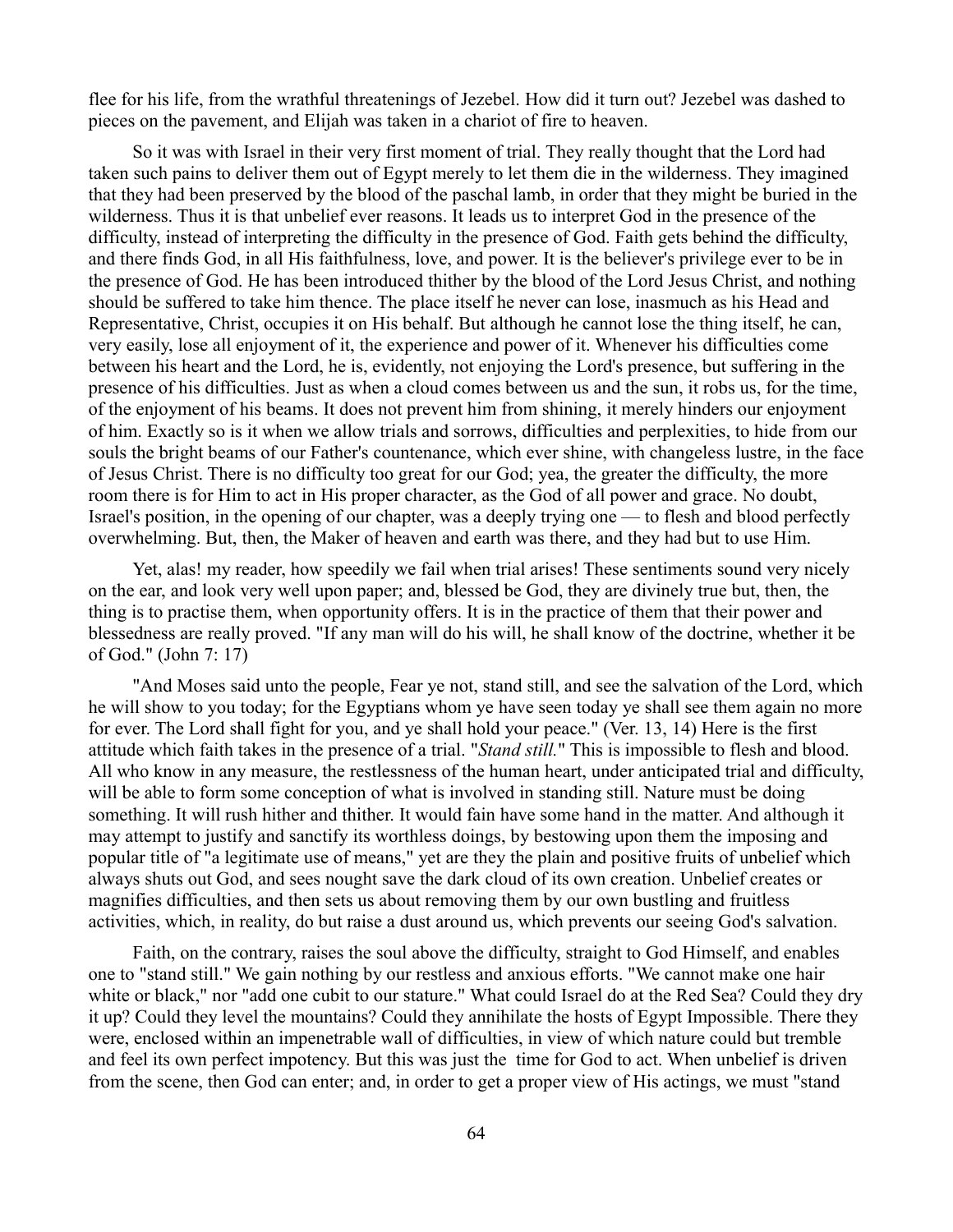still." Every movement of nature is, so far as it goes, a positive hindrance to our perception and enjoyment of divine interference on our behalf.

This is true of us in every single stage of our history. It is true of us as sinners when, under the uneasy sense of sin upon the conscience, we are tempted to resort to our own doings, in order to obtain relief. Then, truly, we must "stand still" in order to "see the salvation of God." For what could we do in the matter of making an atonement for sin? Could we have stood with the Son of God upon the cross? Could we have accompanied Him down into the "horrible pit and the miry clay?" Could we have forced our passage upward to that eternal rock on which, in resurrection, He has taken His stand? Every right mind will at once pronounce the thought to be a daring blasphemy. God is alone in redemption; and as for us, we have but to "stand still and see the salvation of God." The very fact of its being God's salvation proves that man has nought to do in it.

The same is true of us, from the moment we have entered upon our Christian career. In every fresh difficulty, be it great or small, our wisdom is to stand still — to cease from our own works, and find our sweet repose in God's salvation. Nor can we make any distinction as to difficulties. We cannot say that there are some trifling difficulties which we ourselves can compass; while there are others in which nought save the hand of God can avail. No; all are alike beyond us. We are as little able to change the colour of a hair as to remove a mountain — to form a blade of grass as to create a world. All are alike to us, and all are alike to God. We have only, therefore, in confiding faith, to cast ourselves on Him who "humbleth himself (alike) to behold the things that are in heaven and on earth." We sometimes find ourselves carried triumphantly through the heaviest trials, while at other times, we quail, falter, and break down under the most ordinary dispensations. Why is this? Because, in the former, we are constrained to roll our burden over on the Lord; whereas, in the latter, we foolishly attempt to carry it ourselves. The Christian is, in himself, if he only realised it, like an exhausted receiver, in which a guinea and a feather have equal moments.

"The Lord shall fight for you, and ye shall hold your peace." Precious assurance How eminently calculated to tranquillise the spirit in view of the most appalling difficulties and dangers! The Lord not only places Himself between us and our sins, but also between us and our circumstances. By doing the former, He gives us peace of conscience; by doing the latter, He gives us peace of heart. That the two things are perfectly distinct, every experienced Christian knows. Very many have peace of conscience, who have not Peace of heart. They have, through grace and by faith, found Christ, in the divine efficacy of His blood, between them and all their sins; but they are not able, in the same simple way, to realise Him as standing, in His divine wisdom, love, and power, between them and their circumstances. This makes a material difference in the practical condition of the soul, as well as in the character of one's testimony. Nothing tends more to glorify the name of Jesus than that quiet repose of spirit which results from having Him between us and everything that could be a matter of anxiety to our hearts. "Thou wilt keep him in perfect peace whose mind is stayed on thee, because he trusteth in thee."

But some feel disposed to ask the question, "Are we not to do anything?" This may be answered by asking another, namely, what can we do? All who really know themselves must answer, nothing. If, therefore, we can do nothing, had we not better "stand still" If the Lord is acting for us, had we not better stand back? Shall we run before Him? Shall we busily intrude ourselves upon His sphere of action! Shall we come in His way? There can be no possible use in two acting, when one is so perfectly competent to do all. No one would think of bringing a lighted candle to add brightness to the sun at mid-day: and yet the man who would do so might well be accounted wise, in comparison with him who attempts to assist God by his bustling officiousness.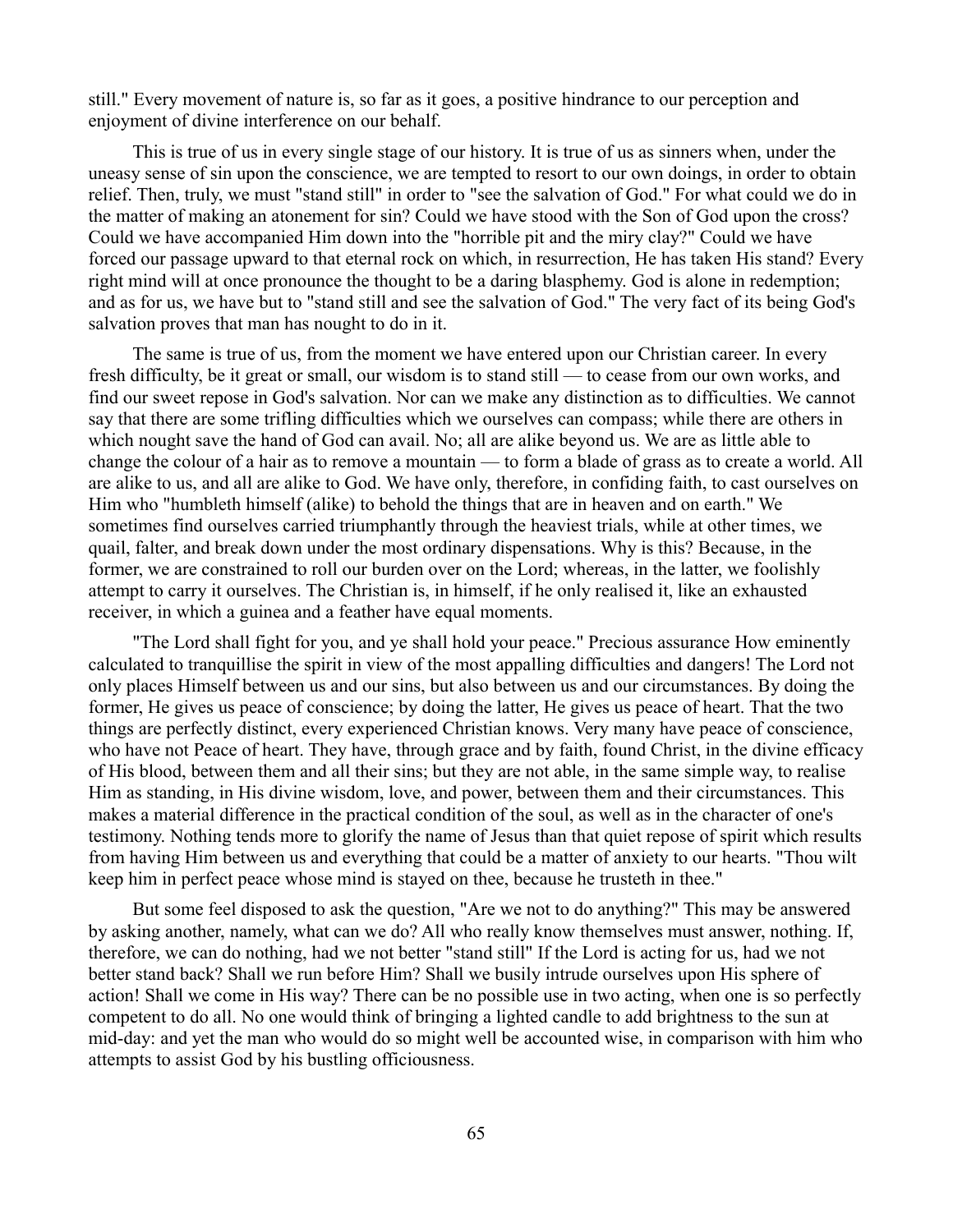However, when God, in His great mercy, opens the way, faith can walk therein. It only ceases from man's way in order to walk in God's. "And the Lord said unto Moses, Wherefore criest thou unto me? Speak unto the children of Israel that they go forward." It is only when we have learnt to "stand still" that we are able effectually to go forward. To attempt the latter, until we have learnt the former, is sure to issue in the exposure of our folly and weakness. It is, therefore, true wisdom, in all times of difficulty and perplexity, to "stand still" — to wait only upon God, and He will, assuredly, open a way for us; and then we can peacefully we happily "go forward." There is no uncertainty when God makes a way for us; but every self-devised path must prove a path of doubt and hesitation. The unregenerate man may move along with great apparent firmness and decision in his own ways; but one of the most distinct elements, in the new creation, is self distrust, and the element which answers thereto is confidence in God. It is when our eyes have seen God's salvation that we can walk therein; but this can never be distinctly seen until we have been brought to the end of our own poor doings.

There is peculiar force and beauty in the expression, "see the salvation of God." The very fact of our being called to "*see*" God's salvation, proves that the salvation is a complete one. It teaches that salvation is a thing wrought out and revealed by God, to be seen and enjoyed by us. It is not a thing made up partly of God's doing, and partly of man's. Were it so, it could not be called *God's* salvation. In order to be His, it must be wholly divested of everything pertaining to man. The only possible effect of human efforts is to raise a dust which obscures the view of God's salvation.

"Speak to the children of Israel that they go forward." Moses himself seems to have been brought to a stand, as appears from the Lord's question, "Wherefore criest thou to me?" Moses could tell the people to "stand still and see the salvation of God," while his own spirit was giving forth its exercises in an earnest cry to God. However, there is no use in crying when we ought to be acting; just as there is no use in acting when we ought to be waiting. Yet such is, ever, our way. We attempt to move forward when we ought to stand still, and we stand still when we ought to move forward. In Israel's case, the question might spring up in the heart, "whither are we to go?' To all appearance there is an insurmountable barrier in the way of any movement forward. How were they to go through the sea? This was the point. Nature never could solve this question. But we may rest assured that God never gives a command without, at the same time, communicating the power to obey. The real condition of the heart may be tested by the command; but the soul that is, by grace, disposed to obey, receives power from above to do so. When Christ commanded the man with the withered hand to stretch it forth, the man might naturally have said, "How can I stretch forth an arm which hangs dead by my side?" But he did not raise any question whatever, for with the command, and from the same source, came the power to obey.

Thus, too, in Israel's case, we see that with the command to go forward came the provision of grace. "But lift thou up thy rod, and stretch out thy hand over the sea, and divide it; and the children of Israel shall go on dry ground through the midst of the sea." Here was the path of faith. The hand of God opens the way for us to take the first step, and this is all that faith ever God never gives guidance for two steps at a time. I must take one step, and then I get light for the next. This keeps the heart in abiding dependence upon God. "By faith they Passed through the Red Sea as by dry Land." It is evident that the sea was not divided throughout, at once. Had it been so, it would have been "sight" and not "faith." It does not require faith to begin a journey when I can see all the way through; but to begin when I can merely see the first step, this is faith. The sea opened as Israel moved forward, so that for every fresh step, they needed to be cast upon God. Such was the path along which the redeemed of the Lord moved, under His own conducting hand. They passed through the dark waters of death, and found these very waters to be "a wall unto them, on their right hand and on their left."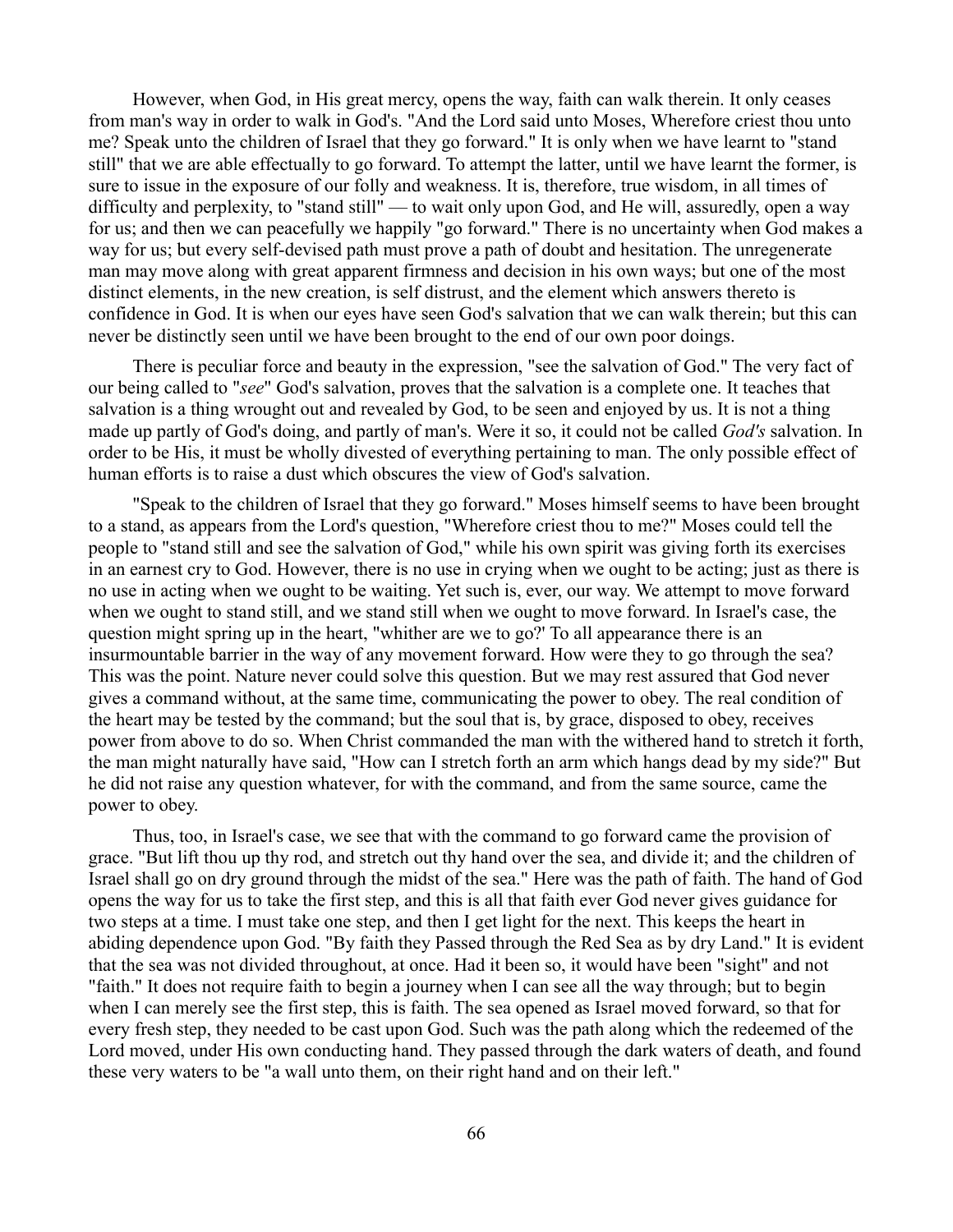The Egyptians could not move in such a path as this. They moved on because they saw the way open before them: with them it was sight, and not faith — "Which the Egyptians assaying to do were drowned." When people *assay* to do what faith alone can accomplish, they only encounter defeat and confusion. The path along which God calls His people to walk is one which nature can never tread — "Flesh and blood cannot inherit the kingdom of God." (1 Cor. 15: 50) Neither can it walk in the ways of God. Faith is the great characteristic principle of God's kingdom, and faith alone can enable us to walk in God's ways. "Without faith it is impossible to please God." (Heb. 11) It glorifies God exceedingly when we move on with Him, as it were, blindfold. It proves that we have more confidence in His eyesight than in our own. If I know that God is looking out for me, I may well close my eyes, and move on in holy calmness and stability. In human affairs we know that when there is a sentinel or watchman at his post, others can sleep quietly. How much more may we rest in perfect security, when we know that He who neither slumbers nor sleeps has His eye upon us, and His everlasting arms around us!

"And the angel of God which went before the camp of Israel, removed and went behind them; and the pillar of the cloud went from before their face, and stood behind them. And it came between the camp of the Egyptians and the camp of Israel; and it was a cloud and darkness to them, but it gave light by night to these; so that the one came not near the other all the night." (Ver. 19, 20) Jehovah placed Himself right between Israel and the enemy — this was protection indeed. Before ever Pharaoh could touch a hair of Israel's head, he should make his way through the very pavilion of the Almighty — yea, through the Almighty Himself. Thus it is that God ever places Himself between His people and every enemy, so that "no weapon formed against them can prosper." He has placed Himself between us and our sins; and it is our happy privilege to find Him between us and every one and every thing that could be against us. This is the true way in which to find both peace of heart and peace of conscience. The believer may institute a diligent and anxious search for his sins, but he cannot find them. Why? Because God is between him and them. He has cast all our sins behind His back; while, at, the same time, He sheds forth upon us the light of His reconciled countenance.

In the same manner, the believer may look for his difficulties, and not find them, because God is between him and them. If, therefore, the eye, instead of resting on our sins and sorrows, could rest only upon Christ, it would sweeten many a bitter cup, and enlighten many a gloomy hour. But one finds constantly that nine-tenths of our trials and sorrows are made up of anticipated or imaginary evils, which only exist in our own disordered, because unbelieving, minds. May my reader know the solid peace both of heart and conscience which results from having Christ, in all His fullness, between him and all his sins, and all his sorrows.

It is, at once, most solemn and interesting to note the double aspect of the "pillar," in this chapter. "It was a cloud and darkness" to the Egyptians, but "it gave light by night" to Israel. How like the cross of our Lord Jesus Christ! Truly that cross has a double aspect, likewise. It forms the foundation of the believer's peace; and, at the same time, seals the condemnation of a guilty world. The self-same blood which purges the believer's conscience and gives him perfect peace, stains this earth and consummates its guilt. The very mission of the Son of God which strips the world of its cloak, and leaves it wholly without excuse, clothes the Church with a fair mantle of righteousness, and fills her month with ceaseless praise. The very same Lamb who will terrify, by His unmitigated wrath, all tribes and classes of earth, will lead, by His gentle hand, His blood-bought flock, through the green pastures, and beside the still waters for ever. (Compare Rev. 6: 15-17, with Rev. 7: 13-17)

The close of our chapter shows us Israel triumphant on the shore of the Red Sea, and Pharaoh's hosts submerged beneath its waves. The fears of the former and the boastings of the latter had both alike been proved utterly groundless. Jehovah's glorious work had annihilated both the one and the